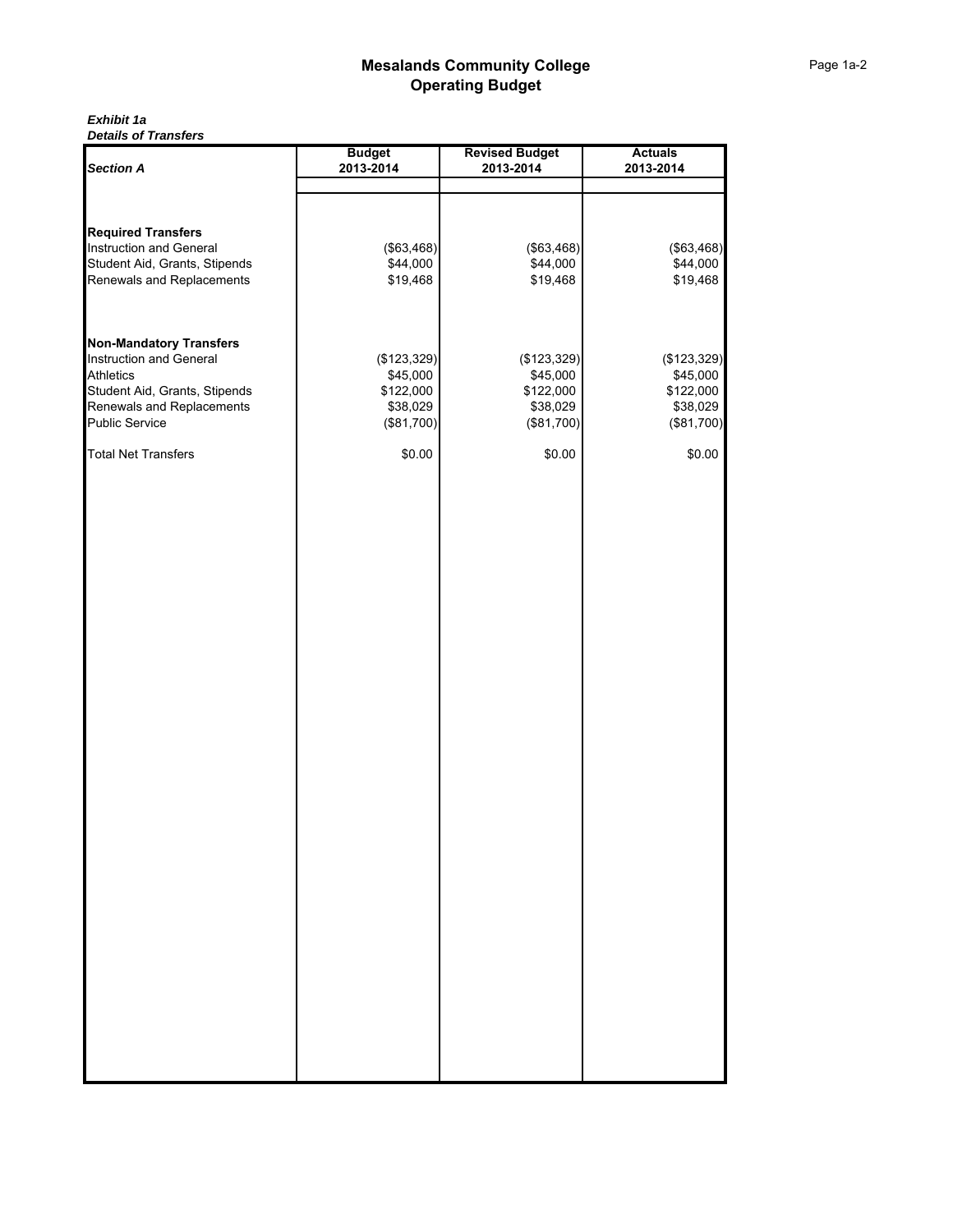# *Exhibit 1*

*Summary of Current and Plant Funds*

|                                     | <b>Budget</b>                    |                   | <b>Revised Budget</b>            | <b>Actuals</b>    |                                  |                   |
|-------------------------------------|----------------------------------|-------------------|----------------------------------|-------------------|----------------------------------|-------------------|
|                                     | 2013-2014<br><b>Unrestricted</b> | <b>Restricted</b> | 2013-2014<br><b>Unrestricted</b> | <b>Restricted</b> | 2013-2014<br><b>Unrestricted</b> | <b>Restricted</b> |
| Revenues                            |                                  |                   |                                  |                   |                                  |                   |
|                                     |                                  |                   |                                  |                   |                                  |                   |
| Instruction and General             | 5,647,800                        | 994,165           | 5,647,800                        | 1,265,673         | 5,326,853                        | 969,471           |
| <b>Student Social and Cultural</b>  |                                  |                   |                                  |                   |                                  |                   |
| Research                            |                                  |                   |                                  |                   |                                  |                   |
| Public Service                      | 336,000                          | 177,353           | 336,000                          | 177,353           | 95,396                           | 137,000           |
| <b>Internal Service Departments</b> | 45,000                           |                   | 45,000                           |                   | 31,026                           |                   |
| Student Aid, Grants, Stipends       |                                  | 1,838,138         |                                  | 1,838,138         |                                  | 792,286           |
| <b>Auxiliary Enterprises</b>        | 530,000                          |                   | 530,000                          |                   | 530,000                          |                   |
| Intercollegiate Athletics           | 77,600                           |                   | 77,600                           | 0                 | 64,593                           |                   |
| <b>Independent Operations</b>       |                                  |                   | 0                                |                   |                                  |                   |
| Sub-Total of Current Funds          | 6,636,400                        | 3,009,656         | 6,636,400                        | 3,281,164         | 6,047,867                        | 1,898,758         |
| Capital Outlay                      | 1,095,000                        |                   | 1,095,000                        |                   | 746,765                          |                   |
| Renewals and Replacements           |                                  |                   |                                  |                   |                                  |                   |
| Retirement of Indebtedness          |                                  |                   |                                  |                   |                                  |                   |
| <b>Total Revenues</b>               | 7,731,400                        | 3,009,656         | 7,731,400                        | 3,281,164         | 6,794,632                        | 1,898,758         |
| <b>Beginning Balances</b>           |                                  |                   |                                  |                   |                                  |                   |
| Instruction and General             | 1,415,085                        |                   | 2,691,643                        | 0                 | 2,691,643                        | 0                 |
| <b>Student Social and Cultural</b>  |                                  | 0                 |                                  | n                 |                                  | 0                 |
| Research                            |                                  | 0                 |                                  | O                 |                                  | 0                 |
| Public Service                      | 119,394                          | 0                 | 247,844                          | 0                 | 247,844                          | 0                 |
| Internal Service Departments        | 250,015                          | 0                 | 416,963                          | $\Omega$          | 416,963                          | 0                 |
| Student Aid, Grants, Stipends       | 29,913                           | 0                 | $-122,095$                       | 0                 | $-122,095$                       | 0                 |
| <b>Auxiliary Enterprises</b>        | 92,158                           | 0                 | 250,996                          | 0                 | 250,996                          | 0                 |
| Intercollegiate Athletics           | 19,067                           | 0                 | -339,689                         | 0                 | $-339,689$                       | 0                 |
| <b>Independent Operations</b>       |                                  | 0                 |                                  | 0                 |                                  | 0                 |
| Sub-Total of Current Funds          | 1,925,632                        | 0                 | 3, 145, 662                      | 0                 | 3,145,662                        | 0                 |
| Capital Outlay                      | 53,207                           | 0                 | $-154,351$                       | 0                 | $-154,351$                       | $\overline{0}$    |
| Renewals and Replacements           | 889                              | 0                 | 229,332                          | 0                 | 229,332                          | 0                 |
| Retirement of Indebtedness          |                                  |                   |                                  |                   |                                  |                   |
| <b>Total Beginning Balances</b>     | 1,979,728                        | 0                 | 3,220,643                        | 0                 | 3,220,643                        | 0                 |
| Available                           |                                  |                   |                                  |                   |                                  |                   |
| <b>Instruction and General</b>      | 7,062,885                        | 994,165           | 8,339,443                        | 1,265,673         | 8,018,496                        | 969,471           |
| Student Social and Cultural         |                                  |                   |                                  |                   |                                  |                   |
| Research                            |                                  |                   |                                  |                   |                                  |                   |
| Public Service                      | 455,394                          | 177,353           | 583,844                          | 177,353           | 343,240                          | 137,000           |
| <b>Internal Service Departments</b> | 295,015                          | 0                 | 461,963                          | 0                 | 447,989                          | 0                 |
| Student Aid, Grants, Stipends       | 29,913                           | 1,838,138         | (122,095)                        | 1,838,138         | (122, 095)                       | 792,286           |
| <b>Auxiliary Enterprises</b>        | 622,158                          |                   | 780,996                          |                   | 780,996                          |                   |
| Intercollegiate Athletics           | 96,667                           | 0                 | $-262,089$                       | 0                 | $-275,096$                       | $\mathbf 0$       |
| Independent Operations              |                                  |                   |                                  |                   |                                  | <sup>o</sup>      |
| Sub-Total of Current Funds          | 8,562,032                        | 3,009,656         | 9,782,062                        | 3,281,164         | 9,193,529                        | 1,898,758         |
| Capital Outlay                      | 1,148,207                        |                   | 940,649                          |                   | 592,414                          |                   |
| Renewals and Replacements           | 889                              |                   | 229,332                          |                   | 229,332                          | 0                 |
| Retirement of Indebtedness          | 0                                | 0                 | 0                                | 0                 |                                  | $\overline{0}$    |
| <b>Total Available</b>              | 9,711,128                        | 3,009,656         | 10,952,043                       | 3,281,164         | 10,015,275                       | 1,898,758         |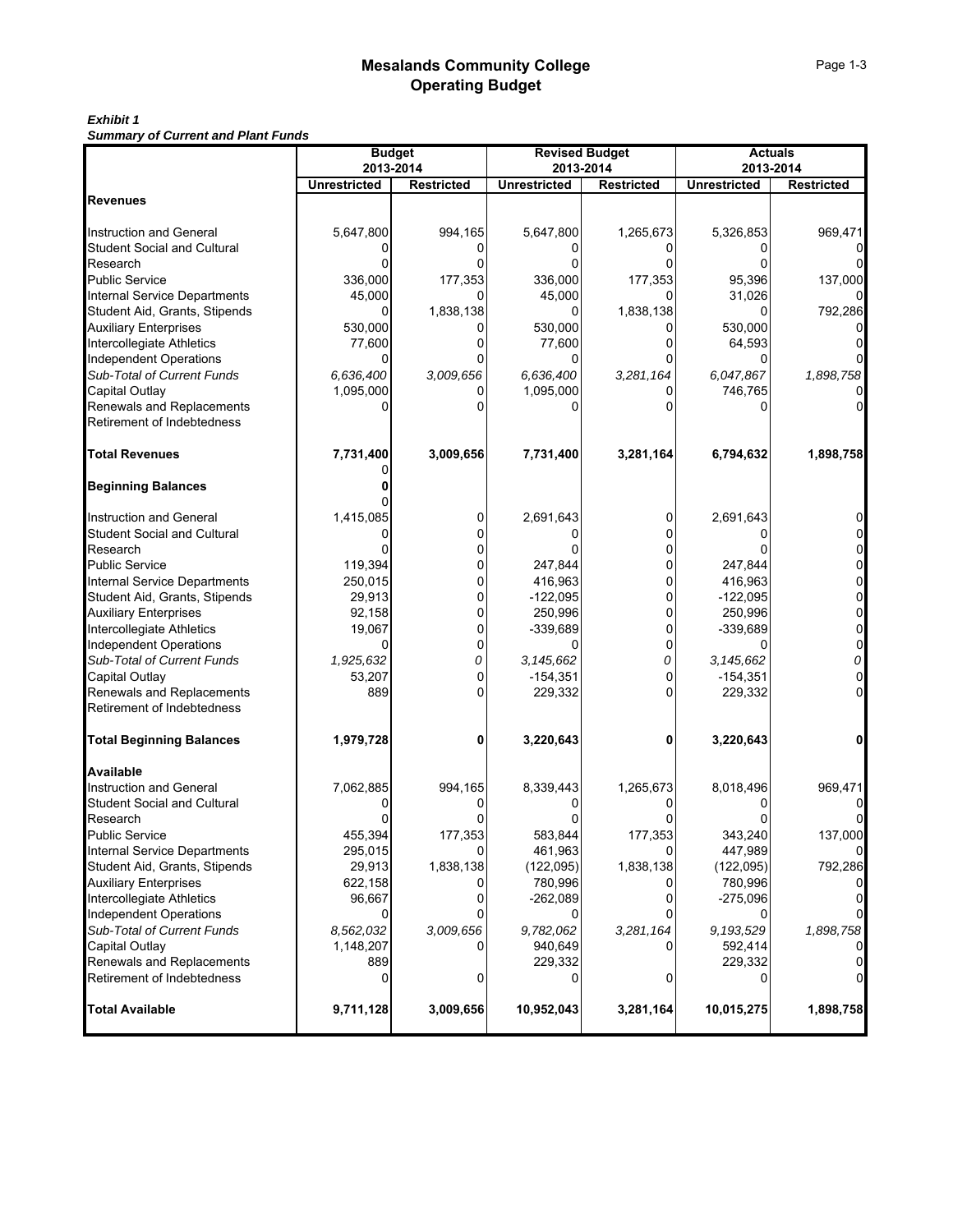## *Exhibit 1*

*Summary of Current and Plant Funds*

|                                              | <b>Budget</b>                    |                   | <b>Revised Budget</b>            |                   | <b>Actuals</b><br>2013-2014 |                   |  |  |
|----------------------------------------------|----------------------------------|-------------------|----------------------------------|-------------------|-----------------------------|-------------------|--|--|
|                                              | 2013-2014<br><b>Unrestricted</b> | <b>Restricted</b> | 2013-2014<br><b>Unrestricted</b> | <b>Restricted</b> | <b>Unrestricted</b>         | <b>Restricted</b> |  |  |
| <b>Expenditures</b>                          |                                  |                   |                                  |                   |                             |                   |  |  |
| <b>Instruction and General</b>               | 5,894,109                        | 994,165           | 5,894,109                        | 1,265,673         | 4,851,397                   | 968,757           |  |  |
| Student Social and Cultural                  |                                  |                   |                                  |                   |                             |                   |  |  |
| Research                                     |                                  |                   |                                  |                   |                             |                   |  |  |
| <b>Public Service</b>                        | 256,000                          | 177,353           | 256,000                          | 177,353           | 12,190                      | 137,000           |  |  |
| Internal Service Departments                 | 25,300                           |                   | 25,300                           |                   | $-111,126$                  |                   |  |  |
| Student Aid, Grants, Stipends                | 166,000                          | 1,838,138         | 166,000                          | 1,838,138         | 69,225                      | 783,484           |  |  |
| <b>Auxiliary Enterprises</b>                 | 517,391                          |                   | 517,391                          |                   | 210,642                     |                   |  |  |
| Intercollegiate Athletics                    | 120,000                          |                   | 120,000                          |                   | 102,992                     |                   |  |  |
| <b>Independent Operations</b>                | 0                                |                   | 0                                |                   |                             |                   |  |  |
| Sub-Total of Current Funds                   | 6,978,800                        | 3,009,656         | 6,978,800                        | 3,281,164         | 5,135,319                   | 1,889,241         |  |  |
| Capital Outlay                               | 1,082,000                        |                   | 1,082,000                        |                   | 705,662                     |                   |  |  |
| Renewals and Replacements                    | 57,497                           |                   | 57,497                           |                   | 57,497                      |                   |  |  |
| Retirement of Indebtedness                   |                                  |                   |                                  |                   |                             |                   |  |  |
| <b>Total Expenditures</b>                    | 8,118,297                        | 3,009,656         | 8,118,297                        | 3,281,164         | 5,898,478                   | 1,889,241         |  |  |
| Transfers to or (from)                       |                                  |                   |                                  |                   |                             |                   |  |  |
| Instruction and General                      | (186, 797)                       | 0                 | (186, 797)                       | 0                 | (186, 797)                  | 0                 |  |  |
| Student Social and Cultural                  | 0                                | 0                 | 0                                | 0                 | 0                           | 0                 |  |  |
| Research                                     | 0                                | 0                 | 0                                | 0                 |                             |                   |  |  |
| <b>Public Service</b>                        | (81,700)                         | 0                 | (81,700)                         | 0                 | (81,700)                    | 0                 |  |  |
| <b>Internal Service Departments</b>          | 0                                | 0                 | 0                                | 0                 | <sup>0</sup>                | 0                 |  |  |
| Student Aid, Grants, Stipends                | 166,000                          | 0                 | 166,000                          | 0                 | 166,000                     | 0                 |  |  |
| <b>Auxiliary Enterprises</b>                 | 0                                | 0                 |                                  | 0                 |                             | 0                 |  |  |
| Intercollegiate Athletics                    | 45,000                           | 0                 | 45,000                           | 0                 | 45,000                      | 0                 |  |  |
| <b>Independent Operations</b>                |                                  |                   |                                  |                   |                             |                   |  |  |
| Sub-Total of Current Funds                   | (57, 497)                        | 0                 | (57, 497)                        | 0                 | (57, 497)                   | 0                 |  |  |
| Capital Outlay                               | 0                                | 0                 | 0                                | 0                 | 0                           | 0                 |  |  |
| Renewals and Replacements                    | 57,497                           | 0                 | 57,497                           | 0                 | 57,497                      | 0                 |  |  |
| Retirement of Indebtedness                   | 0                                | $\Omega$          | 0                                | ŋ                 | n                           | 0                 |  |  |
| <b>Total Transfers</b>                       | 0                                | 0                 | 0                                | 0                 | 0                           | 0                 |  |  |
| <b>Ending Balances</b>                       |                                  |                   |                                  |                   |                             |                   |  |  |
| Instruction and General                      | 981,979                          | 0                 | 2,258,537                        | 0                 | 2,980,302                   | 714               |  |  |
| Student Social and Cultural                  |                                  |                   |                                  |                   |                             | 0                 |  |  |
| Research                                     |                                  |                   |                                  |                   |                             | 0                 |  |  |
| Public Service                               | 117,694                          | 0                 | 246,144                          | 0                 | 249,350                     | 0                 |  |  |
| <b>Internal Service Departments</b>          | 269,715                          | 0                 | 436,663                          | $\pmb{0}$         | 559,115                     | $\mathbf{0}$      |  |  |
| Student Aid, Grants, Stipends                | 29,913                           | 0                 | (122, 095)                       | $\overline{0}$    | $-25,320$                   | 8,802             |  |  |
| <b>Auxiliary Enterprises</b>                 | 104,767                          | 0                 | 263,605                          | 0                 | 570,354                     |                   |  |  |
| Intercollegiate Athletics                    | 21,667                           | 0                 | $-337,089$                       | 0                 | $-333,088$                  | $\overline{0}$    |  |  |
| <b>Independent Operations</b>                |                                  | 0                 |                                  | 0                 |                             | $\Omega$          |  |  |
| Sub-Total of Current Funds                   | 1,525,735                        | 0                 | 2,745,765                        | 0                 | 4,000,713                   | 9,517             |  |  |
| Capital Outlay                               | 66,207                           | 0                 | (141, 351)                       |                   | $-113,248$                  | 0                 |  |  |
| Renewals and Replacements                    | 889                              | 0                 | 229,332                          | 0                 | 229,332                     |                   |  |  |
| Retirement of Indebtedness                   | 0                                | 0                 | 0                                | 0                 |                             | $\overline{0}$    |  |  |
| <b>Total Balances</b><br><b>Grand Total,</b> | 1,592,831                        | 0                 | 2,833,746                        | 0                 | 4,116,797                   | 9,517             |  |  |
| <b>Transfers and Balances</b>                | 9,711,128                        | 3,009,656         | 10,952,043                       | 3,281,164         | 10,015,275                  | 1,898,758         |  |  |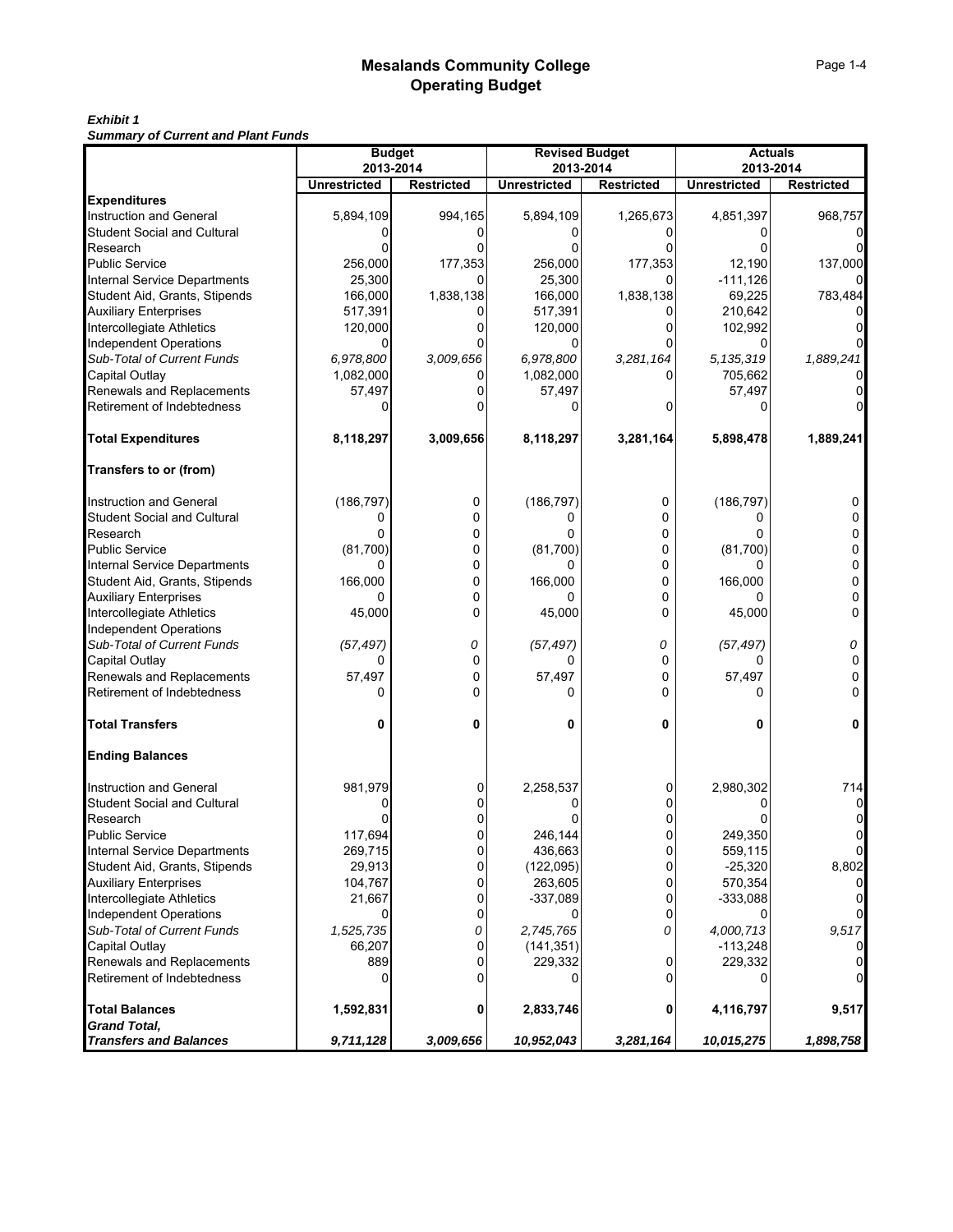#### *Exhibit 2 Summary of Instruction and General*

|                                          | <b>Budget</b><br>2013-2014 |                   | <b>Revised Budget</b><br>2013-2014 |                   | <b>Actuals</b><br>2013-2014 |                   |
|------------------------------------------|----------------------------|-------------------|------------------------------------|-------------------|-----------------------------|-------------------|
|                                          | <b>Unrestricted</b>        | <b>Restricted</b> | <b>Unrestricted</b>                | <b>Restricted</b> | <b>Unrestricted</b>         | <b>Restricted</b> |
| <b>Revenues</b>                          |                            |                   |                                    |                   |                             |                   |
| <b>Tuition and Miscellaneous Fees</b>    | 1,040,500                  | 0                 | 1,040,500                          | 0                 | 672,504                     |                   |
| <b>Federal Government Appropriations</b> |                            | ŋ                 |                                    | n                 |                             |                   |
| <b>State Government Appropriations</b>   | 4,260,300                  | 0                 | 4,260,300                          | O                 | 4,320,200                   |                   |
| <b>Local Government Appropriations</b>   | 190,000                    | O                 | 190,000                            | n                 | 250,834                     |                   |
| <b>Federal Govt Grants and Contracts</b> | 0                          | 954,165           | 0                                  | 1,225,673         | 0                           | 959,343           |
| <b>State Govt Grants and Contracts</b>   | n                          | 40,000            | U                                  | 40,000            | U                           | 10,128            |
| <b>Local Govt Grants and Contracts</b>   |                            | 0                 | 0                                  | 0                 |                             | $\Omega$          |
| <b>Private Gifts</b>                     |                            | $\Omega$          |                                    |                   |                             | $\Omega$          |
| Endowments, Land, Perm Fund              |                            | 0                 |                                    |                   |                             |                   |
| Sales and Services                       |                            |                   |                                    |                   |                             |                   |
| <b>Other Sources</b>                     | 157,000                    | $\Omega$          | 157,000                            |                   | 83,315                      |                   |
| <b>Total Revenues</b>                    | 5,647,800                  | 994,165           | 5,647,800                          | 1,265,673         | 5,326,853                   | 969,471           |
| <b>Beginning Balances</b>                | 1,415,085                  |                   | 2,691,643                          |                   | 2,691,643                   |                   |
| <b>Total Available</b>                   | 7,062,885                  | 994,165           | 8,339,443                          | 1,265,673         | 8,018,496                   | 969,471           |
| <b>Expenditures</b>                      |                            |                   |                                    |                   |                             |                   |
| Instruction                              | 2,346,600                  | 994,165           | 2,346,600                          | 1,265,673         | 2,022,911                   | 968,757           |
| Academic Support                         | 770,997                    | 0                 | 770,997                            |                   | 629,009                     |                   |
| <b>Student Support</b>                   | 778,757                    | 0                 | 778,757                            | 0                 | 541,089                     |                   |
| <b>Institutional Support</b>             | 1,226,537                  | 0                 | 1,226,537                          |                   | 1,083,157                   |                   |
| Operation & Maintenance of Plant         | 771,218                    | $\Omega$          | 771,218                            |                   | 575,231                     |                   |
| <b>Total Expenditures</b>                | 5,894,109                  | 994,165           | 5,894,109                          | 1,265,673         | 4,851,397                   | 968,757           |
| <b>Transfers To (From)</b>               |                            |                   |                                    |                   |                             |                   |
| <b>Mandatory Transfers</b>               |                            |                   |                                    |                   |                             |                   |
| CHE Building Renewal & Replacemer        | 38,029                     |                   | 38,029                             |                   | 38,029                      |                   |
| CHE Equipment R & R                      | 19,468                     |                   | 19,468                             |                   | 19,468                      |                   |
| Equipment                                |                            |                   |                                    |                   |                             |                   |
| State Scholarship (3%)                   | 44,000                     |                   | 44,000                             |                   | 44,000                      |                   |
| <b>Student Aid</b>                       | 70,300                     |                   | 70,300                             |                   | 70,300                      |                   |
| <b>Athletics</b>                         | 15,000                     |                   | 15,000                             |                   | 15,000                      |                   |
| Capital Outlay                           |                            |                   |                                    |                   |                             |                   |
| <b>Total Net Transfers</b>               | 186,797                    | 0                 | 186,797                            | 0                 | 186,797                     | $\mathbf{0}$      |
| <b>Ending Balance</b>                    | 981,979                    | 0                 | 2,258,537                          | 0                 | 2,980,302                   | 714               |
|                                          |                            |                   |                                    |                   |                             |                   |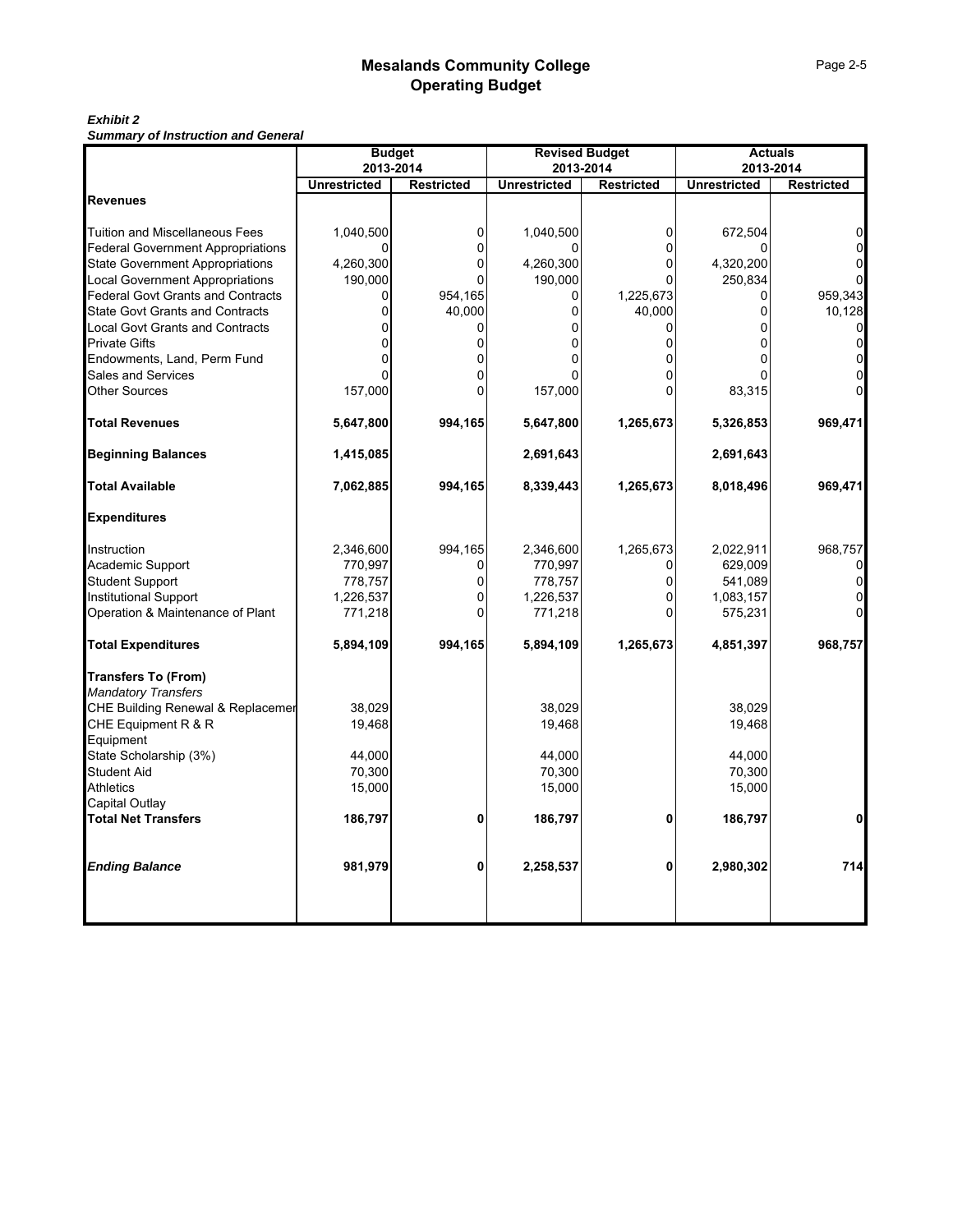#### *Exhibit 3*

*Student Tuition and Miscellaneous Fees for Instruction and General*

|                                                           | <b>Budget</b><br>2013-2014 | <b>Revised Budget</b><br>2013-2014 | <b>Actuals</b><br>2013-2014 |
|-----------------------------------------------------------|----------------------------|------------------------------------|-----------------------------|
| <b>In-District Resident Tuition</b>                       |                            |                                    |                             |
| Summer                                                    | 30,000                     | 30,000                             | 24,354                      |
| Fall                                                      | 290,000                    | 290,000                            | 252,187                     |
| Spring                                                    | 270,000                    | 270,000                            | 146,733                     |
| <b>Total</b>                                              | 590,000                    | 590,000                            | 423,274                     |
| <b>Out-of-District Resident Tuition</b><br>Summer<br>Fall |                            |                                    |                             |
| Spring<br><b>Total</b>                                    | 0                          | 0                                  | 0                           |
| <b>Total Resident Tuition</b>                             | 590,000                    | 590,000                            | 423,274                     |
| <b>Non-Resident Tuition</b>                               |                            |                                    |                             |
| Summer                                                    | 1,500                      | 1,500                              | 2,496                       |
| Fall                                                      | 95,000                     | 95,000                             | 35,562                      |
| Spring                                                    | 90,000                     | 90,000                             | 52,424                      |
| <b>Total</b>                                              | 186,500                    | 186,500                            | 90,481                      |
| <b>Non-Credit Instruction</b>                             |                            |                                    |                             |
| Community Education                                       | 2,000                      | 2,000                              | 15,266                      |
| <b>Total</b>                                              | 2,000                      | 2,000                              | 15,266                      |
| <b>Fees</b>                                               |                            |                                    |                             |
| <b>Technology Fee</b>                                     |                            |                                    |                             |
| <b>Enrollment Fees</b>                                    | 44,000                     | 44,000                             | 16,645                      |
| Laboratory Fees                                           | 118,000                    | 118,000                            | 81,158                      |
| <b>Distance Education Fees</b>                            |                            |                                    |                             |
| Other Fees                                                | 100,000                    | 100,000                            | 45,680                      |
| <b>Total</b>                                              | 262,000                    | 262,000                            | 143,483                     |
|                                                           |                            |                                    |                             |
| <b>Total Tuition and Fees</b>                             |                            |                                    |                             |
| for Instruction and General                               | 1,040,500                  | 1,040,500                          | 672,504                     |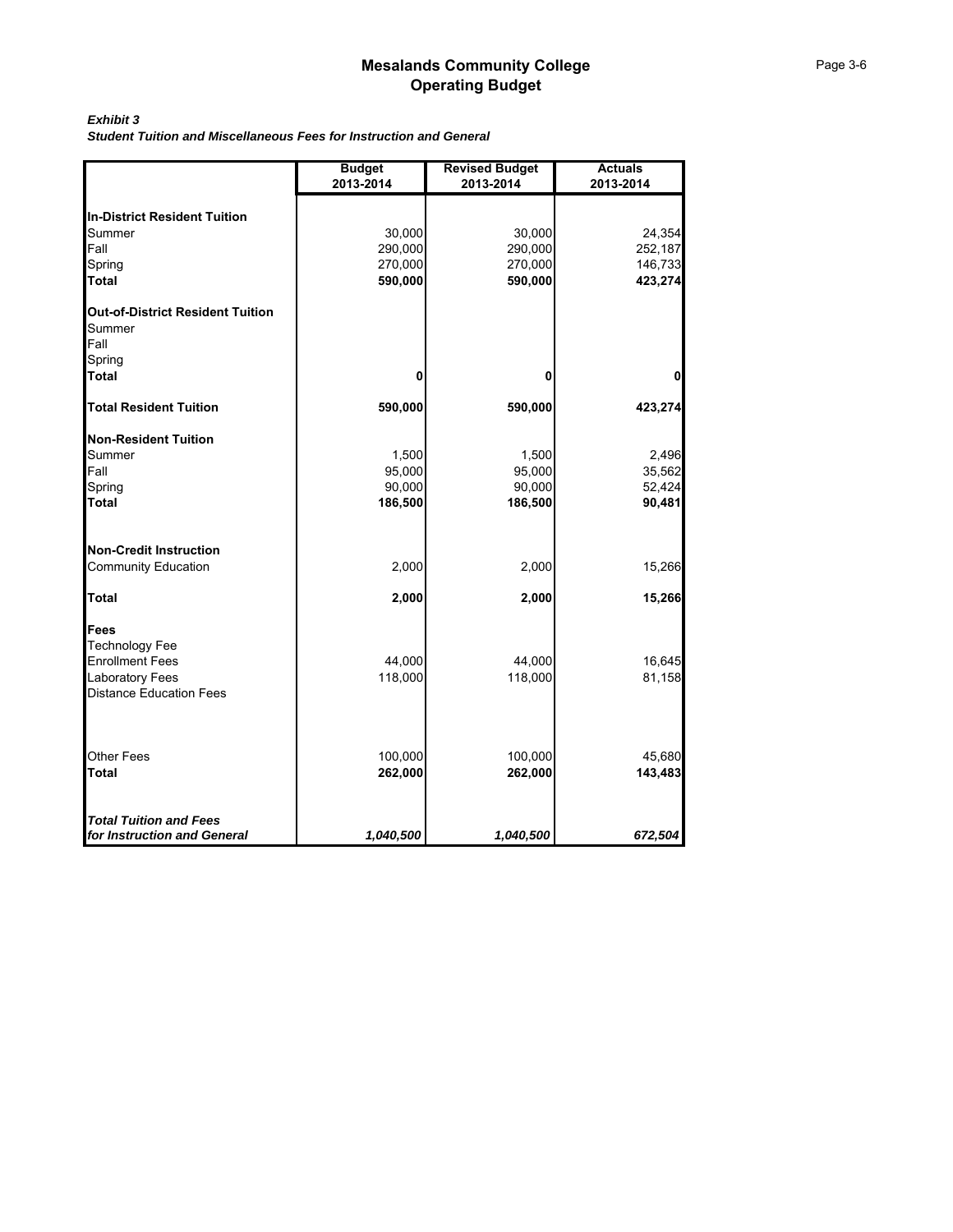## *Exhibit 4*

*Governmental Appropriations for Instruction and General*

|                                                            | <b>Budget</b><br>2013-2014 | <b>Revised Budget</b><br>2013-2014 | <b>Actuals</b><br>2013-2014 |
|------------------------------------------------------------|----------------------------|------------------------------------|-----------------------------|
| <b>Federal Appropriations</b>                              |                            |                                    |                             |
| <b>Total</b>                                               | $\bf{0}$                   | $\bf{0}$                           | Π                           |
|                                                            |                            |                                    |                             |
| <b>State Appropriations</b>                                |                            |                                    |                             |
| Regular Appropriation<br>Special Projects                  | 4,189,300                  | 4,189,300                          | 4,249,200                   |
| Special - WindTraining                                     | 71,000                     | 71,000                             | 71,000                      |
| Special - Utilities--Building R & R                        |                            |                                    |                             |
| <b>Total</b>                                               | 4,260,300                  | 4,260,300                          | 4,320,200                   |
| <b>Local Appropriations</b>                                |                            |                                    |                             |
| Local Tax Levy                                             | 190,000                    | 190,000                            | 250,834                     |
|                                                            |                            |                                    |                             |
| <b>Total</b>                                               | 190,000                    | 190,000                            | 250,834                     |
|                                                            |                            |                                    |                             |
|                                                            |                            |                                    |                             |
|                                                            |                            |                                    |                             |
| <b>Total Appropriations</b><br>for Instruction and General | 4,450,300                  | 4,450,300                          | 4,571,034                   |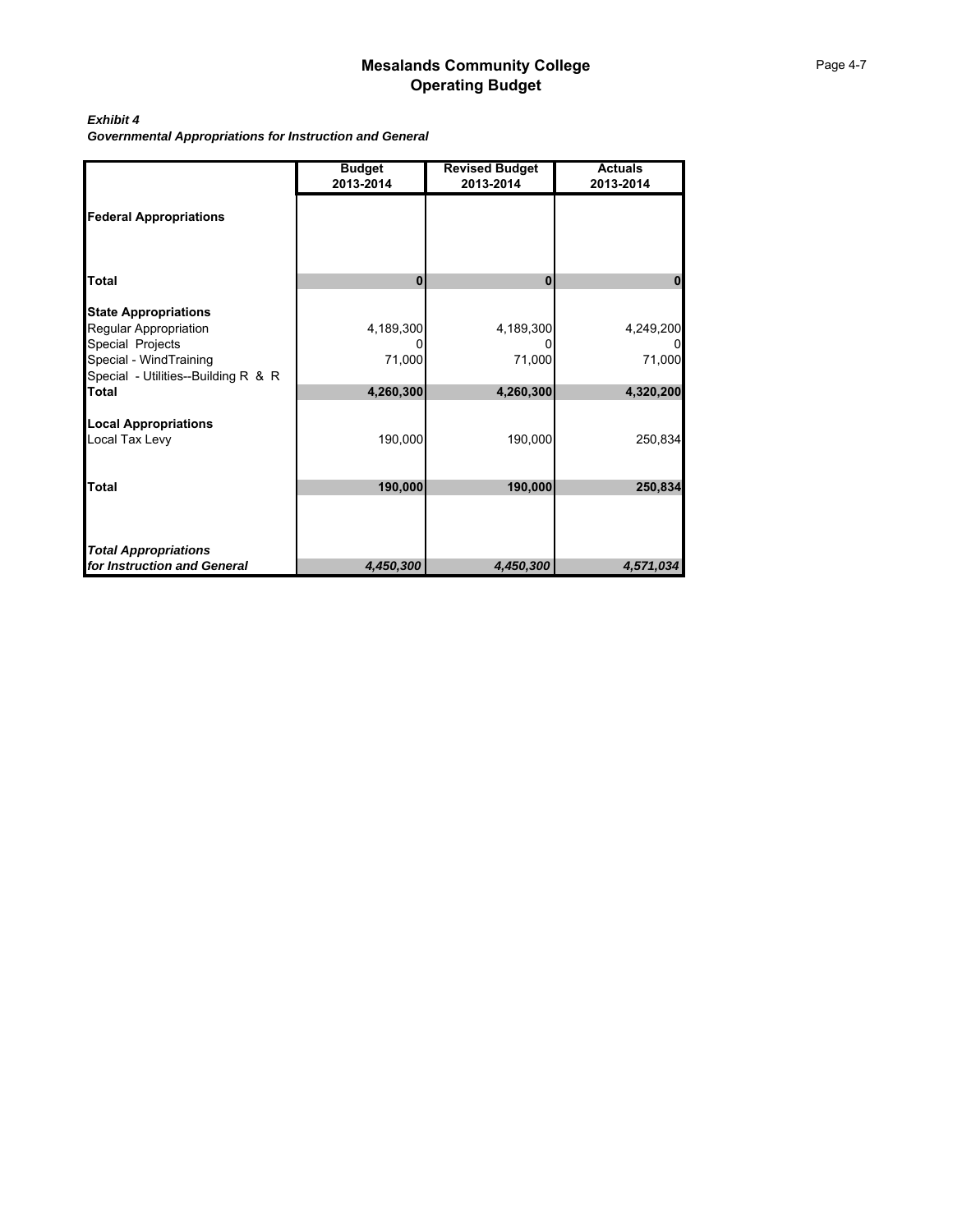#### *Exhibit 5*

*Government Grants and Contracts for Instruction and General*

|                                                       | <b>Budget</b><br>2013-2014 | <b>Revised Budget</b><br>2013-2014 | <b>Actuals</b><br>2013-2014 |
|-------------------------------------------------------|----------------------------|------------------------------------|-----------------------------|
|                                                       |                            |                                    |                             |
| <b>Unrestricted</b>                                   |                            |                                    |                             |
| <b>Federal Unrestricted</b>                           |                            |                                    |                             |
| <b>Reporting Veterans</b>                             |                            |                                    |                             |
| Administration of Student Aid                         |                            |                                    |                             |
| Total                                                 | 0                          | $\bf{0}$                           | n                           |
| <b>State Unrestricted</b>                             |                            |                                    |                             |
| <b>Total</b>                                          | 0                          | $\bf{0}$                           | $\bf{0}$                    |
| <b>Local Unrestricted</b>                             |                            |                                    |                             |
| Total                                                 | O                          | $\bf{0}$                           | 0                           |
|                                                       |                            |                                    |                             |
| <b>Total Unrestricted</b>                             | 0                          | $\bf{0}$                           | $\bf{0}$                    |
| <b>Restricted</b><br><b>Federal Restricted</b>        |                            |                                    |                             |
| Work Study (I & G)                                    |                            |                                    |                             |
| ABE 2011                                              | 70,000                     | 70,000                             | 67,653                      |
| ABE 2012                                              | 50,000                     | 50,000                             | 29,787                      |
| Instructional Materials 2013                          | 4,000                      | 4,000                              | O                           |
| HSI STEM Grant 2261                                   |                            |                                    |                             |
| El Civics 2014                                        | 9,000                      | 9,000                              | 744                         |
| HSI STEM Grant 2262                                   | 194,022                    | 386,233                            | 386,233                     |
| <b>I-BEST</b>                                         | 45,077                     | 45,077                             | 39,593                      |
| HSI STEM Grant 2263                                   | 582,066                    | 661,363                            | 435,335                     |
| Total                                                 | 954,165                    | 1,225,673                          | 959,343                     |
|                                                       |                            |                                    |                             |
| <b>State Restricted</b>                               | U                          |                                    |                             |
| NMDWS Wind Center 2241<br>New Mexico Corrections 2017 | 40,000                     | 40,000                             | 10,128                      |
| Total                                                 | 40,000                     | 40,000                             | 10,128                      |
| <b>Local Restricted</b>                               |                            |                                    |                             |
| Total                                                 | 0                          | $\bf{0}$                           | $\bf{0}$                    |
| <b>Total Restricted</b>                               | 994,165                    | 1,265,673                          | 969,471                     |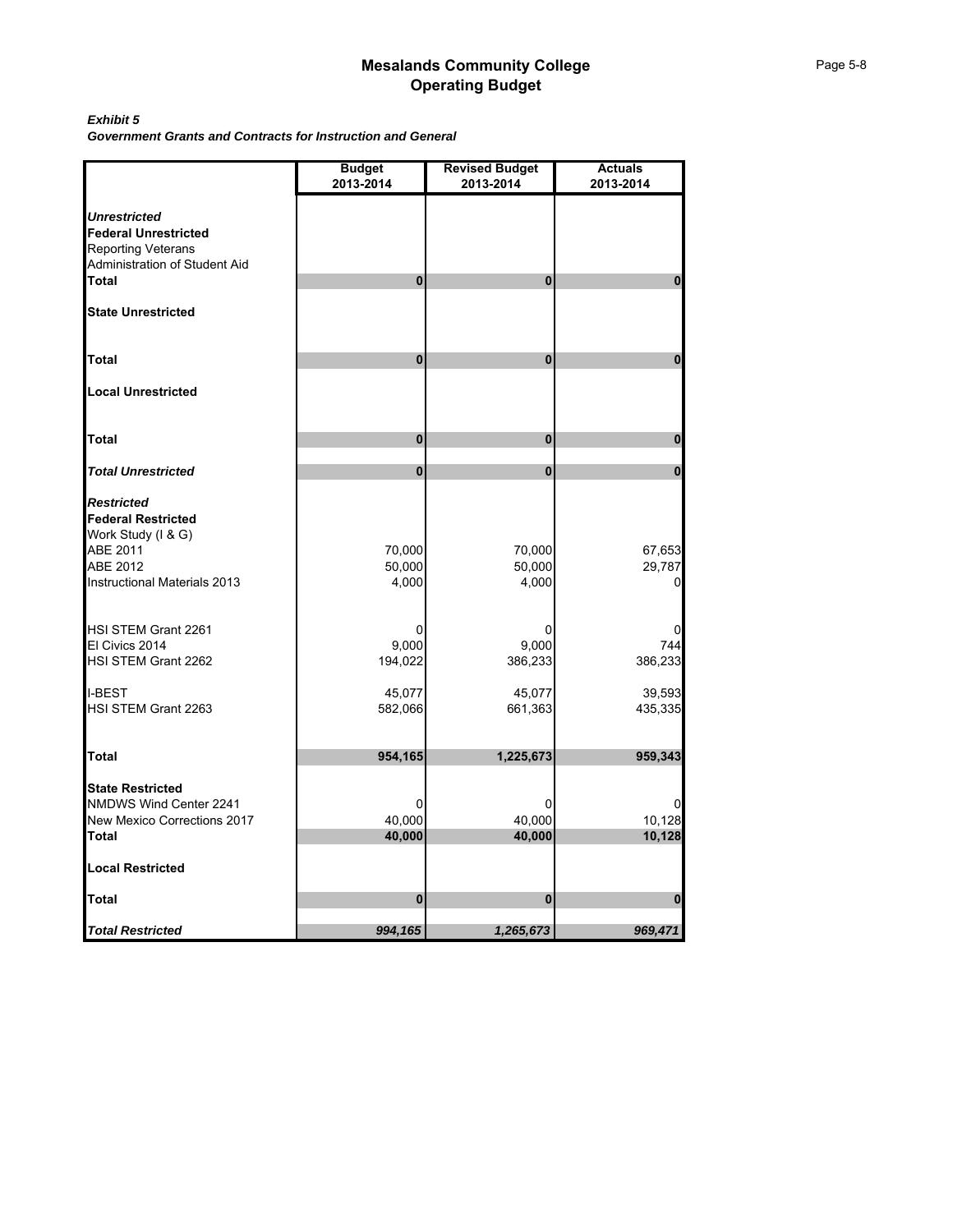*Exhibit 6 Private Gifts, Grants, and Contracts for Instruction and General*

|                     | <b>Budget</b><br>2013-2014 | <b>Revised Budget</b><br>2013-2014 | <b>Actuals</b><br>2013-2014 |
|---------------------|----------------------------|------------------------------------|-----------------------------|
| <b>Unrestricted</b> |                            |                                    |                             |
|                     |                            |                                    |                             |
| <b>Total</b>        | $\mathbf{0}$               | 0                                  | $\mathbf{0}$                |
| <b>Restricted</b>   |                            |                                    |                             |
|                     |                            |                                    |                             |
| <b>Total</b>        | 0                          | 0                                  | $\mathbf 0$                 |
|                     |                            |                                    |                             |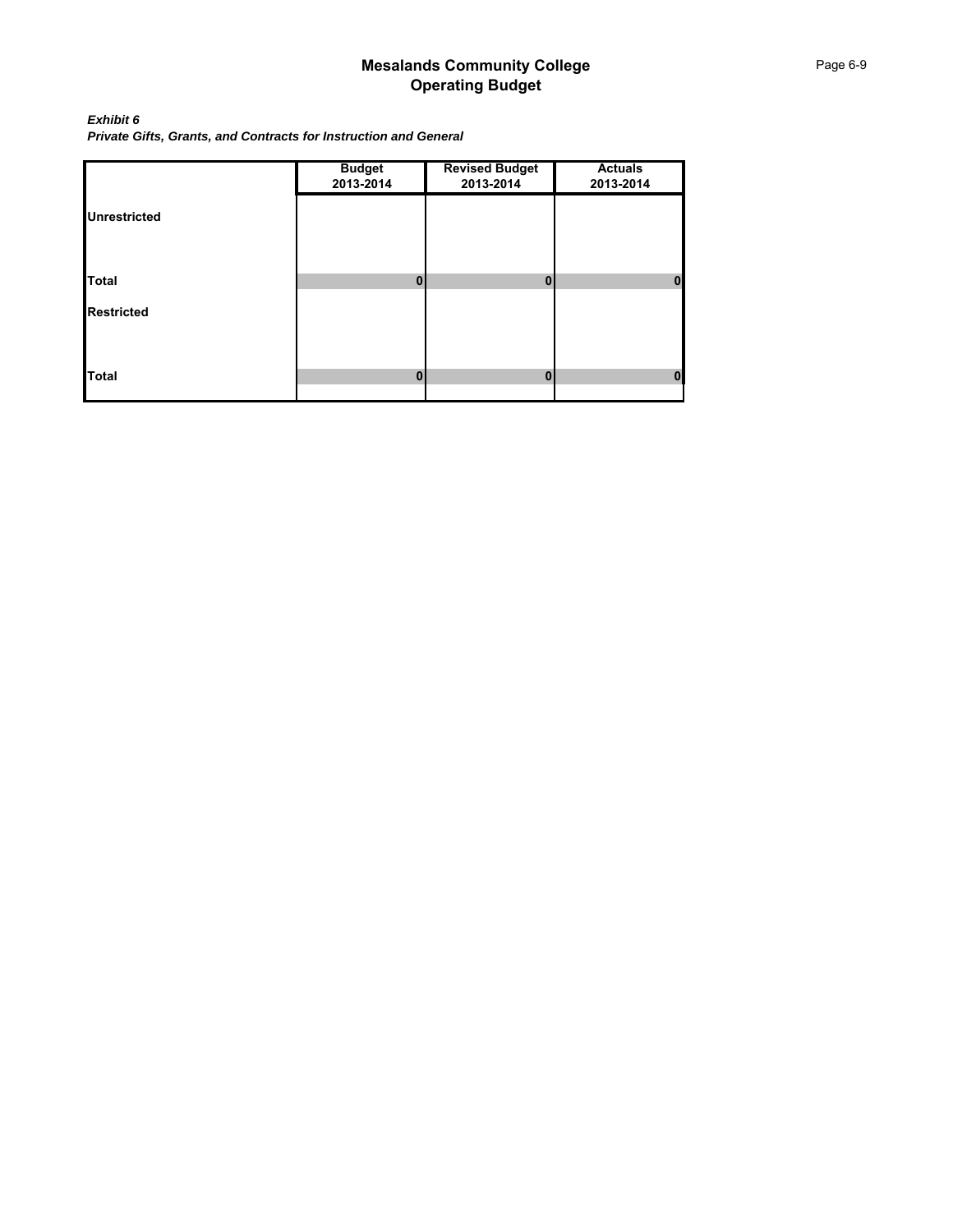## *Exhibit 9*

*Other Sources of Revenue for Instruction and General*

|                                  | <b>Budget</b><br>2013-2014 | <b>Revised Budget</b><br>2013-2014 | <b>Actuals</b><br>2013-2014 |
|----------------------------------|----------------------------|------------------------------------|-----------------------------|
|                                  |                            |                                    |                             |
| Interest on Current Fund Balance | 20,000                     | 20,000                             | 16,111                      |
| <b>Vending Machines</b>          |                            |                                    |                             |
| Miscellaneous Fees               | 57,000                     | 57,000                             | 7,110                       |
| <b>Community Education</b>       |                            |                                    |                             |
| <b>Museum Gate Receipts</b>      | 55,000                     | 55,000                             | 56,459                      |
| Farrier                          | 5.000                      | 5.000                              | 780                         |
| <b>Testing Fees</b>              |                            |                                    |                             |
| <b>Duplicating Machines</b>      |                            |                                    |                             |
| <b>Indirect Costs</b>            | 20.000                     | 20.000                             | 2,855                       |
| Total Other Sources of Revenue   |                            |                                    |                             |
| for Instruction and General      | 157,000                    | 157,000                            | 83,315                      |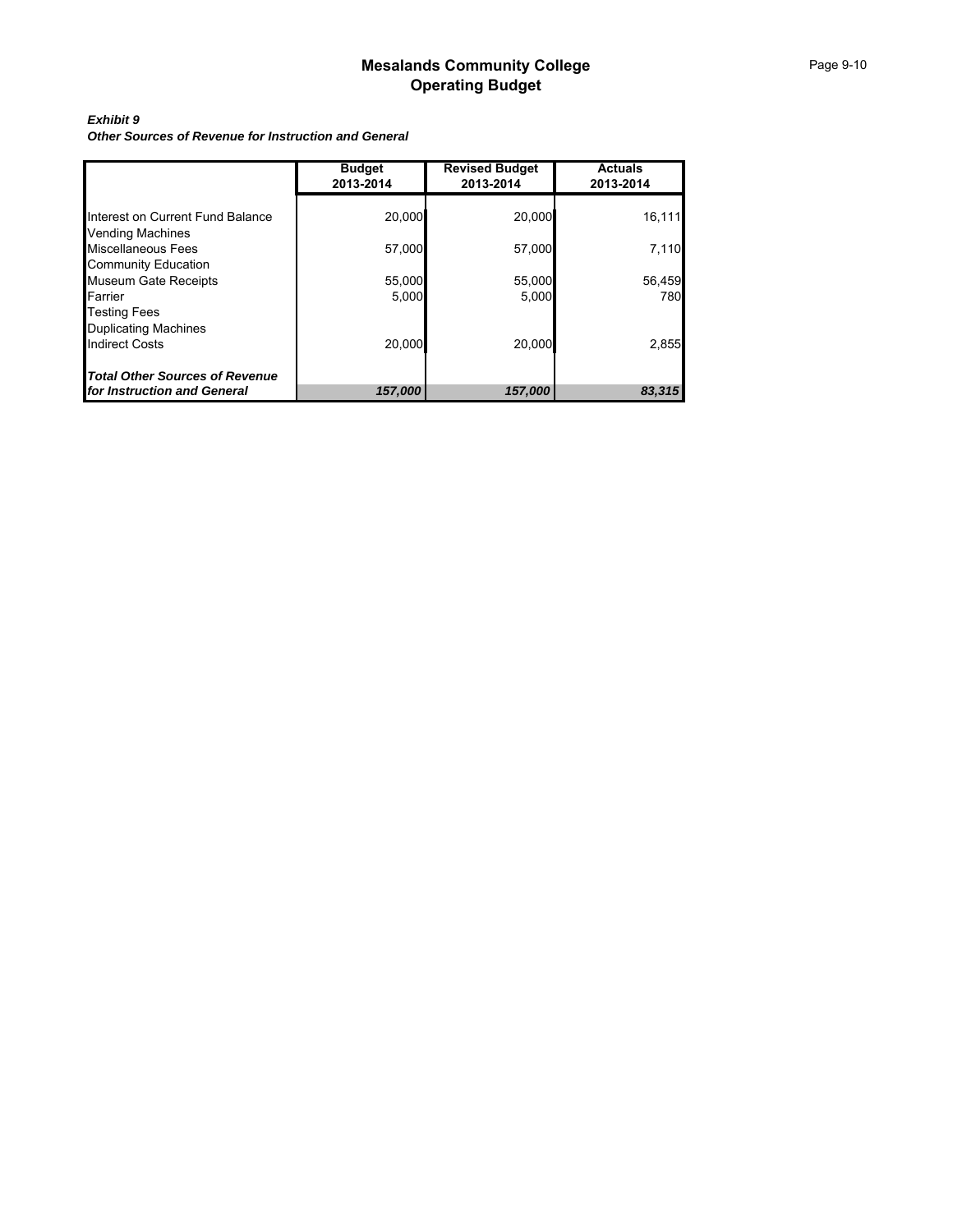#### *Exhibit 10*

*Expenditures for Academic Instruction*

|                                     | <b>Budget</b>                    |                   |                     | <b>Revised Budget</b> | <b>Actuals</b><br>2013-2014 |                   |  |  |
|-------------------------------------|----------------------------------|-------------------|---------------------|-----------------------|-----------------------------|-------------------|--|--|
|                                     | 2013-2014<br><b>Unrestricted</b> |                   |                     | 2013-2014             | <b>Unrestricted</b>         |                   |  |  |
| <b>Academic Instruction</b>         |                                  | <b>Restricted</b> | <b>Unrestricted</b> | <b>Restricted</b>     |                             | <b>Restricted</b> |  |  |
|                                     |                                  |                   |                     |                       |                             |                   |  |  |
| Agriculture Science 5000            | 61,500                           | 0                 | 61,500              | 0                     | 65,830                      |                   |  |  |
| Health & Wellness 5005              | 80,020                           | 0                 | 80,020              | $\mathbf 0$           | 56,761                      | $\Omega$          |  |  |
| Building Trades 5015                | 40,801                           | $\mathbf{0}$      | 40,801              | 0                     |                             | $\Omega$          |  |  |
| <b>Business Education 5020</b>      | 41,820                           | 0                 | 41,820              | $\overline{0}$        | 51,530                      | $\overline{0}$    |  |  |
| Computer Systems 5025               | O                                | $\Omega$          |                     | 0                     |                             | $\Omega$          |  |  |
| Auto/Diesel Technology 5030         | 64,684                           | 0                 | 64,684              | $\overline{0}$        |                             | $\overline{0}$    |  |  |
| English/Communications 5035         | 41,110                           | $\mathbf{0}$      | 41,110              | 0                     | 43,343                      | $\Omega$          |  |  |
| Farrier Science 5040                | 54,131                           | $\mathbf{0}$      | 54,131              | 0                     | 55,374                      | $\Omega$          |  |  |
| Fine Arts 5045                      | 95,343                           | 0                 | 95,343              | 0                     | 135,879                     | $\Omega$          |  |  |
| History 5050                        | 43,582                           | $\mathbf{0}$      | 43,582              | 0                     | 41,968                      | 0                 |  |  |
| Animal Science 5055                 | 41,083                           | 0                 | 41,083              | $\overline{0}$        | 40,874                      | $\overline{0}$    |  |  |
| Mathematics 5060                    | 45,130                           | $\mathbf{0}$      | 45,130              | 0                     | 39,844                      | $\mathbf 0$       |  |  |
| Auto 5010                           | 3,000                            | 0                 | 3,000               | $\mathbf 0$           | 800                         | $\mathbf 0$       |  |  |
|                                     | 40,203                           | $\mathbf{0}$      | 40,203              | 0                     | 41,683                      | $\Omega$          |  |  |
| PreCollegiate 5070                  |                                  | 0                 |                     | $\overline{0}$        |                             |                   |  |  |
| Science/Geology 5075                | 60,820                           |                   | 60,820              |                       | 53,760                      | $\mathbf 0$       |  |  |
| Wind Director 5080                  | 91,516                           | $\Omega$          | 91,516              | 0                     | 113,173                     | $\Omega$          |  |  |
| Wind Energy 5088                    | 138,297                          | $\Omega$          | 138,297             | 0                     | 102,431                     | 0                 |  |  |
| Part-time Instruction 5090          | 592,000                          | 0                 | 592,000             | 0                     | 431,164                     | 0                 |  |  |
| Summer Instruction 5091             | 52,500                           | $\mathbf{0}$      | 52,500              | 0                     | 2,781                       | $\Omega$          |  |  |
| Coordinator of GEO 5092             | 66,702                           | 0                 | 66,702              | 0                     | 137,567                     | 0                 |  |  |
| Distance Education 5094             | 49,231                           | $\Omega$          | 49,231              | 0                     | 4,795                       |                   |  |  |
| Division Chairs 5095                | 91,152                           | $\Omega$          | 91,152              | 0                     | 66,313                      |                   |  |  |
| Community Service 5096              | 6,450                            |                   | 6,450               |                       | 4,188                       |                   |  |  |
| <b>Adult Basic Education 2011</b>   | 0                                | 70,000            | 0                   | 70,000                | U                           | 53,592            |  |  |
| <b>Adult Basic Education 2012</b>   | 0                                | 50,000            | 0                   | 50,000                |                             | 20,875            |  |  |
| EL CIVICS 2014                      | O                                | 9,000             | 0                   | 9,000                 | U                           | 744               |  |  |
| <b>INSTRUCTIONAL MATERIALS 2013</b> |                                  | 2,000             | 0                   | 2,000                 | U                           |                   |  |  |
| <b>HSI STEM Grant 2261</b>          |                                  | 0                 | 0                   |                       | 0                           |                   |  |  |
| <b>HSI STEM Grant 2262</b>          | 0                                | 296,156           | 0                   | 296,156               | 0                           | 365,694           |  |  |
| NMDWS Wind Center 2241              | ŋ                                | 0                 | 0                   |                       | 0                           |                   |  |  |
| NM CORRECTIONS GRANT 2017           | 0                                | 40,000            | 0                   | 40,000                | 0                           | 10,259            |  |  |
| <b>I-BEST 2018</b>                  |                                  | 34,077            | 0                   | 34,077                | 0                           | 31,252            |  |  |
| HSI STEM Grant 2263                 | 0                                | 296,156           | 0                   | 567,664               | 0                           | 375,362           |  |  |
| Unassigned                          |                                  | 0                 | 0                   |                       |                             |                   |  |  |
| Untitled                            |                                  |                   |                     |                       |                             |                   |  |  |
| Untitled                            |                                  |                   |                     |                       |                             |                   |  |  |
| Untitled                            |                                  |                   |                     |                       |                             |                   |  |  |
| Untitled                            |                                  | 0                 |                     |                       |                             |                   |  |  |
| Untitled                            |                                  |                   |                     |                       |                             |                   |  |  |
| Total                               | 1,801,075                        | 797,389           | 1,801,075           | 1,068,897             | 1,490,060                   | 857,776           |  |  |
|                                     |                                  |                   |                     |                       |                             |                   |  |  |
| Items Not Included in 10a           |                                  |                   |                     |                       |                             |                   |  |  |
| Group Insurance 6205                | 105,788                          | 134,828           | 105,788             | 134,828               | 98,801                      | 38,082            |  |  |
| Educational Retirement 6225/6230    | 132,662                          | 23,518            | 132,662             | 23,518                | 149,573                     | 41,091            |  |  |
| Retiree Health 6235                 | 23,384                           | 23,000            | 23,384              | 23,000                | 22.876                      | 6,312             |  |  |
| Social Security 6240                | 82,192                           | 9,000             | 82,192              | 9,000                 | 68,799                      | 20,664            |  |  |
| Medicare Taxes 6245                 | 22,859                           | 6,430             | 22,859              | 6,430                 | 17,803                      | 4,832             |  |  |
| Unemployment Compensation 6260      | 3,100                            |                   | 3,100               |                       |                             |                   |  |  |
| Workmen's Compensation              | 540                              |                   | 540                 |                       | 0                           |                   |  |  |
| <b>Waiver of Tuition</b>            |                                  |                   |                     |                       |                             |                   |  |  |
| <b>Telephone Service</b>            | 75,000                           |                   | 75,000              |                       | 75,000                      |                   |  |  |
| <b>Computer Service</b>             | 100,000                          |                   | 100,000             |                       | 100,000                     |                   |  |  |
| <b>Vacation Accrual</b>             |                                  |                   |                     |                       |                             |                   |  |  |
| Total Items Not Included in 10a     | 545,525                          | 196,776           | 545,525             | 196,776               | 532,851                     | 110,981           |  |  |
| <b>Grand Total</b>                  |                                  |                   |                     |                       |                             |                   |  |  |
| <b>Expenditures for Instruction</b> | 2,346,600                        | 994,165           | 2,346,600           | 1,265,673             | 2,022,911                   | 968,757           |  |  |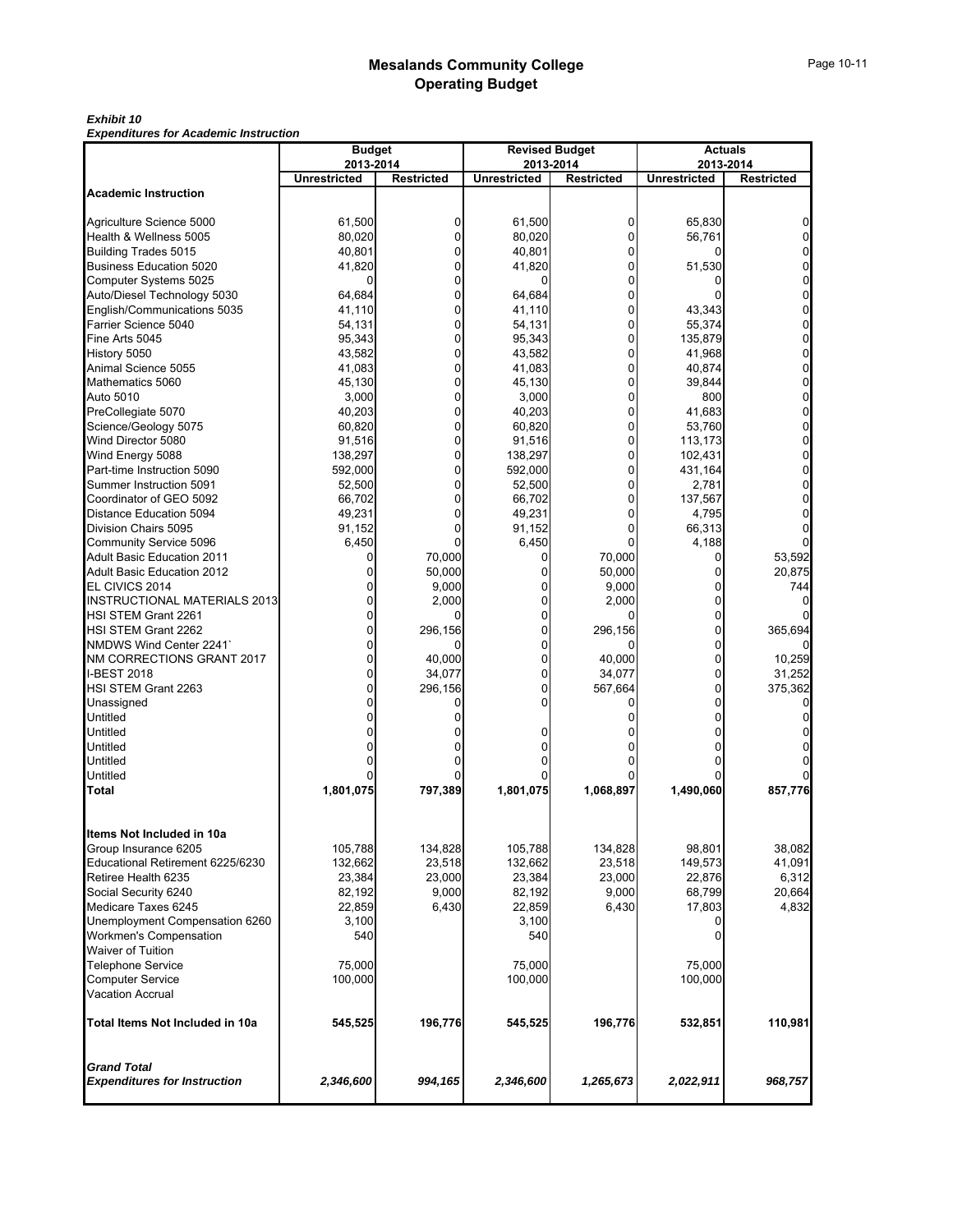## *Exhibit 10a*

|                                                                                                                                                                                                                  |            | <b>Budget</b>                 |            |                             |            | <b>Revised Budget</b>                |            |                             |            | <b>Actuals</b>                |            |                             |  |
|------------------------------------------------------------------------------------------------------------------------------------------------------------------------------------------------------------------|------------|-------------------------------|------------|-----------------------------|------------|--------------------------------------|------------|-----------------------------|------------|-------------------------------|------------|-----------------------------|--|
|                                                                                                                                                                                                                  |            | 2013-2014                     |            |                             |            | 2013-2014                            |            |                             |            | 2013-2014                     |            |                             |  |
| <b>General Academic Instruction</b>                                                                                                                                                                              | <b>FTE</b> | <b>Unrestricted</b><br>Amount | <b>FTE</b> | <b>Restricted</b><br>Amount | <b>FTE</b> | <b>Unrestricted</b><br><b>Amount</b> | <b>FTE</b> | <b>Restricted</b><br>Amount | <b>FTE</b> | <b>Unrestricted</b><br>Amount | <b>FTE</b> | <b>Restricted</b><br>Amount |  |
|                                                                                                                                                                                                                  |            |                               |            |                             |            |                                      |            |                             |            |                               |            |                             |  |
| <b>Agriculture Science 5000</b><br><b>Faculty Salaries</b><br><b>Professional Salaries</b><br><b>Support Staff Salaries</b><br><b>GA/TA/RA Salaries</b>                                                          | 1.0        | 60,500                        |            |                             | 1.0        | 60,500                               |            |                             | 1.0        | 65830                         |            |                             |  |
| <b>Student Salaries</b><br>Federal Work Study Salaries<br><b>State Work Study Salaries</b><br><b>Other Salaries</b><br>Supplies and Expenses                                                                     |            | 500                           |            |                             |            | 500                                  |            |                             |            | $\Omega$                      |            |                             |  |
| Travel                                                                                                                                                                                                           |            | 500                           |            |                             |            | 500                                  |            |                             |            |                               |            |                             |  |
| Equipment<br><b>Total</b>                                                                                                                                                                                        | 1.0        | 61,500                        | 0.0        | 0                           | 1.0        | 61,500                               | 0.0        | 0                           | 1.0        | 65830                         | 0.0        | 0                           |  |
| <b>Health &amp; Wellness 5005</b>                                                                                                                                                                                |            |                               |            |                             |            |                                      |            |                             |            |                               |            |                             |  |
| <b>Faculty Salaries</b><br><b>Professional Salaries</b><br><b>Support Staff Salaries</b><br><b>GA/TA/RA Salaries</b>                                                                                             | 1.0        | 53,995                        |            |                             | 1.0        | 53,995                               |            |                             | 1.0        | 53994                         |            |                             |  |
| <b>Student Salaries</b><br>Federal Work Study Salaries<br><b>State Work Study Salaries</b><br><b>Other Salaries</b>                                                                                              |            |                               |            |                             |            |                                      |            |                             |            |                               |            |                             |  |
| Supplies and Expenses<br>Travel                                                                                                                                                                                  |            | 5,625<br>400                  |            |                             |            | 5,625<br>400                         |            |                             |            | 2018<br>749                   |            |                             |  |
| Equipment                                                                                                                                                                                                        |            | 20,000                        |            |                             |            | 20,000                               |            |                             |            | 0                             |            |                             |  |
| Total                                                                                                                                                                                                            | 1.0        | 80,020                        | 0.0        | 0                           | 1.0        | 80,020                               | 0.0        | 0                           | 1.0        | 56761                         | 0.0        | $\mathbf{0}$                |  |
| <b>Building Trades 5015</b><br><b>Faculty Salaries</b><br><b>Professional Salaries</b><br><b>Support Staff Salaries</b><br><b>GA/TA/RA Salaries</b><br><b>Student Salaries</b>                                   | 1.0        | 35,801                        |            |                             | 1.0        | 35,801                               |            |                             | 1.0        | $\Omega$                      |            |                             |  |
| Federal Work Study Salaries<br><b>State Work Study Salaries</b><br><b>Other Salaries</b><br>Supplies and Expenses<br>Travel                                                                                      |            | 4,000<br>1,000                |            |                             |            | 4,000<br>1,000                       |            |                             |            | 0<br>0                        |            |                             |  |
| Equipment                                                                                                                                                                                                        |            |                               |            |                             |            |                                      |            |                             |            |                               |            |                             |  |
| Total                                                                                                                                                                                                            | 1.0        | 40,801                        | 0.0        | 0                           | 1.0        | 40,801                               | 0.0        | 0                           | 1.0        | 0                             | 0.0        | 0                           |  |
| <b>Business Education 5020</b><br><b>Faculty Salaries</b>                                                                                                                                                        | 1.0        | 40,820                        |            |                             | 1.0        | 40,820                               |            |                             | 1.0        | 45911                         |            |                             |  |
| <b>Professional Salaries</b><br><b>Support Staff Salaries</b><br><b>GA/TA/RA Salaries</b><br><b>Student Salaries</b><br>Federal Work Study Salaries<br><b>State Work Study Salaries</b><br><b>Other Salaries</b> |            |                               |            |                             |            |                                      |            |                             |            |                               |            |                             |  |
| Supplies and Expenses<br>Travel<br>Equipment                                                                                                                                                                     |            | 500<br>500                    |            |                             |            | 500<br>500                           |            |                             |            | 982<br>4636                   |            |                             |  |
| <b>Total</b>                                                                                                                                                                                                     | 1.0        | 41,820 0.0                    |            | $\mathbf{0}$                | 1.0        | 41,820                               | 0.0        | $\mathbf{0}$                | 1.0        | 51530 0.0                     |            | 0                           |  |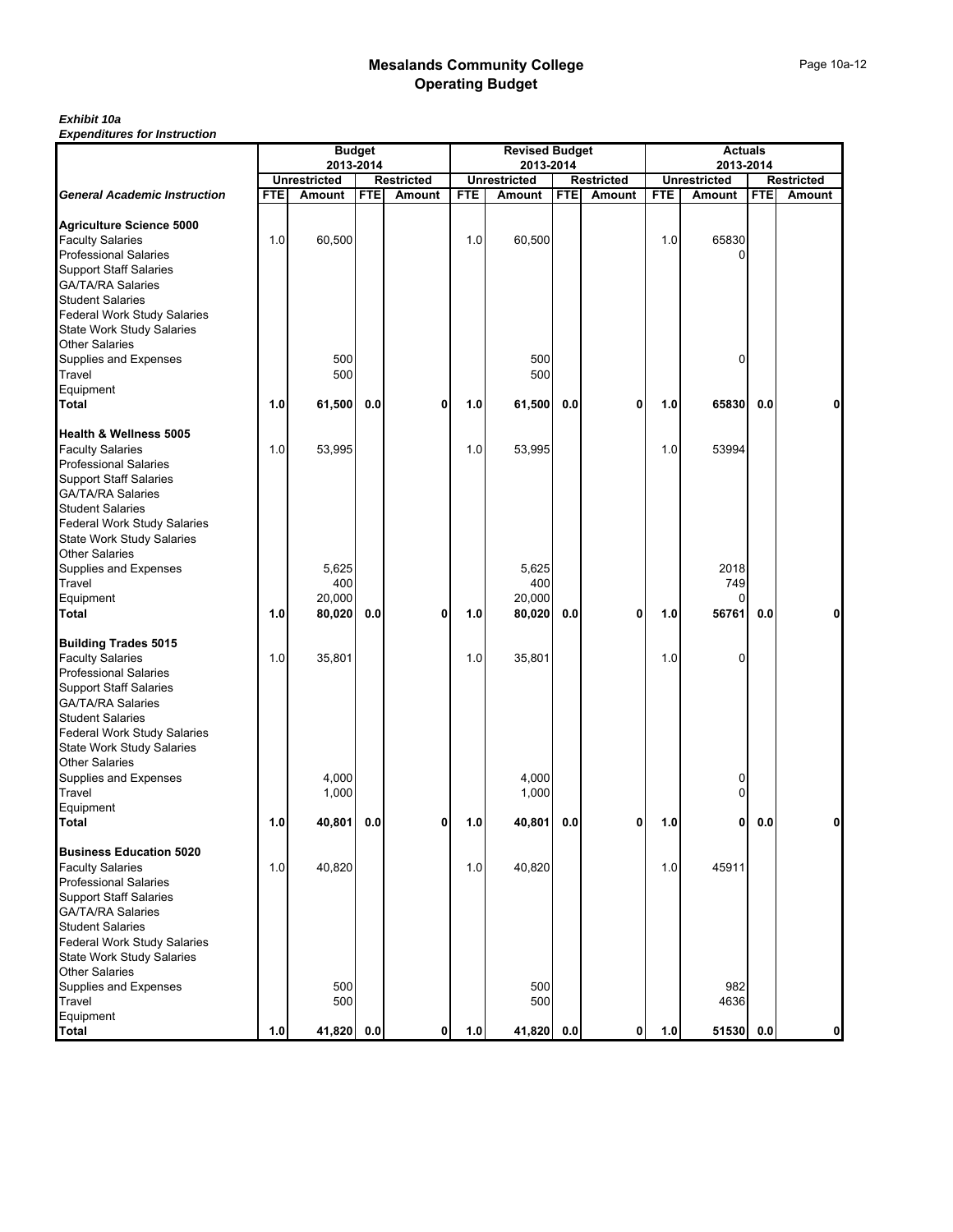#### *Exhibit 10a*

|                                     | <b>Budget</b><br>2013-2014 |                     |            |                   | <b>Revised Budget</b><br>2013-2014 |                     |            |                   | <b>Actuals</b><br>2013-2014 |                     |            |                   |
|-------------------------------------|----------------------------|---------------------|------------|-------------------|------------------------------------|---------------------|------------|-------------------|-----------------------------|---------------------|------------|-------------------|
|                                     |                            | <b>Unrestricted</b> |            | <b>Restricted</b> |                                    | <b>Unrestricted</b> |            | <b>Restricted</b> |                             | <b>Unrestricted</b> |            | <b>Restricted</b> |
| <b>General Academic Instruction</b> | <b>FTE</b>                 | Amount              | <b>FTE</b> | <b>Amount</b>     | <b>FTE</b>                         | Amount              | <b>FTE</b> | Amount            | <b>FTE</b>                  | Amount              | <b>FTE</b> | Amount            |
|                                     |                            |                     |            |                   |                                    |                     |            |                   |                             |                     |            |                   |
| <b>Computer Systems 5025</b>        |                            |                     |            |                   |                                    |                     |            |                   |                             |                     |            |                   |
| <b>Faculty Salaries</b>             | 1.0                        | $\mathbf 0$         |            |                   | 0.0                                | 0                   |            |                   | 0.0                         | 0                   |            |                   |
| <b>Professional Salaries</b>        |                            |                     |            |                   |                                    |                     |            |                   |                             |                     |            |                   |
| <b>Support Staff Salaries</b>       |                            |                     |            |                   |                                    |                     |            |                   |                             |                     |            |                   |
| <b>GA/TA/RA Salaries</b>            |                            |                     |            |                   |                                    |                     |            |                   |                             |                     |            |                   |
| <b>Student Salaries</b>             |                            |                     |            |                   |                                    |                     |            |                   |                             |                     |            |                   |
| Federal Work Study Salaries         |                            |                     |            |                   |                                    |                     |            |                   |                             |                     |            |                   |
| <b>State Work Study Salaries</b>    |                            |                     |            |                   |                                    |                     |            |                   |                             |                     |            |                   |
| <b>Other Salaries</b>               |                            |                     |            |                   |                                    |                     |            |                   |                             |                     |            |                   |
| Supplies and Expenses               |                            | 0                   |            |                   |                                    | 0                   |            |                   |                             | 0                   |            |                   |
| Travel                              |                            | $\Omega$            |            |                   |                                    | 0                   |            |                   |                             | 0                   |            |                   |
| Equipment                           |                            |                     |            |                   |                                    |                     |            |                   |                             |                     |            |                   |
| <b>Total</b>                        | 1.0                        | 0                   | 0.0        | 0                 | 0.0                                | 0                   | 0.0        | 0                 | 0.0                         | $\mathbf{0}$        | 0.0        | 0                 |
| <b>Auto/Diesel Technology 5030</b>  |                            |                     |            |                   |                                    |                     |            |                   |                             |                     |            |                   |
| <b>Faculty Salaries</b>             | 1.0                        | 41,584              |            |                   | 1.0                                | 41,584              |            |                   | 1.0                         | 0                   |            |                   |
| <b>Professional Salaries</b>        |                            |                     |            |                   |                                    |                     |            |                   |                             |                     |            |                   |
| <b>Support Staff Salaries</b>       |                            |                     |            |                   |                                    |                     |            |                   |                             |                     |            |                   |
| <b>GA/TA/RA Salaries</b>            |                            |                     |            |                   |                                    |                     |            |                   |                             |                     |            |                   |
| <b>Student Salaries</b>             |                            |                     |            |                   |                                    |                     |            |                   |                             |                     |            |                   |
| <b>Federal Work Study Salaries</b>  |                            |                     |            |                   |                                    |                     |            |                   |                             |                     |            |                   |
| <b>State Work Study Salaries</b>    |                            |                     |            |                   |                                    |                     |            |                   |                             |                     |            |                   |
| <b>Other Salaries</b>               |                            | 5,600               |            |                   |                                    | 5,600               |            |                   | 0.5                         | 0                   |            |                   |
| Supplies and Expenses               |                            | 8,000               |            |                   |                                    | 8,000               |            |                   |                             | 0                   |            |                   |
| Travel                              |                            | 1,500               |            |                   |                                    | 1,500               |            |                   |                             | $\Omega$            |            |                   |
| Equipment                           |                            | 8,000               |            |                   |                                    | 8,000               |            |                   |                             | 0                   |            |                   |
| Total                               | 1.0                        | 64,684              | 0.0        | 0                 | 1.0                                | 64,684              | 0.0        | 0                 | 1.5                         | 0                   | 0.0        | 0                 |
|                                     |                            |                     |            |                   |                                    |                     |            |                   |                             |                     |            |                   |
| <b>English/Communications 5035</b>  |                            |                     |            |                   |                                    |                     |            |                   |                             |                     |            |                   |
| <b>Faculty Salaries</b>             | 1.0                        | 39,410              |            |                   | 1.0                                | 39,410              |            |                   | 1.0                         | 41204               |            |                   |
| <b>Professional Salaries</b>        |                            |                     |            |                   |                                    |                     |            |                   |                             |                     |            |                   |
| <b>Support Staff Salaries</b>       |                            |                     |            |                   |                                    |                     |            |                   |                             |                     |            |                   |
| <b>GA/TA/RA Salaries</b>            |                            |                     |            |                   |                                    |                     |            |                   |                             |                     |            |                   |
| <b>Student Salaries</b>             |                            |                     |            |                   |                                    |                     |            |                   |                             |                     |            |                   |
| Federal Work Study Salaries         |                            |                     |            |                   |                                    |                     |            |                   |                             |                     |            |                   |
| <b>State Work Study Salaries</b>    |                            |                     |            |                   |                                    |                     |            |                   |                             |                     |            |                   |
| <b>Other Salaries</b>               |                            |                     |            |                   |                                    |                     |            |                   |                             |                     |            |                   |
| Supplies and Expenses               |                            | 1,200               |            |                   |                                    | 1,200               |            |                   |                             | 781                 |            |                   |
| Travel                              |                            | 500                 |            |                   |                                    | 500                 |            |                   |                             | 1358                |            |                   |
| Equipment<br>Total                  | 1.0                        | 41,110              | 0.0        | 0                 | 1.0                                | 41,110              | 0.0        | 0                 | 1.0                         | 43343               | 0.0        |                   |
|                                     |                            |                     |            |                   |                                    |                     |            |                   |                             |                     |            |                   |
| <b>Farrier Science 5040</b>         |                            |                     |            |                   |                                    |                     |            |                   |                             |                     |            |                   |
| <b>Faculty Salaries</b>             | 1.0                        | 38,631              |            |                   | 1.0                                | 38,631              |            |                   | 1.0                         | 38631               |            |                   |
| <b>Professional Salaries</b>        |                            |                     |            |                   |                                    |                     |            |                   |                             |                     |            |                   |
| <b>Support Staff Salaries</b>       |                            |                     |            |                   |                                    |                     |            |                   |                             |                     |            |                   |
| <b>GA/TA/RA Salaries</b>            |                            |                     |            |                   |                                    |                     |            |                   |                             |                     |            |                   |
| <b>Student Salaries</b>             |                            |                     |            |                   |                                    |                     |            |                   |                             |                     |            |                   |
| Federal Work Study Salaries         |                            |                     |            |                   |                                    |                     |            |                   |                             |                     |            |                   |
| <b>State Work Study Salaries</b>    |                            |                     |            |                   |                                    |                     |            |                   |                             |                     |            |                   |
| <b>Other Salaries</b>               | 0.5                        | 8.000               |            |                   | 0.5                                | 8,000               |            |                   | 0.5                         | 9763                |            |                   |
| Supplies and Expenses               |                            | 6,000               |            |                   |                                    | 6,000               |            |                   |                             | 4317                |            |                   |
| Travel                              |                            | 1,500               |            |                   |                                    | 1,500               |            |                   |                             | 2663                |            |                   |
| Equipment                           |                            |                     |            |                   |                                    |                     |            |                   |                             |                     |            |                   |
| <b>Total</b>                        | 1.5                        | 54,131              | 0.0        | 0                 | 1.5                                | 54,131 0.0          |            | 0                 | 1.5                         | 55374               | 0.0        | $\mathbf{0}$      |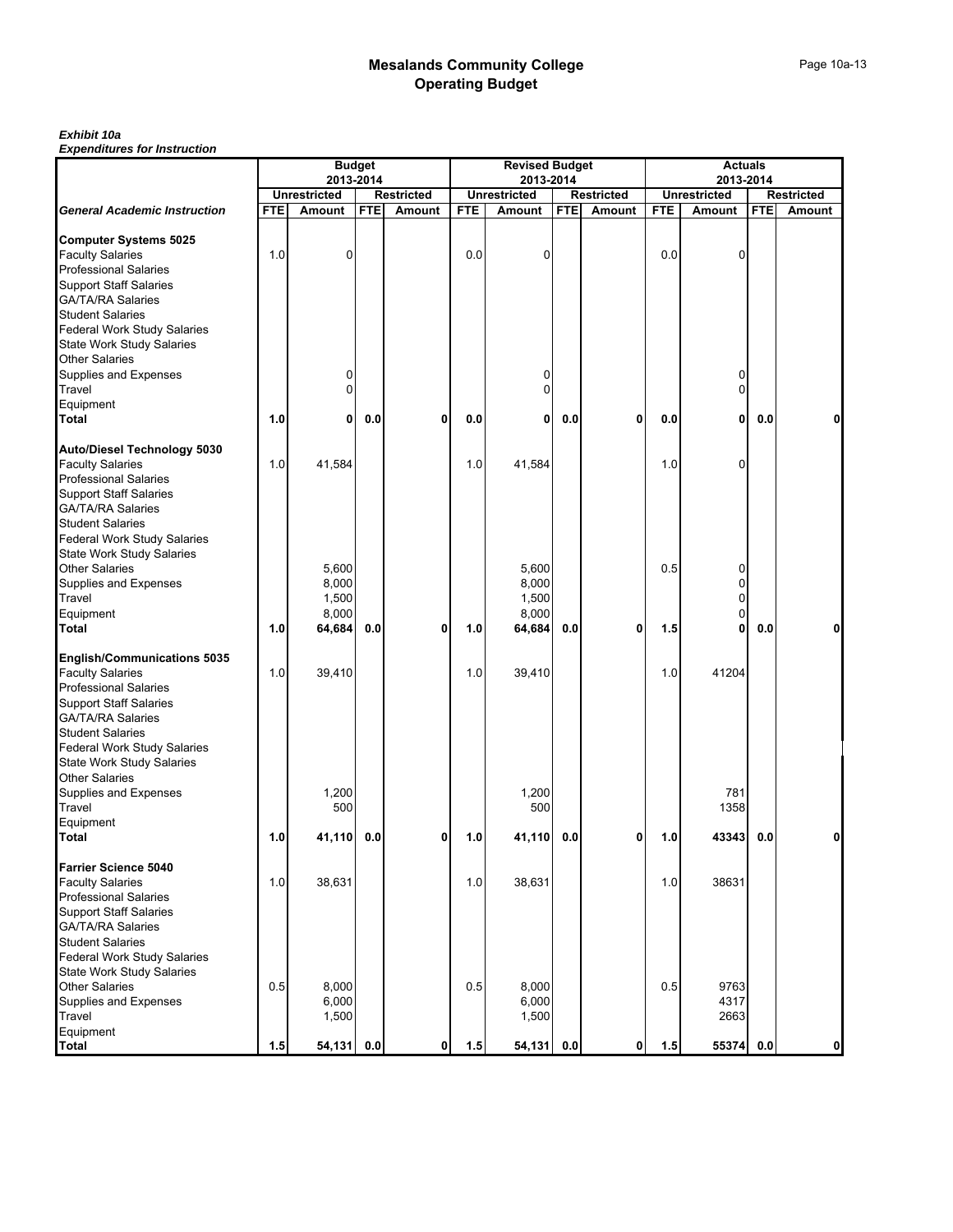#### *Exhibit 10a*

|     |                   |                                                                            |                                                        |                                               |                   |                                                                               |                         |                                                                              |                   |                                                     | <b>Restricted</b><br>Amount                               |
|-----|-------------------|----------------------------------------------------------------------------|--------------------------------------------------------|-----------------------------------------------|-------------------|-------------------------------------------------------------------------------|-------------------------|------------------------------------------------------------------------------|-------------------|-----------------------------------------------------|-----------------------------------------------------------|
|     |                   |                                                                            |                                                        |                                               |                   |                                                                               |                         |                                                                              |                   |                                                     |                                                           |
| 1.0 | 82,843            |                                                                            |                                                        | 2.0                                           | 82,843            |                                                                               |                         | 2.0                                                                          | 123547            |                                                     |                                                           |
|     |                   |                                                                            |                                                        |                                               |                   |                                                                               |                         |                                                                              |                   |                                                     |                                                           |
|     |                   |                                                                            |                                                        |                                               |                   |                                                                               |                         |                                                                              |                   |                                                     |                                                           |
|     |                   |                                                                            |                                                        |                                               |                   |                                                                               |                         |                                                                              |                   |                                                     |                                                           |
|     |                   |                                                                            |                                                        |                                               | 500               |                                                                               |                         |                                                                              | 1779              |                                                     |                                                           |
|     |                   |                                                                            |                                                        |                                               | 0                 |                                                                               |                         |                                                                              | 0                 |                                                     |                                                           |
| 1.0 |                   | 0.0                                                                        | 0                                                      | 2.0                                           |                   | 0.0                                                                           |                         | 2.0                                                                          | 135879            | 0.0                                                 | 0                                                         |
|     |                   |                                                                            |                                                        |                                               |                   |                                                                               |                         |                                                                              |                   |                                                     |                                                           |
|     | 42,082            |                                                                            |                                                        | 1.0                                           | 42,082            |                                                                               |                         | 1.0                                                                          | 41725             |                                                     |                                                           |
|     |                   |                                                                            |                                                        |                                               |                   |                                                                               |                         |                                                                              |                   |                                                     |                                                           |
|     |                   |                                                                            |                                                        |                                               |                   |                                                                               |                         |                                                                              |                   |                                                     |                                                           |
|     | 1,000             |                                                                            |                                                        |                                               | 1,000             |                                                                               |                         |                                                                              | 243               |                                                     |                                                           |
|     |                   |                                                                            |                                                        |                                               |                   |                                                                               |                         |                                                                              |                   |                                                     |                                                           |
| 1.0 | 43,582            | 0.0                                                                        | 0                                                      | 1.0                                           | 43,582            | 0.0                                                                           | 0                       | 1.0                                                                          | 41968             | 0.0                                                 | 0                                                         |
|     |                   |                                                                            |                                                        |                                               |                   |                                                                               |                         |                                                                              |                   |                                                     |                                                           |
| 1.0 | 40,083            |                                                                            |                                                        | 1.0                                           | 40,083            |                                                                               |                         | 1.0                                                                          | 38204             |                                                     |                                                           |
|     |                   |                                                                            |                                                        |                                               |                   |                                                                               |                         |                                                                              |                   |                                                     |                                                           |
|     |                   |                                                                            |                                                        |                                               |                   |                                                                               |                         |                                                                              |                   |                                                     |                                                           |
|     |                   |                                                                            |                                                        |                                               |                   |                                                                               |                         |                                                                              |                   |                                                     |                                                           |
|     | 500               |                                                                            |                                                        |                                               | 500               |                                                                               |                         |                                                                              | 293               |                                                     |                                                           |
|     |                   |                                                                            |                                                        |                                               |                   |                                                                               |                         |                                                                              |                   |                                                     |                                                           |
| 1.0 | 41,083            | 0.0                                                                        | 0                                                      | 1.0                                           | 41,083            | 0.0                                                                           | 0                       | 1.0                                                                          | 40874             | 0.0                                                 |                                                           |
|     |                   |                                                                            |                                                        |                                               |                   |                                                                               |                         |                                                                              |                   |                                                     |                                                           |
|     | 43,275            |                                                                            |                                                        |                                               | 43,275            |                                                                               |                         | 1.0                                                                          | 38947             |                                                     |                                                           |
|     |                   |                                                                            |                                                        |                                               |                   |                                                                               |                         |                                                                              |                   |                                                     |                                                           |
|     |                   |                                                                            |                                                        |                                               |                   |                                                                               |                         |                                                                              |                   |                                                     |                                                           |
|     |                   |                                                                            |                                                        |                                               |                   |                                                                               |                         |                                                                              |                   |                                                     |                                                           |
|     |                   |                                                                            |                                                        |                                               |                   |                                                                               |                         |                                                                              |                   |                                                     |                                                           |
|     | 1,085<br>770      |                                                                            |                                                        |                                               | 1,085             |                                                                               |                         |                                                                              | 897<br>0          |                                                     |                                                           |
|     |                   |                                                                            |                                                        |                                               |                   |                                                                               |                         |                                                                              |                   |                                                     | $\mathbf{0}$                                              |
|     | <b>FTE</b><br>1.0 | <b>Unrestricted</b><br>Amount<br>12,000<br>500<br>1.0<br>500<br>500<br>1.0 | <b>Budget</b><br><b>FTE</b><br>95,343<br>45,130<br>0.0 | 2013-2014<br><b>Restricted</b><br>Amount<br>0 | <b>FTE</b><br>1.0 | <b>Unrestricted</b><br>Amount<br>12,000<br>95,343<br>500<br>500<br>1.0<br>770 | 2013-2014<br>45,130 0.0 | <b>Revised Budget</b><br><b>Restricted</b><br><b>FTE</b><br>Amount<br>0<br>0 | <b>FTE</b><br>1.0 | <b>Unrestricted</b><br>Amount<br>10554<br>O<br>2377 | <b>Actuals</b><br>2013-2014<br><b>FTE</b><br>39844<br>0.0 |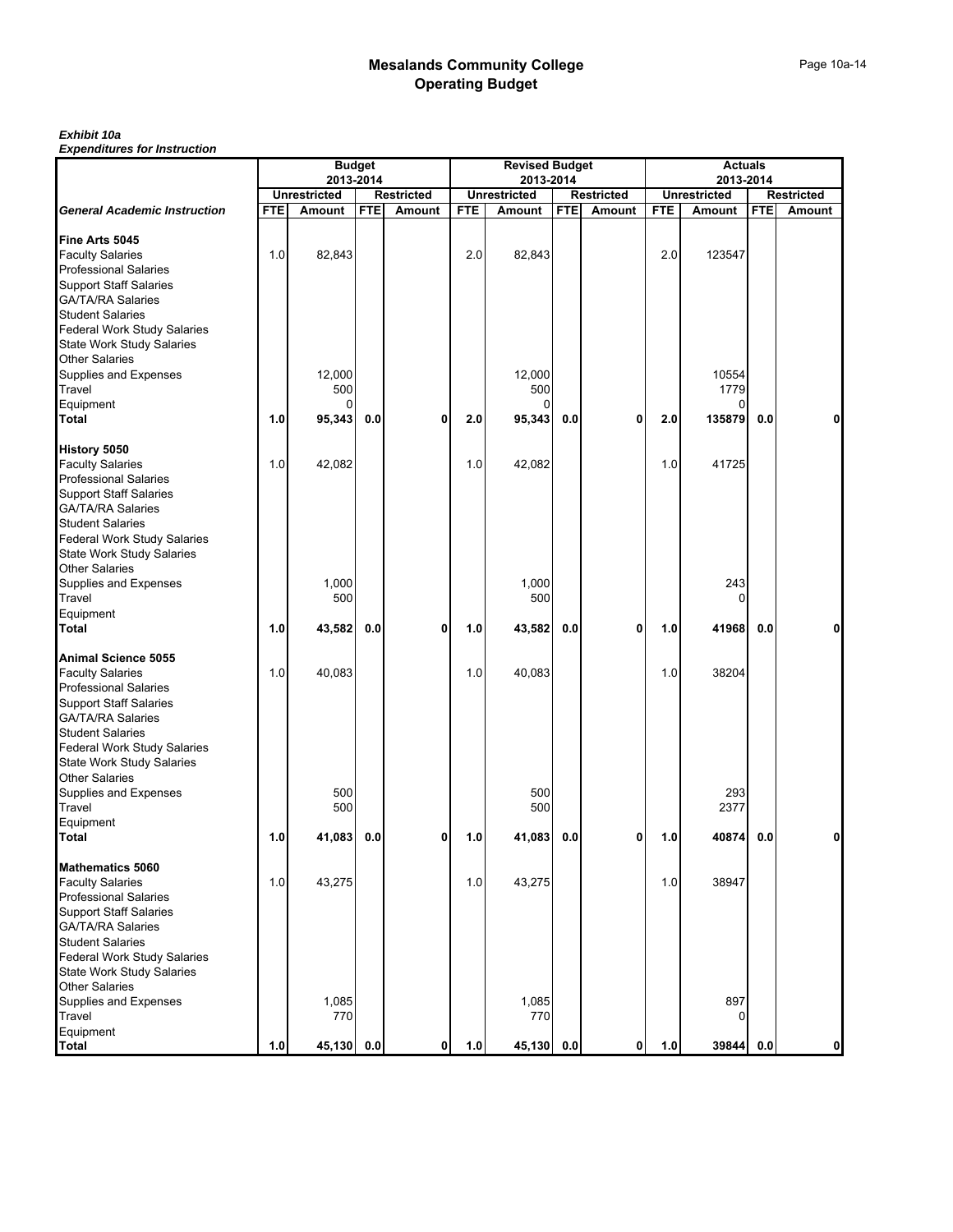## *Exhibit 10a*

|                                                         | <b>Budget</b><br>2013-2014 |                     |            |                   | <b>Revised Budget</b><br>2013-2014 |                     |            |                   | <b>Actuals</b><br>2013-2014 |                     |            |              |
|---------------------------------------------------------|----------------------------|---------------------|------------|-------------------|------------------------------------|---------------------|------------|-------------------|-----------------------------|---------------------|------------|--------------|
|                                                         |                            | <b>Unrestricted</b> |            | <b>Restricted</b> |                                    | <b>Unrestricted</b> |            | <b>Restricted</b> |                             | <b>Unrestricted</b> |            | Restricted   |
| <b>General Academic Instruction</b>                     | <b>FTE</b>                 | Amount              | <b>FTE</b> | Amount            | <b>FTE</b>                         | Amount              | <b>FTE</b> | Amount            | <b>FTE</b>                  | Amount              | <b>FTE</b> | Amount       |
|                                                         |                            |                     |            |                   |                                    |                     |            |                   |                             |                     |            |              |
| <b>Auto 5010</b>                                        |                            |                     |            |                   |                                    |                     |            |                   |                             |                     |            |              |
| <b>Faculty Salaries</b><br><b>Professional Salaries</b> |                            | 0                   |            |                   |                                    | 0                   |            |                   | 1.0                         | 0                   |            |              |
| <b>Support Staff Salaries</b>                           |                            |                     |            |                   |                                    |                     |            |                   |                             |                     |            |              |
| <b>GA/TA/RA Salaries</b>                                |                            |                     |            |                   |                                    |                     |            |                   |                             |                     |            |              |
| <b>Student Salaries</b>                                 |                            |                     |            |                   |                                    |                     |            |                   |                             |                     |            |              |
| <b>Federal Work Study Salaries</b>                      |                            |                     |            |                   |                                    |                     |            |                   |                             |                     |            |              |
| <b>State Work Study Salaries</b>                        |                            |                     |            |                   |                                    |                     |            |                   |                             |                     |            |              |
| <b>Other Salaries</b>                                   |                            |                     |            |                   |                                    |                     |            |                   |                             |                     |            |              |
| Supplies and Expenses                                   |                            | 3,000               |            |                   |                                    | 3,000               |            |                   |                             | 800                 |            |              |
| Travel                                                  |                            |                     |            |                   |                                    |                     |            |                   |                             |                     |            |              |
| Equipment                                               |                            |                     |            |                   |                                    |                     |            |                   |                             |                     |            |              |
| Total                                                   | 0.0                        | 3000.0              | 0.0        | 0.0               | 0.0                                | 3000.0              | 0.0        | 0.0               | 1.0                         | 800                 | 0.0        | 0.0          |
| PreCollegiate 5070                                      |                            |                     |            |                   |                                    |                     |            |                   |                             |                     |            |              |
| <b>Faculty Salaries</b>                                 | 1.0                        | 37,803              |            |                   | 1.0                                | 37,803              |            |                   | 1.0                         | 39803               |            |              |
| <b>Professional Salaries</b>                            |                            |                     |            |                   |                                    |                     |            |                   |                             |                     |            |              |
| <b>Support Staff Salaries</b>                           |                            |                     |            |                   |                                    |                     |            |                   |                             |                     |            |              |
| <b>GA/TA/RA Salaries</b>                                |                            |                     |            |                   |                                    |                     |            |                   |                             |                     |            |              |
| <b>Student Salaries</b>                                 |                            |                     |            |                   |                                    |                     |            |                   |                             |                     |            |              |
| <b>Federal Work Study Salaries</b>                      |                            |                     |            |                   |                                    |                     |            |                   |                             |                     |            |              |
| <b>State Work Study Salaries</b>                        |                            |                     |            |                   |                                    |                     |            |                   |                             |                     |            |              |
| <b>Other Salaries</b>                                   |                            |                     |            |                   |                                    |                     |            |                   |                             |                     |            |              |
| Supplies and Expenses                                   |                            | 1,400               |            |                   |                                    | 1,400               |            |                   |                             | 759                 |            |              |
| Travel                                                  |                            | 1,000               |            |                   |                                    | 1,000               |            |                   |                             | 1121                |            |              |
| Equipment<br>Total                                      | 1.0                        | 40,203              | 0.0        | 0                 | 1.0                                | 40,203              | 0.0        | 0                 | 1.0                         | 41683               | 0.0        | 0            |
| Science/Geology 5075                                    |                            |                     |            |                   |                                    |                     |            |                   |                             |                     |            |              |
| <b>Faculty Salaries</b>                                 | 1.5                        | 55,520              |            |                   | 1.5                                | 55,520              |            |                   | 1.5                         | 32080               |            |              |
| <b>Professional Salaries</b>                            |                            |                     |            |                   |                                    |                     |            |                   |                             | 20222               |            |              |
| <b>Support Staff Salaries</b>                           |                            |                     |            |                   |                                    |                     |            |                   |                             |                     |            |              |
| <b>GA/TA/RA Salaries</b>                                |                            |                     |            |                   |                                    |                     |            |                   |                             |                     |            |              |
| <b>Student Salaries</b>                                 |                            |                     |            |                   |                                    |                     |            |                   |                             |                     |            |              |
| <b>Federal Work Study Salaries</b>                      |                            |                     |            |                   |                                    |                     |            |                   |                             |                     |            |              |
| <b>State Work Study Salaries</b>                        |                            |                     |            |                   |                                    |                     |            |                   |                             |                     |            |              |
| <b>Other Salaries</b>                                   |                            |                     |            |                   |                                    |                     |            |                   |                             |                     |            |              |
| Supplies and Expenses                                   |                            | 2,100               |            |                   |                                    | 2,100               |            |                   |                             | 145                 |            |              |
| Travel                                                  |                            | 2,500               |            |                   |                                    | 2,500               |            |                   |                             | 1313                |            |              |
| Equipment                                               |                            | 700                 |            |                   |                                    | 700                 |            |                   |                             | 0                   |            |              |
| <b>Total</b>                                            | 1.5                        | 60,820              | 0.0        | 0                 | 1.5                                | 60,820              | 0.0        | 0                 | 1.5                         | 53760               | 0.0        | 0            |
| Wind Director 5080                                      |                            |                     |            |                   |                                    |                     |            |                   |                             |                     |            |              |
| <b>Faculty Salaries</b>                                 | 1.0                        | 63,000              |            |                   | 1.0                                | 63,000              |            |                   | 1.0                         | 0                   |            |              |
| <b>Professional Salaries</b>                            |                            |                     |            |                   |                                    |                     |            |                   |                             | 73900               |            |              |
| <b>Support Staff Salaries</b>                           | 0.5                        | 20,016              |            |                   | 0.5                                | 20,016              |            |                   | 1.0                         | 27331               |            |              |
| <b>GA/TA/RA Salaries</b><br><b>Student Salaries</b>     |                            |                     |            |                   |                                    |                     |            |                   |                             |                     |            |              |
| <b>Federal Work Study Salaries</b>                      |                            |                     |            |                   |                                    |                     |            |                   |                             |                     |            |              |
| <b>State Work Study Salaries</b>                        |                            |                     |            |                   |                                    |                     |            |                   |                             |                     |            |              |
| <b>Other Salaries</b>                                   |                            |                     |            |                   |                                    |                     |            |                   |                             |                     |            |              |
| Supplies and Expenses                                   |                            | 6,000               |            |                   |                                    | 6,000               |            |                   |                             | 8477                |            |              |
| Travel                                                  |                            | 2,500               |            |                   |                                    | 2,500               |            |                   |                             | 3465                |            |              |
| Equipment                                               |                            |                     |            |                   |                                    |                     |            |                   |                             |                     |            |              |
| <b>Total</b>                                            | $1.5$                      | 91516.0 0.0         |            | $\mathbf{0}$      | 1.5                                | 91,516 0.0          |            | $\mathbf{0}$      | 2.0                         | 113173 0.0          |            | $\mathbf{0}$ |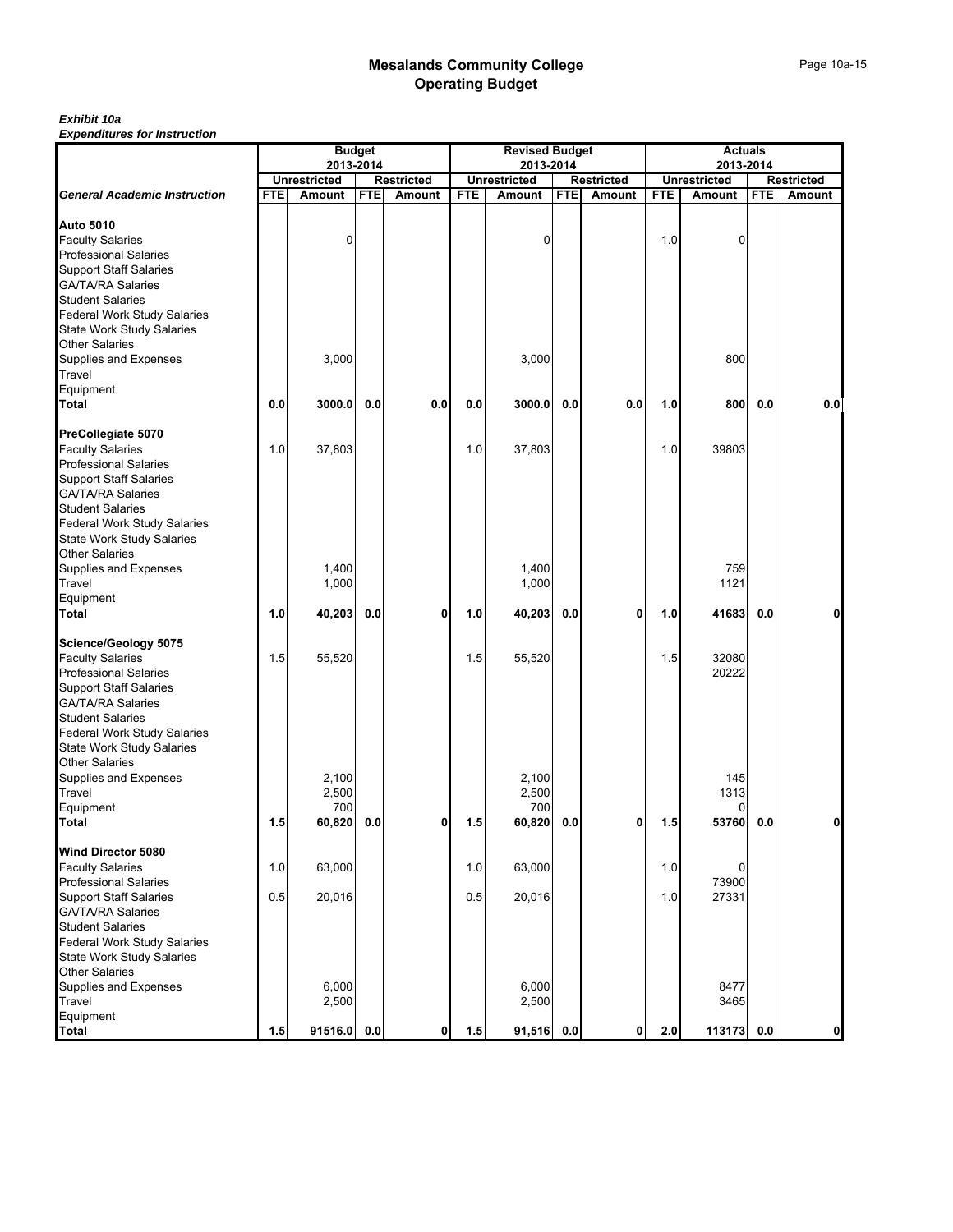## *Exhibit 10a*

|                                                               | <b>Budget</b><br>2013-2014 |                               |            |                             |            | <b>Revised Budget</b>         |            | <b>Actuals</b>              |            |                               |            |                             |
|---------------------------------------------------------------|----------------------------|-------------------------------|------------|-----------------------------|------------|-------------------------------|------------|-----------------------------|------------|-------------------------------|------------|-----------------------------|
|                                                               |                            |                               |            |                             |            | 2013-2014                     |            |                             |            | 2013-2014                     |            |                             |
| <b>General Academic Instruction</b>                           | <b>FTE</b>                 | <b>Unrestricted</b><br>Amount | <b>FTE</b> | <b>Restricted</b><br>Amount | <b>FTE</b> | <b>Unrestricted</b><br>Amount | <b>FTE</b> | <b>Restricted</b><br>Amount | <b>FTE</b> | <b>Unrestricted</b><br>Amount | <b>FTE</b> | Restricted<br><b>Amount</b> |
|                                                               |                            |                               |            |                             |            |                               |            |                             |            |                               |            |                             |
| Wind Energy 5088                                              |                            |                               |            |                             |            |                               |            |                             |            |                               |            |                             |
| <b>Faculty Salaries</b>                                       | 3.0                        | 116,797                       |            |                             | 3.0        | 116,797                       |            |                             | 3.0        | 77844                         |            |                             |
| <b>Professional Salaries</b>                                  |                            |                               |            |                             |            |                               |            |                             |            |                               |            |                             |
| <b>Support Staff Salaries</b>                                 | 0.0                        |                               |            |                             |            |                               |            |                             |            |                               |            |                             |
| <b>GA/TA/RA Salaries</b><br><b>Student Salaries</b>           |                            |                               |            |                             |            |                               |            |                             |            |                               |            |                             |
| <b>Federal Work Study Salaries</b>                            |                            |                               |            |                             |            |                               |            |                             |            |                               |            |                             |
| <b>State Work Study Salaries</b>                              |                            |                               |            |                             |            |                               |            |                             |            |                               |            |                             |
| <b>Other Salaries</b>                                         | 0.0                        |                               |            |                             | 0.0        |                               |            |                             |            |                               |            |                             |
| Supplies and Expenses                                         |                            | 15,500                        |            |                             |            | 15,500                        |            |                             |            | 24351                         |            |                             |
| Travel                                                        |                            | 6,000                         |            |                             |            | 6,000                         |            |                             |            | 236                           |            |                             |
| Equipment                                                     |                            |                               |            |                             |            |                               |            |                             |            |                               |            |                             |
| <b>Total</b>                                                  | 3.0                        | 138,297                       | 0.0        | $\mathbf{0}$                | 3.0        | 138,297                       | 0.0        | 0                           | 3.0        | 102431                        | 0.0        | 0                           |
| Part-time Instruction 5090                                    |                            |                               |            |                             |            |                               |            |                             |            |                               |            |                             |
| <b>Faculty Salaries</b>                                       | 6.0                        | 400,000                       |            |                             | 6.0        | 400,000                       |            |                             | 6.0        | 404716                        |            |                             |
| <b>Professional Salaries</b>                                  |                            |                               |            |                             |            |                               |            |                             |            |                               |            |                             |
| <b>Support Staff Salaries</b>                                 |                            |                               |            |                             |            |                               |            |                             |            | 422                           |            |                             |
| <b>GA/TA/RA Salaries</b>                                      |                            |                               |            |                             |            |                               |            |                             |            |                               |            |                             |
| <b>Student Salaries</b>                                       |                            |                               |            |                             |            |                               |            |                             |            |                               |            |                             |
| Federal Work Study Salaries                                   |                            |                               |            |                             |            |                               |            |                             |            |                               |            |                             |
| <b>State Work Study Salaries</b>                              |                            |                               |            |                             |            |                               |            |                             |            |                               |            |                             |
| <b>Other Salaries</b>                                         |                            |                               |            |                             |            |                               |            |                             |            |                               |            |                             |
| Supplies and Expenses                                         |                            | 150,000                       |            |                             |            | 150.000                       |            |                             |            | 17187                         |            |                             |
| Travel<br>Equipment                                           |                            | 2,000<br>40,000               |            |                             |            | 2,000<br>40,000               |            |                             |            | 8839                          |            |                             |
| <b>Total</b>                                                  | 6.0                        | 592,000                       | 0.0        | $\mathbf 0$                 | 6.0        | 592,000                       | 0.0        | 0                           | 6.0        | 431164                        | 0.0        | 0                           |
|                                                               |                            |                               |            |                             |            |                               |            |                             |            |                               |            |                             |
| <b>Summer Instruction 5091</b>                                |                            |                               |            |                             |            |                               |            |                             |            |                               |            |                             |
| <b>Faculty Salaries</b>                                       | 2.0                        | 45,000                        |            |                             | 2.0        | 45,000                        |            |                             | 2.0        | 0                             |            |                             |
| <b>Professional Salaries</b>                                  |                            |                               |            |                             |            |                               |            |                             |            |                               |            |                             |
| <b>Support Staff Salaries</b>                                 | 1.0                        |                               |            |                             | 1.0        |                               |            |                             | 0.0        | 0                             |            |                             |
| <b>GA/TA/RA Salaries</b>                                      |                            |                               |            |                             |            |                               |            |                             |            |                               |            |                             |
| <b>Student Salaries</b><br><b>Federal Work Study Salaries</b> |                            |                               |            |                             |            |                               |            |                             |            |                               |            |                             |
| <b>State Work Study Salaries</b>                              |                            |                               |            |                             |            |                               |            |                             |            |                               |            |                             |
| <b>Other Salaries</b>                                         |                            |                               |            |                             |            |                               |            |                             |            |                               |            |                             |
| Supplies and Expenses                                         |                            | 5,000                         |            |                             |            | 5,000                         |            |                             |            | 2031                          |            |                             |
| Travel                                                        |                            | 2,500                         |            |                             |            | 2,500                         |            |                             |            | 750                           |            |                             |
| Equipment                                                     |                            |                               |            |                             |            |                               |            |                             |            |                               |            |                             |
| Total                                                         | 3.0                        | 52,500                        | 0.0        | 0                           | 3.0        | 52,500                        | 0.0        | 0                           | 2.0        | 2781                          | 0.0        | $\mathbf{0}$                |
| Coordinator of GEO 5092                                       |                            |                               |            |                             |            |                               |            |                             |            |                               |            |                             |
| <b>Faculty Salaries</b>                                       | 1.0                        | 50,000                        |            |                             | 1.0        | 50,000                        |            |                             | 1.0        | 53559                         |            |                             |
| <b>Professional Salaries</b>                                  |                            |                               |            |                             |            |                               |            |                             |            |                               |            |                             |
| <b>Support Staff Salaries</b>                                 | 0.5                        | 10,702                        |            |                             | 0.5        | 10,702                        |            |                             | 0.5        |                               |            |                             |
| <b>GA/TA/RA Salaries</b>                                      |                            |                               |            |                             |            |                               |            |                             |            |                               |            |                             |
| <b>Student Salaries</b>                                       |                            |                               |            |                             |            |                               |            |                             |            |                               |            |                             |
| Federal Work Study Salaries                                   |                            |                               |            |                             |            |                               |            |                             |            |                               |            |                             |
| <b>State Work Study Salaries</b>                              |                            |                               |            |                             |            |                               |            |                             |            |                               |            |                             |
| <b>Other Salaries</b>                                         |                            |                               |            |                             |            |                               |            |                             |            |                               |            |                             |
| Supplies and Expenses                                         |                            | 1,000                         |            |                             |            | 1,000                         |            |                             |            | 83769                         |            |                             |
| Travel                                                        |                            | 5,000                         |            |                             |            | 5,000                         |            |                             |            | 238                           |            |                             |
| Equipment                                                     |                            |                               |            |                             |            |                               |            |                             |            |                               |            |                             |
| <b>Total</b>                                                  | 1.5                        | 66,702 0.0                    |            | $\mathbf{0}$                | 1.5        | 66,702 0.0                    |            | 0                           | 1.5        | 137567 0.0                    |            | 0                           |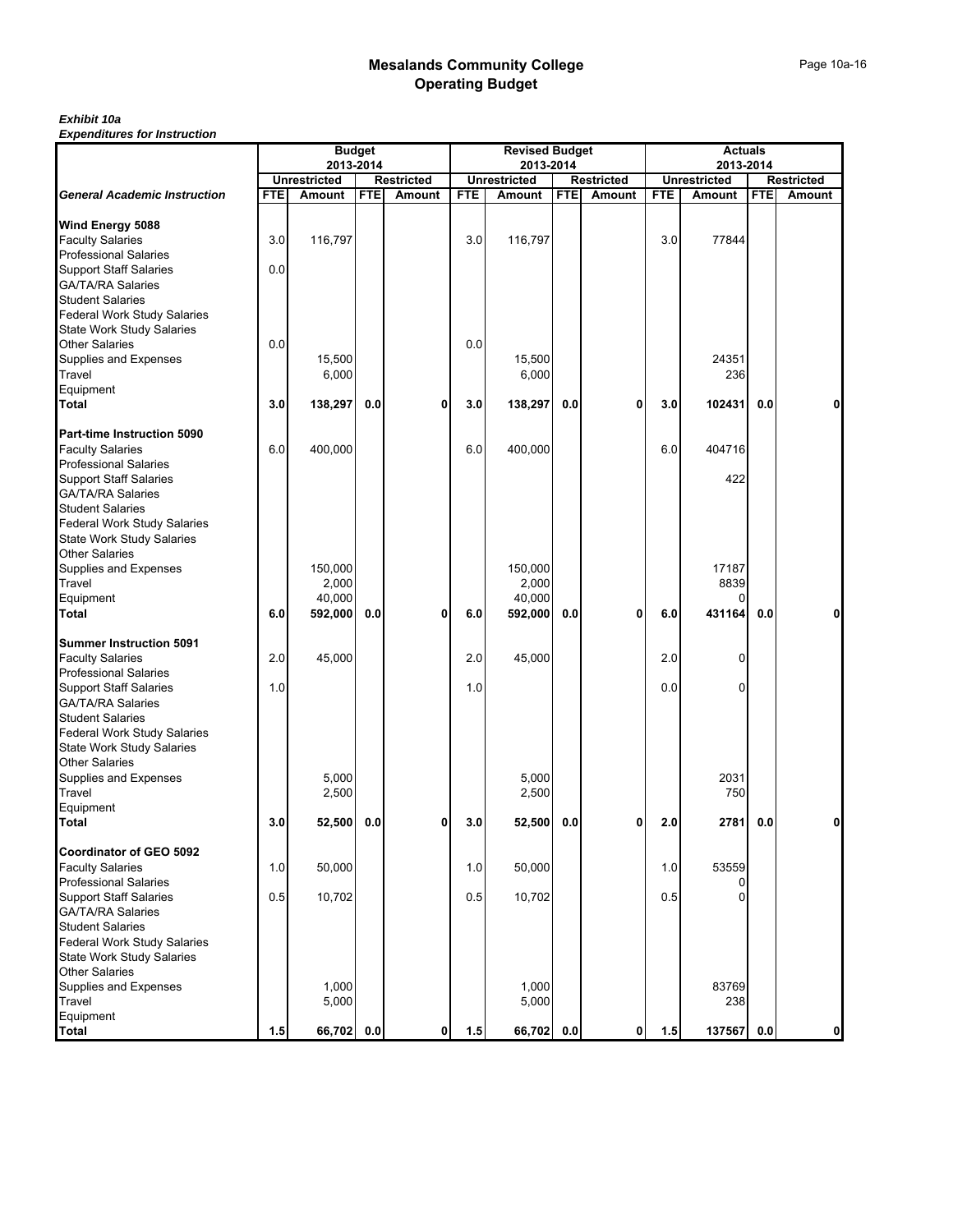## *Exhibit 10a*

|                                     |            |                     | <b>Budget</b> |                   |            | <b>Revised Budget</b> |            |                   |            | <b>Actuals</b>      |            |                   |
|-------------------------------------|------------|---------------------|---------------|-------------------|------------|-----------------------|------------|-------------------|------------|---------------------|------------|-------------------|
|                                     |            | 2013-2014           |               |                   |            | 2013-2014             |            |                   |            | 2013-2014           |            |                   |
|                                     |            | <b>Unrestricted</b> |               | <b>Restricted</b> |            | <b>Unrestricted</b>   |            | <b>Restricted</b> |            | <b>Unrestricted</b> |            | <b>Restricted</b> |
| <b>General Academic Instruction</b> | <b>FTE</b> | Amount              | <b>FTE</b>    | Amount            | <b>FTE</b> | Amount                | <b>FTE</b> | Amount            | <b>FTE</b> | Amount              | <b>FTE</b> | Amount            |
| <b>Distance Education 5094</b>      |            |                     |               |                   |            |                       |            |                   |            |                     |            |                   |
| <b>Faculty Salaries</b>             |            |                     |               |                   |            |                       |            |                   |            |                     |            |                   |
| <b>Professional Salaries</b>        | 1.0        | 40,731              |               |                   | 1.0        | 40,731                |            |                   | 1.0        | $\Omega$            |            |                   |
| <b>Support Staff Salaries</b>       |            |                     |               |                   |            |                       |            |                   |            |                     |            |                   |
| <b>GA/TA/RA Salaries</b>            |            |                     |               |                   |            |                       |            |                   |            |                     |            |                   |
| <b>Student Salaries</b>             |            |                     |               |                   |            |                       |            |                   |            |                     |            |                   |
| <b>Federal Work Study Salaries</b>  |            |                     |               |                   |            |                       |            |                   |            |                     |            |                   |
| <b>State Work Study Salaries</b>    |            |                     |               |                   |            |                       |            |                   |            |                     |            |                   |
| <b>Other Salaries</b>               |            |                     |               |                   |            |                       |            |                   |            |                     |            |                   |
| Supplies and Expenses               |            | 7,500               |               |                   |            | 7,500                 |            |                   |            | 3778                |            |                   |
| Travel                              |            | 1,000               |               |                   |            | 1,000                 |            |                   |            | 1017                |            |                   |
| Equipment                           |            |                     |               |                   |            |                       |            |                   |            |                     |            |                   |
| <b>Total</b>                        | 1.0        | 49,231              | 0.0           | $\mathbf{0}$      | 1.0        | 49,231                | 0.0        | 0                 | 1.0        | 4795                | 0.0        | 0                 |
|                                     |            |                     |               |                   |            |                       |            |                   |            |                     |            |                   |
| <b>Division Chairs 5095</b>         |            |                     |               |                   |            |                       |            |                   |            |                     |            |                   |
| <b>Faculty Salaries</b>             |            | 50,000              |               |                   |            | 50,000                |            |                   |            | U                   |            |                   |
| <b>Professional Salaries</b>        |            |                     |               |                   |            |                       |            |                   |            |                     |            |                   |
| <b>Support Staff Salaries</b>       |            |                     |               |                   |            |                       |            |                   |            |                     |            |                   |
| <b>GA/TA/RA Salaries</b>            |            |                     |               |                   |            |                       |            |                   |            |                     |            |                   |
| <b>Student Salaries</b>             |            |                     |               |                   |            |                       |            |                   |            |                     |            |                   |
| Federal Work Study Salaries         |            |                     |               |                   |            |                       |            |                   |            |                     |            |                   |
| <b>State Work Study Salaries</b>    |            |                     |               |                   |            |                       |            |                   |            |                     |            |                   |
| <b>Other Salaries</b>               |            |                     |               |                   |            |                       |            |                   |            |                     |            |                   |
| Supplies and Expenses               |            | 41,152              |               |                   |            | 41,152                |            |                   |            | 66313               |            |                   |
| Travel                              |            |                     |               |                   |            |                       |            |                   |            |                     |            |                   |
| Equipment<br>Total                  | 0.0        | 91,152              | 0.0           | $\mathbf{0}$      | 0.0        | 91,152                | $0.0\,$    | 0                 | 0.0        | 66313               | 0.0        | $\bf{0}$          |
|                                     |            |                     |               |                   |            |                       |            |                   |            |                     |            |                   |
| <b>Community Education 5096</b>     |            |                     |               |                   |            |                       |            |                   |            |                     |            |                   |
| <b>Faculty Salaries</b>             |            |                     |               |                   |            |                       |            |                   |            |                     |            |                   |
| <b>Professional Salaries</b>        | 0.0        |                     |               |                   |            |                       |            |                   |            |                     |            |                   |
| <b>Support Staff Salaries</b>       | 0.5        | $\Omega$            |               |                   | 0.0        | 0                     |            |                   | 0.0        | n                   |            |                   |
| <b>GA/TA/RA Salaries</b>            |            |                     |               |                   |            |                       |            |                   |            |                     |            |                   |
| <b>Student Salaries</b>             |            |                     |               |                   |            |                       |            |                   |            |                     |            |                   |
| <b>Federal Work Study Salaries</b>  |            |                     |               |                   |            |                       |            |                   |            |                     |            |                   |
| <b>State Work Study Salaries</b>    |            |                     |               |                   |            |                       |            |                   |            |                     |            |                   |
| <b>Other Salaries</b>               |            | 5,250               |               |                   |            | 5,250                 |            |                   |            | 1331                |            |                   |
| Supplies and Expenses               |            | 1,000               |               |                   |            | 1,000                 |            |                   |            | 2810                |            |                   |
| Travel                              |            | 200                 |               |                   |            | 200                   |            |                   |            | 47                  |            |                   |
| Equipment                           |            |                     |               |                   |            |                       |            |                   |            |                     |            |                   |
| Total                               | 0.5        | 6,450               | 0.0           | 0                 | 0.0        | $6,450$ 0.0           |            | $\mathbf{0}$      | 0.0        | 4188                | 0.0        | $\mathbf{0}$      |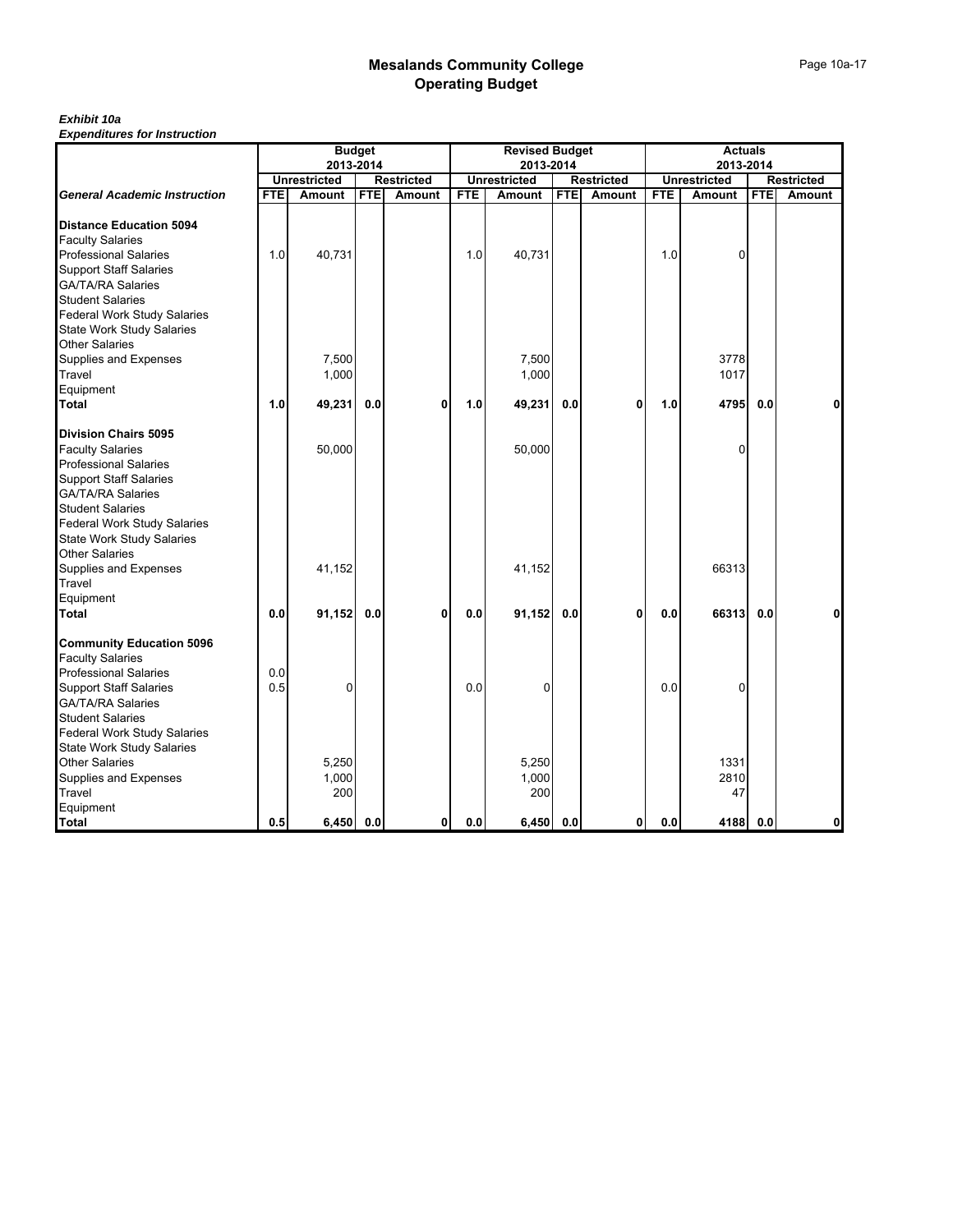# *Exhibit 10a*

|                                                                                                                                                                                                                                                                                                                      | <b>Budget</b><br>2013-2014 |                     |            |                   |            | <b>Revised Budget</b>            |            | <b>Actuals</b><br>2013-2014 |            |                     |            |                        |
|----------------------------------------------------------------------------------------------------------------------------------------------------------------------------------------------------------------------------------------------------------------------------------------------------------------------|----------------------------|---------------------|------------|-------------------|------------|----------------------------------|------------|-----------------------------|------------|---------------------|------------|------------------------|
|                                                                                                                                                                                                                                                                                                                      |                            | <b>Unrestricted</b> |            | <b>Restricted</b> |            | 2013-2014<br><b>Unrestricted</b> |            | <b>Restricted</b>           |            | <b>Unrestricted</b> |            | Restricted             |
| <b>General Academic Instruction</b>                                                                                                                                                                                                                                                                                  | <b>FTE</b>                 | <b>Amount</b>       | <b>FTE</b> | Amount            | <b>FTE</b> | Amount                           | <b>FTE</b> | Amount                      | <b>FTE</b> | Amount              | <b>FTE</b> | Amount                 |
| <b>Adult Basic Education 2011</b><br><b>Faculty Salaries</b><br><b>Professional Salaries</b><br><b>Support Staff Salaries</b><br><b>GA/TA/RA Salaries</b><br><b>Student Salaries</b><br>Federal Work Study Salaries                                                                                                  |                            |                     | 0.8<br>0.5 | 30,000<br>26,000  |            |                                  | 0.8<br>0.5 | 30,000<br>26,000            |            |                     | 0.8<br>0.5 | 32,970<br>190          |
| <b>State Work Study Salaries</b><br><b>Other Salaries</b><br>Supplies and Expenses<br>Travel<br>Equipment                                                                                                                                                                                                            |                            |                     |            | 14,000            |            |                                  |            | 14,000                      |            |                     | 0.5        | 0<br>17,509<br>2,924   |
| Total                                                                                                                                                                                                                                                                                                                | 0.0                        | $\mathbf{0}$        | 1.3        | 70,000            | 0.0        | 0                                | 1.3        | 70,000                      | 0.0        | $\mathbf{0}$        | 1.8        | 53,592                 |
| <b>Adult Basic Education 2012</b><br><b>Faculty Salaries</b><br><b>Professional Salaries</b><br><b>Support Staff Salaries</b><br><b>GA/TA/RA Salaries</b><br><b>Student Salaries</b><br><b>Federal Work Study Salaries</b><br><b>State Work Study Salaries</b>                                                       |                            |                     | 0.5<br>2.0 | 30,000<br>20,000  |            |                                  | 0.5<br>2.0 | 30,000<br>20,000            |            |                     | 0.5<br>2.0 | 8,243<br>11,127        |
| <b>Other Salaries</b><br>Supplies and Expenses<br>Travel<br>Equipment<br>Total                                                                                                                                                                                                                                       | 0.0                        | 0                   | 2.5        | 50,000            | 0.0        | 0                                | 2.5        | 0<br>50,000                 | 0.0        | 0                   | 2.5        | 1,254<br>252<br>20,875 |
| EL CIVICS 2014<br><b>Faculty Salaries</b><br><b>Professional Salaries</b><br><b>Support Staff Salaries</b><br><b>GA/TA/RA Salaries</b><br><b>Student Salaries</b><br><b>Federal Work Study Salaries</b><br><b>State Work Study Salaries</b><br><b>Other Salaries</b><br>Supplies and Expenses<br>Travel<br>Equipment |                            |                     | 0.5        | 9,000<br>0        |            |                                  | 0.5        | 9,000                       |            |                     | 0.5        | 744<br>$\overline{0}$  |
| <b>Total</b><br><b>INSTRUCTIONAL MATERIALS 2013</b><br><b>Faculty Salaries</b><br><b>Professional Salaries</b><br><b>Support Staff Salaries</b><br><b>GA/TA/RA Salaries</b><br><b>Student Salaries</b><br><b>Federal Work Study Salaries</b><br><b>State Work Study Salaries</b><br><b>Other Salaries</b>            | 0.0                        | $\mathbf{0}$        | 0.5        | 9,000             | 0.0        | 0                                | 0.5        | 9,000                       | 0.0        | 0                   | 0.5        | 744                    |
| Supplies and Expenses<br>Travel<br>Equipment                                                                                                                                                                                                                                                                         |                            |                     |            | 2,000             |            |                                  |            | 2,000                       |            |                     |            | $\mathbf 0$            |
| <b>Total</b>                                                                                                                                                                                                                                                                                                         | 0.0                        | $\mathbf{0}$        | 0.0        | 2,000             | 0.0        | 0                                | 0.0        | 2,000                       | 0.0        | $\mathbf{0}$        | 0.0        | 0                      |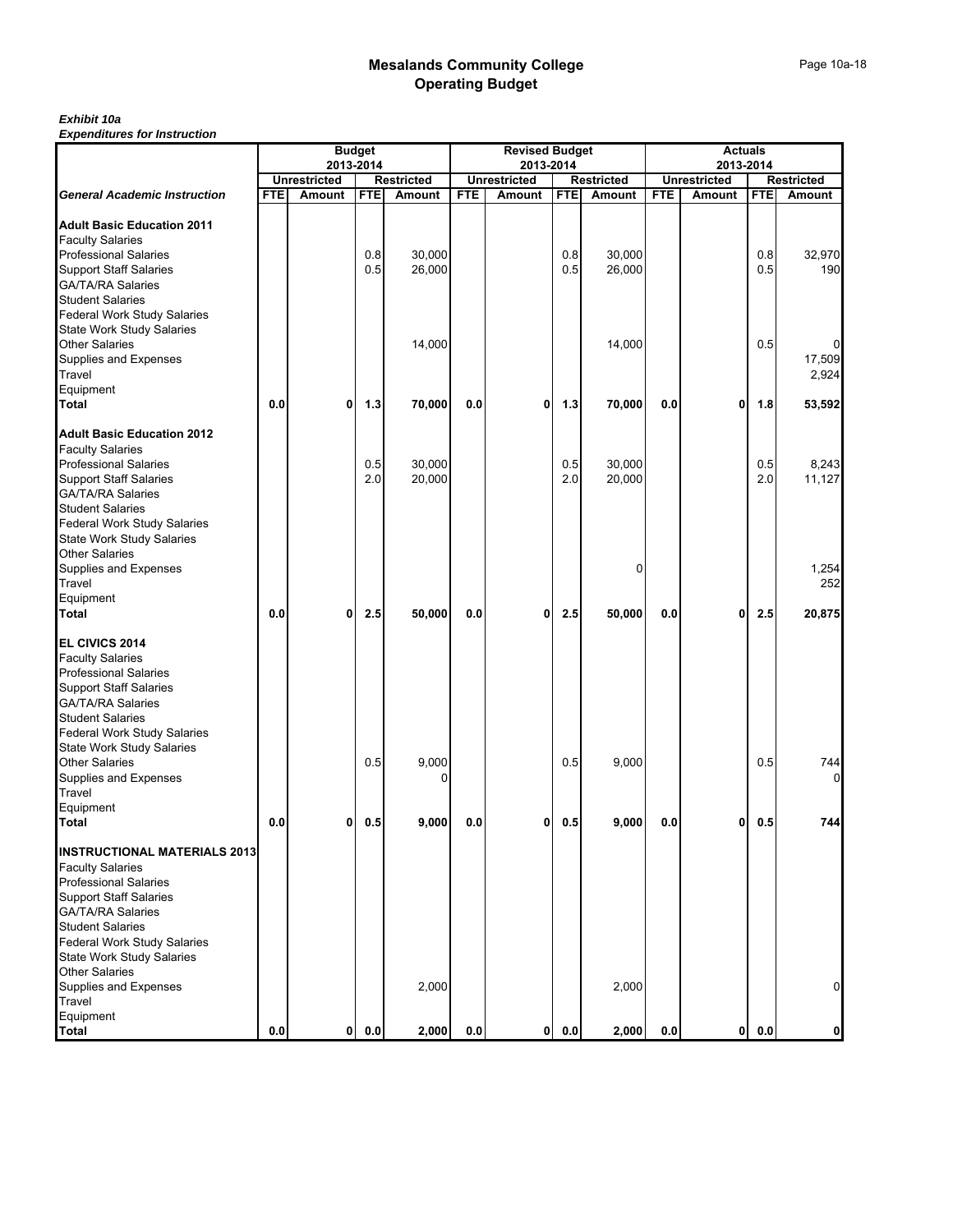## *Exhibit 10a*

|                                                                                                                                                                                                                         |            |                     | <b>Budget</b>     |                                                |            | <b>Revised Budget</b> |                   |                                                |            | <b>Actuals</b>      |                   |                                            |
|-------------------------------------------------------------------------------------------------------------------------------------------------------------------------------------------------------------------------|------------|---------------------|-------------------|------------------------------------------------|------------|-----------------------|-------------------|------------------------------------------------|------------|---------------------|-------------------|--------------------------------------------|
|                                                                                                                                                                                                                         |            | 2013-2014           |                   |                                                |            | 2013-2014             |                   |                                                |            | 2013-2014           |                   |                                            |
|                                                                                                                                                                                                                         |            | <b>Unrestricted</b> |                   | <b>Restricted</b>                              |            | <b>Unrestricted</b>   |                   | <b>Restricted</b>                              |            | <b>Unrestricted</b> |                   | <b>Restricted</b>                          |
| <b>General Academic Instruction</b>                                                                                                                                                                                     | <b>FTE</b> | <b>Amount</b>       | <b>FTE</b>        | Amount                                         | <b>FTE</b> | <b>Amount</b>         | <b>FTE</b>        | <b>Amount</b>                                  | <b>FTE</b> | Amount              | <b>FTE</b>        | Amount                                     |
| <b>HSI STEM Grant 2261</b><br><b>Faculty Salaries</b><br><b>Professional Salaries</b>                                                                                                                                   |            |                     | 1.0               | 0                                              |            |                       | 1.0               | 0                                              |            |                     | 1.0               |                                            |
| <b>Support Staff Salaries</b><br><b>GA/TA/RA Salaries</b><br><b>Student Salaries</b><br>Federal Work Study Salaries<br><b>State Work Study Salaries</b>                                                                 |            |                     | 0.5               | $\Omega$                                       |            |                       | 0.5               | 0                                              |            |                     | 0.5               |                                            |
| <b>Other Salaries</b><br>Supplies and Expenses<br>Travel<br>Equipment<br><b>Total</b>                                                                                                                                   | 0.0        | 0l                  | 1.5               | 0<br>0                                         | 0.0        | 0                     | 1.5               | 0<br>0<br>0                                    | 0.0        | $\mathbf{0}$        | 1.5               | 0                                          |
|                                                                                                                                                                                                                         |            |                     |                   |                                                |            |                       |                   |                                                |            |                     |                   |                                            |
| <b>HSI STEM Grant 2262</b><br><b>Faculty Salaries</b><br><b>Professional Salaries</b><br><b>Support Staff Salaries</b><br><b>GA/TA/RA Salaries</b><br><b>Student Salaries</b><br><b>Federal Work Study Salaries</b>     |            |                     | 2.0<br>1.0<br>2.0 | 75,000<br>50,000<br>35,000                     |            |                       | 2.0<br>1.0<br>2.0 | 75,000<br>50,000<br>35,000                     |            |                     | 2.0<br>1.0<br>2.0 | 1,322<br>35,128<br>18,865                  |
| <b>State Work Study Salaries</b><br><b>Other Salaries</b><br>Supplies and Expenses<br>Travel<br>Equipment<br>Total                                                                                                      | 0.0        | Οl                  | 5.0               | 5,612<br>100,000<br>3,044<br>27,500<br>296,156 | 0.0        | 0                     | 5.0               | 5,612<br>100,000<br>3,044<br>27,500<br>296,156 | 0.0        | 0                   | 5.0               | 7,325<br>291,494<br>11,560<br>0<br>365,694 |
|                                                                                                                                                                                                                         |            |                     |                   |                                                |            |                       |                   |                                                |            |                     |                   |                                            |
| <b>NMDWS Wind Center 2241`</b><br><b>Faculty Salaries</b><br><b>Professional Salaries</b><br><b>Support Staff Salaries</b><br><b>GA/TA/RA Salaries</b><br><b>Student Salaries</b><br><b>Federal Work Study Salaries</b> |            |                     | 1.0<br>1.0<br>1.0 | 0<br>0                                         |            |                       | 1.0<br>1.0<br>1.0 | 0<br>0                                         |            |                     |                   |                                            |
| <b>State Work Study Salaries</b><br><b>Other Salaries</b><br>Supplies and Expenses<br>Travel<br>Equipment<br><b>Total</b>                                                                                               | 0.0        | 0                   | 3.0               | 0                                              | 0.0        | $\mathbf{0}$          | 3.0               | 0                                              | 0.0        | 0                   | 0.0               | 0                                          |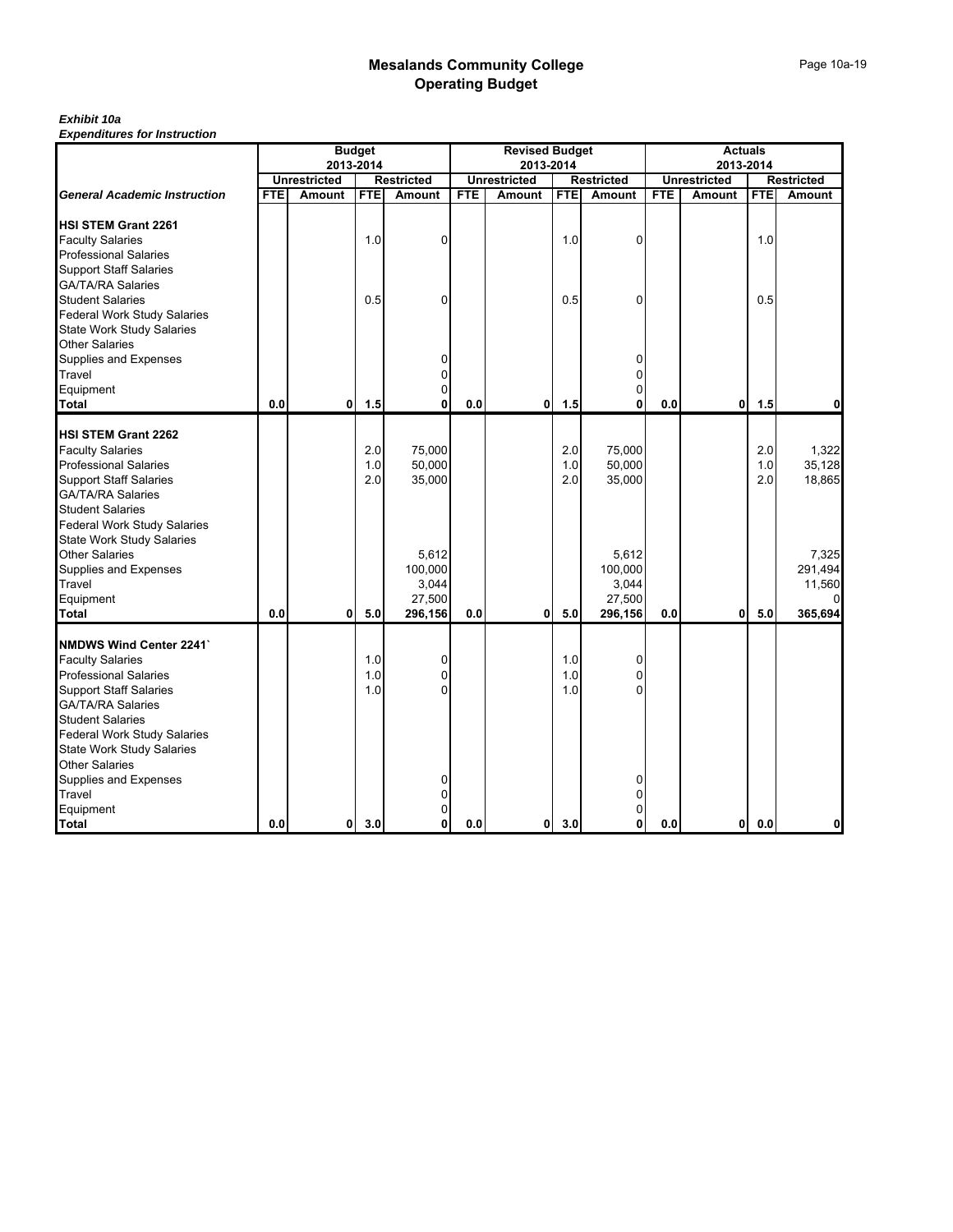## *Exhibit 10a*

| 2013-2014<br>2013-2014<br>2013-2014<br><b>Unrestricted</b><br><b>Unrestricted</b><br><b>Unrestricted</b><br><b>Restricted</b><br><b>Restricted</b><br><b>FTE</b><br><b>FTE</b><br><b>FTE</b><br><b>FTE</b><br><b>FTE</b><br>Amount<br><b>FTE</b><br><b>General Academic Instruction</b><br>Amount<br>Amount<br>Amount<br>Amount | <b>Restricted</b><br>Amount |
|---------------------------------------------------------------------------------------------------------------------------------------------------------------------------------------------------------------------------------------------------------------------------------------------------------------------------------|-----------------------------|
|                                                                                                                                                                                                                                                                                                                                 |                             |
| <b>NM CORRECTIONS GRANT 2017</b><br><b>Faculty Salaries</b>                                                                                                                                                                                                                                                                     |                             |
|                                                                                                                                                                                                                                                                                                                                 |                             |
|                                                                                                                                                                                                                                                                                                                                 |                             |
|                                                                                                                                                                                                                                                                                                                                 |                             |
| <b>Professional Salaries</b>                                                                                                                                                                                                                                                                                                    |                             |
| <b>Support Staff Salaries</b>                                                                                                                                                                                                                                                                                                   |                             |
| <b>GA/TA/RA Salaries</b>                                                                                                                                                                                                                                                                                                        |                             |
| <b>Student Salaries</b>                                                                                                                                                                                                                                                                                                         |                             |
| <b>Federal Work Study Salaries</b>                                                                                                                                                                                                                                                                                              |                             |
| <b>State Work Study Salaries</b>                                                                                                                                                                                                                                                                                                |                             |
| <b>Other Salaries</b>                                                                                                                                                                                                                                                                                                           |                             |
| 40,000<br>Supplies and Expenses<br>40,000                                                                                                                                                                                                                                                                                       | 10,259                      |
| Travel                                                                                                                                                                                                                                                                                                                          |                             |
| Equipment                                                                                                                                                                                                                                                                                                                       |                             |
| Total<br>0.0<br>3.0<br>40,000<br>0.0<br>3.0<br>40,000<br>$\mathbf{0}$<br>0.0<br>0<br>0<br>0.0                                                                                                                                                                                                                                   | 10,259                      |
| <b>I-BEST 2018</b>                                                                                                                                                                                                                                                                                                              |                             |
| 30,000<br>1.5<br>1.5<br><b>Faculty Salaries</b><br>30,000                                                                                                                                                                                                                                                                       | 2,664                       |
| <b>Professional Salaries</b>                                                                                                                                                                                                                                                                                                    |                             |
| <b>Support Staff Salaries</b>                                                                                                                                                                                                                                                                                                   | 10,608                      |
| <b>GA/TA/RA Salaries</b>                                                                                                                                                                                                                                                                                                        |                             |
| <b>Student Salaries</b>                                                                                                                                                                                                                                                                                                         |                             |
| Federal Work Study Salaries                                                                                                                                                                                                                                                                                                     |                             |
| <b>State Work Study Salaries</b>                                                                                                                                                                                                                                                                                                |                             |
| <b>Other Salaries</b>                                                                                                                                                                                                                                                                                                           | 7,019                       |
| 2,077<br>2,077<br>$\Omega$<br>Supplies and Expenses                                                                                                                                                                                                                                                                             | 9,063                       |
| 2,000<br>2,000<br>Travel                                                                                                                                                                                                                                                                                                        | 1,898                       |
| Equipment                                                                                                                                                                                                                                                                                                                       |                             |
| Total<br>0.0<br>0.0<br>0.0<br>0<br>0.0<br>0.0<br>$\mathbf{0}$<br>0.0<br>0<br>34,077<br>34,077                                                                                                                                                                                                                                   | 31,252                      |
| <b>HSI STEM Grant 2263</b>                                                                                                                                                                                                                                                                                                      |                             |
| 75,000<br>75,000<br><b>Faculty Salaries</b>                                                                                                                                                                                                                                                                                     | 6,570                       |
| 50,000<br>148,239<br><b>Professional Salaries</b>                                                                                                                                                                                                                                                                               | 111,980                     |
| <b>Support Staff Salaries</b><br>35,000<br>62,043                                                                                                                                                                                                                                                                               | 58,388                      |
| <b>GA/TA/RA Salaries</b>                                                                                                                                                                                                                                                                                                        |                             |
| <b>Student Salaries</b>                                                                                                                                                                                                                                                                                                         |                             |
| <b>Federal Work Study Salaries</b>                                                                                                                                                                                                                                                                                              |                             |
| <b>State Work Study Salaries</b><br><b>Other Salaries</b><br>5,612<br>5,612                                                                                                                                                                                                                                                     | 20,972                      |
| 100,000<br>246,226<br>Supplies and Expenses                                                                                                                                                                                                                                                                                     | 160,520                     |
| 3,044<br>Travel<br>3,044                                                                                                                                                                                                                                                                                                        | 13,775                      |
| Equipment<br>27,500<br>27,500                                                                                                                                                                                                                                                                                                   | 3,158                       |
| 0.0<br>0.0<br>296,156<br>0.0<br>0 <sub>0</sub><br>567,664<br>0.0<br>$\mathbf{0}$<br>0.0<br><b>Total</b><br>01                                                                                                                                                                                                                   | 375,362                     |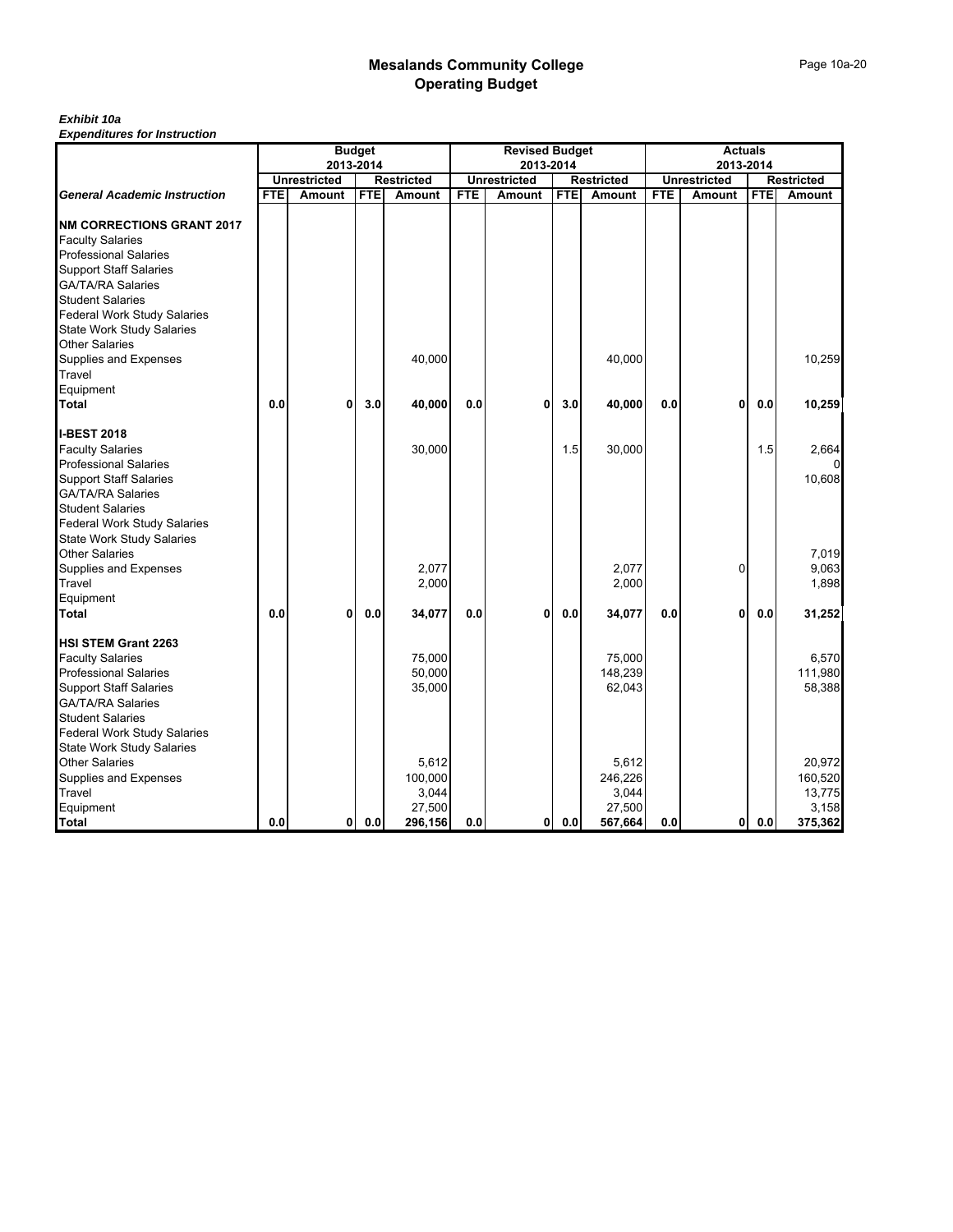## *Exhibit 10a*

|                                                                        | <b>Budget</b><br>2013-2014 |                     |            |                             |            | <b>Revised Budget</b>            |            | <b>Actuals</b><br>2013-2014 |            |                     |            |                      |
|------------------------------------------------------------------------|----------------------------|---------------------|------------|-----------------------------|------------|----------------------------------|------------|-----------------------------|------------|---------------------|------------|----------------------|
|                                                                        |                            | <b>Unrestricted</b> |            |                             |            | 2013-2014<br><b>Unrestricted</b> |            |                             |            | <b>Unrestricted</b> |            |                      |
| <b>General Academic Instruction</b>                                    | <b>FTE</b>                 | Amount              | <b>FTE</b> | <b>Restricted</b><br>Amount | <b>FTE</b> | Amount                           | <b>FTE</b> | <b>Restricted</b><br>Amount | <b>FTE</b> | Amount              | <b>FTE</b> | Restricted<br>Amount |
|                                                                        |                            |                     |            |                             |            |                                  |            |                             |            |                     |            |                      |
| <b>Unassigned</b>                                                      |                            |                     |            |                             |            |                                  |            |                             |            |                     |            |                      |
| <b>Faculty Salaries</b>                                                |                            |                     |            | 0                           |            |                                  | 0.0        | 0                           |            |                     |            |                      |
| <b>Professional Salaries</b>                                           |                            |                     |            | 0                           |            |                                  | 0.0        | $\Omega$                    |            |                     |            |                      |
| <b>Support Staff Salaries</b>                                          |                            |                     |            |                             |            |                                  |            |                             |            |                     |            |                      |
| <b>GA/TA/RA Salaries</b>                                               |                            |                     |            |                             |            |                                  |            |                             |            |                     |            |                      |
| <b>Student Salaries</b>                                                |                            |                     |            |                             |            |                                  |            |                             |            |                     |            |                      |
| <b>Federal Work Study Salaries</b><br><b>State Work Study Salaries</b> |                            |                     |            |                             |            |                                  |            |                             |            |                     |            |                      |
| <b>Other Salaries</b>                                                  |                            |                     |            |                             |            |                                  |            |                             |            |                     |            |                      |
| Supplies and Expenses                                                  |                            |                     |            |                             |            |                                  |            |                             |            |                     |            |                      |
| Travel                                                                 |                            |                     |            |                             |            |                                  |            |                             |            |                     |            |                      |
| Equipment                                                              |                            |                     |            |                             |            |                                  |            |                             |            |                     |            |                      |
| Total                                                                  | 0.0                        | $\mathbf{0}$        | 0.0        | 0                           | 0.0        | 0                                | 0.0        | 0                           | 0.0        | 0                   | 0.0        | 0                    |
|                                                                        |                            |                     |            |                             |            |                                  |            |                             |            |                     |            |                      |
| <b>Untitled</b>                                                        |                            |                     |            |                             |            |                                  |            |                             |            |                     |            |                      |
| <b>Faculty Salaries</b>                                                |                            |                     |            |                             |            |                                  |            |                             |            |                     |            |                      |
| <b>Professional Salaries</b>                                           |                            |                     |            |                             |            |                                  |            |                             |            |                     |            |                      |
| <b>Support Staff Salaries</b>                                          |                            |                     |            |                             |            |                                  |            |                             |            |                     |            |                      |
| <b>GA/TA/RA Salaries</b>                                               |                            |                     |            |                             |            |                                  |            |                             |            |                     |            |                      |
| <b>Student Salaries</b>                                                |                            |                     |            |                             |            |                                  |            |                             |            |                     |            |                      |
| <b>Federal Work Study Salaries</b>                                     |                            |                     |            |                             |            |                                  |            |                             |            |                     |            |                      |
| <b>State Work Study Salaries</b>                                       |                            |                     |            |                             |            |                                  |            |                             |            |                     |            |                      |
| <b>Other Salaries</b>                                                  |                            |                     |            |                             |            |                                  |            |                             |            |                     |            |                      |
| Supplies and Expenses                                                  |                            |                     |            |                             |            |                                  |            |                             |            |                     |            |                      |
| Travel                                                                 |                            |                     |            |                             |            |                                  |            |                             |            |                     |            |                      |
| Equipment                                                              |                            |                     |            |                             |            |                                  |            |                             |            |                     |            |                      |
| <b>Total</b>                                                           | 0.0                        | 0                   | 0.0        | 0                           | 0.0        | 0                                | 0.0        | 0                           | 0.0        | 0                   | 0.0        | 0                    |
| <b>Untitled</b>                                                        |                            |                     |            |                             |            |                                  |            |                             |            |                     |            |                      |
| <b>Faculty Salaries</b>                                                |                            |                     |            |                             |            |                                  |            |                             |            |                     |            |                      |
| <b>Professional Salaries</b>                                           |                            |                     |            |                             |            |                                  |            |                             |            |                     |            |                      |
| <b>Support Staff Salaries</b>                                          |                            |                     |            |                             |            |                                  |            |                             |            |                     |            |                      |
| <b>GA/TA/RA Salaries</b>                                               |                            |                     |            |                             |            |                                  |            |                             |            |                     |            |                      |
| <b>Student Salaries</b>                                                |                            |                     |            |                             |            |                                  |            |                             |            |                     |            |                      |
| Federal Work Study Salaries                                            |                            |                     |            |                             |            |                                  |            |                             |            |                     |            |                      |
| <b>State Work Study Salaries</b>                                       |                            |                     |            |                             |            |                                  |            |                             |            |                     |            |                      |
| <b>Other Salaries</b>                                                  |                            |                     |            |                             |            |                                  |            |                             |            |                     |            |                      |
| Supplies and Expenses                                                  |                            |                     |            |                             |            |                                  |            |                             |            |                     |            |                      |
| Travel                                                                 |                            |                     |            |                             |            |                                  |            |                             |            |                     |            |                      |
| Equipment                                                              |                            |                     |            |                             |            |                                  |            |                             |            |                     |            |                      |
| <b>Total</b>                                                           | 0.0                        | 0                   | 0.0        | 0                           | 0.0        | 0                                | 0.0        | 0                           | 0.0        | 0                   | 0.0        | 0                    |
| <b>Untitled</b>                                                        |                            |                     |            |                             |            |                                  |            |                             |            |                     |            |                      |
| <b>Faculty Salaries</b>                                                |                            |                     |            |                             |            |                                  |            |                             |            |                     |            |                      |
| <b>Professional Salaries</b>                                           |                            |                     |            |                             |            |                                  |            |                             |            |                     |            |                      |
| <b>Support Staff Salaries</b>                                          |                            |                     |            |                             |            |                                  |            |                             |            |                     |            |                      |
| <b>GA/TA/RA Salaries</b>                                               |                            |                     |            |                             |            |                                  |            |                             |            |                     |            |                      |
| <b>Student Salaries</b>                                                |                            |                     |            |                             |            |                                  |            |                             |            |                     |            |                      |
| <b>Federal Work Study Salaries</b>                                     |                            |                     |            |                             |            |                                  |            |                             |            |                     |            |                      |
| <b>State Work Study Salaries</b>                                       |                            |                     |            |                             |            |                                  |            |                             |            |                     |            |                      |
| <b>Other Salaries</b>                                                  |                            |                     |            |                             |            |                                  |            |                             |            |                     |            |                      |
| Supplies and Expenses                                                  |                            |                     |            |                             |            |                                  |            |                             |            |                     |            |                      |
| Travel                                                                 |                            |                     |            |                             |            |                                  |            |                             |            |                     |            |                      |
| Equipment                                                              |                            |                     |            |                             |            |                                  |            |                             |            |                     |            |                      |
| <b>Total</b>                                                           | 0.0                        | $\mathbf{0}$        | 0.0        | $\mathbf 0$                 | 0.0        | $\mathbf{0}$                     | 0.0        | $\mathbf{0}$                | 0.0        | 0                   | 0.0        | $\mathbf 0$          |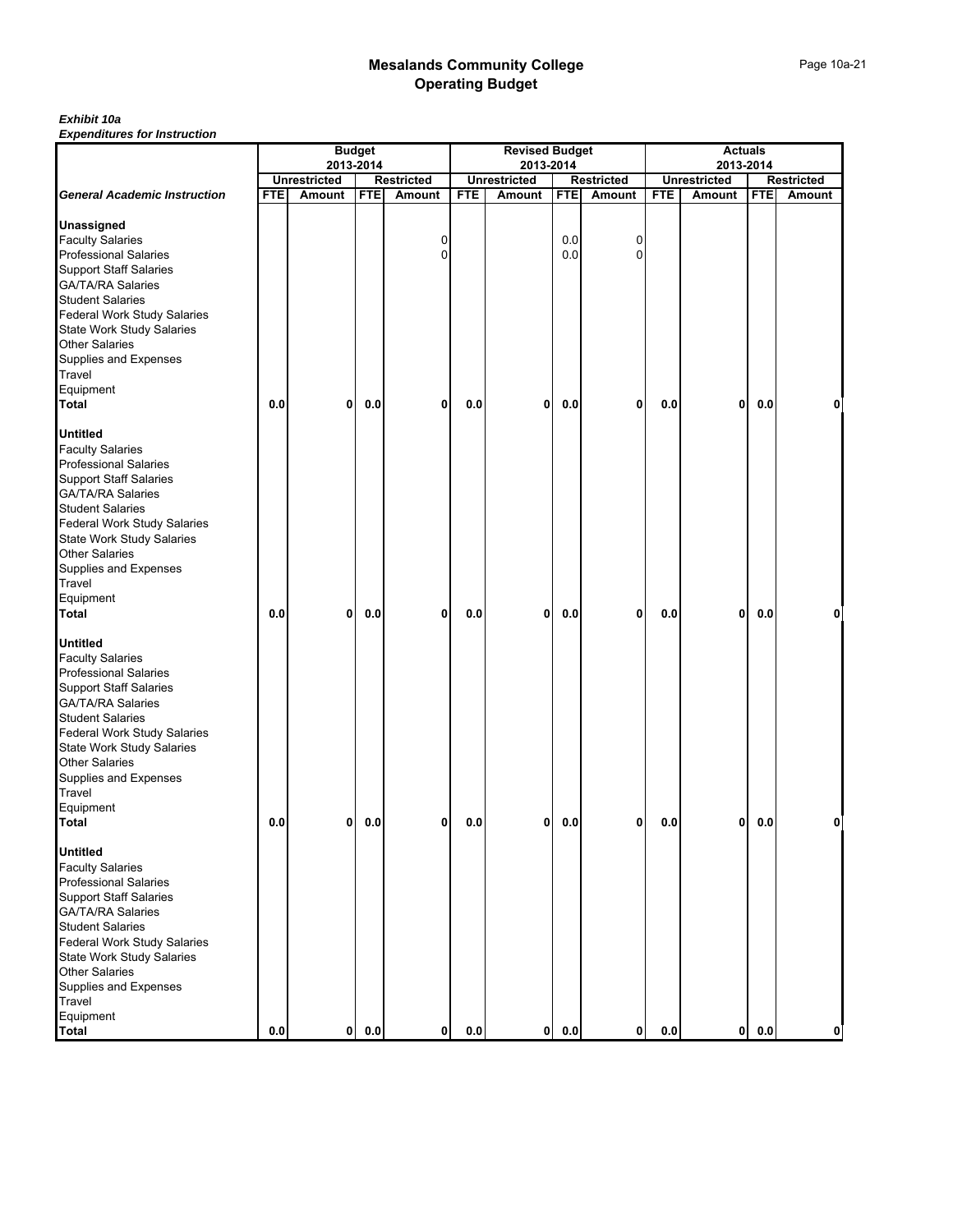## *Exhibit 10a*

*Expenditures for Instruction*

|                                     | <b>Budget</b> |                     |            |                   |            | <b>Revised Budget</b> |            |                   |            | <b>Actuals</b>      |            |                   |  |
|-------------------------------------|---------------|---------------------|------------|-------------------|------------|-----------------------|------------|-------------------|------------|---------------------|------------|-------------------|--|
|                                     |               | 2013-2014           |            |                   |            | 2013-2014             |            |                   |            | 2013-2014           |            |                   |  |
|                                     |               | <b>Unrestricted</b> |            | <b>Restricted</b> |            | <b>Unrestricted</b>   |            | <b>Restricted</b> |            | <b>Unrestricted</b> |            | <b>Restricted</b> |  |
| <b>General Academic Instruction</b> | <b>FTE</b>    | Amount              | <b>FTE</b> | Amount            | <b>FTE</b> | Amount                | <b>FTE</b> | <b>Amount</b>     | <b>FTE</b> | Amount              | <b>FTE</b> | Amount            |  |
| <b>Untitled</b>                     |               |                     |            |                   |            |                       |            |                   |            |                     |            |                   |  |
| <b>Faculty Salaries</b>             |               |                     |            |                   |            |                       |            |                   |            |                     |            |                   |  |
| <b>Professional Salaries</b>        |               |                     |            |                   |            |                       |            |                   |            |                     |            |                   |  |
| <b>Support Staff Salaries</b>       |               |                     |            |                   |            |                       |            |                   |            |                     |            |                   |  |
| <b>GA/TA/RA Salaries</b>            |               |                     |            |                   |            |                       |            |                   |            |                     |            |                   |  |
| <b>Student Salaries</b>             |               |                     |            |                   |            |                       |            |                   |            |                     |            |                   |  |
| <b>Federal Work Study Salaries</b>  |               |                     |            |                   |            |                       |            |                   |            |                     |            |                   |  |
| <b>State Work Study Salaries</b>    |               |                     |            |                   |            |                       |            |                   |            |                     |            |                   |  |
| <b>Other Salaries</b>               |               |                     |            |                   |            |                       |            |                   |            |                     |            |                   |  |
| Supplies and Expenses               |               |                     |            |                   |            |                       |            |                   |            |                     |            |                   |  |
| Travel                              |               |                     |            |                   |            |                       |            |                   |            |                     |            |                   |  |
| Equipment                           |               |                     |            |                   |            |                       |            |                   |            |                     |            |                   |  |
| <b>Total</b>                        | 0.0           | 0                   | 0.0        | 0                 | 0.0        | 0                     | 0.0        | $\mathbf{0}$      | 0.0        | 0                   | 0.0        |                   |  |
| <b>Untitled</b>                     |               |                     |            |                   |            |                       |            |                   |            |                     |            |                   |  |
| <b>Faculty Salaries</b>             |               |                     |            |                   |            |                       |            |                   |            |                     |            |                   |  |
| <b>Professional Salaries</b>        |               |                     |            |                   |            |                       |            |                   |            |                     |            |                   |  |
| <b>Support Staff Salaries</b>       |               |                     |            |                   |            |                       |            |                   |            |                     |            |                   |  |
| <b>GA/TA/RA Salaries</b>            |               |                     |            |                   |            |                       |            |                   |            |                     |            |                   |  |
| <b>Student Salaries</b>             |               |                     |            |                   |            |                       |            |                   |            |                     |            |                   |  |
| Federal Work Study Salaries         |               |                     |            |                   |            |                       |            |                   |            |                     |            |                   |  |
| <b>State Work Study Salaries</b>    |               |                     |            |                   |            |                       |            |                   |            |                     |            |                   |  |
| <b>Other Salaries</b>               |               |                     |            |                   |            |                       |            |                   |            |                     |            |                   |  |
| Supplies and Expenses               |               |                     |            |                   |            |                       |            |                   |            |                     |            |                   |  |
| Travel                              |               |                     |            |                   |            |                       |            |                   |            |                     |            |                   |  |
| Equipment                           |               |                     |            |                   |            |                       |            |                   |            |                     |            |                   |  |
| <b>Total</b>                        | 0.0           | 01                  | 0.0        | 0                 | 0.0        | 0                     | 0.0        | 01                | 0.0        | $\mathbf{0}$        | 0.0        | 0                 |  |

#### *Exhibit 10a Grand Total*

|                                    | <b>Budget</b> |                                          |            |           |            | <b>Revised Budget</b> |                  |                   |      | <b>Actuals</b> |                   |           |  |
|------------------------------------|---------------|------------------------------------------|------------|-----------|------------|-----------------------|------------------|-------------------|------|----------------|-------------------|-----------|--|
|                                    |               | 2013-2014                                |            |           |            | 2013-2014             |                  |                   |      | 2013-2014      |                   |           |  |
|                                    |               | <b>Unrestricted</b><br><b>Restricted</b> |            |           |            | <b>Unrestricted</b>   |                  | <b>Restricted</b> |      | Unrestricted   | <b>Restricted</b> |           |  |
| <b>Details</b>                     | <b>FTEI</b>   | Amount                                   | <b>FTE</b> | Amount    | <b>FTE</b> | Amount                | <b>FTE</b>       | Amount            | FTE  | Amount         | <b>FTE</b>        | Amount    |  |
|                                    |               |                                          |            |           |            |                       |                  |                   |      |                |                   |           |  |
| <b>Faculty Salaries</b>            |               | 27.5 1,387,144.0                         | 4.0        | 180.000.0 |            | 27.5 1,387,144.0      | 5.5              | 180.000.0         | 28.5 | 1095995        | 4.5               | 10,556.0  |  |
| <b>Professional Salaries</b>       | 1.OI          | 40.731.0                                 | 3.3        | 160.000.0 | 1.01       | 40,731.0              | 3.3 <sub>l</sub> | 258,239.0         | 1.0  | 94122          | 2.3               | 188,319.4 |  |
| <b>Support Staff Salaries</b>      | 2.5           | 30.718.0                                 | 5.5        | 116.000.0 | 2.0        | 30.718.0              | 5.5              | 143.043.0         | 1.5  | 27754          | 4.5               | 99,177.6  |  |
| <b>GA/TA/RA Salaries</b>           | 0.0           | 0.01                                     | 0.0        | 0.0       | 0.0        | 0.0                   | 0.0              | 0.0               | 0.0  |                | 0.0               | 0.0       |  |
| <b>Student Salaries</b>            | 0.01          | 0.0                                      | 0.5        | 0.0       | 0.01       | 0.0                   | 0.5              | 0.0               | 0.01 |                | 0.5               | 0.0       |  |
| <b>Federal Work Study Salaries</b> | 0.01          | 0.01                                     | 0.0        | 0.0       | 0.0        | 0.0                   | 0.0              | 0.0               | 0.0  | 0              | 0.0               | 0.0       |  |
| <b>State Work Study Salaries</b>   | 0.0           | 0.01                                     | 0.0        | 0.0       | 0.0        | 0.0                   | 0.0              | 0.0               | 0.0  |                | 0.0               | 0.0       |  |
| <b>Other Salaries</b>              | 0.5           | 18,850.0                                 | 0.5        | 34.224.0  | 0.5        | 18,850.0              | 0.5              | 34.224.0          | 1.0  | 11094          | 1.0               | 36,059.3  |  |
| Supplies and Expenses              | 0.0           | 274.062.0                                | 0.0        | 244.077.0 | 0.0        | 274.062.0             | 0.01             | 390.303.0         | 0.0  | 230505         | 0.0               | 490.098.0 |  |
| Travel                             | 0.01          | 30.870.0                                 | 0.01       | 8.088.0   | 0.01       | 30.870.0              | 0.0              | 8.088.0           | 0.0  | 30589          | 0.0               | 30,408.2  |  |
| Equipment                          | 0.0           | 68,700.0                                 | 0.0        | 55,000.0  | 0.01       | 68,700.0              | 0.0              | 55,000.0          | 0.0  |                | 0.0               | 3,157.9   |  |
| Total                              | 31.5          | 1,851,075 13.8                           |            | 797,389   | 31.0       | 1,851,075 15.3        |                  | 1,068,897         | 32.0 | 1490060 12.8   |                   | 857,776   |  |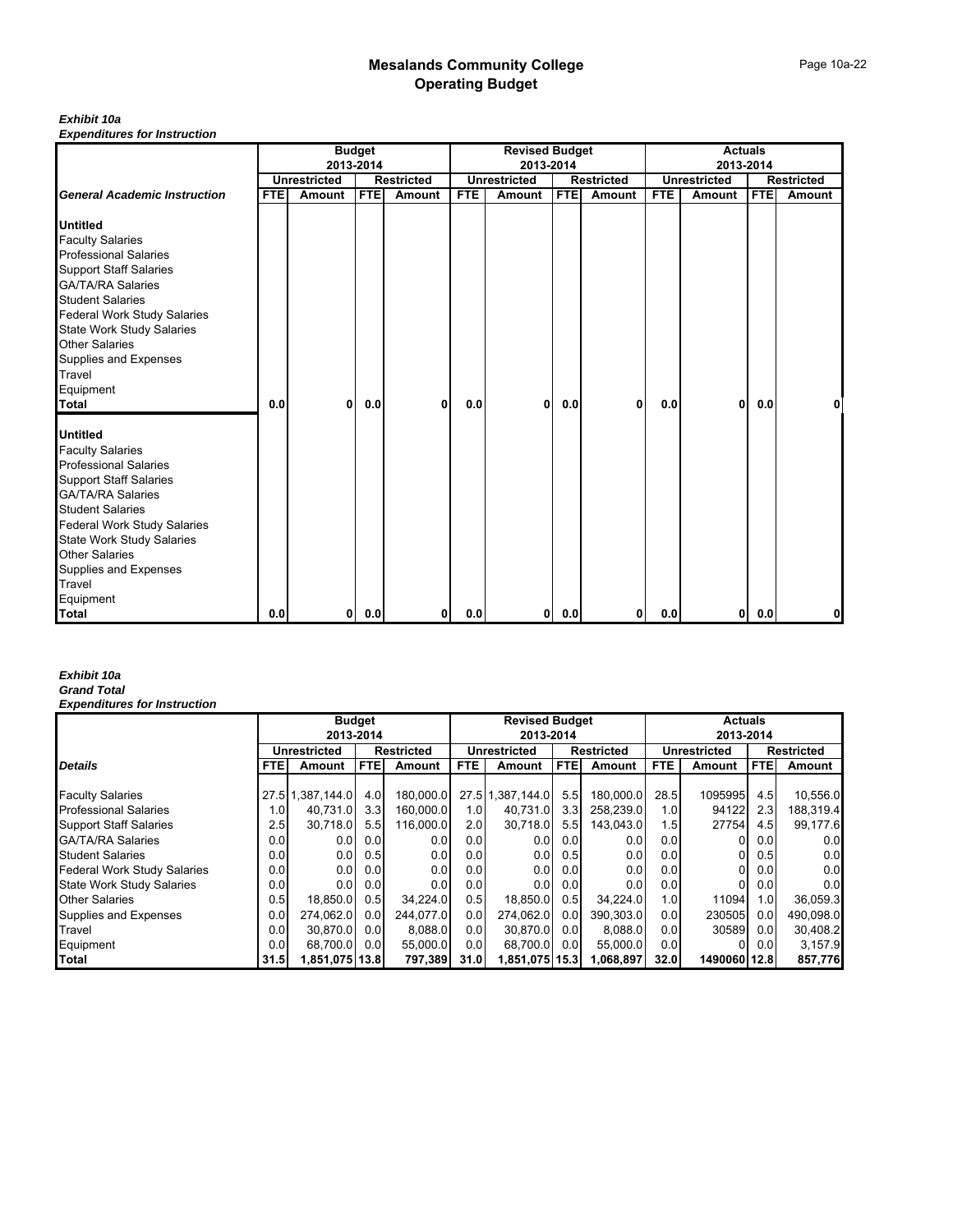*Exhibit 11 Expenditures for Academic Support*

|                                   | <b>Budget</b>       | 2013-2014         |                     | <b>Revised Budget</b><br>2013-2014 |                     | <b>Actuals</b><br>2013-2014 |
|-----------------------------------|---------------------|-------------------|---------------------|------------------------------------|---------------------|-----------------------------|
|                                   | <b>Unrestricted</b> | <b>Restricted</b> | <b>Unrestricted</b> | <b>Restricted</b>                  | <b>Unrestricted</b> | <b>Restricted</b>           |
| <b>Academic Support</b>           |                     |                   |                     |                                    |                     |                             |
| VP of Academic Affairs 5110       | 243,843             | 0                 | 243,843             | $\overline{0}$                     | 138,357             | $\Omega$                    |
| Library 5115                      | 84,420              | 0                 | 84,420              | $\Omega$                           | 66,995              | $\overline{0}$              |
| Central Services 5111             | 15,020              | 0                 | 15,020              | $\overline{0}$                     | 33,691              | 0                           |
| Academic Affairs 5165             | 40,731              | 0                 | 40,731              | $\Omega$                           | 42,921              | $\mathbf 0$                 |
| Search Committee 5130             | $\Omega$            | 0                 | 0                   | $\Omega$                           | 10                  | $\mathbf 0$                 |
| Academic Publications 5135        | 28.000              | $\Omega$          | 28.000              | $\Omega$                           | 22.369              | $\mathbf 0$                 |
| Assessment Committee 5140         | 11,700              | 0                 | 11,700              | $\overline{0}$                     | 6,149               | $\mathbf 0$                 |
| North Central 5145                | 24,500              | 0                 | 24,500              | $\Omega$                           | 36,404              | $\mathbf 0$                 |
| Publication Support 5150          | 0                   | 0                 | 0                   | $\overline{0}$                     | 0                   | $\mathbf 0$                 |
| Institutional Development 5155    | $\Omega$            | $\Omega$          | $\Omega$            | $\Omega$                           | $\Omega$            | $\overline{0}$              |
| Dinosaur Museum 5160              | 61,978              | $\Omega$          | 61,978              | $\Omega$                           | 61,600              | $\mathbf 0$                 |
| Director of Academic Affairs 5180 | 50,952              | $\Omega$          | 50,952              | $\Omega$                           | 40,260              | $\overline{0}$              |
| <b>Educational Services 5112</b>  | 41,636              |                   | 41,636              |                                    | 3,929               |                             |
| HSI STEM 5190                     |                     | 0                 |                     | $\Omega$                           |                     | $\Omega$                    |
| Total                             | 602,780             | 0                 | 602,780             | $\Omega$                           | 452,684             |                             |
| Items Not Included in 11a         |                     |                   |                     |                                    |                     |                             |
| Group Insurance 6205              | 44,823              | 0                 | 44,823              | $\overline{0}$                     | 42,357              |                             |
| Educational Retirement 6225/6230  | 30,625              | 0                 | 30,625              | $\Omega$                           | 42,624              |                             |
| Retiree Health Care 6235          | 5,614               | 0                 | 5,614               | $\Omega$                           | 6,482               |                             |
| Social Security 6240              | 18,980              | 0                 | 18,980              | $\Omega$                           | 20,150              |                             |
| Medicare Taxes 6245               | 4,439               | 0                 | 4,439               | $\Omega$                           | 4,712               |                             |
| Unemployment Compensation 6260    | 3,515               |                   | 3,515               |                                    | $\Omega$            |                             |
| Workmen's Compensation            | 221                 |                   | 221                 |                                    | $\Omega$            |                             |
| <b>Waiver of Tuition</b>          |                     |                   |                     |                                    |                     |                             |
| <b>Telephone Service</b>          | 20,000              |                   | 20,000              |                                    | 20.000              |                             |
| Computer Service 6320             | 40,000              |                   | 40,000              |                                    | 40,000              |                             |
| Total Items Not Included in 11a   | 168,217             | 0                 | 168,217             | 0                                  | 176,324             | $\mathbf{0}$                |
|                                   |                     |                   |                     |                                    |                     |                             |
| <b>Grand Total Expenditures</b>   |                     |                   |                     |                                    |                     |                             |
| for Academic Support              | 770,997             | 0                 | 770,997             | 0                                  | 629,009             | 0                           |
|                                   |                     |                   |                     |                                    |                     |                             |
|                                   |                     |                   |                     |                                    |                     |                             |
|                                   |                     |                   |                     |                                    |                     |                             |
|                                   |                     |                   |                     |                                    |                     |                             |
|                                   |                     |                   |                     |                                    |                     |                             |
|                                   |                     |                   |                     |                                    |                     |                             |
|                                   |                     |                   |                     |                                    |                     |                             |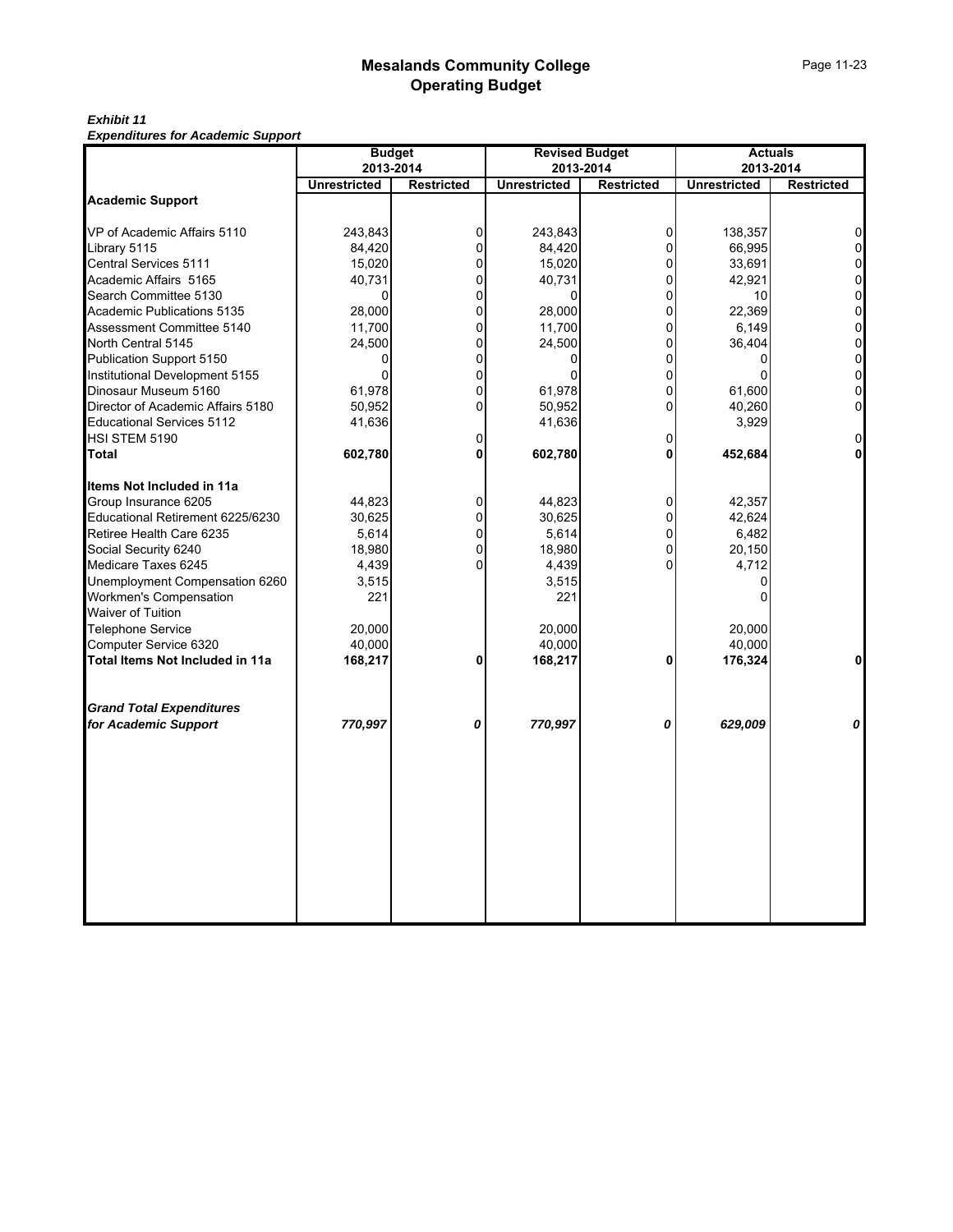#### *Exhibit 11a Expenitures for Academic Support*

|                                                          |            |                               | <b>Budget</b> |                                    |            | <b>Revised Budget</b>                |            |                             |            | <b>Actuals</b>                |            |                                    |
|----------------------------------------------------------|------------|-------------------------------|---------------|------------------------------------|------------|--------------------------------------|------------|-----------------------------|------------|-------------------------------|------------|------------------------------------|
|                                                          |            |                               | 2013-2014     |                                    |            | 2013-2014                            |            |                             |            | 2013-2014                     |            |                                    |
|                                                          | <b>FTE</b> | <b>Unrestricted</b><br>Amount | <b>FTE</b>    | <b>Restricted</b><br><b>Amount</b> | <b>FTE</b> | <b>Unrestricted</b><br><b>Amount</b> | <b>FTE</b> | <b>Restricted</b><br>Amount | <b>FTE</b> | <b>Unrestricted</b><br>Amount | <b>FTE</b> | <b>Restricted</b><br><b>Amount</b> |
| VP of Academic Affairs 5110                              |            |                               |               |                                    |            |                                      |            |                             |            |                               |            |                                    |
| <b>Faculty Salaries</b>                                  |            |                               |               |                                    |            |                                      |            |                             |            |                               |            |                                    |
| <b>Professional Salaries</b>                             | 2.0        | 160,843                       |               |                                    | 2.0        | 160,843                              |            |                             | 2.0        | 82,483                        |            |                                    |
|                                                          |            |                               |               |                                    |            |                                      |            |                             |            | 39,399                        |            |                                    |
| Support Staff Salaries<br>GA/TA/RA Salaries              |            |                               |               |                                    |            |                                      |            |                             |            |                               |            |                                    |
| <b>Student Salaries</b>                                  |            |                               |               |                                    |            |                                      |            |                             |            |                               |            |                                    |
|                                                          |            |                               |               |                                    |            |                                      |            |                             |            |                               |            |                                    |
| Federal Work Study Salaries<br>State Work Study Salaries |            |                               |               |                                    |            |                                      |            |                             |            |                               |            |                                    |
| <b>Other Salaries</b>                                    |            |                               |               |                                    |            |                                      |            |                             |            |                               |            |                                    |
| Supplies and Expenses<br>Travel                          |            | 75,000                        |               |                                    |            | 75,000                               |            |                             |            | 9,331                         |            |                                    |
|                                                          |            | 8,000                         |               |                                    |            | 8,000                                |            |                             |            | 7,143                         |            |                                    |
| Equipment                                                |            |                               |               |                                    |            |                                      |            |                             |            |                               |            |                                    |
| <b>Total</b>                                             | 2.0        | 243,843                       | 0.0           | 0                                  | 2.0        | 243,843                              | 0.0        | 0                           | 2.0        | 138,357                       | 0.0        |                                    |
| <b>Educational Services 5112</b>                         |            |                               |               |                                    |            |                                      |            |                             |            |                               |            |                                    |
| <b>Faculty Salaries</b>                                  |            |                               |               |                                    |            |                                      |            |                             |            |                               |            |                                    |
| <b>Professional Salaries</b>                             | 0.7        | 24,902                        |               |                                    | 0.7        | 24,902                               |            |                             | 0.7        | 0                             |            |                                    |
| <b>Support Staff Salaries</b>                            | 0.5        | 11,534                        |               |                                    | 0.5        | 11,534                               |            |                             | 0.5        | 0                             |            |                                    |
| GA/TA/RA Salaries                                        |            |                               |               |                                    |            |                                      |            |                             |            |                               |            |                                    |
| <b>Student Salaries</b>                                  |            |                               |               |                                    |            |                                      |            |                             |            |                               |            |                                    |
| <b>Federal Work Study Salaries</b>                       |            |                               |               |                                    |            |                                      |            |                             |            |                               |            |                                    |
| <b>State Work Study Salaries</b>                         |            |                               |               |                                    |            |                                      |            |                             |            |                               |            |                                    |
| <b>Other Salaries</b>                                    |            |                               |               |                                    |            | 0                                    |            |                             |            |                               |            |                                    |
|                                                          |            | 4,700                         |               |                                    |            | 4,700                                |            |                             |            | 3,929                         |            |                                    |
| Supplies and Expenses<br>Travel                          |            | 500                           |               |                                    |            | 500                                  |            |                             |            |                               |            |                                    |
| Equipment                                                |            |                               |               |                                    |            |                                      |            |                             |            |                               |            |                                    |
|                                                          |            | 0                             |               |                                    |            | 0                                    |            |                             |            | 0                             |            |                                    |
| Collection<br>Total                                      | $1.2$      | 41,636                        | 0.0           | 0                                  | 1.2        | 41,636                               | 0.0        | 0                           | 1.2        | 3,929                         | 0.0        |                                    |
| Library 5115                                             |            |                               |               |                                    |            |                                      |            |                             |            |                               |            |                                    |
| <b>Faculty Salaries</b>                                  |            |                               |               |                                    |            |                                      |            |                             |            |                               |            |                                    |
| <b>Professional Salaries</b>                             | 1.0        | 43,600                        |               |                                    | 1.0        | 43,600                               |            |                             | 1.0        | 39,111                        |            |                                    |
| <b>Support Staff Salaries</b>                            | 0.5        | 13,820                        |               |                                    | 0.5        | 13,820                               |            |                             | 0.5        |                               |            |                                    |
|                                                          |            |                               |               |                                    |            |                                      |            |                             |            |                               |            |                                    |
| GA/TA/RA Salaries<br>Student Salaries                    |            |                               |               |                                    |            |                                      |            |                             |            |                               |            |                                    |
| <b>Federal Work Study Salaries</b>                       |            |                               |               |                                    |            |                                      |            |                             |            |                               |            |                                    |
|                                                          |            |                               |               |                                    |            |                                      |            |                             |            |                               |            |                                    |
| State Work Study Salaries<br>Other Salaries              |            |                               |               |                                    |            |                                      |            |                             |            |                               |            |                                    |
| Supplies and Expenses                                    |            | 12,000                        |               |                                    |            | 12,000                               |            |                             |            | 12,956                        |            |                                    |
| Travel                                                   |            | 500                           |               |                                    |            | 500                                  |            |                             |            | 2,132                         |            |                                    |
|                                                          |            |                               |               |                                    |            |                                      |            |                             |            |                               |            |                                    |
| Equipment<br>Collection                                  |            | 14,500                        |               |                                    |            | 14,500                               |            |                             |            | 12,796                        |            |                                    |
| <b>Total</b>                                             | 1.5        | 84,420                        | 0.0           | 0                                  | 1.5        | 84,420                               | 0.0        | 0                           | 1.5        | 66,995                        | 0.0        | $\Omega$                           |
| <b>Central Services 5111</b>                             |            |                               |               |                                    |            |                                      |            |                             |            |                               |            |                                    |
| <b>Faculty Salaries</b>                                  |            |                               |               |                                    |            |                                      |            |                             |            |                               |            |                                    |
| <b>Professional Salaries</b>                             |            |                               |               |                                    |            |                                      |            |                             |            |                               |            |                                    |
| <b>Support Staff Salaries</b>                            | 0.5        | 13,820                        |               |                                    | 0.5        | 13,820                               |            |                             | 0.5        | 33,363                        |            |                                    |
| <b>GA/TA/RA Salaries</b>                                 |            |                               |               |                                    |            |                                      |            |                             |            |                               |            |                                    |
| <b>Student Salaries</b>                                  |            |                               |               |                                    |            |                                      |            |                             |            |                               |            |                                    |
| <b>Federal Work Study Salaries</b>                       |            |                               |               |                                    |            |                                      |            |                             |            |                               |            |                                    |
| State Work Study Salaries                                |            |                               |               |                                    |            |                                      |            |                             |            |                               |            |                                    |
| <b>Other Salaries</b>                                    |            |                               |               |                                    |            |                                      |            |                             |            |                               |            |                                    |
|                                                          |            | 1,200                         |               |                                    |            | 1,200                                |            |                             |            | 227                           |            |                                    |
| Supplies and Expenses<br>Travel                          |            |                               |               |                                    |            |                                      |            |                             |            | 100                           |            |                                    |
| Equipment                                                |            |                               |               |                                    |            |                                      |            |                             |            |                               |            |                                    |
| <b>Total</b>                                             | 0.5        | 15,020                        | 0.0           | 0                                  | 0.5        | 15,020                               | 0.0        | $\mathbf{0}$                | 0.5        | 33,691                        | 0.0        | $\mathbf 0$                        |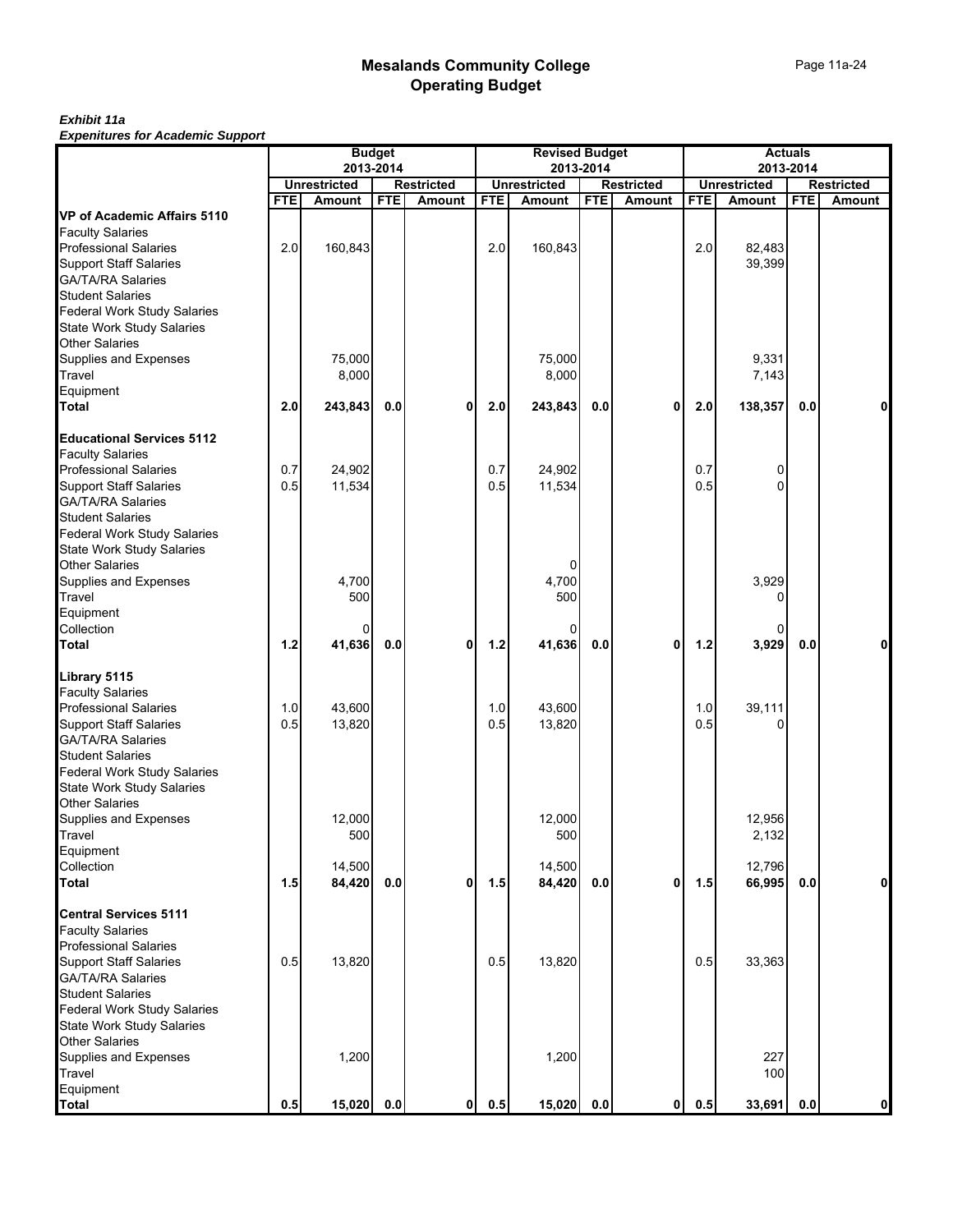#### *Exhibit 11a Expenditures for Academic Support*

|                                    | <b>Budget</b> |                     |            |                   |            | <b>Revised Budget</b> |            |                   | <b>Actuals</b> |                     |            |                   |
|------------------------------------|---------------|---------------------|------------|-------------------|------------|-----------------------|------------|-------------------|----------------|---------------------|------------|-------------------|
|                                    |               |                     | 2013-2014  |                   |            |                       | 2013-2014  |                   |                | 2013-2014           |            |                   |
|                                    |               | <b>Unrestricted</b> |            | <b>Restricted</b> |            | <b>Unrestricted</b>   |            | <b>Restricted</b> |                | <b>Unrestricted</b> |            | <b>Restricted</b> |
|                                    | <b>FTE</b>    | <b>Amount</b>       | <b>FTE</b> | <b>Amount</b>     | <b>FTE</b> | Amount                | <b>FTE</b> | Amount            | <b>FTE</b>     | Amount              | <b>FTE</b> | Amount            |
| <b>Search Committee 5130</b>       |               |                     |            |                   |            |                       |            |                   |                |                     |            |                   |
| <b>Faculty Salaries</b>            |               |                     |            |                   |            |                       |            |                   |                |                     |            |                   |
| <b>Professional Salaries</b>       |               |                     |            |                   |            |                       |            |                   |                |                     |            |                   |
| <b>Support Staff Salaries</b>      |               |                     |            |                   |            |                       |            |                   |                |                     |            |                   |
| GA/TA/RA Salaries                  |               |                     |            |                   |            |                       |            |                   |                |                     |            |                   |
| <b>Student Salaries</b>            |               |                     |            |                   |            |                       |            |                   |                |                     |            |                   |
| <b>Federal Work Study Salaries</b> |               |                     |            |                   |            |                       |            |                   |                |                     |            |                   |
| State Work Study Salaries          |               |                     |            |                   |            |                       |            |                   |                |                     |            |                   |
| <b>Other Salaries</b>              |               |                     |            |                   |            |                       |            |                   |                |                     |            |                   |
| Supplies and Expenses              |               | 0                   |            |                   |            | 0                     |            |                   |                | 10                  |            |                   |
| Travel                             |               | $\Omega$            |            |                   |            | $\Omega$              |            |                   |                | $\Omega$            |            |                   |
| Equipment                          |               |                     |            |                   |            |                       |            |                   |                |                     |            |                   |
| <b>Total</b>                       | 0.0           | 0                   | 0.0        | 0                 | 0.0        | 0                     | 0.0        | 0                 | 0.0            | 10                  | 0.0        | 0                 |
| <b>Academic Publications 5135</b>  |               |                     |            |                   |            |                       |            |                   |                |                     |            |                   |
| <b>Faculty Salaries</b>            |               |                     |            |                   |            |                       |            |                   |                |                     |            |                   |
| <b>Professional Salaries</b>       |               |                     |            |                   |            |                       |            |                   |                |                     |            |                   |
| <b>Support Staff Salaries</b>      |               |                     |            |                   |            |                       |            |                   |                |                     |            |                   |
| GA/TA/RA Salaries                  |               |                     |            |                   |            |                       |            |                   |                |                     |            |                   |
| <b>Student Salaries</b>            |               |                     |            |                   |            |                       |            |                   |                |                     |            |                   |
| Federal Work Study Salaries        |               |                     |            |                   |            |                       |            |                   |                |                     |            |                   |
|                                    |               |                     |            |                   |            |                       |            |                   |                |                     |            |                   |
| <b>State Work Study Salaries</b>   |               |                     |            |                   |            |                       |            |                   |                |                     |            |                   |
| <b>Other Salaries</b>              |               |                     |            |                   |            |                       |            |                   |                |                     |            |                   |
| Supplies and Expenses              |               | 28,000              |            |                   |            | 28,000                |            |                   |                | 22,369              |            |                   |
| Travel                             |               |                     |            |                   |            |                       |            |                   |                |                     |            |                   |
| Equipment                          |               |                     |            |                   |            |                       |            |                   |                |                     |            |                   |
| <b>Total</b>                       | 0.0           | 28,000              | 0.0        | 0                 | 0.0        | 28,000                | 0.0        | 0                 | 0.0            | 22,369              | 0.0        | 0                 |
| <b>Assessment Committee 5140</b>   |               |                     |            |                   |            |                       |            |                   |                |                     |            |                   |
| <b>Faculty Salaries</b>            |               |                     |            |                   |            |                       |            |                   |                |                     |            |                   |
| <b>Professional Salaries</b>       |               |                     |            |                   |            |                       |            |                   |                |                     |            |                   |
| <b>Support Staff Salaries</b>      |               | 2,500               |            |                   |            | 2,500                 |            |                   |                | 2,500               |            |                   |
| <b>GA/TA/RA Salaries</b>           |               |                     |            |                   |            |                       |            |                   |                |                     |            |                   |
| <b>Student Salaries</b>            |               |                     |            |                   |            |                       |            |                   |                |                     |            |                   |
| Federal Work Study Salaries        |               |                     |            |                   |            |                       |            |                   |                |                     |            |                   |
| State Work Study Salaries          |               |                     |            |                   |            |                       |            |                   |                |                     |            |                   |
| <b>Other Salaries</b>              |               |                     |            |                   |            |                       |            |                   |                |                     |            |                   |
| Supplies and Expenses              |               | 6,200               |            |                   |            | 6,200                 |            |                   |                | 1,846               |            |                   |
| Travel                             |               | 3,000               |            |                   |            | 3,000                 |            |                   |                | 1,803               |            |                   |
| Equipment                          |               |                     |            |                   |            |                       |            |                   |                |                     |            |                   |
| <b>Total</b>                       | 0.0           | 11,700              | $0.0\,$    | 0                 | 0.0        | 11,700                | 0.0        | 0                 | 0.0            | 6,149               | 0.0        | $\mathbf 0$       |
| <b>North Central 5145</b>          |               |                     |            |                   |            |                       |            |                   |                |                     |            |                   |
| <b>Faculty Salaries</b>            |               |                     |            |                   |            |                       |            |                   |                |                     |            |                   |
| <b>Professional Salaries</b>       |               |                     |            |                   |            |                       |            |                   |                |                     |            |                   |
|                                    |               |                     |            |                   |            |                       |            |                   |                |                     |            |                   |
| <b>Support Staff Salaries</b>      |               |                     |            |                   |            |                       |            |                   |                |                     |            |                   |
| <b>GA/TA/RA Salaries</b>           |               |                     |            |                   |            |                       |            |                   |                |                     |            |                   |
| <b>Student Salaries</b>            |               |                     |            |                   |            |                       |            |                   |                |                     |            |                   |
| Federal Work Study Salaries        |               |                     |            |                   |            |                       |            |                   |                |                     |            |                   |
| State Work Study Salaries          |               |                     |            |                   |            |                       |            |                   |                |                     |            |                   |
| <b>Other Salaries</b>              |               |                     |            |                   |            |                       |            |                   |                |                     |            |                   |
| Supplies and Expenses              |               | 9,500               |            |                   |            | 9,500                 |            |                   |                | 18,070              |            |                   |
| Travel                             |               | 15,000              |            |                   |            | 15,000                |            |                   |                | 18,334              |            |                   |
| Equipment                          |               |                     |            | 0                 |            |                       |            | 0                 |                |                     | 0.0        |                   |
| <b>Total</b>                       | $0.0\,$       | 24,500              | 0.0        |                   | $0.0\,$    | 24,500                | 0.0        |                   | 0.0            | 36,404              |            | $\mathbf 0$       |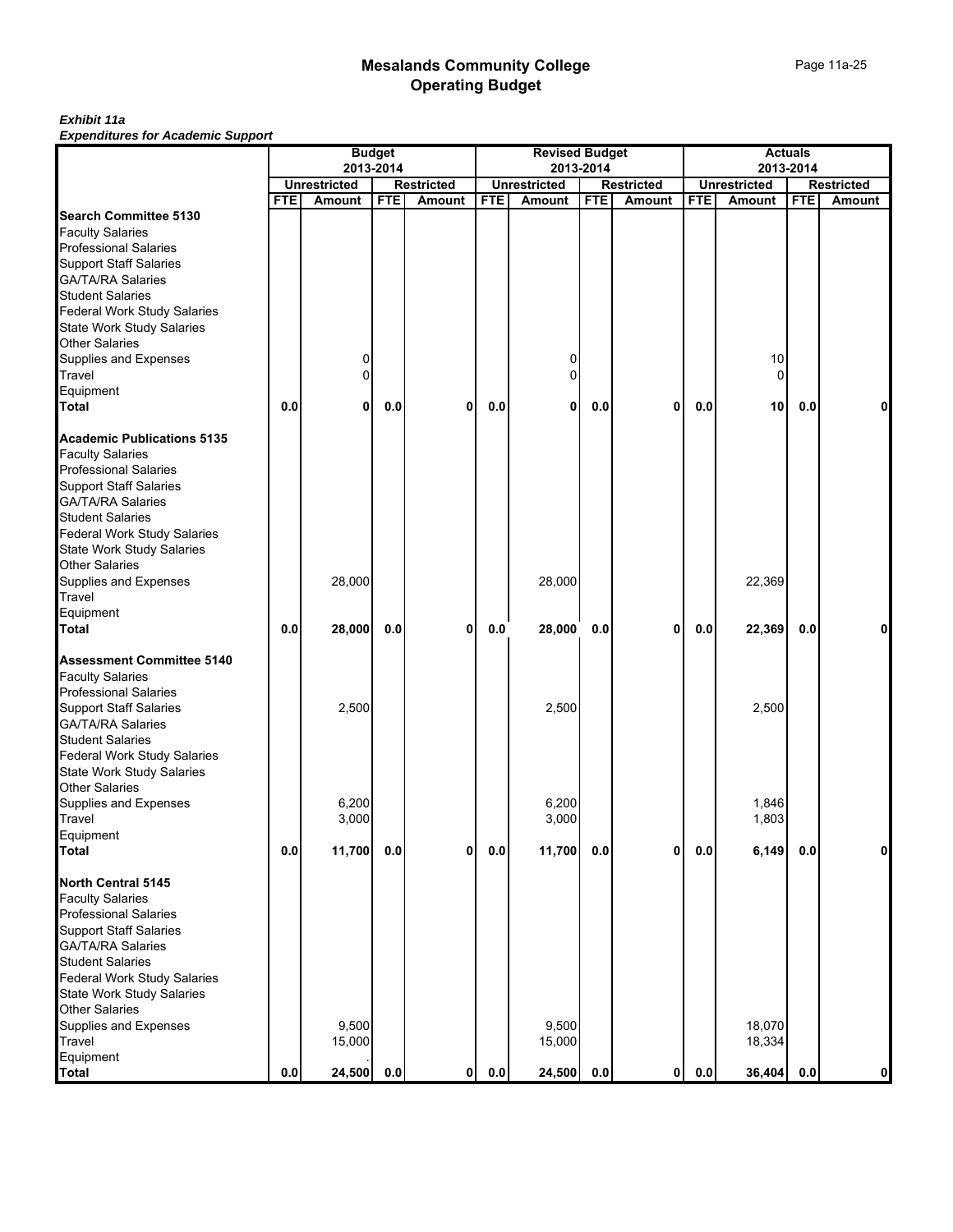#### *Exhibit 11a Expenitures for Academic Support*

|                                          | <b>Budget</b><br>2013-2014 |                     |            |                   | <b>Revised Budget</b> |                     |            |                   | <b>Actuals</b> |                     |            |                   |
|------------------------------------------|----------------------------|---------------------|------------|-------------------|-----------------------|---------------------|------------|-------------------|----------------|---------------------|------------|-------------------|
|                                          |                            |                     |            |                   |                       |                     | 2013-2014  |                   |                |                     | 2013-2014  |                   |
|                                          |                            | <b>Unrestricted</b> |            | <b>Restricted</b> |                       | <b>Unrestricted</b> |            | <b>Restricted</b> |                | <b>Unrestricted</b> |            | <b>Restricted</b> |
| <b>Publication Support 5150</b>          | <b>FTE</b>                 | <b>Amount</b>       | <b>FTE</b> | <b>Amount</b>     | <b>FTE</b>            | Amount              | <b>FTE</b> | Amount            | <b>FTE</b>     | Amount              | <b>FTE</b> | Amount            |
| <b>Faculty Salaries</b>                  |                            |                     |            |                   |                       |                     |            |                   |                |                     |            |                   |
| <b>Professional Salaries</b>             |                            |                     |            |                   |                       |                     |            |                   |                |                     |            |                   |
| <b>Support Staff Salaries</b>            |                            |                     |            |                   |                       |                     |            |                   |                |                     |            |                   |
| GA/TA/RA Salaries                        |                            |                     |            |                   |                       |                     |            |                   |                |                     |            |                   |
| <b>Student Salaries</b>                  |                            |                     |            |                   |                       |                     |            |                   |                |                     |            |                   |
| <b>Federal Work Study Salaries</b>       |                            |                     |            |                   |                       |                     |            |                   |                |                     |            |                   |
| State Work Study Salaries                |                            |                     |            |                   |                       |                     |            |                   |                |                     |            |                   |
| <b>Other Salaries</b>                    |                            |                     |            |                   |                       |                     |            |                   |                |                     |            |                   |
| Supplies and Expenses                    |                            |                     |            |                   |                       |                     |            |                   |                |                     |            |                   |
| Travel                                   |                            |                     |            |                   |                       |                     |            |                   |                |                     |            |                   |
| Collection                               |                            |                     |            |                   |                       |                     |            |                   |                |                     |            |                   |
| Equipment                                |                            |                     |            |                   |                       |                     |            |                   |                |                     |            |                   |
| <b>Total</b>                             | 0.0                        | 0                   | 0.0        | 0                 | 0.0                   | 0                   | 0.0        | 0                 | 0.0            | 0                   | 0.0        | 0                 |
|                                          |                            |                     |            |                   |                       |                     |            |                   |                |                     |            |                   |
| <b>Institutional Development 5155</b>    |                            |                     |            |                   |                       |                     |            |                   |                |                     |            |                   |
| <b>Faculty Salaries</b>                  |                            |                     |            |                   |                       |                     |            |                   |                |                     |            |                   |
| <b>Professional Salaries</b>             |                            |                     |            |                   |                       |                     |            |                   |                |                     |            |                   |
| <b>Support Staff Salaries</b>            |                            |                     |            |                   |                       |                     |            |                   |                |                     |            |                   |
| <b>GA/TA/RA Salaries</b>                 |                            |                     |            |                   |                       |                     |            |                   |                |                     |            |                   |
| <b>Student Salaries</b>                  |                            |                     |            |                   |                       |                     |            |                   |                |                     |            |                   |
| Federal Work Study Salaries              |                            |                     |            |                   |                       |                     |            |                   |                |                     |            |                   |
| State Work Study Salaries                |                            |                     |            |                   |                       |                     |            |                   |                |                     |            |                   |
| Other Salaries                           |                            |                     |            |                   |                       |                     |            |                   |                |                     |            |                   |
| Supplies and Expenses                    |                            |                     |            |                   |                       |                     |            |                   |                |                     |            |                   |
| Travel                                   |                            |                     |            |                   |                       |                     |            |                   |                |                     |            |                   |
| Equipment<br><b>Total</b>                | 0.0                        | 0                   | 0.0        | 0                 | 0.0                   | 0                   | 0.0        | 0                 | 0.0            | 0                   | 0.0        | 0                 |
|                                          |                            |                     |            |                   |                       |                     |            |                   |                |                     |            |                   |
| Dinosaur Museum 5160                     |                            |                     |            |                   |                       |                     |            |                   |                |                     |            |                   |
| <b>Faculty Salaries</b>                  |                            |                     |            |                   |                       |                     |            |                   |                |                     |            |                   |
| <b>Professional Salaries</b>             | 0.8                        | 31,840              |            |                   | 0.8                   | 31,840              |            |                   | 0.8            | 31,937              |            |                   |
| <b>Support Staff Salaries</b>            | 0.5                        | 14,138              |            |                   | 0.5                   | 14,138              |            |                   | 0.5            | 14,300              |            |                   |
| GA/TA/RA Salaries                        |                            |                     |            |                   |                       |                     |            |                   |                |                     |            |                   |
| <b>Student Salaries</b>                  |                            |                     |            |                   |                       |                     |            |                   |                |                     |            |                   |
| Federal Work Study Salaries              |                            |                     |            |                   |                       |                     |            |                   |                |                     |            |                   |
| <b>State Work Study Salaries</b>         |                            |                     |            |                   |                       |                     |            |                   |                |                     |            |                   |
| <b>Other Salaries</b>                    |                            |                     |            |                   |                       |                     |            |                   |                |                     |            |                   |
| Supplies and Expenses                    |                            | 12,000              |            |                   |                       | 12,000              |            |                   |                | 14,004              |            |                   |
| Travel                                   |                            | 4,000               |            |                   |                       | 4,000               |            |                   |                | 1,359               |            |                   |
| Equipment                                |                            |                     |            |                   |                       |                     |            |                   |                |                     |            |                   |
| <b>Total</b>                             | 1.3                        | 61,978              | 0.0        | $\mathbf{0}$      | 1.3                   | 61,978              | 0.0        | $\mathbf{0}$      | $1.3$          | 61,600              | 0.0        | 0                 |
| <b>Director of Academic Affairs 5180</b> |                            |                     |            |                   |                       |                     |            |                   |                |                     |            |                   |
| <b>Faculty Salaries</b>                  |                            |                     |            |                   |                       |                     |            |                   |                |                     |            |                   |
| <b>Professional Salaries</b>             | 0.5                        | 43,452              |            |                   | 0.5                   | 43,452              |            |                   | 1.0            | 21,752              |            |                   |
| <b>Support Staff Salaries</b>            |                            |                     |            |                   |                       |                     |            |                   |                | 12,264              |            |                   |
| <b>GA/TA/RA Salaries</b>                 |                            |                     |            |                   |                       |                     |            |                   |                |                     |            |                   |
| <b>Student Salaries</b>                  |                            |                     |            |                   |                       |                     |            |                   |                |                     |            |                   |
| <b>Federal Work Study Salaries</b>       |                            |                     |            |                   |                       |                     |            |                   |                |                     |            |                   |
| <b>State Work Study Salaries</b>         |                            |                     |            |                   |                       |                     |            |                   |                |                     |            |                   |
| <b>Other Salaries</b>                    |                            |                     |            |                   |                       |                     |            |                   |                |                     |            |                   |
| Supplies and Expenses                    |                            | 4,000               |            |                   |                       | 4,000               |            |                   |                | 2,892               |            |                   |
| Travel                                   |                            | 3,500               |            |                   |                       | 3,500               |            |                   |                | 3,353               |            |                   |
| Equipment                                |                            |                     |            |                   |                       |                     |            |                   |                |                     |            |                   |
| <b>Total</b>                             | 0.5                        | 50,952              | 0.0        | 0                 | 0.5                   | 50,952              | 0.0        | 0                 | 1.0            | 40,260              | 0.0        | $\mathbf{0}$      |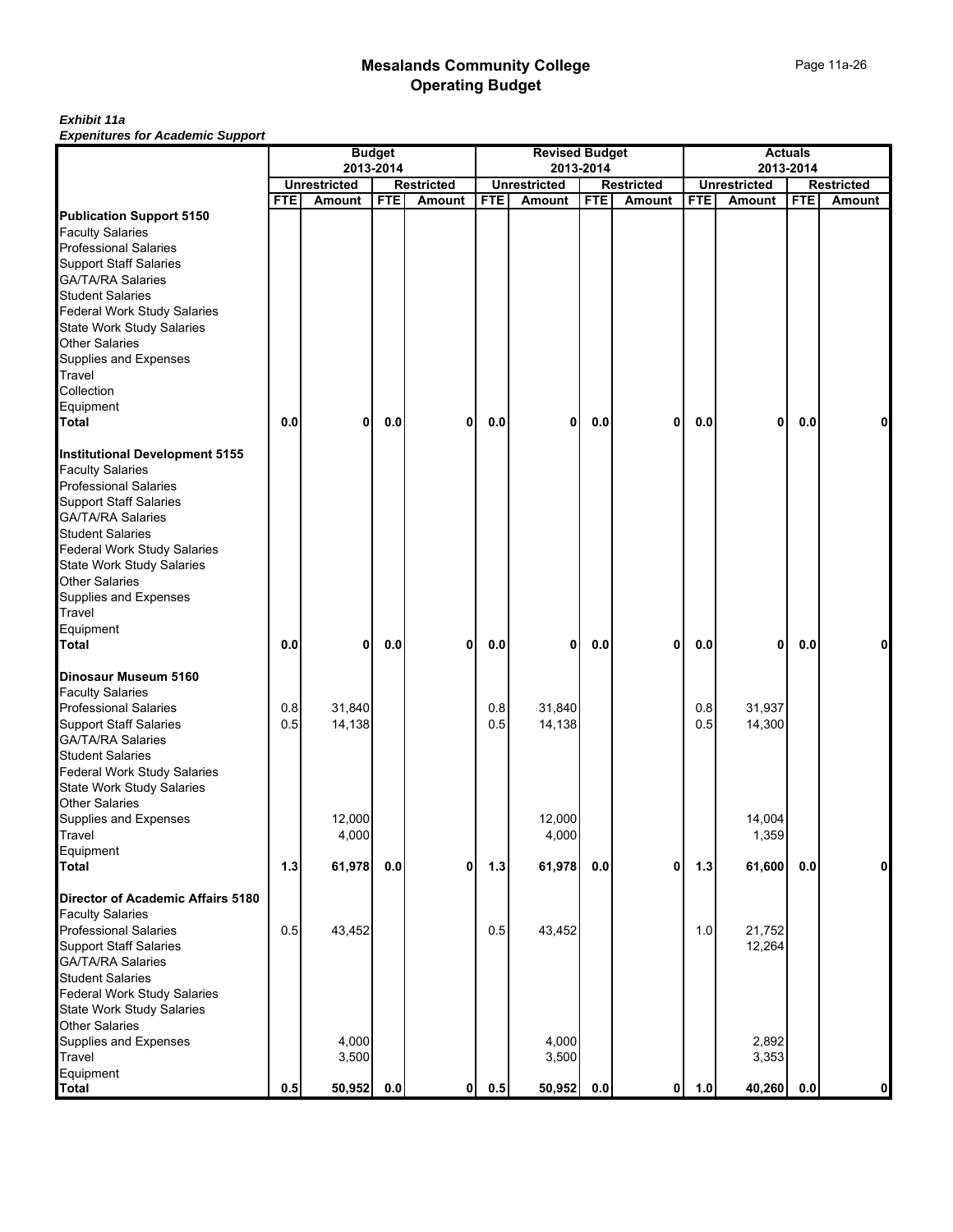*Exhibit 11a Expenitures for Academic Support*

|                                    |      |                     | <b>Budget</b> |                   |            | <b>Revised Budget</b> |            |                   | <b>Actuals</b><br>2013-2014 |                     |            |                   |
|------------------------------------|------|---------------------|---------------|-------------------|------------|-----------------------|------------|-------------------|-----------------------------|---------------------|------------|-------------------|
|                                    |      | 2013-2014           |               |                   |            |                       | 2013-2014  |                   |                             |                     |            |                   |
|                                    |      | <b>Unrestricted</b> |               | <b>Restricted</b> |            | <b>Unrestricted</b>   |            | <b>Restricted</b> |                             | <b>Unrestricted</b> |            | <b>Restricted</b> |
|                                    | FTE. | <b>Amount</b>       | <b>FTE</b>    | <b>Amount</b>     | <b>FTE</b> | Amount                | <b>FTE</b> | Amount            | <b>FTE</b>                  | Amount              | <b>FTE</b> | Amount            |
| Academic Affairs 5165              |      |                     |               |                   |            |                       |            |                   |                             |                     |            |                   |
| <b>Faculty Salaries</b>            |      |                     |               |                   |            |                       |            |                   |                             |                     |            |                   |
| <b>Professional Salaries</b>       |      | 40,231              |               |                   |            | 40,231                |            |                   | 1.0                         | 40,730              |            |                   |
| <b>Support Staff Salaries</b>      |      |                     |               |                   |            |                       |            |                   |                             |                     |            |                   |
| <b>GA/TA/RA Salaries</b>           |      |                     |               |                   |            |                       |            |                   |                             |                     |            |                   |
| <b>Student Salaries</b>            |      |                     |               |                   |            |                       |            |                   |                             |                     |            |                   |
| <b>Federal Work Study Salaries</b> |      |                     |               |                   |            |                       |            |                   |                             |                     |            |                   |
| <b>State Work Study Salaries</b>   |      |                     |               |                   |            |                       |            |                   |                             |                     |            |                   |
| Other Salaries                     |      |                     |               |                   |            |                       |            |                   |                             |                     |            |                   |
| Supplies and Expenses              |      | 500                 |               |                   |            | 500                   |            |                   |                             | 160                 |            |                   |
| Travel                             |      |                     |               |                   |            |                       |            |                   |                             | 2,031               |            |                   |
| Equipment                          |      |                     |               |                   |            |                       |            |                   |                             |                     |            |                   |
| <b>Total</b>                       | 0.0  | 40,731              | 0.0           | 0                 | 0.0        | 40,731                | 0.0        | 0                 | 1.0                         | 42,921              | 0.0        | 0                 |
| <b>HSI STEM 5190</b>               |      |                     |               |                   |            |                       |            |                   |                             |                     |            |                   |
| <b>Faculty Salaries</b>            |      |                     |               |                   |            |                       |            |                   |                             |                     |            |                   |
| <b>Professional Salaries</b>       | 0.0  | $\Omega$            | 1.0           | 0                 |            |                       | 1.0        | $\Omega$          | 0.0                         |                     |            |                   |
| <b>Support Staff Salaries</b>      |      |                     | 3.0           | $\Omega$          |            |                       | 3.0        |                   |                             |                     |            |                   |
| <b>GA/TA/RA Salaries</b>           |      |                     |               |                   |            |                       |            |                   |                             |                     |            |                   |
| <b>Student Salaries</b>            |      |                     |               |                   |            |                       |            |                   |                             |                     |            |                   |
| <b>Federal Work Study Salaries</b> |      |                     |               |                   |            |                       |            |                   |                             |                     |            |                   |
| <b>State Work Study Salaries</b>   |      |                     |               |                   |            |                       |            |                   |                             |                     |            |                   |
| <b>Other Salaries</b>              |      |                     |               | 0                 |            |                       |            |                   |                             |                     |            |                   |
| Supplies and Expenses              |      | ŋ                   |               |                   |            |                       |            |                   |                             |                     |            |                   |
| Travel                             |      | ŋ                   |               |                   |            |                       |            |                   |                             |                     |            |                   |
| Equipment                          |      |                     |               |                   |            |                       |            |                   |                             |                     |            |                   |
| <b>Total</b>                       | 0.0  | $\mathbf{0}$        | 4.0           | 01                | 0.0        | 0                     | 4.0        | 0                 | 0.0                         | $\mathbf{0}$        | 0.0        | 0                 |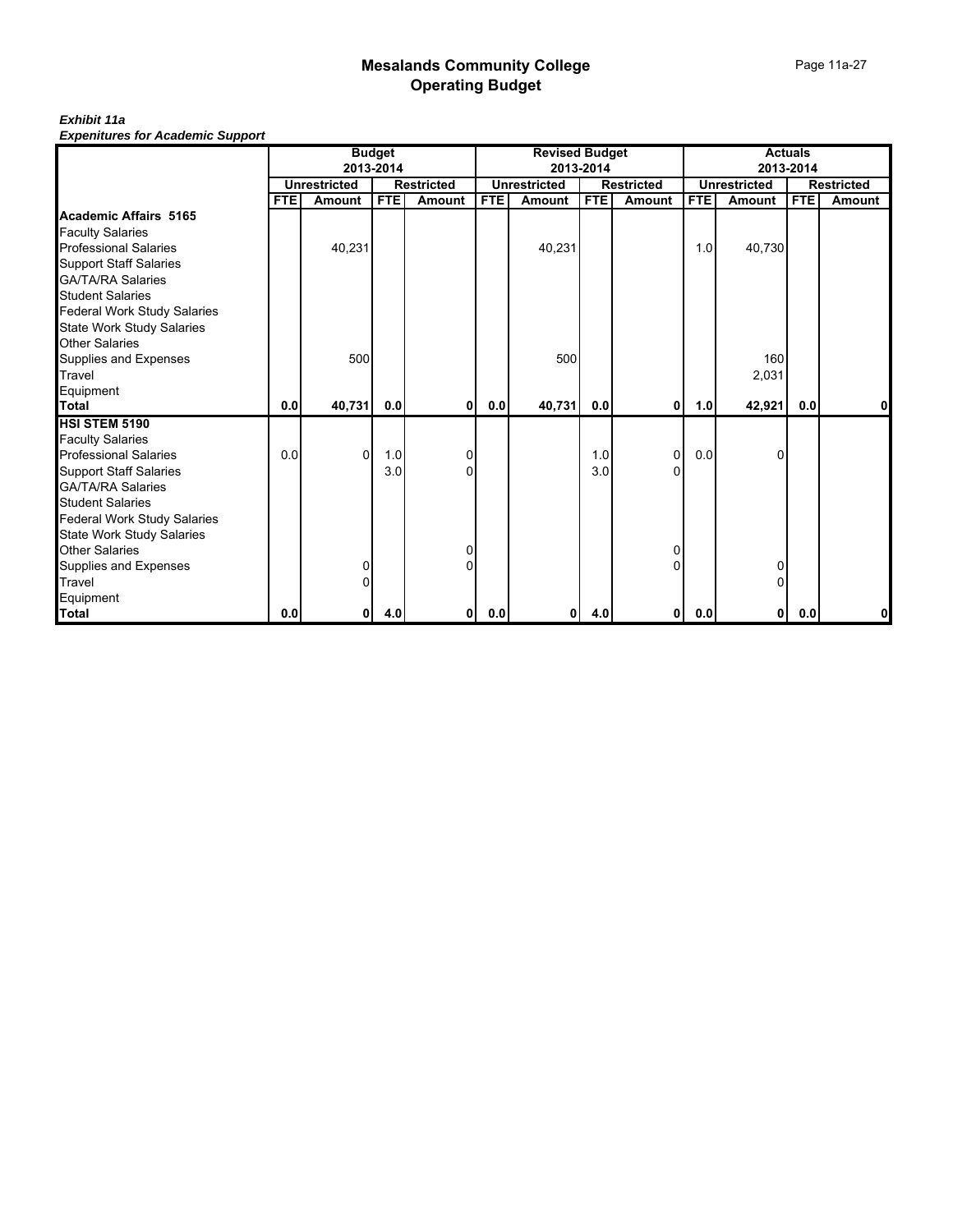#### Page 11a-28

#### *Exhibit 11a Grand Total Expenditures for Academic Support*

|                                    | <b>Budget</b>    |                     |            |                   |            | <b>Revised Budget</b> |                  |                   |                  | <b>Actuals</b>      |                  |                   |  |
|------------------------------------|------------------|---------------------|------------|-------------------|------------|-----------------------|------------------|-------------------|------------------|---------------------|------------------|-------------------|--|
|                                    |                  |                     | 2013-2014  |                   |            |                       | 2013-2014        |                   |                  |                     | 2013-2014        |                   |  |
|                                    |                  | <b>Unrestricted</b> |            | <b>Restricted</b> |            | <b>Unrestricted</b>   |                  | <b>Restricted</b> |                  | <b>Unrestricted</b> |                  | <b>Restricted</b> |  |
| <b>Details</b>                     | <b>FTE</b>       | Amount              | <b>FTE</b> | <b>Amount</b>     | <b>FTE</b> | Amount                | FTE.             | Amount            | FTE.             | Amount              | <b>FTE</b>       | Amount            |  |
|                                    |                  |                     |            |                   |            |                       |                  |                   |                  |                     |                  |                   |  |
| Faculty Salaries 6110              | 0.0              | 0.0 <sub>l</sub>    | 0.0        | 0.0               | 0.0        | 0.0                   | 0.0              | 0.0               | 0.0              | 0.0                 | 0.0              | 0.0               |  |
| <b>Professional Salaries 6120</b>  | 4.3              | 344,868.0           | 1.0        | 0.0               | 4.3        | 344,868.0             | 1.0 <sub>l</sub> | 0.0               | 5.8 <sub>1</sub> | 216,012.9           | 0.0              | 0.0               |  |
| Support Staff Salaries 6130        | .5               | 55,812.0            | 3.0        | 0.0               | 1.5        | 55,812.0              | 3.0              | 0.0               | 1.5              | 101,826.0           | 0.0              | 0.0               |  |
| <b>GA/TA/RA Salaries</b>           | 0.0              | 0.0                 | 0.0        | 0.0               | 0.0        | 0.0                   | 0.0              | 0.0               | 0.01             | 0.0                 | 0.0              | 0.0               |  |
| <b>Student Salaries</b>            | 0.0              | 0.0                 | 0.0        | 0.0               | 0.0        | 0.0                   | 0.0              | 0.0               | 0.0              | 0.0                 | 0.0              | 0.0               |  |
| <b>Federal Work Study Salaries</b> | 0.0              | 0.0                 | 0.0        | 0.0               | 0.0        | 0.0                   | 0.0              | 0.0               | 0.01             | 0.0                 | 0.0              | 0.0               |  |
| <b>State Work Study Salaries</b>   | 0.0 <sub>l</sub> | 0.0 <sub>l</sub>    | 0.0        | 0.0               | 0.0        | 0.0                   | 0.0              | 0.0               | 0.01             | 0.0                 | 0.0              | 0.0               |  |
| Other Salaries 6180                | 0.0              | 0.0                 | 0.0        | 0.0               | 0.0        | 0.0                   | 0.0              | 0.0               | 0.01             | 0.0                 | 0.0              | 0.0               |  |
| Supplies and Expenses 6310         | 0.0 <sub>l</sub> | 153,100.0           | 0.0        | 0.0               | 0.0        | 153,100.0             | 0.0              | 0.0               | 0.01             | 85,793.5            | 0.0 <sub>l</sub> | 0.0               |  |
| Travel 6500                        | 0.0 <sub>l</sub> | 34,500.0            | 0.0        | 0.0               | 0.0        | 34,500.0              | 0.0              | 0.0               | 0.01             | 36,255.4            | 0.01             | 0.0               |  |
| Equipment 6600                     | 0.0              |                     | 0.0        | 0.0               | 0.0        | 0.0 <sub>l</sub>      | 0.0              | 0.0               | 0.01             | 0.0 <sub>l</sub>    | 0.01             | 0.0               |  |
| Collection(Library) 6800           |                  | 14.500.0            |            |                   |            | 14,500.0              |                  |                   |                  | 12,796.4            |                  |                   |  |
| Total                              | 5.8              | 602,780             | 4.0        | 01                | 5.8        | 602,780               | 4.0              | 0                 | 7.3              | 452,684             | 0.01             | $\mathbf{0}$      |  |
|                                    |                  |                     |            |                   |            |                       |                  |                   |                  |                     |                  |                   |  |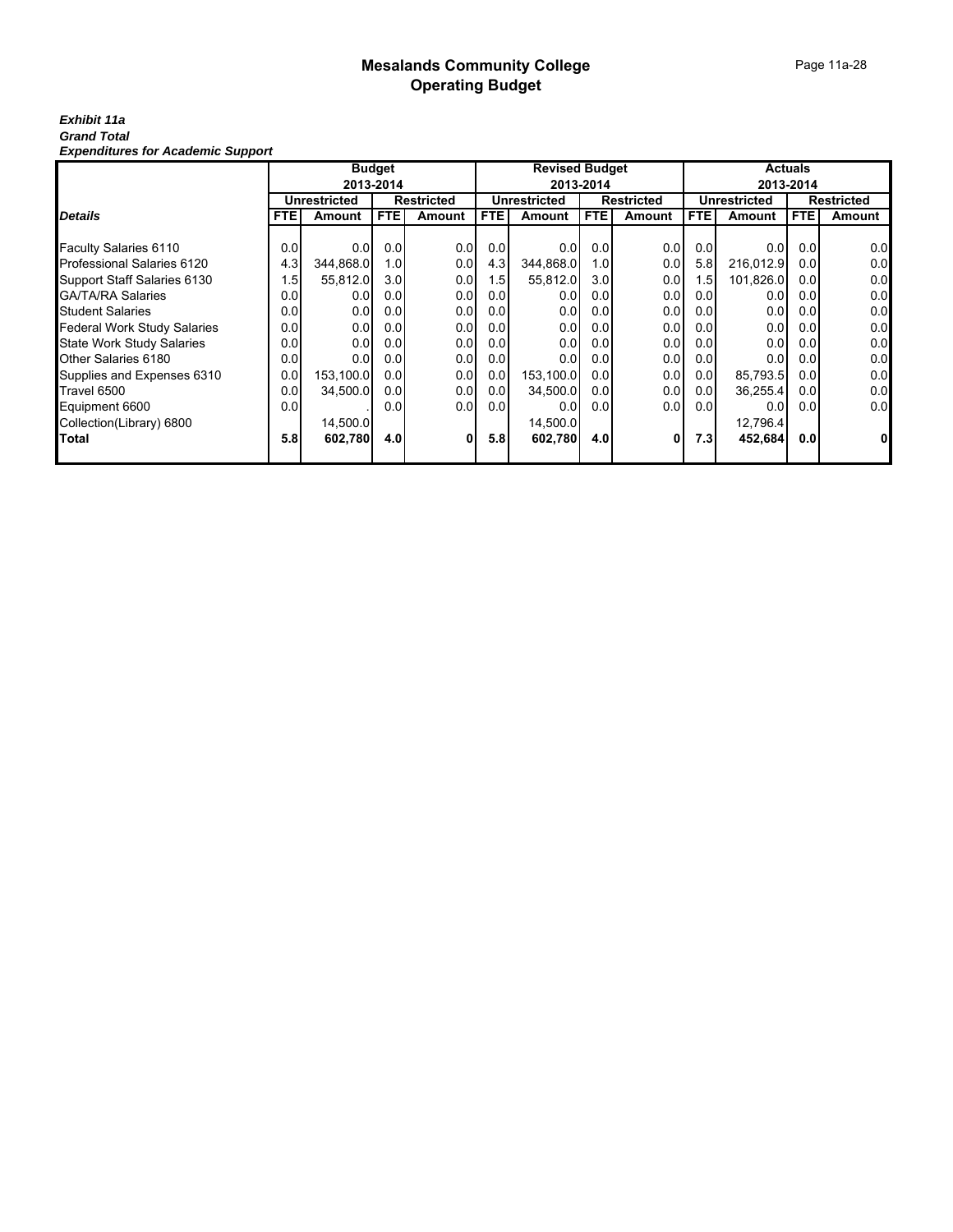#### *Exhibit 12 Expenditures for Student Affairs*

| Lypenulules for Student Andre                          | <b>Budget</b><br><b>Revised Budget</b><br><b>Actuals</b> |                   |                     |                   |                     |                   |
|--------------------------------------------------------|----------------------------------------------------------|-------------------|---------------------|-------------------|---------------------|-------------------|
|                                                        | 2013-2014                                                |                   |                     | 2013-2014         |                     | 2013-2014         |
|                                                        | <b>Unrestricted</b>                                      | <b>Restricted</b> | <b>Unrestricted</b> | <b>Restricted</b> | <b>Unrestricted</b> | <b>Restricted</b> |
| <b>Student Affairs</b>                                 |                                                          |                   |                     |                   |                     |                   |
| VP of Student Affairs 5210                             | 257,088                                                  | 0                 | 257,088             | 0                 | 127,302             |                   |
| <b>Educational Services 5215</b>                       | 0                                                        |                   | ŋ                   | 0                 |                     |                   |
| Student Activities 5220                                | 28,000                                                   |                   | 28,000              | 0                 | 19,533              |                   |
| Counselor 5225                                         | 40,731                                                   | 0                 | 40,731              | 0                 |                     |                   |
| Enrollment Management 5230                             | 104,870                                                  | 0                 | 104,870             | 0                 | 125,878             |                   |
| Central Services 5235                                  | 0                                                        |                   | 0                   | ŋ                 |                     |                   |
| Recruitment 5240                                       | 52,000                                                   | O                 | 52.000              | O                 | 51,514              |                   |
| Financial Aid 5245                                     | 66,468                                                   | 0                 | 66,468              | 0                 | 55,075              | 0                 |
| Public Relations 5250                                  | 0                                                        |                   | 0                   | 0                 |                     |                   |
| Advertising 5255                                       |                                                          |                   | 0                   |                   |                     |                   |
| Student ID's 5221                                      | 9,000                                                    | 0                 | 9,000               | $\Omega$          | 3,614               | 0                 |
| Retention Specialist 5260                              |                                                          |                   |                     | 0                 | 1,042               |                   |
| Testing 5265                                           | 10,000                                                   | 0                 | 10,000              | 0                 | 1,136               |                   |
| Student Events 5262                                    | 28,181                                                   | 0                 | 28,181              | $\Omega$          | 14,681              | 0                 |
| HSI STEM 5290                                          | 0                                                        | 0                 | 0                   | 0                 | 0                   |                   |
| Unassigned                                             |                                                          |                   |                     | 0                 |                     |                   |
| Unassigned 1                                           |                                                          |                   |                     | 0                 |                     |                   |
|                                                        |                                                          | 0                 | o                   | 0                 |                     | 0                 |
| Unassigned 2<br>Unassigned 3                           |                                                          |                   |                     | 0                 |                     |                   |
| Unassigned 4                                           |                                                          |                   |                     | 0                 |                     |                   |
| <b>Total</b>                                           | 596,338                                                  | 0                 | 596,338             | 0                 | 399,775             | 0                 |
| Items Not Included in 12a                              |                                                          |                   |                     |                   |                     |                   |
| Group Insurance 6205                                   | 40,777                                                   |                   | 40,777              |                   | 17,344              |                   |
| Educational Retirement 6225/6230                       | 40,625                                                   |                   | 40,625              |                   | 36,830              |                   |
| Retiree Health Care 6235                               | 8,535                                                    |                   | 8,535               |                   | 5,602               |                   |
| Social Security 6240                                   | 23,852                                                   |                   | 23,852              |                   | 17,455              |                   |
| Medicare Taxes 6245                                    | 6,492                                                    |                   | 6,492               |                   | 4,082               |                   |
| Unemployment Compensation 6260                         | 1,866                                                    |                   | 1,866               |                   |                     |                   |
| Workmen's Compensation                                 | 272                                                      |                   | 272                 |                   |                     |                   |
| Waiver of Tuition                                      |                                                          |                   |                     |                   |                     |                   |
| Telephone Service                                      | 20,000                                                   |                   | 20,000              |                   | 20,000              |                   |
| Computer Service 6320                                  | 40,000                                                   |                   | 40,000              |                   | 40,000              |                   |
| Total Items Not Included in 12a                        | 182,419                                                  | 0                 | 182,419             | 0                 | 141,313             | $\mathbf{0}$      |
|                                                        |                                                          |                   |                     |                   |                     |                   |
| <b>Grand Total Expenditures</b><br>for Student Support |                                                          |                   |                     |                   |                     |                   |
|                                                        | 778,757                                                  |                   | 778,757             | n                 | 541,089             |                   |
|                                                        |                                                          |                   |                     |                   |                     |                   |
|                                                        |                                                          |                   |                     |                   |                     |                   |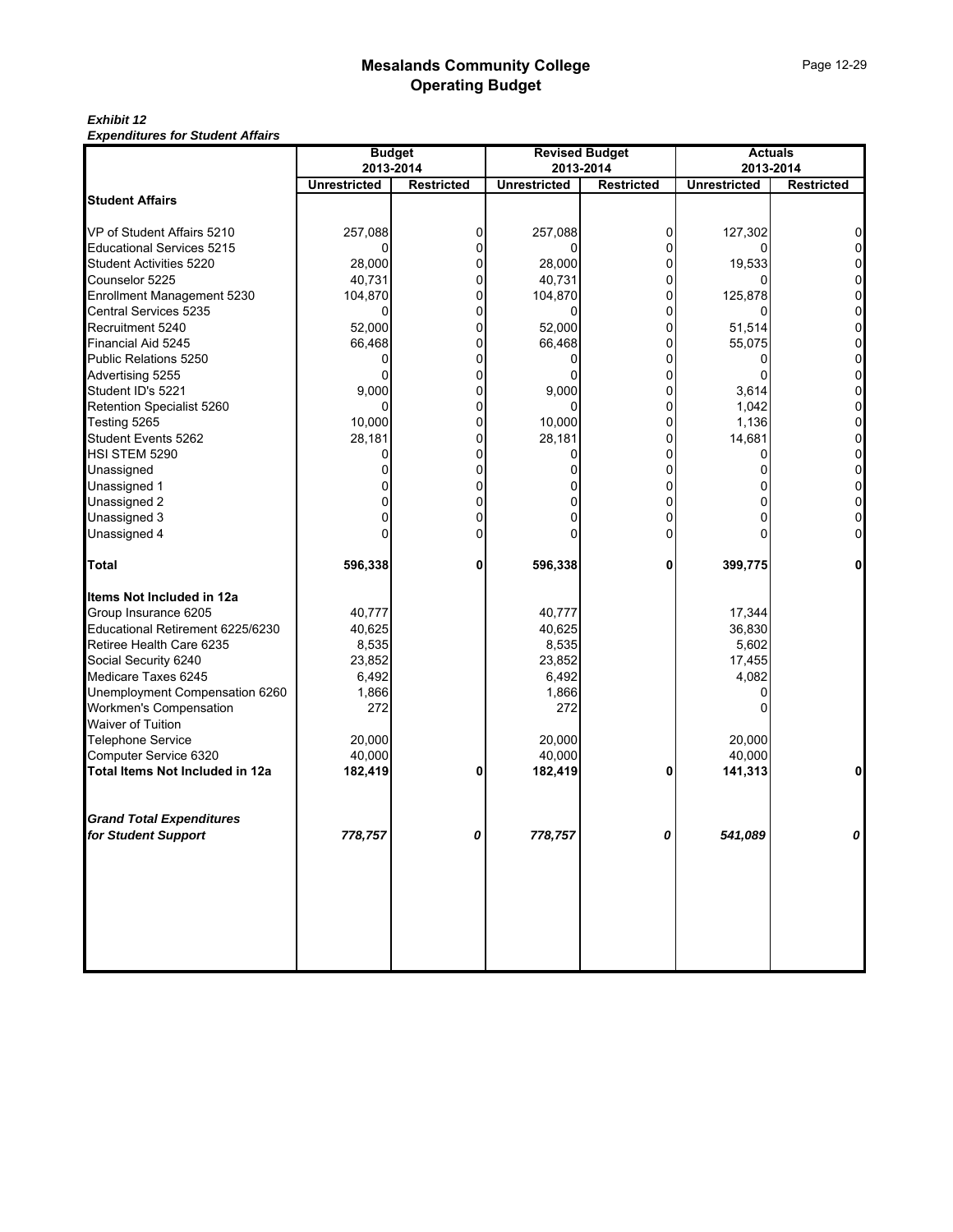|                                    | <b>Budget</b><br>2013-2014 |                     |         |                   | <b>Revised Budget</b><br>2013-2014 |                     |     |                   |         | <b>Actuals</b><br>2013-2014 |         |                   |  |
|------------------------------------|----------------------------|---------------------|---------|-------------------|------------------------------------|---------------------|-----|-------------------|---------|-----------------------------|---------|-------------------|--|
| <b>Student Affairs</b>             |                            | <b>Unrestricted</b> |         | <b>Restricted</b> |                                    | <b>Unrestricted</b> |     | <b>Restricted</b> |         | <b>Unrestricted</b>         |         | <b>Restricted</b> |  |
|                                    |                            |                     |         |                   |                                    |                     |     |                   |         |                             |         |                   |  |
| <b>VP of Student Affairs 5210</b>  |                            |                     |         |                   |                                    |                     |     |                   |         |                             |         |                   |  |
| <b>Faculty Salaries</b>            |                            |                     |         |                   |                                    |                     |     |                   |         |                             |         |                   |  |
| <b>Professional Salaries</b>       | 1.0                        | 134,864             |         |                   | 1.0                                | 134,864             |     |                   | 1.0     | 85,763                      |         |                   |  |
| <b>Support Staff Salaries</b>      | 1.0                        | 30,224              |         |                   | 1.0                                | 30,224              |     |                   | 1.0     | 21,193                      |         |                   |  |
| <b>GA/TA/RA Salaries</b>           |                            |                     |         |                   |                                    |                     |     |                   |         |                             |         |                   |  |
| <b>Student Salaries</b>            |                            |                     |         |                   |                                    |                     |     |                   |         |                             |         |                   |  |
| <b>Federal Work Study Salaries</b> |                            |                     |         |                   |                                    |                     |     |                   |         |                             |         |                   |  |
| <b>State Work Study Salaries</b>   |                            |                     |         |                   |                                    |                     |     |                   |         |                             |         |                   |  |
| <b>Other Salaries</b>              |                            |                     |         |                   |                                    |                     |     |                   |         |                             |         |                   |  |
|                                    |                            | 84,000              |         |                   |                                    | 84,000              |     |                   |         | 15,656                      |         |                   |  |
| Supplies and Expenses              |                            |                     |         |                   |                                    |                     |     |                   |         |                             |         |                   |  |
| Travel                             |                            | 8,000               |         |                   |                                    | 8,000               |     |                   |         | 4,690                       |         |                   |  |
| Equipment                          |                            |                     |         |                   |                                    |                     |     |                   |         |                             |         |                   |  |
| <b>Total</b>                       | 2.0                        | 257,088             | 0.0     |                   | 2.0                                | 257,088             | 0.0 | 0.0               | 2.0     | 127,302                     | 0.0     | 0.0               |  |
| <b>Educational Services 5215</b>   |                            |                     |         |                   |                                    |                     |     |                   |         |                             |         |                   |  |
| <b>Faculty Salaries</b>            |                            |                     |         |                   |                                    |                     |     |                   |         |                             |         |                   |  |
| <b>Professional Salaries</b>       |                            |                     |         |                   |                                    |                     |     |                   |         |                             |         |                   |  |
| <b>Support Staff Salaries</b>      |                            |                     |         |                   |                                    |                     |     |                   |         |                             |         |                   |  |
| <b>GA/TA/RA Salaries</b>           |                            |                     |         |                   |                                    |                     |     |                   |         |                             |         |                   |  |
| <b>Student Salaries</b>            |                            |                     |         |                   |                                    |                     |     |                   |         |                             |         |                   |  |
| <b>Federal Work Study Salaries</b> |                            |                     |         |                   |                                    |                     |     |                   |         |                             |         |                   |  |
| State Work Study Salaries          |                            |                     |         |                   |                                    |                     |     |                   |         |                             |         |                   |  |
| <b>Other Salaries</b>              |                            |                     |         |                   |                                    |                     |     |                   |         |                             |         |                   |  |
| Supplies and Expenses              |                            |                     |         |                   |                                    |                     |     |                   |         |                             |         |                   |  |
| Travel                             |                            |                     |         |                   |                                    |                     |     |                   |         |                             |         |                   |  |
| Equipment                          |                            |                     |         |                   |                                    |                     |     |                   |         |                             |         |                   |  |
| <b>Total</b>                       | 0.0                        | ٠                   | 0.0     | 0.0               | 0.0                                |                     | 0.0 | 0.0               | 0.0     | 0.0                         | 0.0     | 0.0               |  |
|                                    |                            |                     |         |                   |                                    |                     |     |                   |         |                             |         |                   |  |
| <b>Student Activities 5220</b>     |                            |                     |         |                   |                                    |                     |     |                   |         |                             |         |                   |  |
| <b>Faculty Salaries</b>            |                            |                     |         |                   |                                    |                     |     |                   |         |                             |         |                   |  |
| <b>Professional Salaries</b>       |                            |                     |         |                   |                                    |                     |     |                   |         |                             |         |                   |  |
| <b>Support Staff Salaries</b>      |                            |                     |         |                   |                                    |                     |     |                   |         |                             |         |                   |  |
| <b>GA/TA/RA Salaries</b>           |                            |                     |         |                   |                                    |                     |     |                   |         |                             |         |                   |  |
| <b>Student Salaries</b>            |                            |                     |         |                   |                                    |                     |     |                   |         |                             |         |                   |  |
| Federal Work Study Salaries        |                            |                     |         |                   |                                    |                     |     |                   |         |                             |         |                   |  |
| <b>State Work Study Salaries</b>   |                            |                     |         |                   |                                    |                     |     |                   |         |                             |         |                   |  |
| <b>Other Salaries</b>              |                            |                     |         |                   |                                    |                     |     |                   |         |                             |         |                   |  |
| Supplies and Expenses              |                            | 25,000              |         |                   |                                    | 25,000              |     |                   |         | 19,391                      |         |                   |  |
| Travel                             |                            | 3,000               |         |                   |                                    | 3,000               |     |                   |         | 142                         |         |                   |  |
| Equipment                          |                            |                     |         |                   |                                    |                     |     |                   |         |                             |         |                   |  |
| <b>Total</b>                       | 0.0                        | 28,000              | 0.0     | 0.0               | 0.0                                | 28,000              | 0.0 | 0.0               | $0.0\,$ | 19,533                      | $0.0\,$ | 0.0               |  |
|                                    |                            |                     |         |                   |                                    |                     |     |                   |         |                             |         |                   |  |
| Counselor 5225                     |                            |                     |         |                   |                                    |                     |     |                   |         |                             |         |                   |  |
| <b>Faculty Salaries</b>            |                            |                     |         |                   |                                    |                     |     |                   |         |                             |         |                   |  |
| <b>Professional Salaries</b>       | 1.0                        | 40,231              |         |                   | 1.0                                | 40,231              |     |                   | 1.0     | 0                           |         |                   |  |
| <b>Support Staff Salaries</b>      |                            |                     |         |                   |                                    |                     |     |                   |         |                             |         |                   |  |
| <b>GA/TA/RA Salaries</b>           |                            |                     |         |                   |                                    |                     |     |                   |         |                             |         |                   |  |
| <b>Student Salaries</b>            |                            |                     |         |                   |                                    |                     |     |                   |         |                             |         |                   |  |
| <b>Federal Work Study Salaries</b> |                            |                     |         |                   |                                    |                     |     |                   |         |                             |         |                   |  |
| <b>State Work Study Salaries</b>   |                            |                     |         |                   |                                    |                     |     |                   |         |                             |         |                   |  |
| <b>Other Salaries</b>              |                            |                     |         |                   |                                    |                     |     |                   |         |                             |         |                   |  |
| Supplies and Expenses              |                            | 0                   |         |                   |                                    | $\Omega$            |     |                   |         |                             |         |                   |  |
| Travel                             |                            | 500                 |         |                   |                                    | 500                 |     |                   |         | 0                           |         |                   |  |
| Equipment                          |                            |                     |         |                   |                                    |                     |     |                   |         |                             |         |                   |  |
| <b>Total</b>                       | 1.0                        | 40,731              | $0.0\,$ | 0.0               | 1.0                                | 40,731              | 0.0 | 0.0               | 1.0     | $\mathbf{0}$                | 0.0     | 0.0               |  |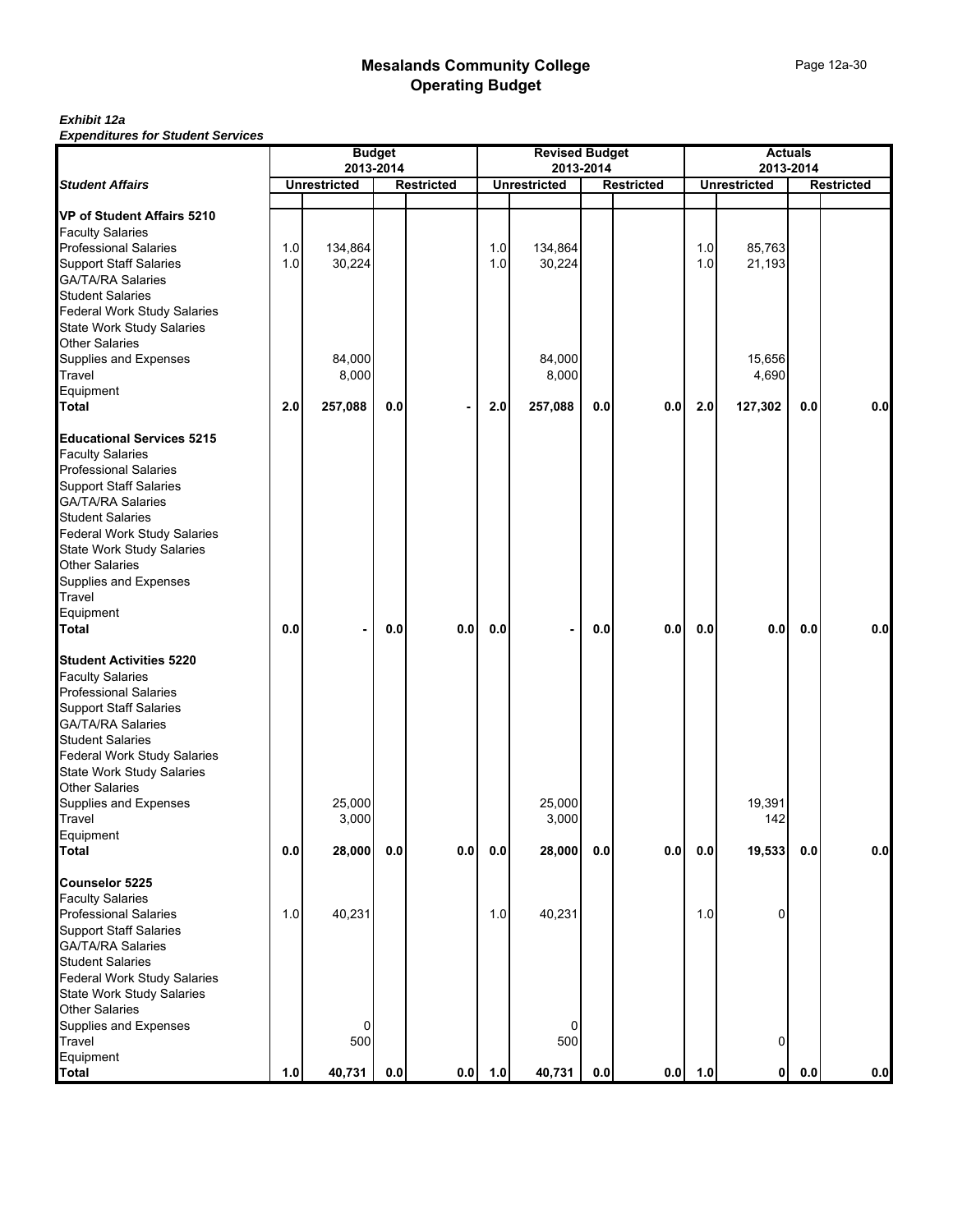| Experience for oceaent ocrysoco    |            |                     | <b>Budget</b> |                   |            | <b>Revised Budget</b>            |            |                   |            | <b>Actuals</b>      | 2013-2014<br><b>Restricted</b><br><b>FTE</b><br><b>Amount</b> |     |  |  |
|------------------------------------|------------|---------------------|---------------|-------------------|------------|----------------------------------|------------|-------------------|------------|---------------------|---------------------------------------------------------------|-----|--|--|
|                                    |            | <b>Unrestricted</b> | 2013-2014     | <b>Restricted</b> |            | 2013-2014<br><b>Unrestricted</b> |            | <b>Restricted</b> |            | <b>Unrestricted</b> |                                                               |     |  |  |
|                                    | <b>FTE</b> | <b>Amount</b>       | <b>FTE</b>    | <b>Amount</b>     | <b>FTE</b> | Amount                           | <b>FTE</b> | Amount            | <b>FTE</b> | Amount              |                                                               |     |  |  |
| <b>Enrollment Management 5230</b>  |            |                     |               |                   |            |                                  |            |                   |            |                     |                                                               |     |  |  |
| <b>Faculty Salaries</b>            |            |                     |               |                   |            |                                  |            |                   |            |                     |                                                               |     |  |  |
| <b>Professional Salaries</b>       | 1.0        | 53,058              |               |                   | 1.0        | 53,058                           |            |                   | 1.0        | 43,712              |                                                               |     |  |  |
| <b>Support Staff Salaries</b>      | 1.5        | 35,812              |               |                   | 1.5        | 35,812                           |            |                   | 1.5        | 58,223              |                                                               |     |  |  |
| GA/TA/RA Salaries                  |            |                     |               |                   |            |                                  |            |                   |            |                     |                                                               |     |  |  |
| <b>Student Salaries</b>            |            |                     |               |                   |            |                                  |            |                   |            |                     |                                                               |     |  |  |
| <b>Federal Work Study Salaries</b> |            |                     |               |                   |            |                                  |            |                   |            |                     |                                                               |     |  |  |
| <b>State Work Study Salaries</b>   |            |                     |               |                   |            |                                  |            |                   |            |                     |                                                               |     |  |  |
| <b>Other Salaries</b>              |            |                     |               |                   |            |                                  |            |                   |            |                     |                                                               |     |  |  |
| Supplies and Expenses              |            | 11,000              |               |                   |            | 11,000                           |            |                   |            | 23,225              |                                                               |     |  |  |
| Travel                             |            | 5,000               |               |                   |            | 5,000                            |            |                   |            | 718                 |                                                               |     |  |  |
| Equipment                          |            |                     |               |                   |            |                                  |            |                   |            |                     |                                                               |     |  |  |
| <b>Total</b>                       | 2.5        | 104,870             | 0.0           | 0.0               | 2.5        | 104,870                          | 0.0        | 0.0               | 2.5        | 125,878             | 0.0                                                           | 0.0 |  |  |
| <b>Central Services 5235</b>       |            |                     |               |                   |            |                                  |            |                   |            |                     |                                                               |     |  |  |
| <b>Faculty Salaries</b>            |            |                     |               |                   |            |                                  |            |                   |            |                     |                                                               |     |  |  |
| <b>Professional Salaries</b>       |            |                     |               |                   |            |                                  |            |                   |            |                     |                                                               |     |  |  |
| <b>Support Staff Salaries</b>      |            |                     |               |                   |            |                                  |            |                   |            |                     |                                                               |     |  |  |
| <b>GA/TA/RA Salaries</b>           |            |                     |               |                   |            |                                  |            |                   |            |                     |                                                               |     |  |  |
| <b>Student Salaries</b>            |            |                     |               |                   |            |                                  |            |                   |            |                     |                                                               |     |  |  |
| <b>Federal Work Study Salaries</b> |            |                     |               |                   |            |                                  |            |                   |            |                     |                                                               |     |  |  |
| <b>State Work Study Salaries</b>   |            |                     |               |                   |            |                                  |            |                   |            |                     |                                                               |     |  |  |
| Other Salaries                     |            |                     |               |                   |            |                                  |            |                   |            |                     |                                                               |     |  |  |
| Supplies and Expenses              |            |                     |               |                   |            |                                  |            |                   |            |                     |                                                               |     |  |  |
| Travel                             |            |                     |               |                   |            |                                  |            |                   |            |                     |                                                               |     |  |  |
| Equipment                          |            |                     |               |                   |            |                                  |            |                   |            |                     |                                                               |     |  |  |
| <b>Total</b>                       | 0.0        | 0                   | 0.0           | 0.0               | 0.0        | 0                                | 0.0        | 0.0               | $0.0\,$    | 0                   | 0.0                                                           | 0.0 |  |  |
| <b>Recruitment 5240</b>            |            |                     |               |                   |            |                                  |            |                   |            |                     |                                                               |     |  |  |
| <b>Faculty Salaries</b>            |            |                     |               |                   |            |                                  |            |                   |            |                     |                                                               |     |  |  |
| <b>Professional Salaries</b>       | 1.0        | 34,500              |               |                   | 1.0        | 34,500                           |            |                   | 1.0        | 39,237              |                                                               |     |  |  |
| <b>Support Staff Salaries</b>      |            |                     |               |                   |            |                                  |            |                   |            |                     |                                                               |     |  |  |
| <b>GA/TA/RA Salaries</b>           |            |                     |               |                   |            |                                  |            |                   |            |                     |                                                               |     |  |  |
| <b>Student Salaries</b>            |            |                     |               |                   |            |                                  |            |                   |            |                     |                                                               |     |  |  |
| <b>Federal Work Study Salaries</b> |            |                     |               |                   |            |                                  |            |                   |            |                     |                                                               |     |  |  |
| <b>State Work Study Salaries</b>   |            |                     |               |                   |            |                                  |            |                   |            |                     |                                                               |     |  |  |
| Other Salaries                     |            |                     |               |                   |            |                                  |            |                   |            |                     |                                                               |     |  |  |
| Supplies and Expenses              |            | 10,000              |               |                   |            | 10,000                           |            |                   |            | 7,249               |                                                               |     |  |  |
| Travel                             |            | 7,500               |               |                   |            | 7,500                            |            |                   |            | 5,029               |                                                               |     |  |  |
| Equipment                          |            |                     |               |                   |            |                                  |            |                   |            |                     |                                                               |     |  |  |
| <b>Total</b>                       | 1.0        | 52,000              | 0.0           | $0.0\,$           | 1.0        | 52,000                           | 0.0        | 0.0               | 1.0        | 51,514              | 0.0                                                           | 0.0 |  |  |
| <b>Financial Aid 5245</b>          |            |                     |               |                   |            |                                  |            |                   |            |                     |                                                               |     |  |  |
| <b>Faculty Salaries</b>            |            |                     |               |                   |            |                                  |            |                   |            |                     |                                                               |     |  |  |
| <b>Professional Salaries</b>       | 1.0        | 42,868              |               |                   | 1.0        | 42,868                           |            |                   | 1.0        | 31,814              |                                                               |     |  |  |
| <b>Support Staff Salaries</b>      |            |                     |               |                   |            | 0                                |            |                   | 0.0        |                     |                                                               |     |  |  |
| GA/TA/RA Salaries                  |            |                     |               |                   |            |                                  |            |                   |            |                     |                                                               |     |  |  |
| <b>Student Salaries</b>            |            |                     |               |                   |            |                                  |            |                   |            |                     |                                                               |     |  |  |
| Federal Work Study Salaries        |            | 10,000              |               |                   |            | 10,000                           |            |                   |            | 8,837               |                                                               |     |  |  |
| <b>State Work Study Salaries</b>   |            | 7,600               |               |                   |            | 7,600                            |            |                   |            | 8,365               |                                                               |     |  |  |
| <b>Other Salaries</b>              |            |                     |               |                   |            |                                  |            |                   |            |                     |                                                               |     |  |  |
| Supplies and Expenses              |            | 3,500               |               |                   |            | 3,500                            |            |                   |            | 2,328               |                                                               |     |  |  |
| Travel                             |            | 2,500               |               |                   |            | 2,500                            |            |                   |            | 3,731               |                                                               |     |  |  |
| Equipment                          |            |                     |               |                   |            |                                  |            |                   |            |                     |                                                               |     |  |  |
| <b>Total</b>                       | 1.0        | 66,468              | 0.0           | 0.0               | 1.0        | 66,468                           | 0.0        | 0.0               | 1.0        | 55,075              | 0.0                                                           | 0.0 |  |  |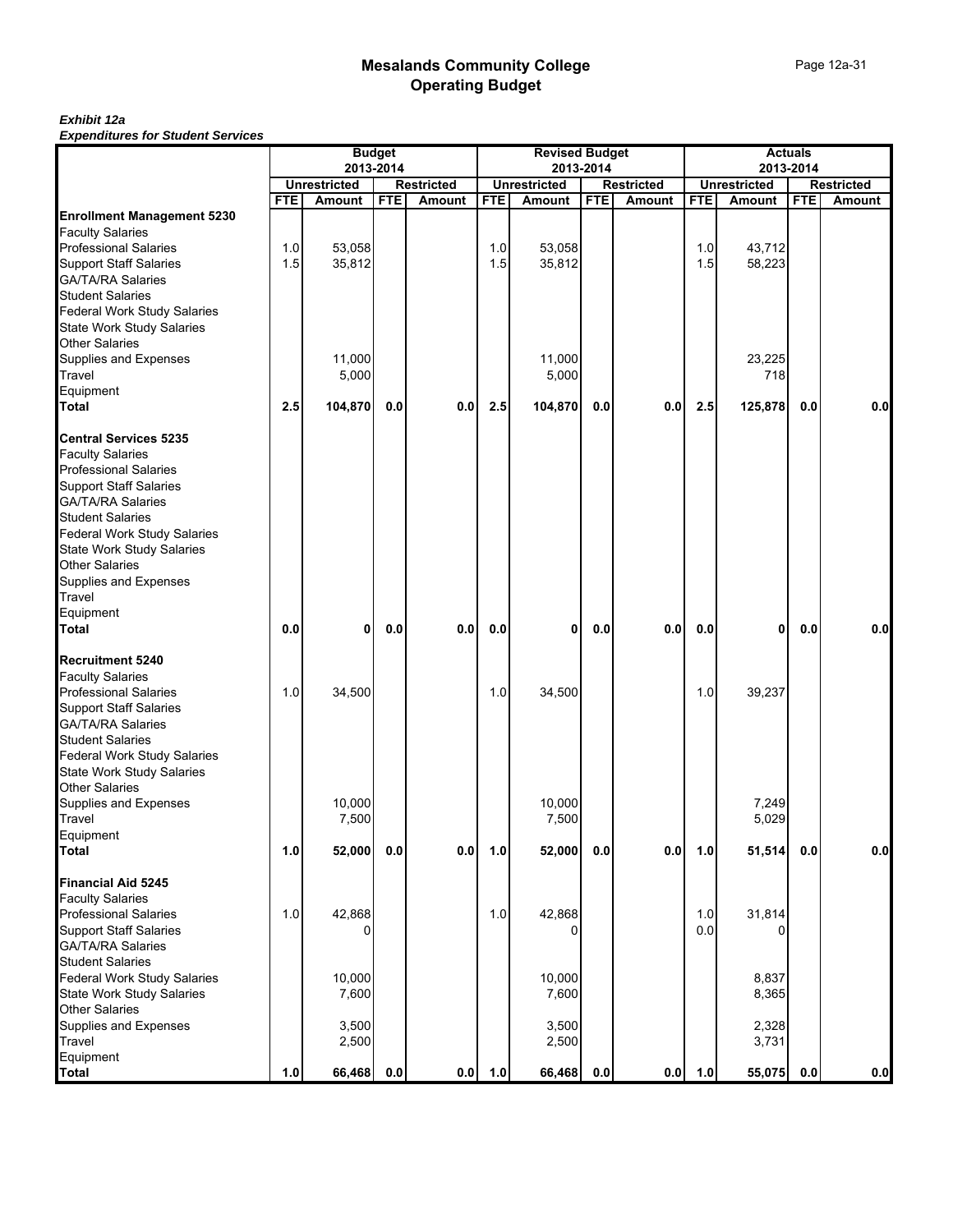|                                                         |            |                     | <b>Budget</b><br>2013-2014 |                   |            | <b>Revised Budget</b><br>2013-2014 |            |                   |            |                     | <b>Actuals</b><br>2013-2014 |                   |
|---------------------------------------------------------|------------|---------------------|----------------------------|-------------------|------------|------------------------------------|------------|-------------------|------------|---------------------|-----------------------------|-------------------|
|                                                         |            | <b>Unrestricted</b> |                            | <b>Restricted</b> |            | <b>Unrestricted</b>                |            | <b>Restricted</b> |            | <b>Unrestricted</b> |                             | <b>Restricted</b> |
|                                                         | <b>FTE</b> | Amount              | <b>FTE</b>                 | Amount            | <b>FTE</b> | Amount                             | <b>FTE</b> | Amount            | <b>FTE</b> | Amount              | <b>FTE</b>                  | <b>Amount</b>     |
| <b>Public Relations 5250</b>                            |            |                     |                            |                   |            |                                    |            |                   |            |                     |                             |                   |
| <b>Faculty Salaries</b>                                 |            |                     |                            |                   |            |                                    |            |                   |            |                     |                             |                   |
| <b>Professional Salaries</b>                            |            |                     |                            |                   |            |                                    |            |                   |            |                     |                             |                   |
| <b>Support Staff Salaries</b>                           |            |                     |                            |                   |            |                                    |            |                   |            |                     |                             |                   |
| GA/TA/RA Salaries                                       |            |                     |                            |                   |            |                                    |            |                   |            |                     |                             |                   |
| <b>Student Salaries</b>                                 |            |                     |                            |                   |            |                                    |            |                   |            |                     |                             |                   |
| <b>Federal Work Study Salaries</b>                      |            |                     |                            |                   |            |                                    |            |                   |            |                     |                             |                   |
| State Work Study Salaries                               |            |                     |                            |                   |            |                                    |            |                   |            |                     |                             |                   |
| <b>Other Salaries</b>                                   |            |                     |                            |                   |            |                                    |            |                   |            |                     |                             |                   |
| Supplies and Expenses                                   |            |                     |                            |                   |            |                                    |            |                   |            |                     |                             |                   |
| Travel                                                  |            |                     |                            |                   |            |                                    |            |                   |            |                     |                             |                   |
| Equipment                                               |            |                     |                            |                   |            |                                    |            |                   |            |                     |                             |                   |
| <b>Total</b>                                            | 0.0        | $\mathbf{0}$        | 0.0                        | 0                 | 0.0        | 0                                  | 0.0        | $\mathbf 0$       | 0.0        | 0                   | 0.0                         | n                 |
| <b>Advertising 5255</b>                                 |            |                     |                            |                   |            |                                    |            |                   |            |                     |                             |                   |
| <b>Faculty Salaries</b>                                 |            |                     |                            |                   |            |                                    |            |                   |            |                     |                             |                   |
| <b>Professional Salaries</b>                            |            |                     |                            |                   |            |                                    |            |                   |            |                     |                             |                   |
| <b>Support Staff Salaries</b>                           |            |                     |                            |                   |            |                                    |            |                   |            |                     |                             |                   |
| <b>GA/TA/RA Salaries</b>                                |            |                     |                            |                   |            |                                    |            |                   |            |                     |                             |                   |
| <b>Student Salaries</b>                                 |            |                     |                            |                   |            |                                    |            |                   |            |                     |                             |                   |
| <b>Federal Work Study Salaries</b>                      |            |                     |                            |                   |            |                                    |            |                   |            |                     |                             |                   |
| <b>State Work Study Salaries</b>                        |            |                     |                            |                   |            |                                    |            |                   |            |                     |                             |                   |
| Other Salaries                                          |            |                     |                            |                   |            |                                    |            |                   |            |                     |                             |                   |
| Supplies and Expenses                                   |            |                     |                            |                   |            |                                    |            |                   |            |                     |                             |                   |
| Travel                                                  |            |                     |                            |                   |            |                                    |            |                   |            |                     |                             |                   |
| Equipment                                               |            |                     |                            |                   |            |                                    |            |                   |            |                     |                             |                   |
| <b>Total</b>                                            | 0.0        | 0                   | 0.0                        | 0                 | 0.0        | 0                                  | 0.0        | 0                 | 0.0        | 0                   | 0.0                         | 0                 |
| Student ID's 5221                                       |            |                     |                            |                   |            |                                    |            |                   |            |                     |                             |                   |
| <b>Faculty Salaries</b>                                 |            |                     |                            |                   |            |                                    |            |                   |            |                     |                             |                   |
| <b>Professional Salaries</b>                            |            |                     |                            |                   |            |                                    |            |                   |            |                     |                             |                   |
| <b>Support Staff Salaries</b>                           |            |                     |                            |                   |            |                                    |            |                   |            |                     |                             |                   |
| <b>GA/TA/RA Salaries</b>                                |            |                     |                            |                   |            |                                    |            |                   |            |                     |                             |                   |
| <b>Student Salaries</b>                                 |            |                     |                            |                   |            |                                    |            |                   |            |                     |                             |                   |
| <b>Federal Work Study Salaries</b>                      |            |                     |                            |                   |            |                                    |            |                   |            |                     |                             |                   |
| <b>State Work Study Salaries</b>                        |            |                     |                            |                   |            |                                    |            |                   |            |                     |                             |                   |
| Other Salaries                                          |            |                     |                            |                   |            |                                    |            |                   |            |                     |                             |                   |
| Supplies and Expenses                                   |            | 9,000               |                            |                   |            | 9,000                              |            |                   |            | 3,614               |                             |                   |
| Travel                                                  |            |                     |                            |                   |            |                                    |            |                   |            |                     |                             |                   |
|                                                         |            |                     |                            |                   |            |                                    |            |                   |            |                     |                             |                   |
| Equipment<br><b>Total</b>                               | 0.0        | 9,000               | 0.0                        | 0                 | 0.0        | 9,000                              | $0.0\,$    | 0                 | 0.0        | 3,614               | 0.0                         | 0                 |
|                                                         |            |                     |                            |                   |            |                                    |            |                   |            |                     |                             |                   |
| <b>Retention Specialist 5260</b>                        |            |                     |                            |                   |            |                                    |            |                   |            |                     |                             |                   |
| <b>Faculty Salaries</b><br><b>Professional Salaries</b> |            |                     |                            |                   |            |                                    |            |                   |            |                     |                             |                   |
|                                                         |            |                     |                            |                   |            |                                    |            |                   |            |                     |                             |                   |
| <b>Support Staff Salaries</b>                           |            |                     |                            |                   |            |                                    |            |                   |            | 1,042               |                             |                   |
| <b>GA/TA/RA Salaries</b>                                |            |                     |                            |                   |            |                                    |            |                   |            |                     |                             |                   |
| <b>Student Salaries</b>                                 |            |                     |                            |                   |            |                                    |            |                   |            |                     |                             |                   |
| Federal Work Study Salaries                             |            |                     |                            |                   |            |                                    |            |                   |            |                     |                             |                   |
| <b>State Work Study Salaries</b>                        |            |                     |                            |                   |            |                                    |            |                   |            |                     |                             |                   |
| <b>Other Salaries</b>                                   |            |                     |                            |                   |            |                                    |            |                   |            |                     |                             |                   |
| Supplies and Expenses                                   |            |                     |                            |                   |            |                                    |            |                   |            | 0                   |                             |                   |
| Travel                                                  |            |                     |                            |                   |            |                                    |            |                   |            |                     |                             |                   |
| Equipment                                               |            |                     |                            |                   |            |                                    |            |                   |            |                     |                             |                   |
| <b>Total</b>                                            | $0.0\,$    | 0                   | 0.0                        | $\mathbf{0}$      | 0.0        | 0                                  | 0.0        | $\mathbf{0}$      | 0.0        | 1,042               | 0.0                         | 0                 |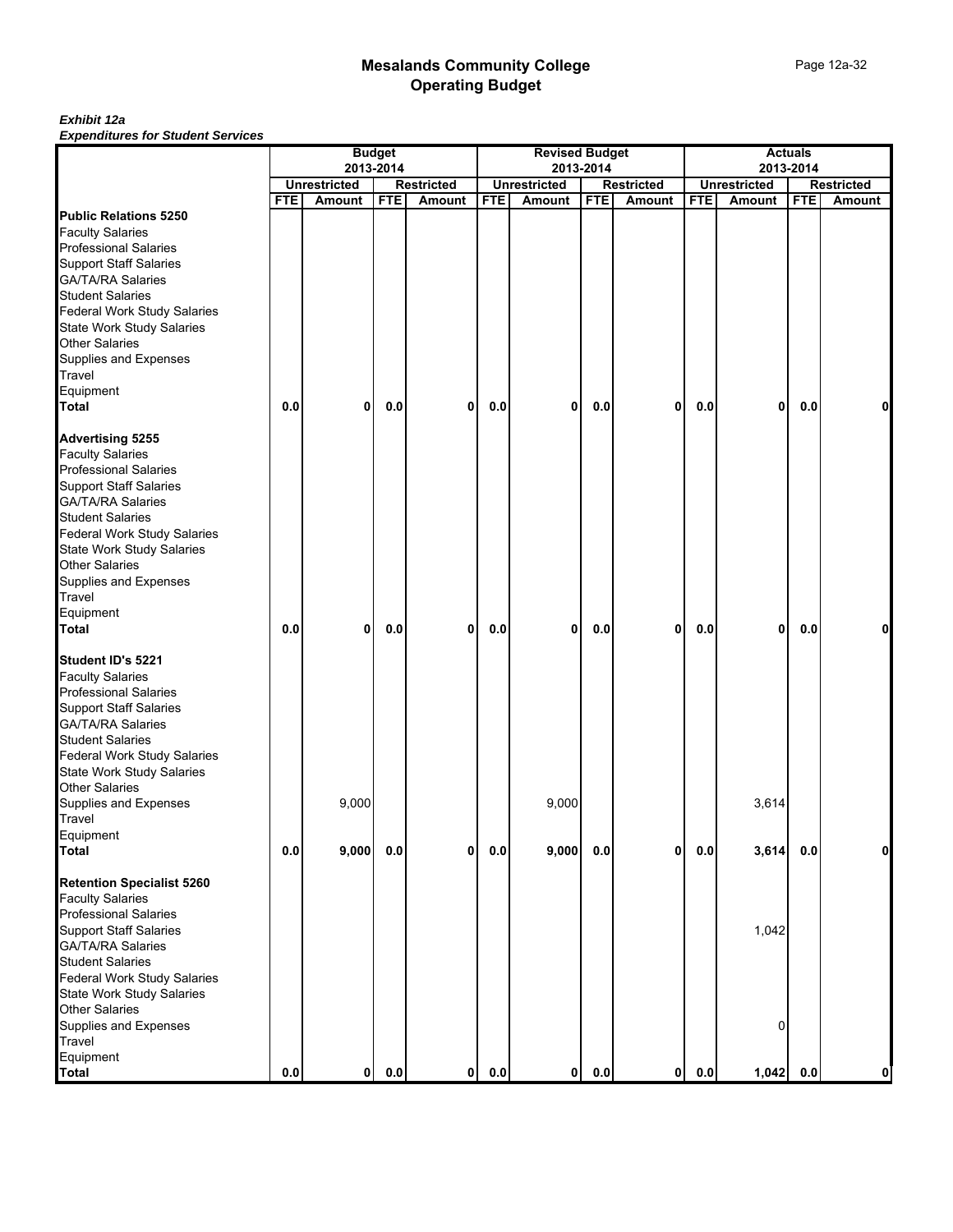| Experience for Stadent Services    | <b>Budget</b><br>2013-2014 |                     |            |                   |            | <b>Revised Budget</b>            |            |                   | <b>Actuals</b><br>2013-2014 |                     |            |                   |  |
|------------------------------------|----------------------------|---------------------|------------|-------------------|------------|----------------------------------|------------|-------------------|-----------------------------|---------------------|------------|-------------------|--|
|                                    |                            | <b>Unrestricted</b> |            | <b>Restricted</b> |            | 2013-2014<br><b>Unrestricted</b> |            | <b>Restricted</b> |                             | <b>Unrestricted</b> |            | <b>Restricted</b> |  |
|                                    | <b>FTE</b>                 | Amount              | <b>FTE</b> | Amount            | <b>FTE</b> | Amount                           | <b>FTE</b> | Amount            | <b>FTE</b>                  | Amount              | <b>FTE</b> | Amount            |  |
| Testing 5265                       |                            |                     |            |                   |            |                                  |            |                   |                             |                     |            |                   |  |
| <b>Faculty Salaries</b>            | 0.0                        |                     |            |                   | 0.0        |                                  |            |                   |                             |                     |            |                   |  |
| <b>Professional Salaries</b>       |                            |                     |            |                   |            |                                  |            |                   |                             |                     |            |                   |  |
| <b>Support Staff Salaries</b>      |                            |                     |            |                   |            |                                  |            |                   |                             | 494                 |            |                   |  |
| <b>GA/TA/RA Salaries</b>           |                            |                     |            |                   |            |                                  |            |                   |                             |                     |            |                   |  |
| <b>Student Salaries</b>            |                            |                     |            |                   |            |                                  |            |                   |                             |                     |            |                   |  |
| <b>Federal Work Study Salaries</b> |                            |                     |            |                   |            |                                  |            |                   |                             |                     |            |                   |  |
| State Work Study Salaries          |                            |                     |            |                   |            |                                  |            |                   |                             |                     |            |                   |  |
| <b>Other Salaries</b>              |                            |                     |            |                   |            |                                  |            |                   |                             |                     |            |                   |  |
| Supplies and Expenses              |                            | 8,000               |            |                   |            | 8,000                            |            |                   |                             | 642                 |            |                   |  |
| Travel                             |                            | 2,000               |            |                   |            | 2,000                            |            |                   |                             |                     |            |                   |  |
| Equipment                          |                            |                     |            |                   |            |                                  |            |                   |                             |                     |            |                   |  |
| <b>Total</b>                       | 0.0                        |                     | 0.0        |                   | 0.0        |                                  |            |                   |                             |                     | 0.0        |                   |  |
|                                    |                            | 10,000              |            | 0                 |            | 10,000                           | 0.0        | $\mathbf 0$       | 0.0                         | 1,136               |            | 0                 |  |
| <b>Student Events 5262</b>         |                            |                     |            |                   |            |                                  |            |                   |                             |                     |            |                   |  |
| <b>Faculty Salaries</b>            |                            |                     |            |                   |            |                                  |            |                   |                             |                     |            |                   |  |
| <b>Professional Salaries</b>       |                            |                     |            |                   |            |                                  |            |                   |                             |                     |            |                   |  |
| <b>Support Staff Salaries</b>      |                            |                     |            |                   |            |                                  |            |                   |                             |                     |            |                   |  |
| <b>GA/TA/RA Salaries</b>           |                            |                     |            |                   |            |                                  |            |                   |                             |                     |            |                   |  |
| <b>Student Salaries</b>            |                            |                     |            |                   |            |                                  |            |                   |                             |                     |            |                   |  |
| <b>Federal Work Study Salaries</b> |                            |                     |            |                   |            |                                  |            |                   |                             |                     |            |                   |  |
| <b>State Work Study Salaries</b>   |                            |                     |            |                   |            |                                  |            |                   |                             |                     |            |                   |  |
| <b>Other Salaries</b>              |                            |                     |            |                   |            |                                  |            |                   |                             |                     |            |                   |  |
| Supplies and Expenses              |                            | 10,681              |            |                   |            | 10,681                           |            |                   |                             | 6,681               |            |                   |  |
| Travel                             |                            | 17,500              |            |                   |            | 17,500                           |            |                   |                             | 8,000               |            |                   |  |
| Equipment                          |                            |                     |            |                   |            |                                  |            |                   |                             |                     |            |                   |  |
| <b>Total</b>                       | 0.0                        | 28,181              | $0.0\,$    | 0                 | 0.0        | 28,181                           | 0.0        | 0                 | 0.0                         | 14,681              | 0.0        | 0                 |  |
|                                    |                            |                     |            |                   |            |                                  |            |                   |                             |                     |            |                   |  |
| HSI STEM 5290                      |                            |                     |            |                   |            |                                  |            |                   |                             |                     |            |                   |  |
| <b>Faculty Salaries</b>            |                            |                     | 1.0        |                   |            |                                  |            |                   |                             |                     |            |                   |  |
| <b>Professional Salaries</b>       |                            |                     |            |                   |            |                                  |            |                   |                             |                     |            |                   |  |
| <b>Support Staff Salaries</b>      |                            |                     |            |                   |            |                                  |            |                   |                             |                     |            |                   |  |
| <b>GA/TA/RA Salaries</b>           |                            |                     |            |                   |            |                                  |            |                   |                             |                     |            |                   |  |
| <b>Student Salaries</b>            |                            |                     |            |                   |            |                                  |            |                   |                             |                     |            |                   |  |
| Federal Work Study Salaries        |                            |                     |            |                   |            |                                  |            |                   |                             |                     |            |                   |  |
| <b>State Work Study Salaries</b>   |                            |                     |            |                   |            |                                  |            |                   |                             |                     |            |                   |  |
| <b>Other Salaries</b>              |                            |                     |            |                   |            |                                  |            |                   |                             |                     |            |                   |  |
| Supplies and Expenses              |                            |                     |            |                   |            |                                  |            |                   |                             |                     |            |                   |  |
| Travel                             |                            |                     |            |                   |            |                                  |            |                   |                             |                     |            |                   |  |
| Equipment                          |                            |                     |            |                   |            |                                  |            |                   |                             |                     |            |                   |  |
| <b>Total</b>                       | 0.0                        | 0                   | 1.0        | 0                 | 0.0        | 0                                | $0.0\,$    | $\mathbf 0$       | $0.0\,$                     | 0                   | $0.0\,$    | 0                 |  |
|                                    |                            |                     |            |                   |            |                                  |            |                   |                             |                     |            |                   |  |
| <b>Unassigned</b>                  |                            |                     |            |                   |            |                                  |            |                   |                             |                     |            |                   |  |
| <b>Faculty Salaries</b>            |                            |                     |            |                   |            |                                  |            |                   |                             |                     |            |                   |  |
| <b>Professional Salaries</b>       |                            |                     |            |                   |            |                                  |            |                   |                             |                     |            |                   |  |
| <b>Support Staff Salaries</b>      |                            |                     |            |                   |            |                                  |            |                   |                             |                     |            |                   |  |
| <b>GA/TA/RA Salaries</b>           |                            |                     |            |                   |            |                                  |            |                   |                             |                     |            |                   |  |
| <b>Student Salaries</b>            |                            |                     |            |                   |            |                                  |            |                   |                             |                     |            |                   |  |
| <b>Federal Work Study Salaries</b> |                            |                     |            |                   |            |                                  |            |                   |                             |                     |            |                   |  |
| <b>State Work Study Salaries</b>   |                            |                     |            |                   |            |                                  |            |                   |                             |                     |            |                   |  |
| <b>Other Salaries</b>              |                            |                     |            |                   |            |                                  |            |                   |                             |                     |            |                   |  |
| Supplies and Expenses              |                            |                     |            |                   |            |                                  |            |                   |                             |                     |            |                   |  |
| Travel                             |                            |                     |            |                   |            |                                  |            |                   |                             |                     |            |                   |  |
| Equipment                          |                            |                     |            |                   |            |                                  |            |                   |                             |                     |            |                   |  |
| <b>Total</b>                       | $0.0\,$                    | $\mathbf{0}$        | $0.0\,$    | 0                 | 0.0        | $\mathbf{0}$                     | 0.0        | $\mathbf{0}$      | 0.0                         | 0                   | 0.0        | 0                 |  |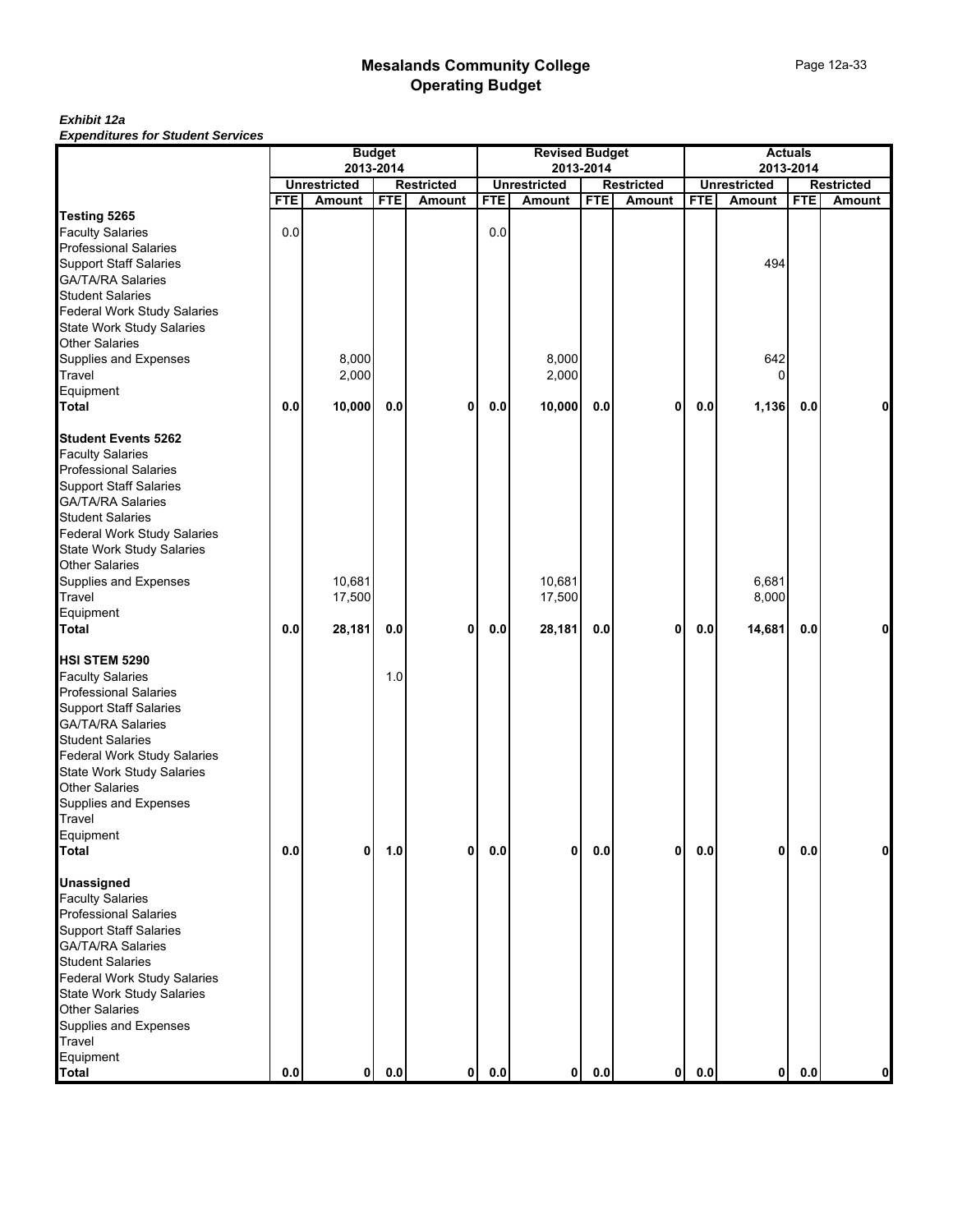| Experience for Gaudin Services     |            |                     | <b>Budget</b> |                   |            | <b>Revised Budget</b> |            |                   |            |                     | <b>Actuals</b> |                   |
|------------------------------------|------------|---------------------|---------------|-------------------|------------|-----------------------|------------|-------------------|------------|---------------------|----------------|-------------------|
|                                    |            |                     | 2013-2014     |                   |            |                       | 2013-2014  |                   |            |                     | 2013-2014      |                   |
|                                    |            | <b>Unrestricted</b> |               | <b>Restricted</b> |            | <b>Unrestricted</b>   |            | <b>Restricted</b> |            | <b>Unrestricted</b> |                | <b>Restricted</b> |
|                                    | <b>FTE</b> | Amount              | <b>FTE</b>    | Amount            | <b>FTE</b> | Amount                | <b>FTE</b> | Amount            | <b>FTE</b> | Amount              | <b>FTE</b>     | Amount            |
| <b>Unassigned 1</b>                |            |                     |               |                   |            |                       |            |                   |            |                     |                |                   |
| <b>Faculty Salaries</b>            |            |                     |               |                   |            |                       |            |                   |            |                     |                |                   |
| <b>Professional Salaries</b>       |            |                     |               |                   |            |                       |            |                   |            |                     |                |                   |
| <b>Support Staff Salaries</b>      |            |                     |               |                   |            |                       |            |                   |            |                     |                |                   |
| <b>GA/TA/RA Salaries</b>           |            |                     |               |                   |            |                       |            |                   |            |                     |                |                   |
| <b>Student Salaries</b>            |            |                     |               |                   |            |                       |            |                   |            |                     |                |                   |
| <b>Federal Work Study Salaries</b> |            |                     |               |                   |            |                       |            |                   |            |                     |                |                   |
| State Work Study Salaries          |            |                     |               |                   |            |                       |            |                   |            |                     |                |                   |
| <b>Other Salaries</b>              |            |                     |               |                   |            |                       |            |                   |            |                     |                |                   |
| Supplies and Expenses              |            |                     |               |                   |            |                       |            |                   |            |                     |                |                   |
| Travel                             |            |                     |               |                   |            |                       |            |                   |            |                     |                |                   |
| Equipment                          |            |                     |               |                   |            |                       |            |                   |            |                     |                |                   |
| <b>Total</b>                       | 0.0        | 0                   | 0.0           | 0                 | 0.0        | 0                     | 0.0        | 0                 | 0.0        | $\mathbf 0$         | 0.0            | 0                 |
|                                    |            |                     |               |                   |            |                       |            |                   |            |                     |                |                   |
| <b>Unassigned 2</b>                |            |                     |               |                   |            |                       |            |                   |            |                     |                |                   |
| <b>Faculty Salaries</b>            |            |                     |               |                   |            |                       |            |                   |            |                     |                |                   |
| <b>Professional Salaries</b>       |            |                     |               |                   |            |                       |            |                   |            |                     |                |                   |
| <b>Support Staff Salaries</b>      |            |                     |               |                   |            |                       |            |                   |            |                     |                |                   |
| <b>GA/TA/RA Salaries</b>           |            |                     |               |                   |            |                       |            |                   |            |                     |                |                   |
| <b>Student Salaries</b>            |            |                     |               |                   |            |                       |            |                   |            |                     |                |                   |
| <b>Federal Work Study Salaries</b> |            |                     |               |                   |            |                       |            |                   |            |                     |                |                   |
| State Work Study Salaries          |            |                     |               |                   |            |                       |            |                   |            |                     |                |                   |
| <b>Other Salaries</b>              |            |                     |               |                   |            |                       |            |                   |            |                     |                |                   |
| Supplies and Expenses              |            |                     |               |                   |            |                       |            |                   |            |                     |                |                   |
| Travel                             |            |                     |               |                   |            |                       |            |                   |            |                     |                |                   |
|                                    |            |                     |               |                   |            |                       |            |                   |            |                     |                |                   |
| Equipment<br><b>Total</b>          | 0.0        |                     | 0.0           |                   |            |                       |            |                   |            | 0                   | 0.0            |                   |
|                                    |            | 0                   |               | 0                 | 0.0        | 0                     | 0.0        | 0                 | 0.0        |                     |                | 0                 |
| <b>Unassigned 3</b>                |            |                     |               |                   |            |                       |            |                   |            |                     |                |                   |
| <b>Faculty Salaries</b>            |            |                     |               |                   |            |                       |            |                   |            |                     |                |                   |
| <b>Professional Salaries</b>       |            |                     |               |                   |            |                       |            |                   |            |                     |                |                   |
| <b>Support Staff Salaries</b>      |            |                     |               |                   |            |                       |            |                   |            |                     |                |                   |
| <b>GA/TA/RA Salaries</b>           |            |                     |               |                   |            |                       |            |                   |            |                     |                |                   |
| <b>Student Salaries</b>            |            |                     |               |                   |            |                       |            |                   |            |                     |                |                   |
| <b>Federal Work Study Salaries</b> |            |                     |               |                   |            |                       |            |                   |            |                     |                |                   |
| <b>State Work Study Salaries</b>   |            |                     |               |                   |            |                       |            |                   |            |                     |                |                   |
| <b>Other Salaries</b>              |            |                     |               |                   |            |                       |            |                   |            |                     |                |                   |
| Supplies and Expenses              |            |                     |               |                   |            |                       |            |                   |            |                     |                |                   |
| Travel                             |            |                     |               |                   |            |                       |            |                   |            |                     |                |                   |
| Equipment                          |            |                     |               |                   |            |                       |            |                   |            |                     |                |                   |
| Total                              | 0.0        | ΩI                  | 0.0           | 0                 | 0.0        | ΟI                    | 0.0        | ΩI                | 0.0        | 0                   | 0.0            |                   |
|                                    |            |                     |               |                   |            |                       |            |                   |            |                     |                |                   |
| <b>Unassigned 4</b>                |            |                     |               |                   |            |                       |            |                   |            |                     |                |                   |
| <b>Faculty Salaries</b>            |            |                     |               |                   |            |                       |            |                   |            |                     |                |                   |
| <b>Professional Salaries</b>       |            |                     |               |                   |            |                       |            |                   |            |                     |                |                   |
| <b>Support Staff Salaries</b>      |            |                     |               |                   |            |                       |            |                   |            |                     |                |                   |
| <b>GA/TA/RA Salaries</b>           |            |                     |               |                   |            |                       |            |                   |            |                     |                |                   |
| <b>Student Salaries</b>            |            |                     |               |                   |            |                       |            |                   |            |                     |                |                   |
| <b>Federal Work Study Salaries</b> |            |                     |               |                   |            |                       |            |                   |            |                     |                |                   |
| <b>State Work Study Salaries</b>   |            |                     |               |                   |            |                       |            |                   |            |                     |                |                   |
| <b>Other Salaries</b>              |            |                     |               |                   |            |                       |            |                   |            |                     |                |                   |
| Supplies and Expenses              |            |                     |               |                   |            |                       |            |                   |            |                     |                |                   |
| Travel                             |            |                     |               |                   |            |                       |            |                   |            |                     |                |                   |
| Equipment                          |            |                     |               |                   |            |                       |            |                   |            |                     |                |                   |
| <b>Total</b>                       | $0.0\,$    | $\mathbf{0}$        | 0.0           | 0                 | $0.0\,$    | $\mathbf{0}$          | 0.0        | 0                 | 0.0        | 0                   | 0.0            | 0                 |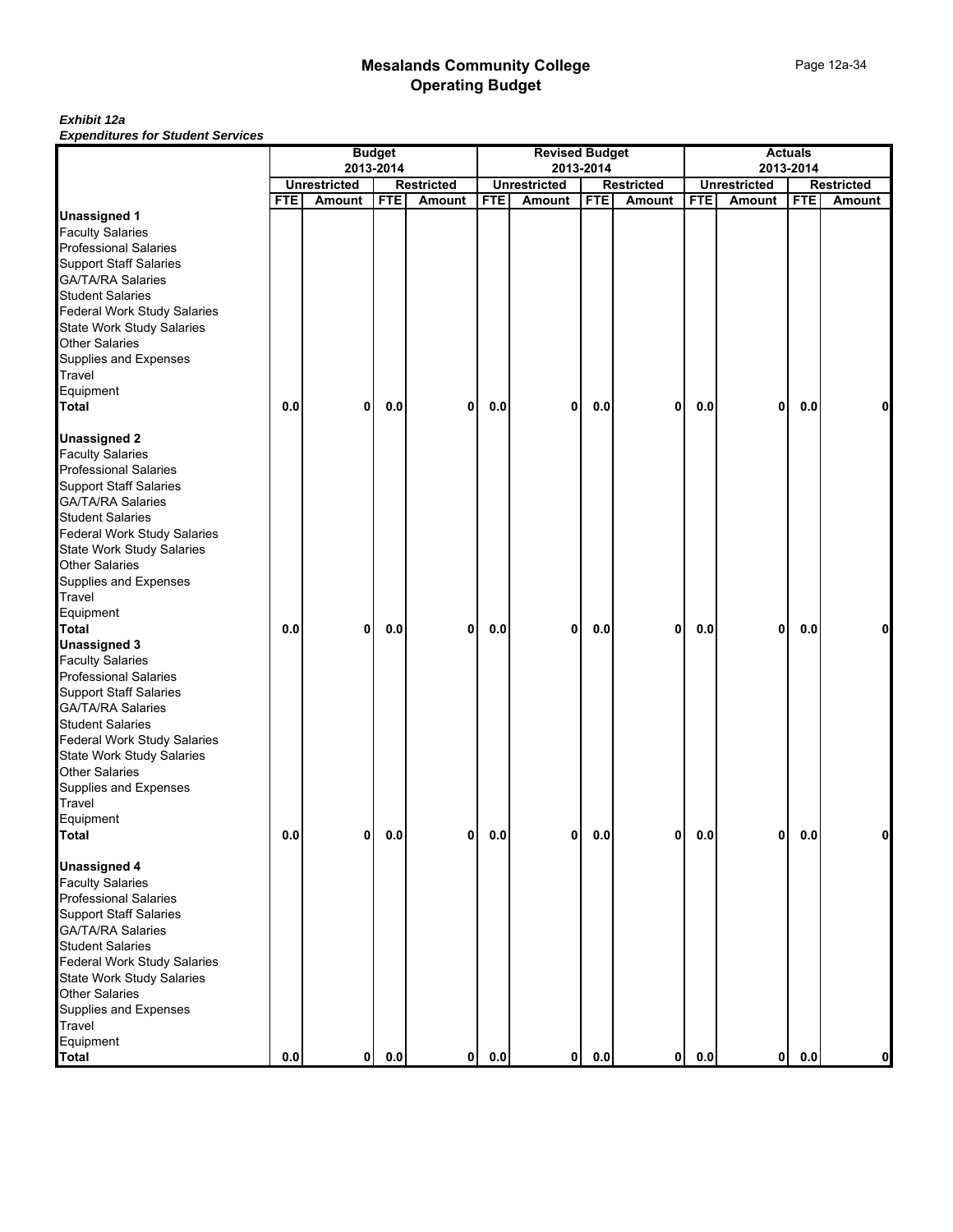## Page 12a-35

#### *Exhibit 12a Grand Totals Expenditures for Student Services*

|                                    |            |                                          | <b>Budget</b>    |        |      | <b>Revised Budget</b> |           |                   | <b>Actuals</b>   |              |                   |               |
|------------------------------------|------------|------------------------------------------|------------------|--------|------|-----------------------|-----------|-------------------|------------------|--------------|-------------------|---------------|
|                                    | 2013-2014  |                                          |                  |        |      |                       | 2013-2014 |                   |                  |              | 2013-2014         |               |
|                                    |            | <b>Unrestricted</b><br><b>Restricted</b> |                  |        |      | <b>Unrestricted</b>   |           | <b>Restricted</b> |                  | Unrestricted | <b>Restricted</b> |               |
| <b>Details</b>                     | <b>FTE</b> | Amount                                   | FTE              | Amount | FTE. | Amount                | FTE       | <b>Amount</b>     | FTE.             | Amount       | <b>FTE</b>        | <b>Amount</b> |
|                                    |            |                                          |                  |        |      |                       |           |                   |                  |              |                   |               |
| <b>Faculty Salaries</b>            | 0.0        | 0.0                                      | 1.0              | 0.0    | 0.0  | 0.0                   | 0.01      | 0.0               | 0.0              | 0.0          | 0.01              | 0.0           |
| <b>Professional Salaries</b>       | 5.0        | 305,521.0                                | 0.01             | 0.0    | 5.0  | 305,521.0             | 0.01      | 0.01              | 5.0              | 200.525.7    | 0.01              | 0.0           |
| <b>Support Staff Salaries</b>      | 2.5        | 66,036.0                                 | 0.0 <sub>l</sub> | 0.0    | 2.5  | 66.036.0              | 0.01      | 0.01              | 2.5              | 80.951.9     | 0.01              | 0.0           |
| <b>GA/TA/RA Salaries</b>           | 0.0        | 0.0                                      | 0.0 <sub>l</sub> | 0.0    | 0.0  | 0.0                   | 0.01      | 0.0               | 0.0 <sub>l</sub> | 0.0          | 0.01              | 0.0           |
| <b>Student Salaries</b>            | 0.0        | 0.01                                     | 0.0              | 0.0    | 0.0  | 0.0                   | 0.01      | 0.0               | 0.0              | 0.0          | 0.01              | 0.0           |
| <b>Federal Work Study Salaries</b> | 0.0        | 10,000.0                                 | 0.0              | 0.0    | 0.0  | 10,000.0              | 0.01      | 0.0               | 0.0              | 8,837.2      | 0.01              | 0.0           |
| <b>State Work Study Salaries</b>   | 0.0        | 7,600.0                                  | 0.0              | 0.0    | 0.0  | 7,600.0               | 0.01      | 0.0               | 0.0              | 8,365.1      | 0.01              | 0.0           |
| <b>Other Salaries</b>              | 0.0        | 0.0                                      | 0.0 <sub>l</sub> | 0.0    | 0.0  | 0.0                   | 0.01      | 0.0               | 0.0              | 0.0          | 0.01              | 0.0           |
| Supplies and Expenses              | 0.0        | 161,181.0                                | 0.0 <sub>l</sub> | 0.0    | 0.0  | 161,181.0             | 0.01      | 0.0               | 0.0              | 78,786.7     | 0.01              | 0.0           |
| Travel                             | 0.0        | 46.000.0                                 | 0.0 <sub>l</sub> | 0.0    | 0.0  | 46.000.0              | 0.01      | 0.0               | 0.0              | 22,308.9     | 0.01              | 0.0           |
| Equipment                          | 0.0        | 0.0                                      | 0.0 <sub>l</sub> | 0.0    | 0.0  | 0.0                   | 0.01      | 0.0               | 0.0              | 0.0          | 0.01              | 0.0           |
| <b>Total</b>                       | 7.5        | 596,338                                  | 1.0              |        | 7.5  | 596,338               | 0.0       |                   | 7.5              | 399,775      | 0.01              |               |
|                                    |            |                                          |                  |        |      |                       |           |                   |                  |              |                   |               |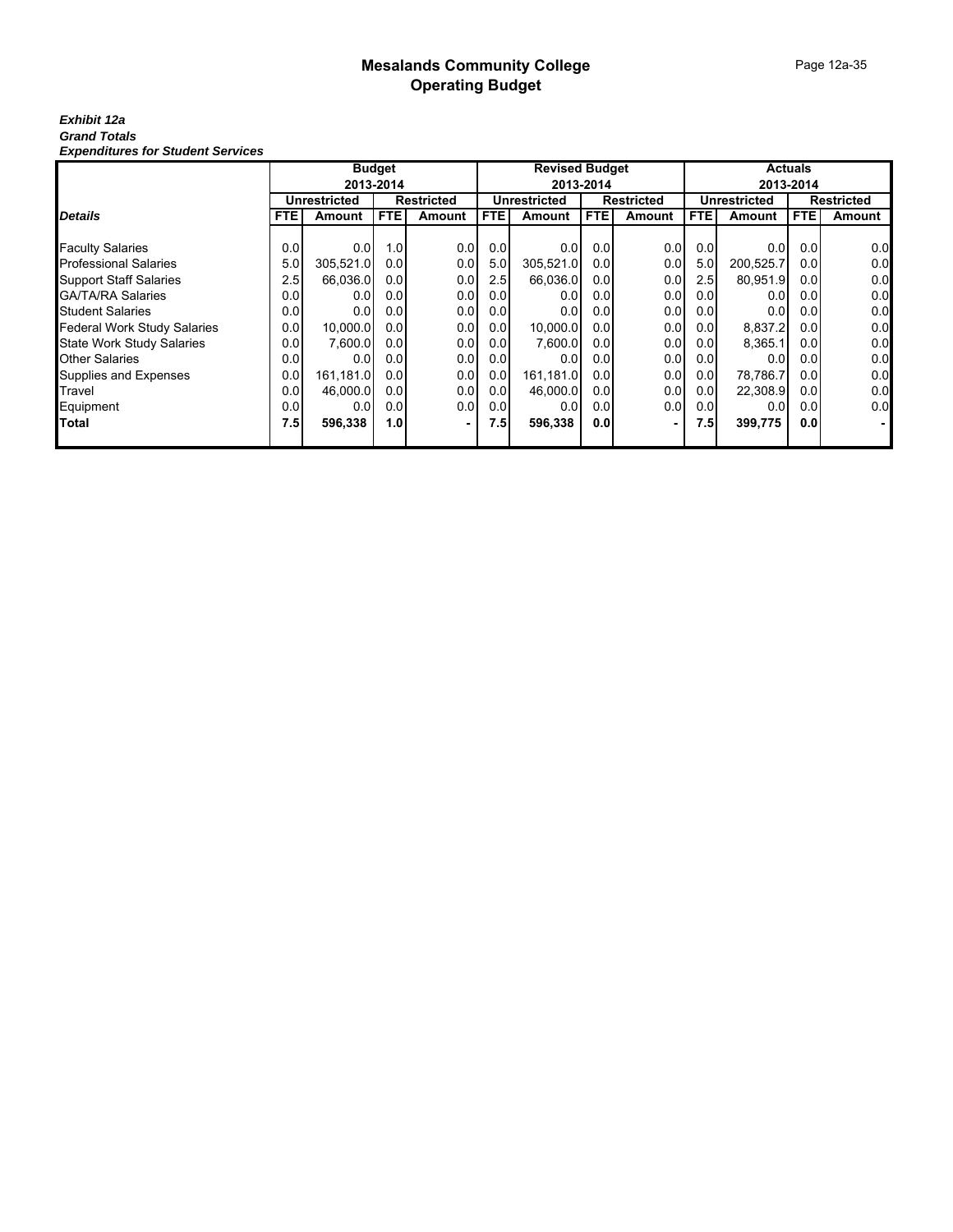#### *Exhibit 13 Expenditures for Institutional Support*

|                                  | <b>Budget</b><br>2013-2014 |                   |                                  | <b>Revised Budget</b> | <b>Actuals</b>      |                                |
|----------------------------------|----------------------------|-------------------|----------------------------------|-----------------------|---------------------|--------------------------------|
|                                  | <b>Unrestricted</b>        | <b>Restricted</b> | 2013-2014<br><b>Unrestricted</b> | <b>Restricted</b>     | <b>Unrestricted</b> | 2013-2014<br><b>Restricted</b> |
| <b>Institutional Support</b>     |                            |                   |                                  |                       |                     |                                |
|                                  |                            |                   |                                  |                       |                     |                                |
| Executive 5310                   | 340,244                    | 0                 | 302,744                          | $\Omega$              | 234,324             |                                |
| Board of Trustees 5320           | 115,000                    |                   | 127,500                          | $\Omega$              | 134,751             |                                |
| Administrative Services 5350     | 132,381                    | 0                 | 144,881                          | $\overline{0}$        | 78,170              | $\overline{0}$                 |
| Personnel 5360                   | 67,968                     | 0                 | 67,968                           | $\Omega$              | 46,073              | 0                              |
| Business Office 5370             | 171,393                    | 0                 | 183,893                          | $\Omega$              | 168,708             | 0                              |
| Public Relations 5330            | 146,600                    | 0                 | 146,600                          | $\overline{0}$        | 142,531             | 0                              |
| Institutional Development 5340   | 62,000                     | 0                 | 62,000                           | $\overline{0}$        | 53,962              | 0                              |
| HSI STEM 5390                    |                            | 0                 |                                  | $\Omega$              |                     | $\mathbf 0$                    |
| Unassigned 4                     | 0                          | 0                 | 0                                | $\overline{0}$        |                     | 0                              |
| Unassigned 5                     | O                          | 0                 |                                  | $\Omega$              |                     | 0                              |
| Unassigned 6                     | 0                          | 0                 | U                                | $\Omega$              | U                   | 0                              |
| Unassigned 7                     | $\Omega$                   | 0                 |                                  | 0                     |                     | 0                              |
| <b>Total</b>                     | 1,035,586                  | 0                 | 1,035,586                        | 0                     | 858,518             | 0                              |
| Items Not Included in 13a        |                            |                   |                                  |                       |                     |                                |
| Group Insurance 6205             | 40,734                     |                   | 40,734                           |                       | 42,220              |                                |
| Educational Retirement 6225/6230 | 42,100                     |                   | 42,100                           |                       | 67,990              |                                |
| Retiree Health Care 6235         | 8,253                      |                   | 8,253                            |                       | 10,217              |                                |
| Social Security 6240             | 27,899                     |                   | 27,899                           |                       | 32,649              |                                |
| Medicare Taxes 6245              | 6,525                      |                   | 6,525                            |                       | 7,635               |                                |
| Unemployment Compensation 6260   | 5,219                      |                   | 5,219                            |                       | 3,112               |                                |
| Workmen's Compensation           | 221                        |                   | 221                              |                       | 0                   |                                |
| Waiver of Tuition                |                            |                   |                                  |                       | 816                 |                                |
| Telephone Service                | 20,000                     |                   | 20,000                           |                       | 20,000              |                                |
| Computer Service 6320            | 40,000                     |                   | 40,000                           |                       | 40,000              |                                |
| Total Items Not Included in 13a  | 190,951                    | 0                 | 190,951                          | 0                     | 224,640             | 0                              |
| <b>Grand Total Expenditures</b>  |                            |                   |                                  |                       |                     |                                |
| for Institutional Support        | 1,226,537                  | 0                 | 1,226,537                        | 0                     | 1,083,157           | 0                              |
|                                  |                            |                   |                                  |                       |                     |                                |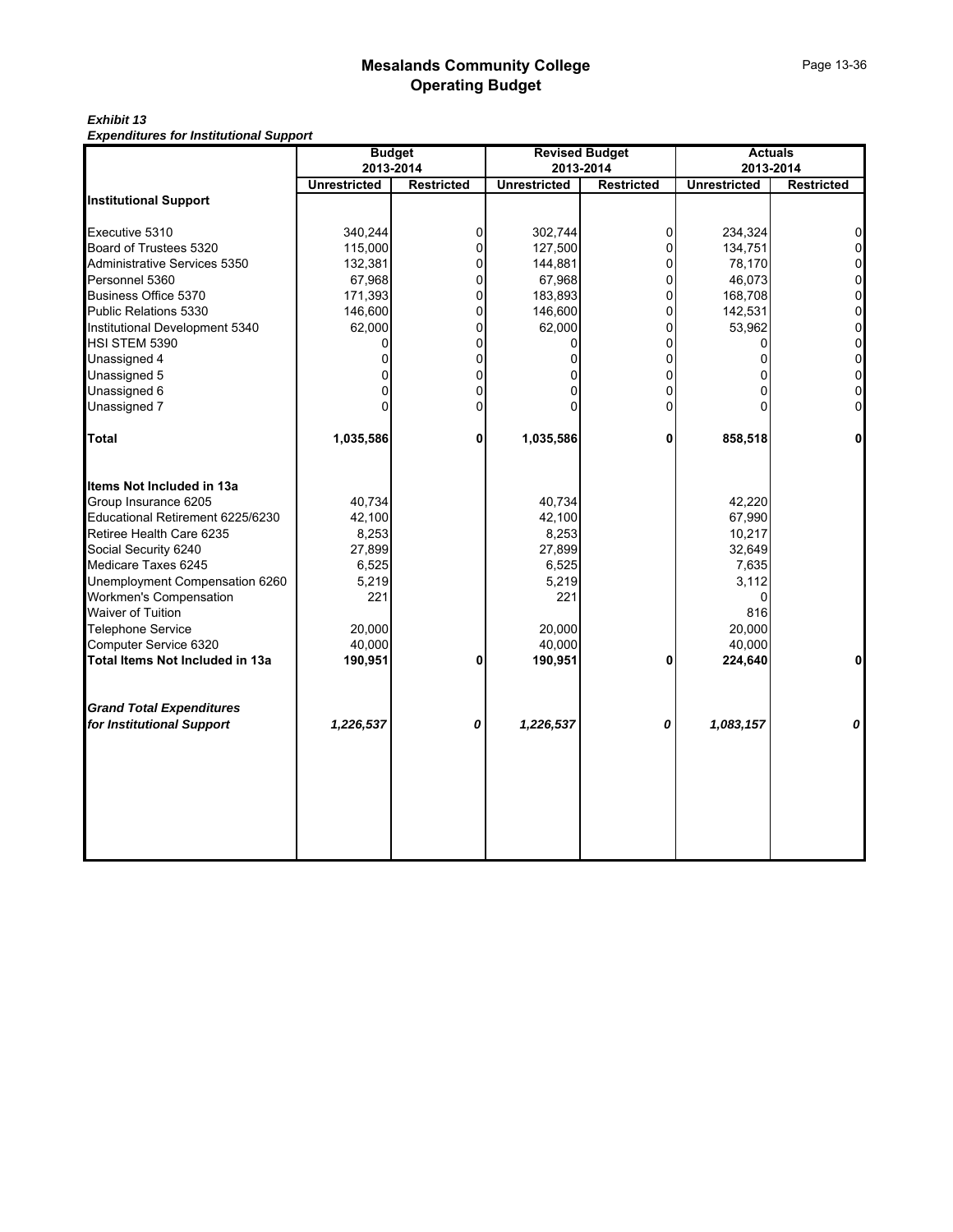#### *Exhibit 13a Expenditures for Institutional Support*

|                                                                                                                                                                                                                                             | <b>Budget</b><br>2013-2014 |                             |                   |              | <b>Revised Budget</b><br>2013-2014 |                             |                   |               | <b>Actuals</b><br>2013-2014 |                             |            |                   |  |
|---------------------------------------------------------------------------------------------------------------------------------------------------------------------------------------------------------------------------------------------|----------------------------|-----------------------------|-------------------|--------------|------------------------------------|-----------------------------|-------------------|---------------|-----------------------------|-----------------------------|------------|-------------------|--|
| <b>Executive Management</b>                                                                                                                                                                                                                 | <b>Unrestricted</b>        |                             | <b>Restricted</b> |              | <b>Unrestricted</b>                |                             | <b>Restricted</b> |               | <b>Unrestricted</b>         |                             |            | <b>Restricted</b> |  |
|                                                                                                                                                                                                                                             | <b>FTE</b>                 | Amount                      | <b>FTE</b>        | Amount       | <b>FTE</b>                         | Amount                      | <b>FTE</b>        | <b>Amount</b> | <b>FTE</b>                  | Amount                      | <b>FTE</b> | Amount            |  |
| <b>Executive 5310</b><br><b>Faculty Salaries</b><br><b>Professional Salaries<br/>Support Staff Salaries</b><br>GA/TA/RA Salaries<br><b>Student Salaries</b>                                                                                 | 2.0                        | 244,244                     |                   |              | 2.0                                | 231,744                     |                   |               | 2.0                         | 144,395<br>59,890           |            |                   |  |
| Federal Work Study Salaries<br>State Work Study Salaries<br><b>Other Salaries</b><br>Supplies and Expenses<br>Travel<br>Equipment<br><b>Total</b>                                                                                           | 2.0                        | 70,500<br>25,500<br>340,244 | 0.0               | $\mathbf{0}$ | 2.0                                | 45,500<br>25,500<br>302,744 | 0.0               | $\mathbf{0}$  | 2.0                         | 18,286<br>11,753<br>234,324 | 0.0        | $\mathbf{0}$      |  |
| <b>Board of Trustees 5320</b>                                                                                                                                                                                                               |                            |                             |                   |              |                                    |                             |                   |               |                             |                             |            |                   |  |
| <b>Faculty Salaries</b><br><b>Professional Salaries</b><br><b>Support Staff Salaries</b><br>GA/TA/RA Salaries<br><b>Student Salaries</b><br>Federal Work Study Salaries                                                                     | 0.5                        | 10,000                      |                   |              | 0.5                                | 22,500                      |                   |               | 0.5                         | 0<br>0                      |            |                   |  |
| <b>State Work Study Salaries</b><br><b>Other Salaries</b><br>Supplies and Expenses<br>Travel<br>Equipment                                                                                                                                   |                            | 4,000<br>86,000<br>15,000   |                   |              |                                    | 4,000<br>86,000<br>15,000   |                   |               |                             | 5,977<br>112.440<br>16,334  |            |                   |  |
| <b>Total</b>                                                                                                                                                                                                                                | 0.5                        | 115,000                     | 0.0               | 0.0          | 0.5                                | 127,500                     | 0.0               | 0.0           | 0.5                         | 134,751                     | 0.0        | 0.0               |  |
| <b>Administrative Services 5350</b><br><b>Faculty Salaries</b><br>Professional Salaries<br><b>Support Staff Salaries</b><br>GA/TA/RA Salaries<br><b>Student Salaries</b><br><b>Federal Work Study Salaries</b>                              | 1.0<br>1.0                 | 80,500<br>29,881            |                   |              | 1.0<br>1.0                         | 80,500<br>29,881            |                   |               | 1.0<br>1.0                  | 43,347                      |            |                   |  |
| <b>State Work Study Salaries</b><br><b>Other Salaries</b><br>Supplies and Expenses<br><b>Travel</b><br>Equipment                                                                                                                            |                            | 1,000<br>15,000<br>6,000    |                   |              |                                    | 1,000<br>27,500<br>6,000    |                   |               |                             | 2,134<br>25,352<br>7,336    |            |                   |  |
| <b>Total</b>                                                                                                                                                                                                                                | 2.0                        | 132,381                     | 0.0               | 0.0          | 2.0                                | 144,881                     | 0.0               | 0.0           | 2.0                         | 78,170                      | 0.0        | $0.0\,$           |  |
| Personnel 5360<br><b>Faculty Salaries</b><br><b>Professional Salaries</b><br><b>Support Staff Salaries</b><br><b>GA/TA/RA Salaries</b><br><b>Student Salaries</b><br><b>Federal Work Study Salaries</b><br><b>State Work Study Salaries</b> | 1.0<br>0.5                 | 42,968<br>15,000            |                   |              | 1.0<br>0.5                         | 42,968<br>15,000            |                   |               | 1.0<br>0.5                  | 33,202                      |            |                   |  |
| Other Salaries<br>Supplies and Expenses<br><b>Travel</b><br>Equipment<br><b>Total</b>                                                                                                                                                       | 1.5                        | 7,500<br>2,500<br>67,968    | 0.0               | 0.0          | 1.5                                | 7,500<br>2,500<br>67,968    | 0.0               | 0.0           | 1.5                         | 12,326<br>545<br>46,073     | 0.0        | 0.0               |  |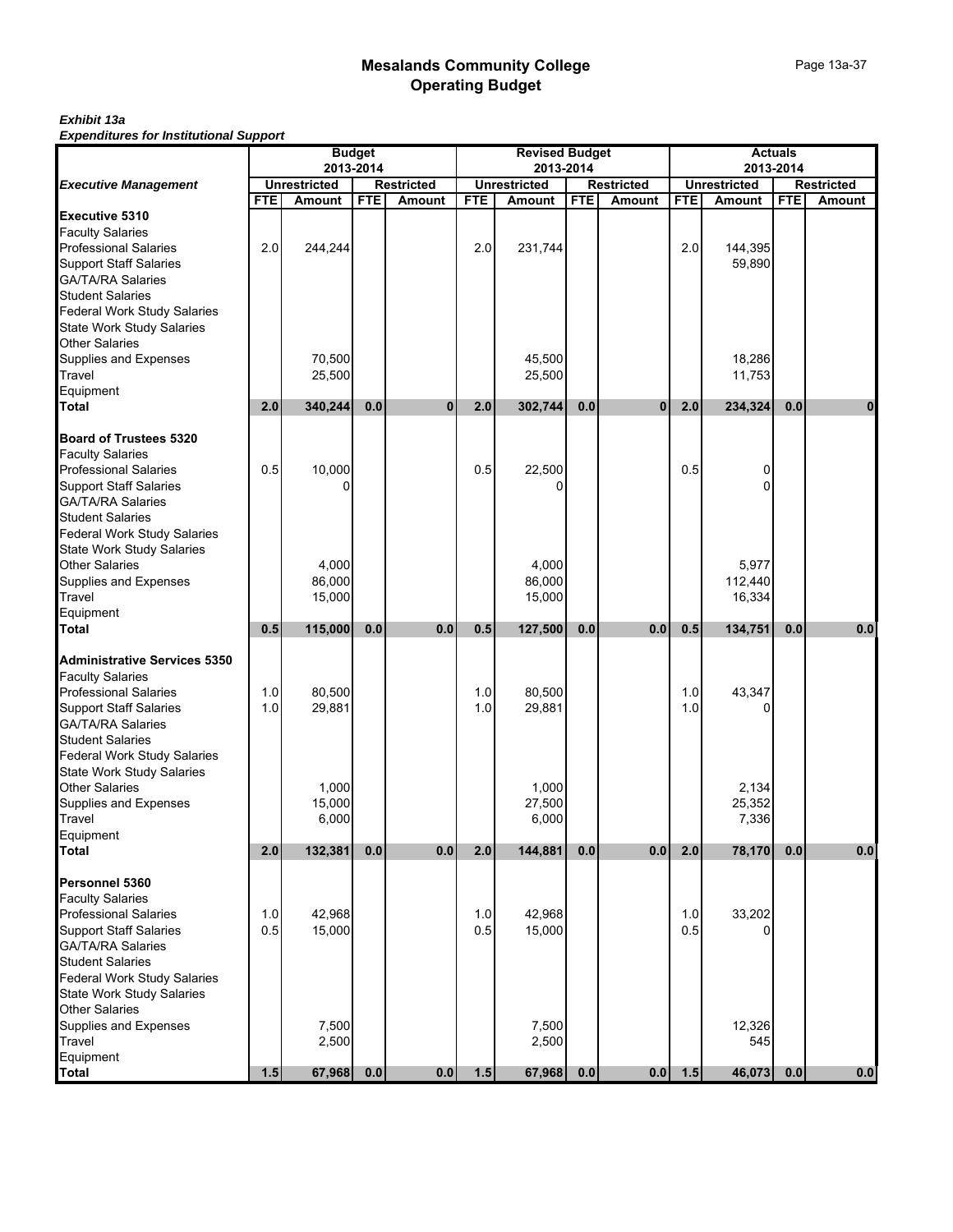# Page 13a-38

#### *Exhibit 13a Expenditures for Institutional Support*

|                                                                                                                                                                           |            |                                     | <b>Budget</b> |                   |            | <b>Revised Budget</b>            |            |                   |            |                                  | <b>Actuals</b> |                   |
|---------------------------------------------------------------------------------------------------------------------------------------------------------------------------|------------|-------------------------------------|---------------|-------------------|------------|----------------------------------|------------|-------------------|------------|----------------------------------|----------------|-------------------|
|                                                                                                                                                                           |            | <b>Unrestricted</b>                 | 2013-2014     | <b>Restricted</b> |            | 2013-2014<br><b>Unrestricted</b> |            | <b>Restricted</b> |            | 2013-2014<br><b>Unrestricted</b> |                | <b>Restricted</b> |
|                                                                                                                                                                           | <b>FTE</b> | Amount                              | <b>FTE</b>    | <b>Amount</b>     | <b>FTE</b> | <b>Amount</b>                    | <b>FTE</b> | Amount            | <b>FTE</b> | Amount                           | <b>FTE</b>     | Amount            |
| <b>Business Office 5370</b><br><b>Faculty Salaries</b><br><b>Professional Salaries</b><br><b>Support Staff Salaries</b>                                                   | 1.0<br>3.0 | 63,766<br>90,627                    |               |                   | 1.0<br>3.0 | 63,766<br>90,627                 |            |                   | 1.0<br>3.0 | 6,710<br>132,353                 |                |                   |
| GA/TA/RA Salaries<br><b>Student Salaries</b><br>Federal Work Study Salaries<br><b>State Work Study Salaries</b>                                                           |            |                                     |               |                   |            |                                  |            |                   |            |                                  |                |                   |
| <b>Other Salaries</b><br>Supplies and Expenses<br>Travel<br>Equipment<br><b>Total</b>                                                                                     | 4.0        | 1,000<br>14,000<br>2,000<br>171,393 | 0.0           | 0.0               | 4.0        | 1,000<br>26,500<br>2,000         | 0.0        | 0.0               | 4.0        | 0<br>29,554<br>90<br>168,708     | 0.0            | 0.0               |
|                                                                                                                                                                           |            |                                     |               |                   |            | 183,893                          |            |                   |            |                                  |                |                   |
| <b>Public Relations 5330</b><br><b>Faculty Salaries</b><br><b>Professional Salaries</b><br><b>Support Staff Salaries</b><br><b>GA/TA/RA Salaries</b>                      | 1.0        | 44,500                              |               |                   | 1.0        | 44,500                           |            |                   | 1.0        | 48,150                           |                |                   |
| <b>Student Salaries</b><br><b>Federal Work Study Salaries</b><br>State Work Study Salaries<br><b>Other Salaries</b>                                                       |            |                                     |               |                   |            |                                  |            |                   |            |                                  |                |                   |
| Supplies and Expenses<br>Travel                                                                                                                                           |            | 100.000<br>2,100                    |               |                   |            | 100,000<br>2,100                 |            |                   |            | 92,234<br>2,147                  |                |                   |
| Equipment                                                                                                                                                                 |            |                                     |               |                   |            |                                  |            |                   |            |                                  |                |                   |
| <b>Total</b>                                                                                                                                                              | 1.0        | 146,600                             | 0.0           | 0.0               | 1.0        | 146,600                          | 0.0        | 0.0               | 1.0        | 142,531                          | 0.0            | 0.0               |
| <b>Institutional Development 5340</b><br><b>Faculty Salaries</b><br><b>Professional Salaries</b><br><b>Support Staff Salaries</b><br><b>GA/TA/RA Salaries</b>             | 1.0        | 52,000                              |               |                   | 1.0        | 52,000                           |            |                   | 1.0        | 52,000                           |                |                   |
| <b>Student Salaries</b><br><b>Federal Work Study Salaries</b><br>State Work Study Salaries<br><b>Other Salaries</b>                                                       |            |                                     |               |                   |            |                                  |            |                   |            |                                  |                |                   |
| Supplies and Expenses<br>Travel<br>Equipment                                                                                                                              |            | 5,000<br>5,000                      |               |                   |            | 5,000<br>5,000                   |            |                   |            | 1,165<br>797                     |                |                   |
| <b>Total</b>                                                                                                                                                              | 1.0        | 62,000                              | 0.0           | 0.0               | 1.0        | 62,000                           | 0.0        | 0.0               | 1.0        | 53,962                           | 0.0            | 0.0               |
| <b>HSI STEM 5390</b><br><b>Faculty Salaries</b><br><b>Professional Salaries</b>                                                                                           |            |                                     | 1.0<br>1.5    |                   |            |                                  | 1.0<br>1.5 |                   |            |                                  |                |                   |
| <b>Support Staff Salaries</b><br><b>GA/TA/RA Salaries</b><br><b>Student Salaries</b><br>Federal Work Study Salaries<br>State Work Study Salaries<br><b>Other Salaries</b> |            |                                     |               |                   |            |                                  |            |                   |            |                                  |                |                   |
| Supplies and Expenses<br>Travel<br>Equipment<br>Total                                                                                                                     | 0.0        | 0.0                                 | 2.5           | $\mathbf{0}$      | 0.0        | 0.0                              | 2.5        | $\mathbf{0}$      | 0.0        | 0.0                              | 0.0            | $\mathbf{0}$      |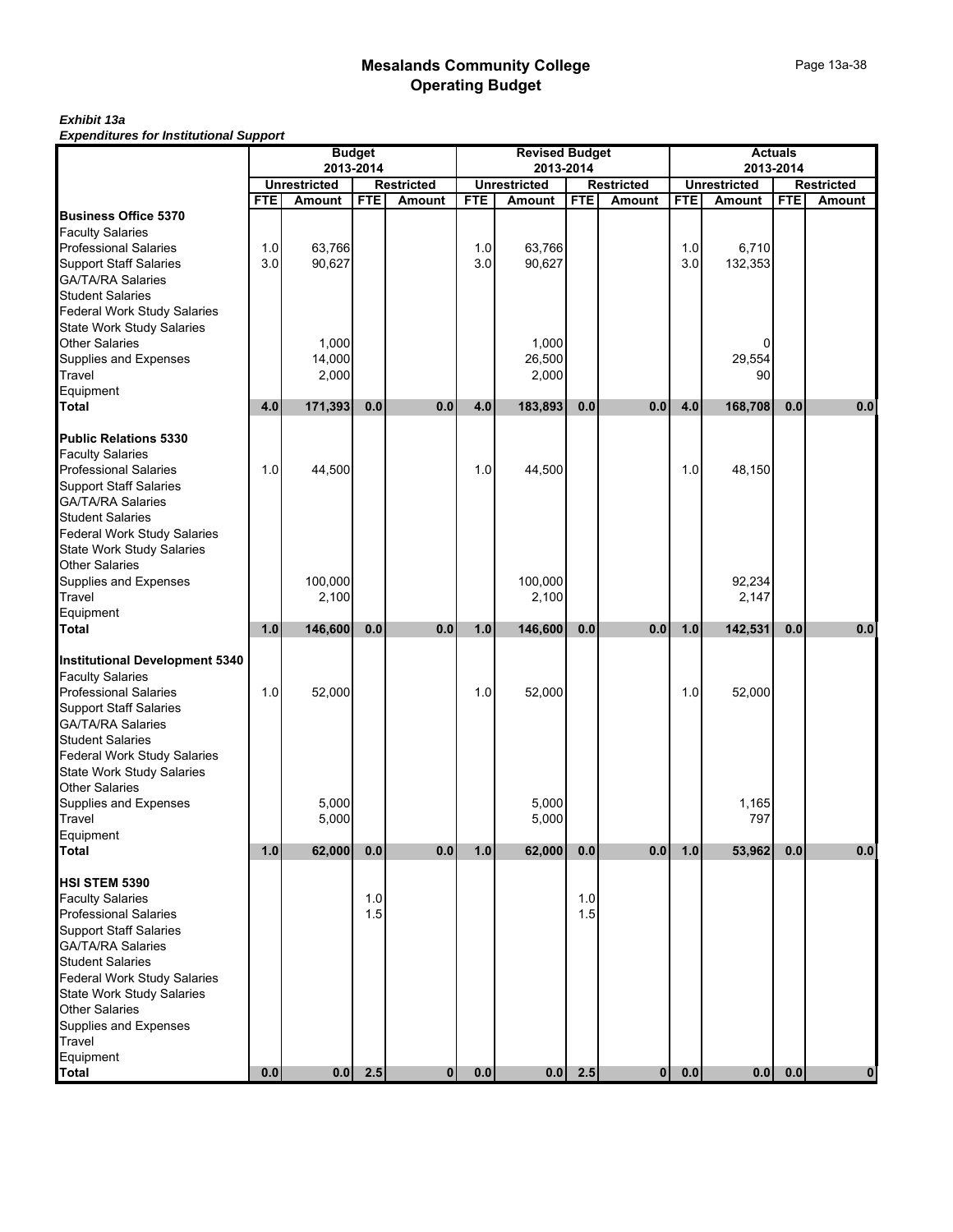#### *Exhibit 13a Expenditures for Institutional Support*

|                                                                              |                                                       |        | <b>Budget</b> |        |            | <b>Revised Budget</b> |            |                   |            |                     |            |                   |
|------------------------------------------------------------------------------|-------------------------------------------------------|--------|---------------|--------|------------|-----------------------|------------|-------------------|------------|---------------------|------------|-------------------|
|                                                                              | 2013-2014<br><b>Unrestricted</b><br><b>Restricted</b> |        |               |        |            | 2013-2014             |            |                   |            |                     | 2013-2014  |                   |
|                                                                              |                                                       |        |               |        |            | <b>Unrestricted</b>   |            | <b>Restricted</b> |            | <b>Unrestricted</b> |            | <b>Restricted</b> |
| <b>Unassigned 4</b>                                                          | <b>FTE</b>                                            | Amount | <b>FTE</b>    | Amount | <b>FTE</b> | Amount                | <b>FTE</b> | <b>Amount</b>     | <b>FTE</b> | Amount              | <b>FTE</b> | Amount            |
| <b>Faculty Salaries</b>                                                      |                                                       |        |               |        |            |                       |            |                   |            |                     |            |                   |
| <b>Professional Salaries</b>                                                 |                                                       |        |               |        | 0.0        |                       |            |                   |            |                     |            |                   |
|                                                                              |                                                       |        |               |        |            |                       |            |                   |            |                     |            |                   |
| Support Staff Salaries<br>GA/TA/RA Salaries                                  |                                                       |        |               |        |            |                       |            |                   |            |                     |            |                   |
| <b>Student Salaries</b>                                                      |                                                       |        |               |        |            |                       |            |                   |            |                     |            |                   |
|                                                                              |                                                       |        |               |        |            |                       |            |                   |            |                     |            |                   |
| Federal Work Study Salaries<br>State Work Study Salaries                     |                                                       |        |               |        |            |                       |            |                   |            |                     |            |                   |
| <b>Other Salaries</b>                                                        |                                                       |        |               |        |            |                       |            |                   |            |                     |            |                   |
|                                                                              |                                                       |        |               |        |            |                       |            |                   |            |                     |            |                   |
| Supplies and Expenses<br>Travel                                              |                                                       |        |               |        |            |                       |            |                   |            |                     |            |                   |
| Equipment                                                                    |                                                       |        |               |        |            |                       |            |                   |            |                     |            |                   |
| <b>Total</b>                                                                 | 0.0                                                   | 0.0    | 0.0           | 0.0    | 0.0        | 0.0                   | 0.0        | 0.0               | 0.0        | 0.0                 | 0.0        | 0.0               |
|                                                                              |                                                       |        |               |        |            |                       |            |                   |            |                     |            |                   |
| <b>Unassigned 5</b>                                                          |                                                       |        |               |        |            |                       |            |                   |            |                     |            |                   |
| <b>Faculty Salaries</b>                                                      |                                                       |        |               |        | 0.0        |                       |            |                   |            |                     |            |                   |
|                                                                              |                                                       |        |               |        |            |                       |            |                   |            |                     |            |                   |
| <b>Professional Salaries<br/>Support Staff Salaries</b>                      |                                                       |        |               |        |            |                       |            |                   |            |                     |            |                   |
| GA/TA/RA Salaries                                                            |                                                       |        |               |        |            |                       |            |                   |            |                     |            |                   |
|                                                                              |                                                       |        |               |        |            |                       |            |                   |            |                     |            |                   |
| Student Salaries<br>Federal Work Study Salaries<br>State Work Study Salaries |                                                       |        |               |        |            |                       |            |                   |            |                     |            |                   |
|                                                                              |                                                       |        |               |        |            |                       |            |                   |            |                     |            |                   |
| <b>Other Salaries</b>                                                        |                                                       |        |               |        |            |                       |            |                   |            |                     |            |                   |
| Supplies and Expenses<br>Travel                                              |                                                       |        |               |        |            |                       |            |                   |            |                     |            |                   |
|                                                                              |                                                       |        |               |        |            |                       |            |                   |            |                     |            |                   |
| Equipment                                                                    |                                                       |        |               |        |            |                       |            |                   |            |                     |            |                   |
| <b>Total</b>                                                                 | 0.0                                                   |        | 0.0           | 0.0    | 0.0        | 0.0                   | 0.0        | 0.0               | 0.0        | 0.0                 | 0.0        | 0.0               |
|                                                                              |                                                       |        |               |        |            |                       |            |                   |            |                     |            |                   |
| <b>Unassigned 6</b>                                                          |                                                       |        |               |        |            |                       |            |                   |            |                     |            |                   |
| <b>Faculty Salaries<br/>Professional Salaries</b>                            |                                                       |        |               |        |            |                       |            |                   |            |                     |            |                   |
|                                                                              |                                                       |        |               |        | 0.0        |                       |            |                   |            |                     |            |                   |
| <b>Support Staff Salaries</b>                                                |                                                       |        |               |        |            |                       |            |                   |            |                     |            |                   |
| GA/TA/RA Salaries                                                            |                                                       |        |               |        |            |                       |            |                   |            |                     |            |                   |
| Student Salaries<br>Federal Work Study Salaries                              |                                                       |        |               |        |            |                       |            |                   |            |                     |            |                   |
|                                                                              |                                                       |        |               |        |            |                       |            |                   |            |                     |            |                   |
| <b>State Work Study Salaries</b>                                             |                                                       |        |               |        |            |                       |            |                   |            |                     |            |                   |
| <b>Other Salaries</b>                                                        |                                                       |        |               |        |            |                       |            |                   |            |                     |            |                   |
| Supplies and Expenses<br>Travel                                              |                                                       |        |               |        |            |                       |            |                   |            |                     |            |                   |
| Equipment                                                                    |                                                       |        |               |        |            |                       |            |                   |            |                     |            |                   |
| Total                                                                        | $0.0\,$                                               | 0.0    | 0.0           | 0.0    | 0.0        | 0.0                   | $0.0\,$    | 0.0               | 0.0        | 0.0                 | $0.0\,$    | $0.0\,$           |
|                                                                              |                                                       |        |               |        |            |                       |            |                   |            |                     |            |                   |
| <b>Unassigned 7</b>                                                          |                                                       |        |               |        |            |                       |            |                   |            |                     |            |                   |
| <b>Faculty Salaries</b>                                                      |                                                       |        |               |        |            |                       |            |                   |            |                     |            |                   |
| Professional Salaries                                                        |                                                       |        |               |        | 0.0        |                       |            |                   |            |                     |            |                   |
| <b>Support Staff Salaries</b>                                                |                                                       |        |               |        |            |                       |            |                   |            |                     |            |                   |
| GA/TA/RA Salaries                                                            |                                                       |        |               |        |            |                       |            |                   |            |                     |            |                   |
| <b>Student Salaries</b>                                                      |                                                       |        |               |        |            |                       |            |                   |            |                     |            |                   |
| <b>Federal Work Study Salaries</b>                                           |                                                       |        |               |        |            |                       |            |                   |            |                     |            |                   |
|                                                                              |                                                       |        |               |        |            |                       |            |                   |            |                     |            |                   |
| State Work Study Salaries<br>Other Salaries                                  |                                                       |        |               |        |            |                       |            |                   |            |                     |            |                   |
| Supplies and Expenses                                                        |                                                       |        |               |        |            |                       |            |                   |            |                     |            |                   |
| Travel                                                                       |                                                       |        |               |        |            |                       |            |                   |            |                     |            |                   |
| Equipment<br>Total                                                           |                                                       |        |               |        |            |                       |            |                   |            |                     |            |                   |
|                                                                              | $0.0\,$                                               | 0.0    | 0.0           | 0.0    | $0.0\,$    | 0.0                   | $0.0\,$    | 0.0               | 0.0        | 0.0                 | 0.0        | $0.0$             |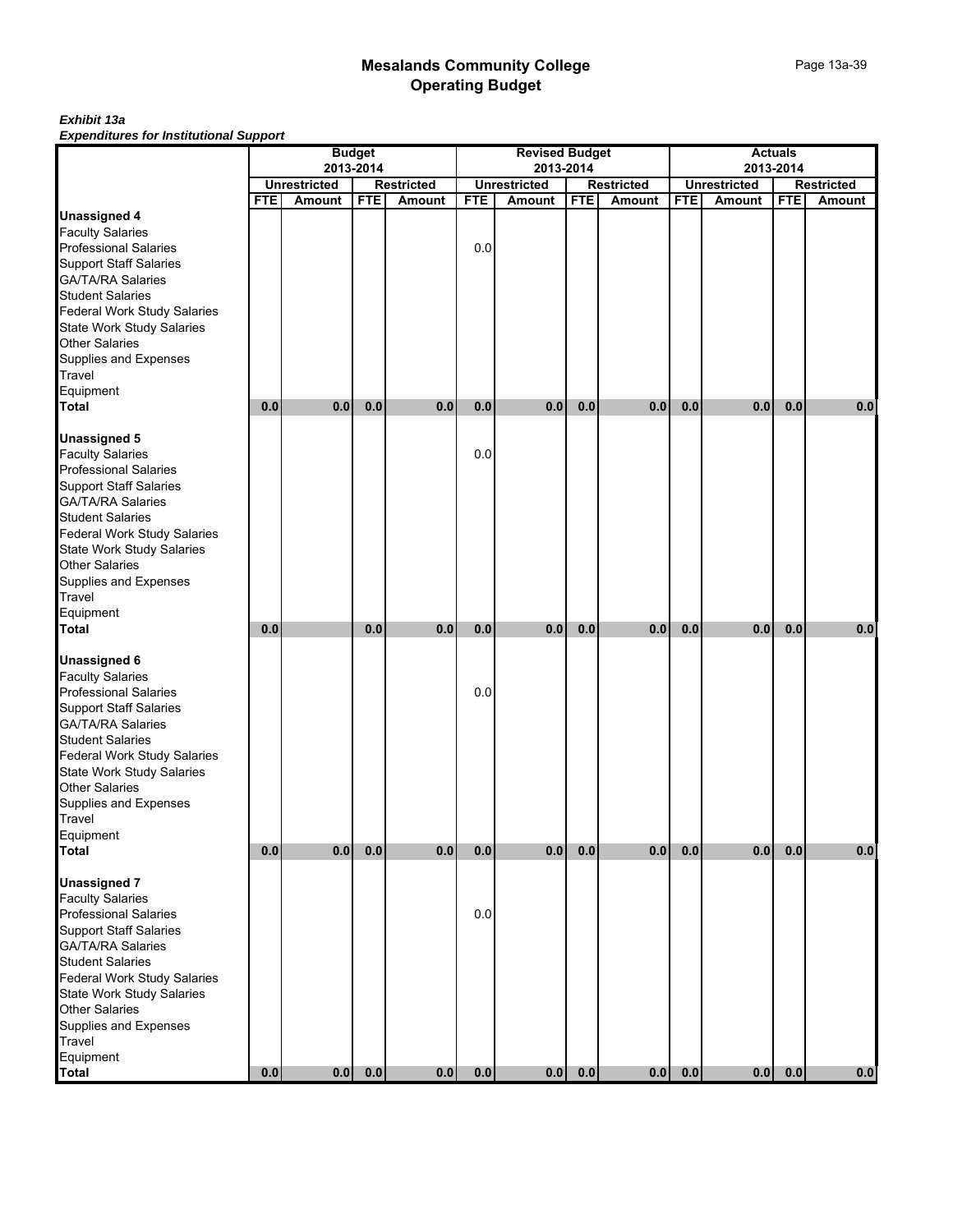#### *Exhibit 13a Expenditures for Institutional Support*

|                                  |                  |                  | <b>Budget</b> |                   | <b>Revised Budget</b> |                     |                  |                   | <b>Actuals</b>   |                  |                  |                   |
|----------------------------------|------------------|------------------|---------------|-------------------|-----------------------|---------------------|------------------|-------------------|------------------|------------------|------------------|-------------------|
|                                  |                  |                  | 2013-2014     |                   |                       | 2013-2014           |                  |                   |                  |                  | 2013-2014        |                   |
|                                  |                  | Unrestricted     |               | <b>Restricted</b> |                       | <b>Unrestricted</b> |                  | <b>Restricted</b> |                  | Unrestricted     |                  | <b>Restricted</b> |
|                                  | <b>FTE</b>       | Amount           | <b>FTE</b>    | Amount            | FTE.                  | Amount              | <b>FTE</b>       | Amount            | <b>FTE</b>       | <b>Amount</b>    | <b>FTE</b>       | Amount            |
| Details                          |                  |                  |               |                   |                       |                     |                  |                   |                  |                  |                  |                   |
| <b>Faculty Salaries</b>          | 0.0              | 0.0              | 1.0           | 0.0               | 0.0                   | 0.0                 | 1.0              | 0.0               | 0.0              | 0.0 <sub>l</sub> | 0.0              | 0.0               |
| Professional Salaries            | 7.5              | 537.978.0        | 1.5           | 0.0               | 7.5                   | 537.978.0           | 1.5              | 0.0               | 7.5              | 327.804.3        | 0.0 <sub>l</sub> | 0.0               |
| <b>Support Staff Salaries</b>    | 4.5              | 135,508.0        | 0.0           | 0.0               | 4.5                   | 135,508.0           | 0.0              | 0.0               | 4.5              | 192,243.3        | 0.0              | 0.0               |
| GA/TA/RA Salaries                | 0.0              | 0.0              | 0.0           | 0.0               | 0.0                   | 0.0                 | 0.0              | 0.0               | 0.0 <sub>l</sub> | 0.0              | 0.0 <sub>l</sub> | 0.0               |
| Student Salaries                 | 0.0              | 0.0 <sub>l</sub> | 0.0           | 0.0               | 0.0                   | 0.0                 | 0.0 <sub>l</sub> | 0.0               | 0.0 <sub>l</sub> | 0.0              | 0.0              | 0.0               |
| Federal Work Study Salaries      | 0.0              | 0.0              | 0.0           | 0.0               | 0.0                   | 0.0                 | 0.0 <sub>l</sub> | 0.0               | 0.0 <sub>l</sub> | 0.0              | 0.0 <sub>l</sub> | 0.0               |
| <b>State Work Study Salaries</b> | 0.0              | 0.0 <sub>l</sub> | 0.0           | 0.0               | 0.0 <sub>l</sub>      | 0.0                 | 0.0              | 0.0               | 0.0 <sub>l</sub> | 0.0              | 0.0 <sub>l</sub> | 0.0               |
| Other Salaries                   | 0.0 <sub>l</sub> | 6.000.0          | 0.0           | 0.0               | 0.0 <sub>l</sub>      | 6.000.0             | 0.0 <sub>l</sub> | 0.0               | 0.01             | 8,110.8          | 0.0 <sub>l</sub> | 0.0               |
| Supplies and Expenses            | 0.0              | 298,000.0        | 0.0           | 0.0               | 0.0                   | 298,000.0           | 0.0              | 0.0               | 0.0              | 291,357.1        | 0.0 <sub>l</sub> | 0.0               |
| Travel                           | 0.0              | 58,100.0         | 0.0           | 0.0               | 0.0                   | 58,100.0            | 0.0              | 0.0               | 0.0 <sub>l</sub> | 39,002.1         | 0.0 <sub>l</sub> | 0.0               |
| Equipment                        | 0.0              | 0.0 <sub>l</sub> | 0.0           | 0.0               | 0.0                   | 0.0                 | 0.0 <sub>l</sub> | 0.0               | 0.0 <sub>l</sub> | 0.0              | 0.0              | 0.0               |
| Total                            | 12.0             | 1,035,586        | 2.5           | <b>0</b>          | 12.0                  | 1,035,586           | 2.5              | $\mathbf{0}$      | 12.0             | 858,518          | 0.0              | $\mathbf{0}$      |
|                                  |                  |                  |               |                   |                       |                     |                  |                   |                  |                  |                  |                   |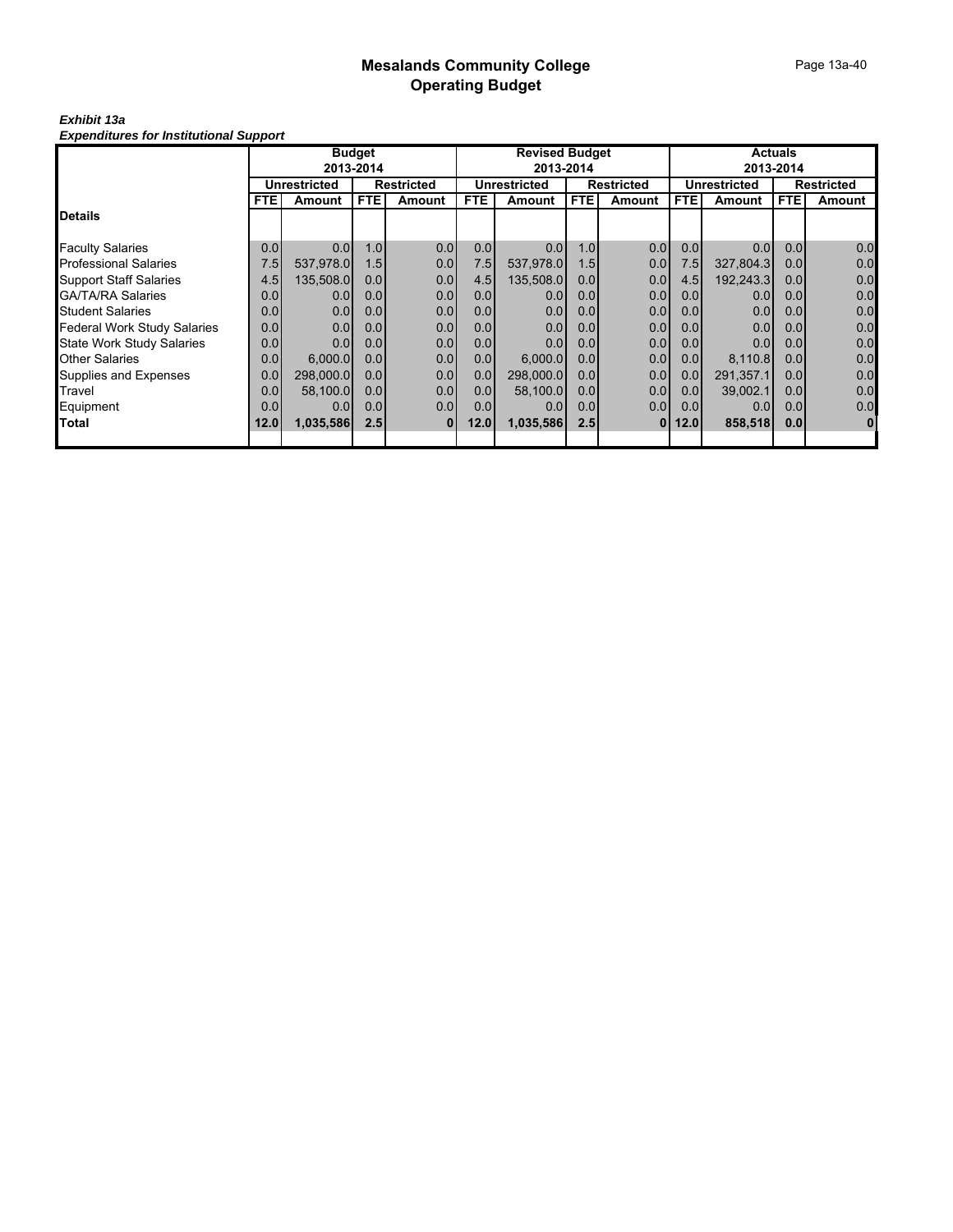### *Exhibit 14*

*Expenditures for Operation and Maintenance of Plant*

|                                                          |                     | <b>Budget</b>     |                     | <b>Revised Budget</b> |                     | <b>Actuals</b>     |
|----------------------------------------------------------|---------------------|-------------------|---------------------|-----------------------|---------------------|--------------------|
|                                                          |                     | 2013-2014         |                     | 2013-2014             |                     | 2013-2014          |
|                                                          | <b>Unrestricted</b> | <b>Restricted</b> | <b>Unrestricted</b> | <b>Restricted</b>     | <b>Unrestricted</b> | <b>Restricted</b>  |
|                                                          |                     |                   |                     |                       |                     |                    |
| Maintenance 5410                                         | 209,201             | 0                 | 209,201             | 0                     | 106,560             | $\mathbf 0$        |
| Custodial 5420                                           | 96,850              | $\pmb{0}$         | 96,850              | $\mathbf 0$           | 83,088              | $\pmb{0}$          |
| Grounds 5430                                             | 42,000              | $\pmb{0}$         | 42,000              | $\overline{0}$        | 20,678              | $\pmb{0}$          |
| <b>Building Repair</b>                                   |                     | $\pmb{0}$         |                     | 0                     | $\Omega$            | $\pmb{0}$          |
| <b>Total</b>                                             | 348,051             | $\mathbf 0$       | 348,051             | $\mathbf 0$           | 210,326             | $\mathbf 0$        |
|                                                          |                     |                   |                     |                       |                     |                    |
| Items Not Included in 14a                                |                     |                   |                     |                       |                     |                    |
| Group Insurance 6205<br>Educational Retirement 6225/6230 | 39,871              |                   | 39,871              |                       | 38,902              |                    |
|                                                          | 13,203              |                   | 13,203              |                       | 16,353              |                    |
| Retiree Health Care 6235                                 | 2,405               |                   | 2,405               |                       | 2,495               |                    |
| Social Security 6240                                     | 8,129               |                   | 8,129               |                       | 7,762               |                    |
| Medicare Taxes 6245                                      | 1,901               |                   | 1,901               |                       | 1,815               |                    |
| Unemployment Compensation 6260                           | 2,556               |                   | 2,556               |                       | 1,699               |                    |
| Workmen's Compensation                                   | 102                 |                   | 102                 |                       | 0                   |                    |
| Waiver of Tuition<br>Telephone Service                   |                     |                   |                     |                       |                     |                    |
|                                                          | 5,000               |                   | 5,000               |                       | 5,000               |                    |
| Computer Service 6320                                    | 15,000              |                   | 15,000              |                       | 15,000              |                    |
| Electricity 6325                                         | 65,000              |                   | 65,000              |                       | 57,649              |                    |
| Natural Gas 6330                                         | 45,000              |                   | 45,000              |                       | 22,141              |                    |
| Water and Garbage 6335                                   | 30,000              |                   | 30,000              |                       | 29,945              |                    |
| Property Insurance 6306                                  | 195,000             |                   | 195,000             |                       | 166,145             |                    |
| Total Items Not Included in 14a                          | 423,167             | $\pmb{0}$         | 423,167             | $\pmb{0}$             | 364,905             | $\pmb{0}$          |
|                                                          |                     |                   |                     |                       |                     |                    |
|                                                          |                     |                   |                     |                       |                     |                    |
| <b>Grand Total Expenditures</b>                          |                     |                   |                     |                       |                     |                    |
| for Student Support                                      | 771,218             | 0                 | 771,218             | 0                     | 575,231             | $\pmb{\mathit{o}}$ |
|                                                          |                     |                   |                     |                       |                     |                    |
|                                                          |                     |                   |                     |                       |                     |                    |
|                                                          |                     |                   |                     |                       |                     |                    |
|                                                          |                     |                   |                     |                       |                     |                    |
|                                                          |                     |                   |                     |                       |                     |                    |
|                                                          |                     |                   |                     |                       |                     |                    |
|                                                          |                     |                   |                     |                       |                     |                    |
|                                                          |                     |                   |                     |                       |                     |                    |
|                                                          |                     |                   |                     |                       |                     |                    |
|                                                          |                     |                   |                     |                       |                     |                    |
|                                                          |                     |                   |                     |                       |                     |                    |
|                                                          |                     |                   |                     |                       |                     |                    |
|                                                          |                     |                   |                     |                       |                     |                    |
|                                                          |                     |                   |                     |                       |                     |                    |
|                                                          |                     |                   |                     |                       |                     |                    |
|                                                          |                     |                   |                     |                       |                     |                    |
|                                                          |                     |                   |                     |                       |                     |                    |
|                                                          |                     |                   |                     |                       |                     |                    |
|                                                          |                     |                   |                     |                       |                     |                    |
|                                                          |                     |                   |                     |                       |                     |                    |
|                                                          |                     |                   |                     |                       |                     |                    |
|                                                          |                     |                   |                     |                       |                     |                    |
|                                                          |                     |                   |                     |                       |                     |                    |
|                                                          |                     |                   |                     |                       |                     |                    |
|                                                          |                     |                   |                     |                       |                     |                    |
|                                                          |                     |                   |                     |                       |                     |                    |
|                                                          |                     |                   |                     |                       |                     |                    |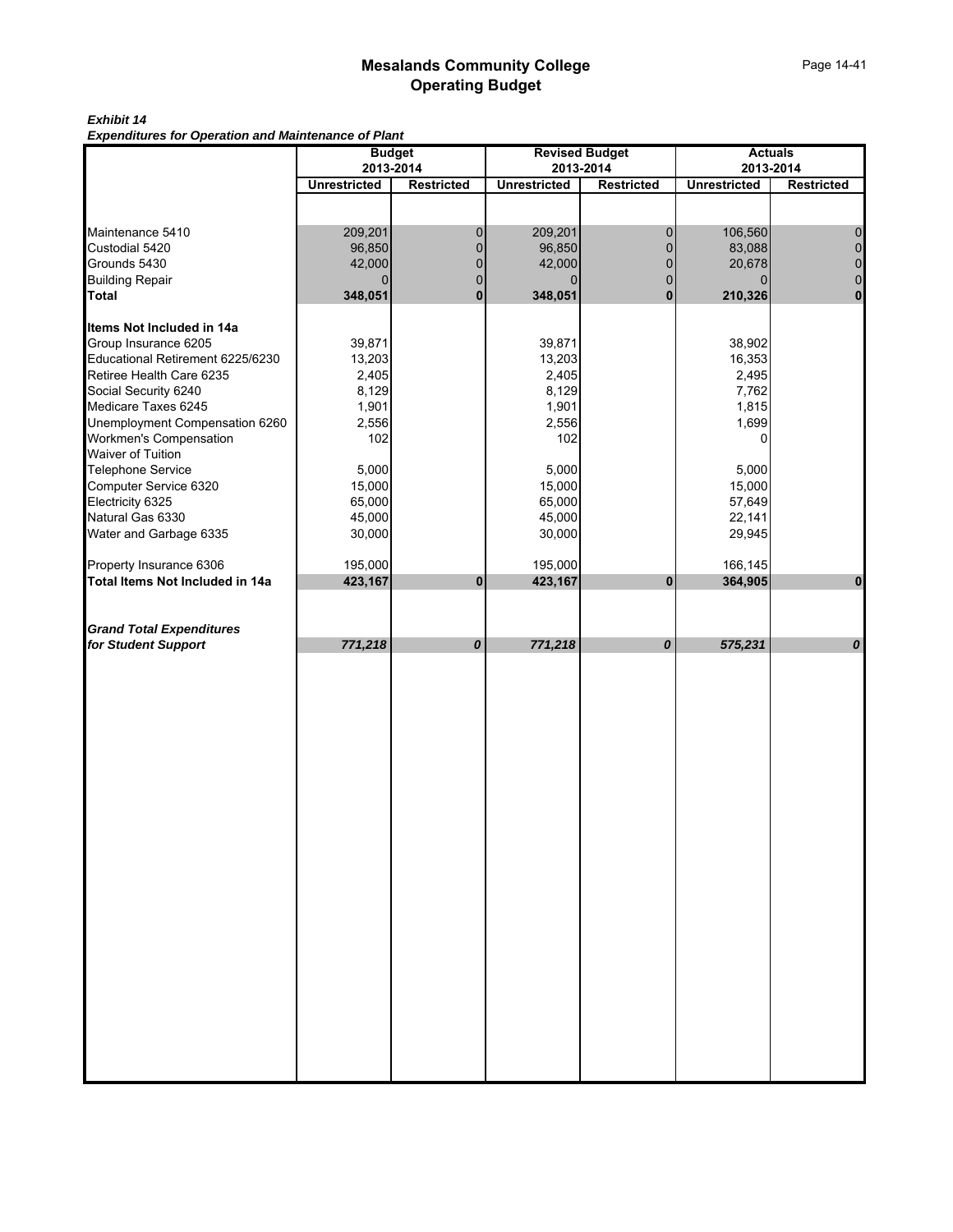### *Exhibit 14a*

*Expenditures for Operation and Maintenance of Plant*

|                                                          | <b>Budget</b> |                     |            |                   | <b>Revised Budget</b> |                     |            |                   | <b>Actuals</b> |                     |            |                   |
|----------------------------------------------------------|---------------|---------------------|------------|-------------------|-----------------------|---------------------|------------|-------------------|----------------|---------------------|------------|-------------------|
|                                                          |               |                     | 2013-2014  |                   |                       |                     | 2013-2014  |                   |                |                     | 2013-2014  |                   |
|                                                          |               | <b>Unrestricted</b> |            | <b>Restricted</b> |                       | <b>Unrestricted</b> |            | <b>Restricted</b> |                | <b>Unrestricted</b> |            | <b>Restricted</b> |
|                                                          | <b>FTE</b>    | <b>Amount</b>       | <b>FTE</b> | <b>Amount</b>     | <b>FTE</b>            | <b>Amount</b>       | <b>FTE</b> | <b>Amount</b>     | <b>FTE</b>     | <b>Amount</b>       | <b>FTE</b> | <b>Amount</b>     |
| Maintenance 5410                                         |               |                     |            |                   |                       |                     |            |                   |                |                     |            |                   |
| <b>Faculty Salaries</b><br><b>Professional Salaries</b>  | 1.0           | 58,019              |            |                   | 1.0                   | 58,019              |            |                   | 1.0            | 33,618              |            |                   |
|                                                          | 1.0           | 29,182              |            |                   | 1.0                   | 29,182              |            |                   | 1.0            | 29,953              |            |                   |
| <b>Support Staff Salaries</b><br>GA/TA/RA Salaries       |               |                     |            |                   |                       |                     |            |                   |                |                     |            |                   |
| <b>Student Salaries</b>                                  |               |                     |            |                   |                       |                     |            |                   |                |                     |            |                   |
| <b>Federal Work Study Salaries</b>                       |               |                     |            |                   |                       |                     |            |                   |                |                     |            |                   |
|                                                          |               |                     |            |                   |                       |                     |            |                   |                |                     |            |                   |
| State Work Study Salaries<br>Other Salaries              |               | 2,000               |            |                   |                       | 2,000               |            |                   |                |                     |            |                   |
| Supplies and Expenses                                    |               | 115,000             |            |                   |                       | 115,000             |            |                   |                | 42,988              |            |                   |
| Travel                                                   |               |                     |            |                   |                       |                     |            |                   |                |                     |            |                   |
| Equipment                                                |               | 5,000               |            |                   |                       | 5,000               |            |                   |                | 0                   |            |                   |
| Total                                                    | 2.0           | 209,201             | 0.0        | 0.0               | 2.0                   | 209,201             | 0.0        | 0.0               | 2.0            | 106,560             | 0.0        | 0.0               |
|                                                          |               |                     |            |                   |                       |                     |            |                   |                |                     |            |                   |
| <b>Custodial 5420</b><br><b>Faculty Salaries</b>         |               |                     |            |                   |                       |                     |            |                   |                |                     |            |                   |
| <b>Professional Salaries</b>                             |               |                     |            |                   |                       |                     |            |                   |                |                     |            |                   |
|                                                          | 2.0           | 59,850              |            |                   | 2.0                   | 59,850              |            |                   | 3.0            | 61,792              |            |                   |
| Support Staff Salaries<br>GA/TA/RA Salaries              |               |                     |            |                   |                       |                     |            |                   |                |                     |            |                   |
| <b>Student Salaries</b>                                  |               |                     |            |                   |                       |                     |            |                   |                |                     |            |                   |
|                                                          |               |                     |            |                   |                       |                     |            |                   |                |                     |            |                   |
| Federal Work Study Salaries<br>State Work Study Salaries |               |                     |            |                   |                       |                     |            |                   |                |                     |            |                   |
| <b>Other Salaries</b>                                    | 0.5           | 2,000               |            |                   | 1.0                   | 2.000               |            |                   | 0.0            |                     |            |                   |
| Supplies and Expenses<br>Travel                          |               | 30,000              |            |                   |                       | 30,000              |            |                   |                | 21,297              |            |                   |
|                                                          |               |                     |            |                   |                       |                     |            |                   |                |                     |            |                   |
| Equipment                                                |               | 5,000               |            |                   |                       | 5,000               |            |                   |                | $\Omega$            |            |                   |
| <b>Total</b>                                             | 2.5           | 96,850              | 0.0        | 0.0               | 3.0                   | 96,850              | 0.0        | 0.0               | 3.0            | 83,088              | 0.0        | 0.0               |
| Grounds 5430                                             |               |                     |            |                   |                       |                     |            |                   |                |                     |            |                   |
| <b>Faculty Salaries</b>                                  |               |                     |            |                   |                       |                     |            |                   |                |                     |            |                   |
|                                                          |               |                     |            |                   |                       |                     |            |                   |                |                     |            |                   |
| Professional Salaries<br>Support Staff Salaries          | 1.0           | 21,000              |            |                   | 0.5                   | 21,000              |            |                   | 1.0            | 0                   |            |                   |
| GA/TA/RA Salaries                                        |               |                     |            |                   |                       |                     |            |                   |                |                     |            |                   |
| <b>Student Salaries</b>                                  |               |                     |            |                   |                       |                     |            |                   |                |                     |            |                   |
| <b>Federal Work Study Salaries</b>                       |               |                     |            |                   |                       |                     |            |                   |                |                     |            |                   |
| <b>State Work Study Salaries</b>                         |               |                     |            |                   |                       |                     |            |                   |                |                     |            |                   |
| <b>Other Salaries</b>                                    | 0.5           | 1,000               |            |                   | 0.5                   | 1,000               |            |                   | 0.0            |                     |            |                   |
| Supplies and Expenses<br>Travel                          |               | 15,000              |            |                   |                       | 15,000              |            |                   |                | 20,678              |            |                   |
|                                                          |               |                     |            |                   |                       |                     |            |                   |                | 0                   |            |                   |
| Equipment<br>Total                                       | 1.5           | 5,000<br>42,000     | 0.0        | 0.0               | 1.0                   | 5,000<br>42,000     | 0.0        | 0.0               | $1.0$          | 20,678              | 0.0        | $0.0\,$           |
|                                                          |               |                     |            |                   |                       |                     |            |                   |                |                     |            |                   |
| <b>Building Repair</b>                                   |               |                     |            |                   |                       |                     |            |                   |                |                     |            |                   |
| <b>Faculty Salaries</b>                                  |               |                     |            |                   |                       |                     |            |                   |                |                     |            |                   |
| <b>Professional Salaries</b>                             |               |                     |            |                   |                       |                     |            |                   |                |                     |            |                   |
| <b>Support Staff Salaries</b>                            |               |                     |            |                   |                       |                     |            |                   |                |                     |            |                   |
| <b>GA/TA/RA Salaries</b>                                 |               |                     |            |                   |                       |                     |            |                   |                |                     |            |                   |
| <b>Student Salaries</b>                                  |               |                     |            |                   |                       |                     |            |                   |                |                     |            |                   |
| Federal Work Study Salaries                              |               |                     |            |                   |                       |                     |            |                   |                |                     |            |                   |
| <b>State Work Study Salaries</b>                         |               |                     |            |                   |                       |                     |            |                   |                |                     |            |                   |
| <b>Other Salaries</b><br>Supplies and Expenses           |               |                     |            |                   |                       |                     |            |                   |                | 0                   |            |                   |
| Travel                                                   |               |                     |            |                   |                       |                     |            |                   |                |                     |            |                   |
| Equipment                                                |               |                     |            |                   |                       |                     |            |                   |                |                     |            |                   |
| <b>Total</b>                                             | 0.0           | 0.0                 | 0.0        | 0.0               | 0.0                   | 0.0                 | 0.0        | 0.0               | 0.0            | $0.0$               | 0.0        | 0.0               |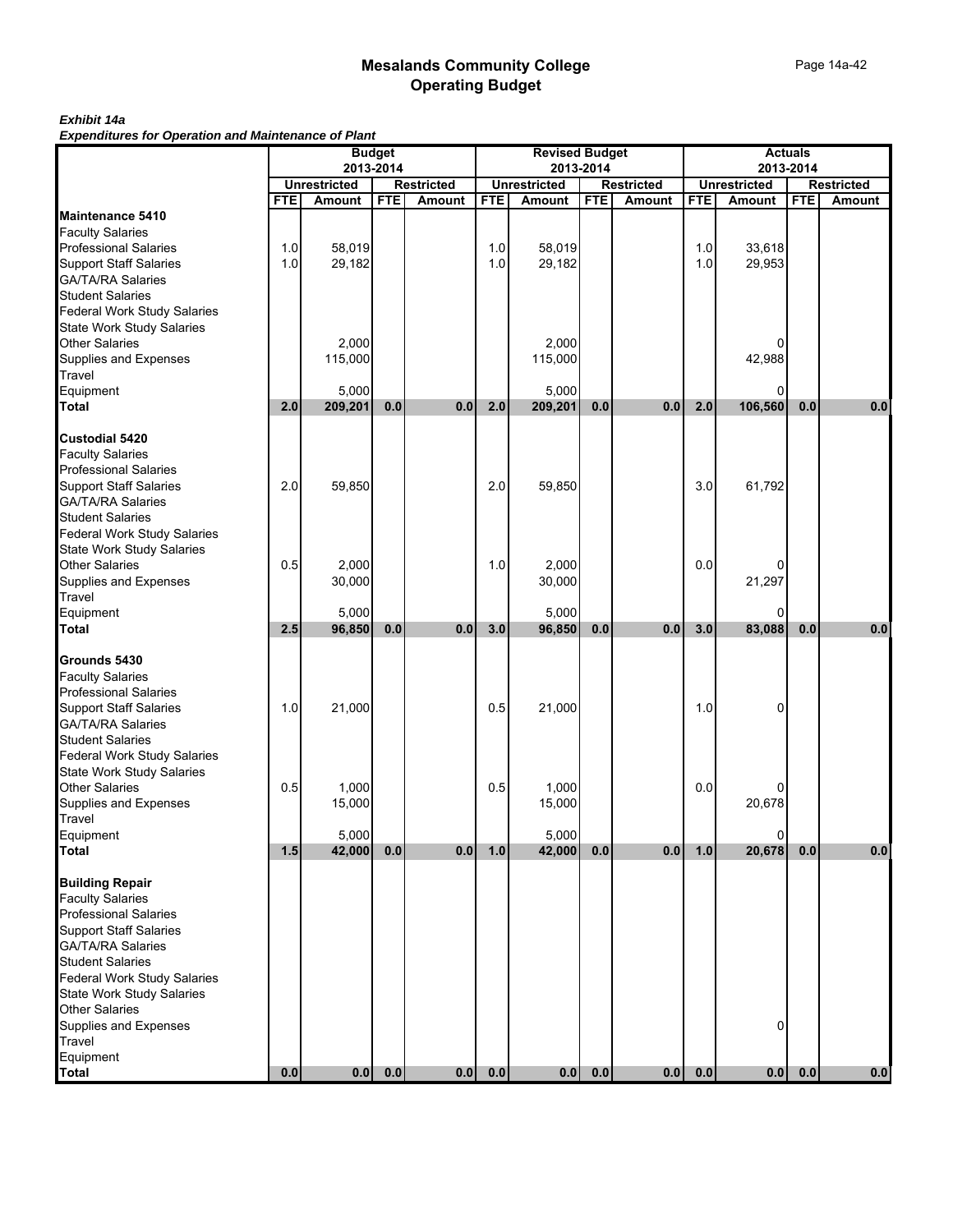### *Exhibit 14a*

*Expenditures for Operation and Maintenance of Plant*

|                                    | <b>Budget</b>       |         |           |                   | <b>Revised Budget</b> |                     |                  |                   | <b>Actuals</b> |                |                  |                |
|------------------------------------|---------------------|---------|-----------|-------------------|-----------------------|---------------------|------------------|-------------------|----------------|----------------|------------------|----------------|
|                                    |                     |         | 2013-2014 |                   |                       |                     | 2013-2014        |                   |                |                | 2013-2014        |                |
|                                    | <b>Unrestricted</b> |         |           | <b>Restricted</b> |                       | <b>Unrestricted</b> |                  | <b>Restricted</b> |                | Unrestricted   |                  | Restricted     |
|                                    | <b>FTE</b>          | Amount  | FTE.      | Amount            | FTE.                  | Amount              | <b>FTE</b>       | Amount            | <b>FTE</b>     | Amount         | FTE.             | Amount         |
|                                    |                     |         |           |                   |                       |                     |                  |                   |                |                |                  |                |
| <b>Details</b>                     |                     |         |           |                   |                       |                     |                  |                   |                |                |                  |                |
| <b>Faculty Salaries</b>            | 0.0                 |         | 0.0       | $\overline{0}$    | 0.0                   |                     | 0.0              | $\Omega$          | 0.0            | $\Omega$       | 0.0              | $\overline{0}$ |
| <b>Professional Salaries</b>       | 1.0 <sub>l</sub>    | 58,019  | 0.0       | 0                 | 1.0                   | 58,019              | 0.0 <sub>l</sub> |                   | 1.0            | 33,618         | 0.0              | 0              |
| <b>Support Staff Salaries</b>      | 4.0                 | 110,032 | 0.0       |                   | 3.5                   | 110,032             | 0.0 <sub>l</sub> |                   | 5.0            | 91,745         | 0.0              | 0              |
| <b>GA/TA/RA Salaries</b>           | 0.0                 |         | 0.0       | $\Omega$          | 0.0 <sub>1</sub>      |                     | 0.0 <sub>l</sub> | 0                 | 0.0            | 01             | 0.0 <sub>l</sub> | 0              |
| <b>Student Salaries</b>            | 0.0                 |         | 0.0       | 0                 | 0.0 <sub>1</sub>      |                     | 0.01             | $\Omega$          | 0.0            | $\overline{0}$ | 0.0              | 0              |
| <b>Federal Work Study Salaries</b> | 0.0                 |         | 0.0       | $\Omega$          | 0.0                   | 0                   | 0.0              | $\mathbf{0}$      | 0.0            | 01             | 0.0              | 0              |
| <b>State Work Study Salaries</b>   | 0.0                 |         | 0.0       | $\Omega$          | 0.0                   |                     | 0.0              | 0                 | 0.0            | 01             | 0.0              | 0              |
| <b>Other Salaries</b>              | 1.0                 | 5,000   | 0.0       | 0                 | 1.5                   | 5,000               | 0.01             | 0                 | 0.0            | 01             | 0.0              | 0              |
| Supplies and Expenses              | 0.0                 | 160,000 | 0.0       | $\Omega$          | 0.0                   | 160,000             | 0.01             | 0                 | 0.0            | 84,963         | 0.0              | 0              |
| Travel                             | 0.0                 |         | 0.0       | $\overline{0}$    | 0.0                   |                     | 0.0              | $\Omega$          | 0.0            | 01             | 0.0              | 0              |
| Equipment                          | 0.0                 | 15,000  | 0.0       |                   | 0.0                   | 15,000              | 0.01             |                   | 0.0            | 01             | 0.0              | $\mathbf 0$    |
| Total                              | 6.0                 | 348,051 | 0.0       | 0.0               | 6.0                   | 348,051             | 0.01             | 0.0               | 6.0            | 210,326        | 0.0              | 0.0            |
|                                    |                     |         |           |                   |                       |                     |                  |                   |                |                |                  |                |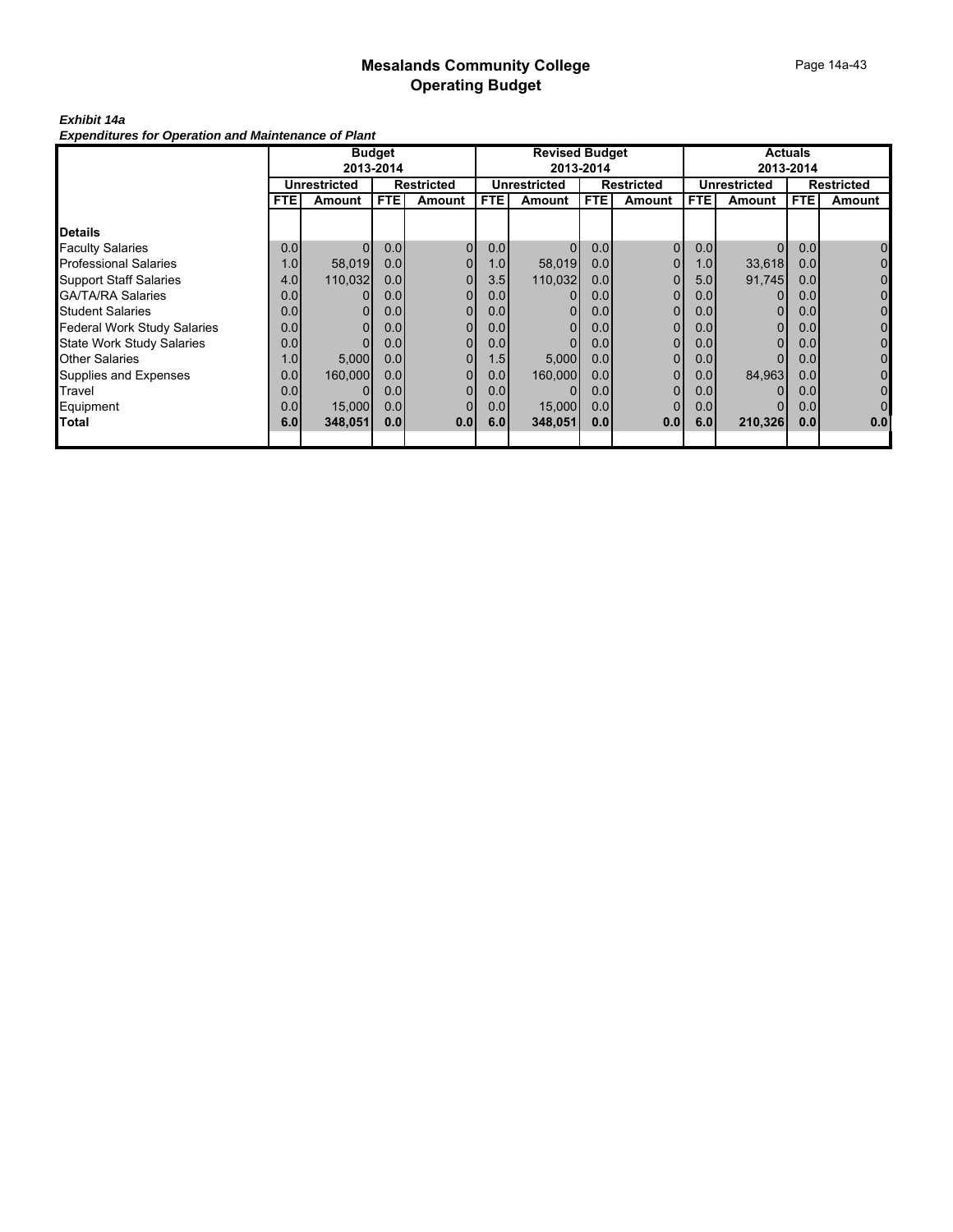#### *Exhibit 15 Student Social and Cultural Development*

|                                                                                                                                                                                                                                                                                                                                                           |                     | <b>Budget</b>                  |                     | <b>Revised Budget</b>          |                     | <b>Actuals</b>                 |
|-----------------------------------------------------------------------------------------------------------------------------------------------------------------------------------------------------------------------------------------------------------------------------------------------------------------------------------------------------------|---------------------|--------------------------------|---------------------|--------------------------------|---------------------|--------------------------------|
|                                                                                                                                                                                                                                                                                                                                                           | <b>Unrestricted</b> | 2013-2014<br><b>Restricted</b> | <b>Unrestricted</b> | 2013-2014<br><b>Restricted</b> | <b>Unrestricted</b> | 2013-2014<br><b>Restricted</b> |
| <b>Revenues</b>                                                                                                                                                                                                                                                                                                                                           |                     |                                |                     |                                |                     |                                |
| Tuition and Miscellaneous Fees<br>Federal Government Appropriations<br>State Government Appropriations<br>Local Government Appropriations<br><b>Federal Govt Grants and Contracts</b><br>State Govt Grants and Contracts<br>Local Govt Grants and Contracts<br><b>Private Gifts</b><br>Endowments, Land, Perm Fund<br>Sales and Services<br>Other Sources |                     |                                |                     |                                |                     |                                |
| <b>Total Revenues</b>                                                                                                                                                                                                                                                                                                                                     | $\bf{0}$            | $\mathbf{0}$                   | $\bf{0}$            | $\bf{0}$                       | $\bf{0}$            | $\bf{0}$                       |
| <b>Beginning Balances</b>                                                                                                                                                                                                                                                                                                                                 |                     |                                |                     |                                |                     |                                |
| <b>Total Available</b>                                                                                                                                                                                                                                                                                                                                    | $\mathbf{0}$        | $\bf{0}$                       | $\bf{0}$            | 0                              | $\mathbf 0$         | $\bf{0}$                       |
| <b>Expenditures</b>                                                                                                                                                                                                                                                                                                                                       |                     |                                |                     |                                |                     |                                |
| <b>Faculty Salaries</b><br><b>Professional Salaries</b><br>Support Staff Salaries<br>GA/TA/RA Salaries<br><b>Student Salaries</b><br>Federal Work Study Salaries<br>State Work Study Salaries<br>Other Salaries<br>Supplies<br>Travel<br>Equipment                                                                                                        |                     |                                |                     |                                |                     |                                |
| <b>Total Expenditures</b>                                                                                                                                                                                                                                                                                                                                 | $\bf{0}$            | $\mathbf{0}$                   | $\bf{0}$            | 0                              | 0                   | 0                              |
| <b>Transfer To or (From)</b><br><b>Instruction and General</b>                                                                                                                                                                                                                                                                                            | 0                   | 0                              | 0                   | 0                              | 0                   | $\mathbf 0$                    |
| <b>Ending Balance</b>                                                                                                                                                                                                                                                                                                                                     | $\overline{0}$      | $\overline{0}$                 | $\mathbf{0}$        | $\mathbf{0}$                   | $\mathbf{0}$        | $\pmb{0}$                      |
|                                                                                                                                                                                                                                                                                                                                                           |                     |                                |                     |                                |                     |                                |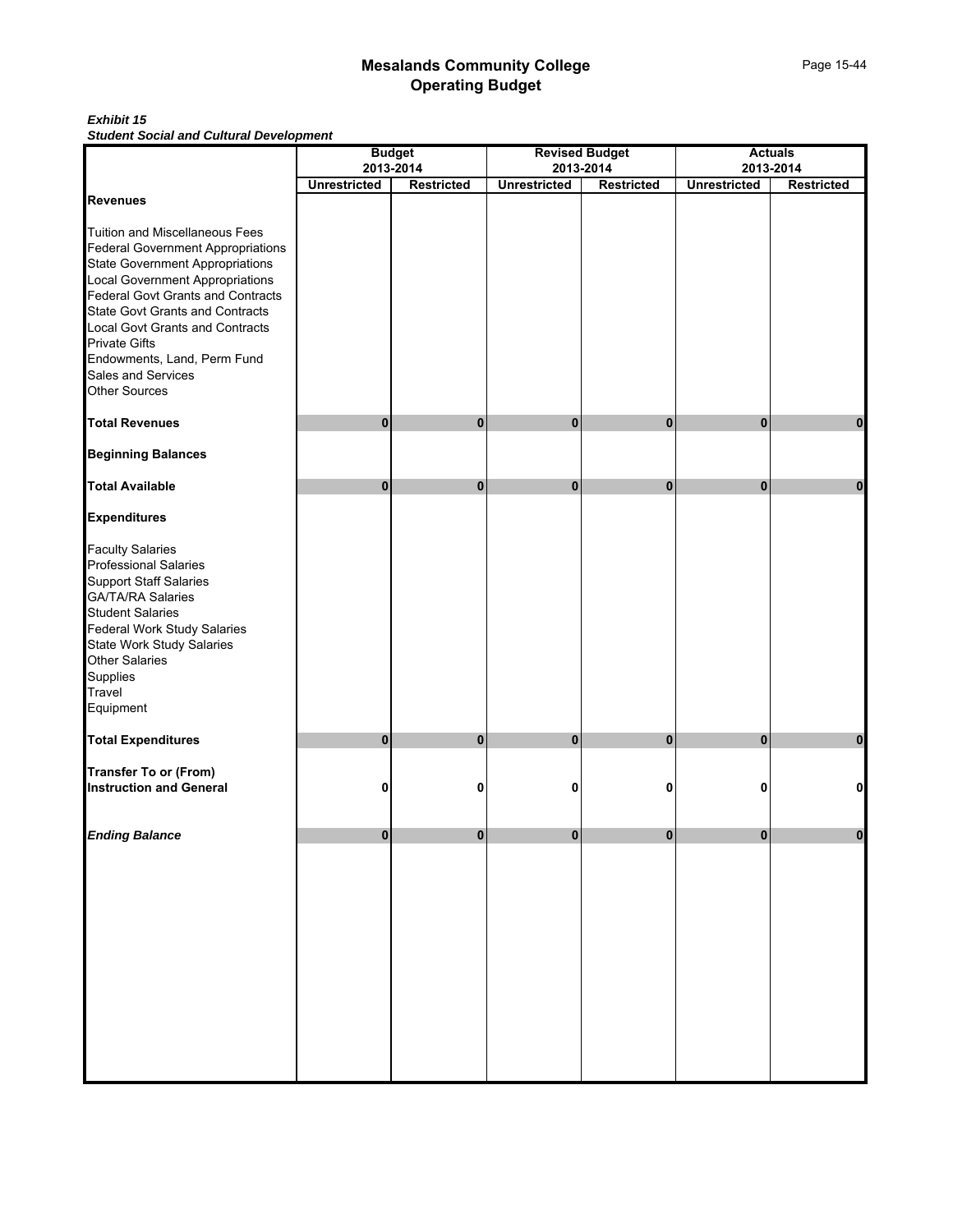|                                          | <b>Budget</b><br>2013-2014 |                               |            |                                    | <b>Revised Budget</b> |                                      |            |                                    | <b>Actuals</b> |                               |            |                             |
|------------------------------------------|----------------------------|-------------------------------|------------|------------------------------------|-----------------------|--------------------------------------|------------|------------------------------------|----------------|-------------------------------|------------|-----------------------------|
|                                          |                            |                               |            |                                    |                       |                                      | 2013-2014  |                                    |                | 2013-2014                     |            |                             |
|                                          | <b>FTE</b>                 | <b>Unrestricted</b><br>Amount | <b>FTE</b> | <b>Restricted</b><br><b>Amount</b> | <b>FTE</b>            | <b>Unrestricted</b><br><b>Amount</b> | <b>FTE</b> | <b>Restricted</b><br><b>Amount</b> | <b>FTE</b>     | <b>Unrestricted</b><br>Amount | <b>FTE</b> | <b>Restricted</b><br>Amount |
|                                          |                            |                               |            |                                    |                       |                                      |            |                                    |                |                               |            |                             |
| <b>Revenues</b>                          |                            |                               |            |                                    |                       |                                      |            |                                    |                |                               |            |                             |
| <b>Tuition and Miscellaneous Fees</b>    |                            | 0                             |            | 0                                  |                       | 0                                    |            | 0                                  |                | 0                             |            | 0                           |
| <b>Federal Government Appropriations</b> |                            | 0                             |            | $\overline{0}$                     |                       | $\Omega$                             |            |                                    |                | $\Omega$                      |            | $\overline{0}$              |
| <b>State Government Appropriations</b>   |                            | 0                             |            | $\Omega$                           |                       | $\Omega$                             |            |                                    |                | 0                             |            | $\mathbf 0$                 |
| <b>Local Government Appropriations</b>   |                            | 0                             |            | 0                                  |                       | $\mathbf{0}$                         |            |                                    |                | $\Omega$                      |            | $\overline{0}$              |
| Federal Govt Grants and Contracts        |                            | $\Omega$                      |            | 32,000                             |                       | 0                                    |            | 32,000                             |                | $\Omega$                      |            | 21,689                      |
| <b>State Govt Grants and Contracts</b>   |                            | $\mathbf{0}$                  |            | 145,353                            |                       | $\overline{0}$                       |            | 145,353                            |                | 0                             |            | 115,311                     |
| Local Govt Grants and Contracts          |                            | $\Omega$                      |            | 0                                  |                       | $\Omega$                             |            |                                    |                | $\Omega$                      |            | $\mathbf 0$                 |
| <b>Private Gifts</b>                     |                            | 0                             |            | 0                                  |                       |                                      |            |                                    |                |                               |            | $\mathbf 0$                 |
| Endowments, Land, Perm Fund              |                            | 0                             |            | 0                                  |                       |                                      |            |                                    |                |                               |            | $\overline{0}$              |
| Sales and Services                       |                            | 329,000                       |            | 0                                  |                       | 329,000                              |            |                                    |                | 94,929                        |            | $\mathbf 0$                 |
| <b>Other Sources</b>                     |                            | 7,000                         |            | $\overline{0}$                     |                       | 7,000                                |            | $\Omega$                           |                | 467                           |            | $\overline{0}$              |
| <b>Total Revenues</b>                    |                            | 336,000                       |            | 177,353                            | 0.0                   | 336,000                              | 0.0        | 177,353                            | 0.0            | 95,396                        |            | 137,000                     |
| <b>Beginning Balances</b>                |                            | 119,394                       |            | $\bf{0}$                           |                       | 247,844                              |            | $\bf{0}$                           |                | 247,844                       |            | $\bf{0}$                    |
| <b>Total Available</b>                   |                            | 455,394                       |            | 177,353                            | 0.0                   | 583,844                              | 0.0        | 177,353                            | 0.0            | 343,240                       | 0.0        | 137,000                     |
| <b>Expenditures</b>                      |                            |                               |            |                                    |                       |                                      |            |                                    |                |                               |            |                             |
| <b>Faculty Salaries</b>                  | 0.0                        | 0.0                           | 0.0        | 0.0                                | 0.0                   | 0.0                                  | 0.0        | 0.0                                | 0.0            | 0.0                           | 0.0        | 0.0                         |
| Professional Salaries                    | 0.0                        | 0.0                           | 1.0        | 87451.0                            | 0.0                   | 0.0                                  | 1.0        | 87451.0                            | 0.0            | 0.0                           | 1.0        | 53218.7                     |
| <b>Support Staff Salaries</b>            | 0.0                        | 0.0                           | 1.0        | 22000.0                            | 0.0                   | 0.0                                  | 1.0        | 22000.0                            | 0.0            | 0.0                           | 1.0        | 29589.0                     |
| <b>GA/TA/RA Salaries</b>                 | 0.0                        | 0.0                           | 0.0        | 0.0                                | 0.0                   | 0.0                                  | 0.0        | 0.0                                | 0.0            | 0.0                           | 0.0        | 0.0                         |
| <b>Student Salaries</b>                  | 0.0                        | 0.0                           | 0.0        | 0.0                                | 0.0                   | 0.0                                  | 0.0        | 0.0                                | 0.0            | 0.0                           | 0.0        | 0.0                         |
| <b>Federal Work Study Salaries</b>       | 0.0                        | 0.0                           | 0.0        | 0.0                                | 0.0                   | 0.0                                  | 0.0        | 0.0                                | 0.0            | 0.0                           | 0.0        | 0.0                         |
| <b>State Work Study Salaries</b>         | 0.0                        | 0.0                           | 0.0        | 0.0                                | 0.0                   | 0.0                                  | 0.0        | 0.0                                | 0.0            | 0.0                           | 0.0        | 0.0                         |
| <b>Other Salaries</b>                    | 0.0                        | 3000.0                        | 0.0        | 2036.0                             | 0.0                   | 3000.0                               | 0.0        | 2036.0                             | 0.0            | 0.0                           | 0.0        | 0.0                         |
| Supplies                                 | 0.0                        | 227000.0                      | 0.0        | 15870.0                            | 0.0                   | 227000.0                             | 0.0        | 15870.0                            | 0.0            | 12190.3                       | 0.0        | 22255.5                     |
| Travel                                   | 0.0<br>0.0                 | 5000.0                        | 0.0        | 14500.0                            | 0.0<br>0.0            | 5000.0<br>20000.0                    | 0.0<br>0.0 | 14500.0                            | 0.0<br>0.0     | 0.0                           | 0.0        | 1484.8                      |
| Equipment<br><b>Benefits</b>             | 0.0                        | 20000.0<br>1000.0             | 0.0<br>0.0 | 0.0<br>35496.0                     | 0.0                   | 1000.0                               | 0.0        | 0.0<br>35496.0                     | 0.0            | 0.0<br>0.0                    | 0.0<br>0.0 | 0.0<br>30452.0              |
|                                          |                            |                               |            |                                    |                       |                                      |            |                                    |                |                               |            |                             |
| <b>Total Expenditures</b>                | 0.0                        | 256,000                       | 2.0        | 177,353                            | 0.0                   | 256,000                              | 2.0        | 177,353                            | 0.0            | 12.190                        | 2.0        | 137,000                     |
| <b>Transfer To or (From)</b>             |                            |                               |            |                                    |                       |                                      |            |                                    |                |                               |            |                             |
| <b>Student Aid</b>                       |                            | $-51,700$                     |            | 0                                  |                       | $-51,700$                            |            | $\mathbf{0}$                       |                | $-51,700$                     |            | $\mathbf 0$                 |
| <b>Athletics</b>                         |                            | $-30,000$                     |            |                                    |                       | $-30,000$                            |            |                                    |                | $-30,000$                     |            |                             |
| <b>Total Transfers</b>                   |                            | $-81,700$                     |            |                                    |                       | $-81,700$                            |            |                                    |                | $-81,700$                     |            |                             |
|                                          |                            |                               |            |                                    |                       |                                      |            |                                    |                |                               |            |                             |
| <b>Ending Balance</b>                    |                            | 117,694                       |            | $\mathbf{0}$                       |                       | 246,144                              |            | $\mathbf{0}$                       |                | 249,350                       |            | $\mathbf{0}$                |
|                                          |                            |                               |            |                                    |                       |                                      |            |                                    |                |                               |            |                             |
|                                          |                            |                               |            |                                    |                       |                                      |            |                                    |                |                               |            |                             |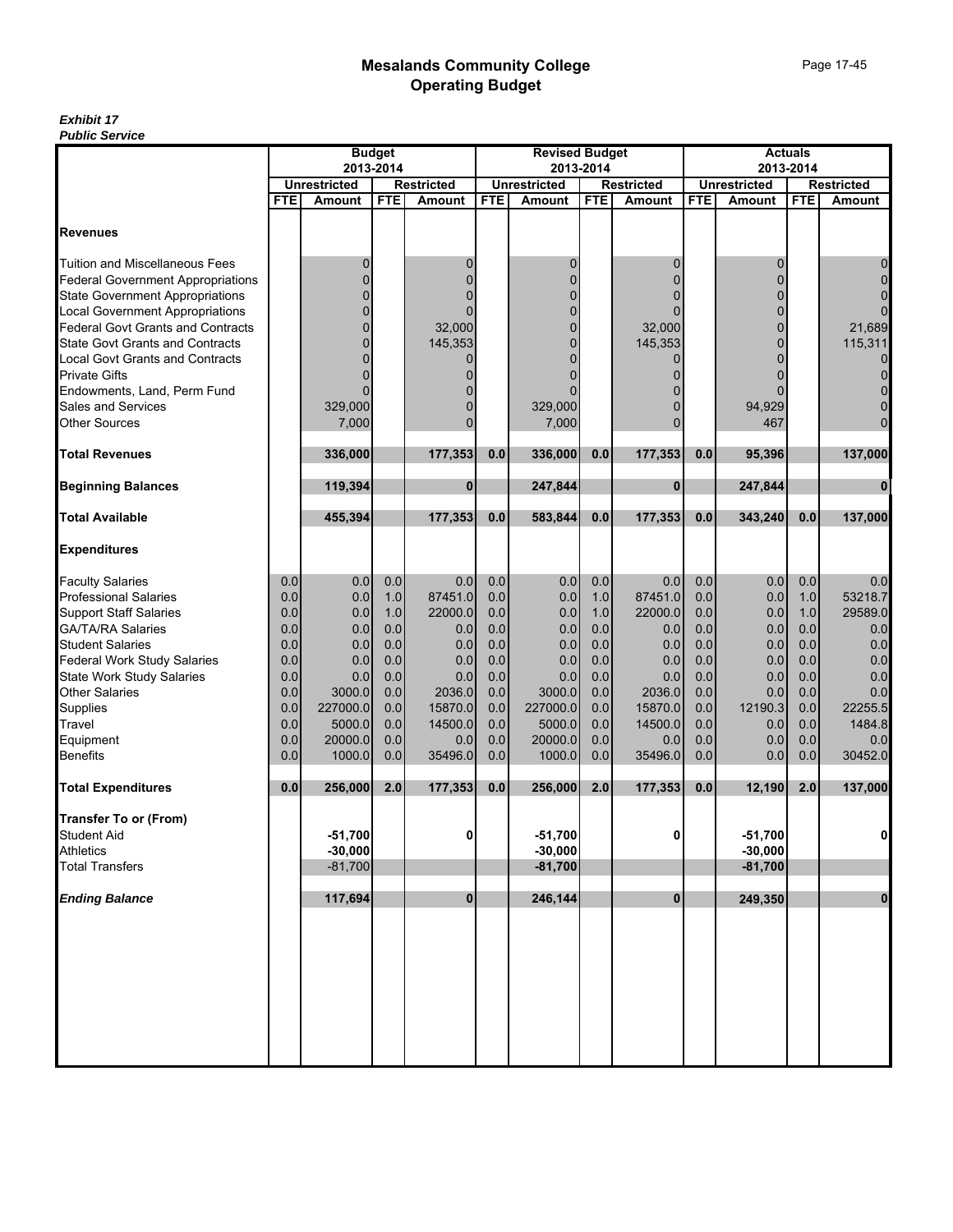|                                                                                                                                                                                                                                                                                                                                                                                           | <b>Budget</b> |                     |            |                   |            | <b>Revised Budget</b> |            |                   |            | <b>Actuals</b>      |            |                   |  |
|-------------------------------------------------------------------------------------------------------------------------------------------------------------------------------------------------------------------------------------------------------------------------------------------------------------------------------------------------------------------------------------------|---------------|---------------------|------------|-------------------|------------|-----------------------|------------|-------------------|------------|---------------------|------------|-------------------|--|
|                                                                                                                                                                                                                                                                                                                                                                                           |               |                     | 2013-2014  |                   |            |                       | 2013-2014  |                   |            |                     | 2013-2014  |                   |  |
|                                                                                                                                                                                                                                                                                                                                                                                           |               | <b>Unrestricted</b> |            | <b>Restricted</b> |            | <b>Unrestricted</b>   |            | <b>Restricted</b> |            | <b>Unrestricted</b> |            | <b>Restricted</b> |  |
| <b>UNASSIGNED</b>                                                                                                                                                                                                                                                                                                                                                                         | <b>FTE</b>    | Amount              | <b>FTE</b> | Amount            | <b>FTE</b> | <b>Amount</b>         | <b>FTE</b> | <b>Amount</b>     | <b>FTE</b> | <b>Amount</b>       | <b>FTE</b> | <b>Amount</b>     |  |
| <b>Revenues</b>                                                                                                                                                                                                                                                                                                                                                                           |               |                     |            |                   |            |                       |            |                   |            |                     |            |                   |  |
| Tuition and Miscellaneous Fees<br>Federal Government Appropriations<br><b>State Government Appropriations</b><br>Local Government Appropriations<br>Federal Govt Grants and Contracts<br><b>State Govt Grants and Contracts</b><br>Local Govt Grants and Contracts<br>Private Gifts<br>Endowments, Land, Perm Fund<br>Sales and Services<br><b>Other Sources</b><br><b>Total Revenues</b> |               | 0                   |            | $\bf{0}$          |            | 0                     |            | 0                 |            | $\bf{0}$            |            | 0                 |  |
| <b>Beginning Balances</b>                                                                                                                                                                                                                                                                                                                                                                 |               |                     |            |                   |            |                       |            |                   |            |                     |            |                   |  |
| <b>Total Available</b>                                                                                                                                                                                                                                                                                                                                                                    |               | $\bf{0}$            |            | $\bf{0}$          |            | $\mathbf{0}$          |            | 0                 |            | $\bf{0}$            |            | 0                 |  |
| <b>Expenditures</b>                                                                                                                                                                                                                                                                                                                                                                       |               |                     |            |                   |            |                       |            |                   |            |                     |            |                   |  |
| <b>Faculty Salaries</b><br><b>Professional Salaries</b><br><b>Support Staff Salaries</b><br>GA/TA/RA Salaries<br>Student Salaries<br>Federal Work Study Salaries<br>State Work Study Salaries<br>Other Salaries<br>Supplies<br>Travel<br>Equipment<br>Benefits<br><b>Total Expenditures</b>                                                                                               | 0.0           | $\mathbf{0}$        |            |                   |            |                       | 0.0        |                   | 0.0        |                     | 0.0        |                   |  |
|                                                                                                                                                                                                                                                                                                                                                                                           |               |                     | 0.0        | $\overline{0}$    | 0.0        | 0                     |            | $\bf{0}$          |            | $\bf{0}$            |            | 0                 |  |
| <b>Transfer To or (From)</b><br><b>Instruction and General</b>                                                                                                                                                                                                                                                                                                                            |               |                     |            |                   |            |                       |            |                   |            |                     |            |                   |  |
| <b>Ending Balance</b>                                                                                                                                                                                                                                                                                                                                                                     |               | $\bf{0}$            |            | $\mathbf 0$       |            | $\pmb{0}$             |            | $\bf{0}$          |            | $\bf{0}$            |            | $\pmb{0}$         |  |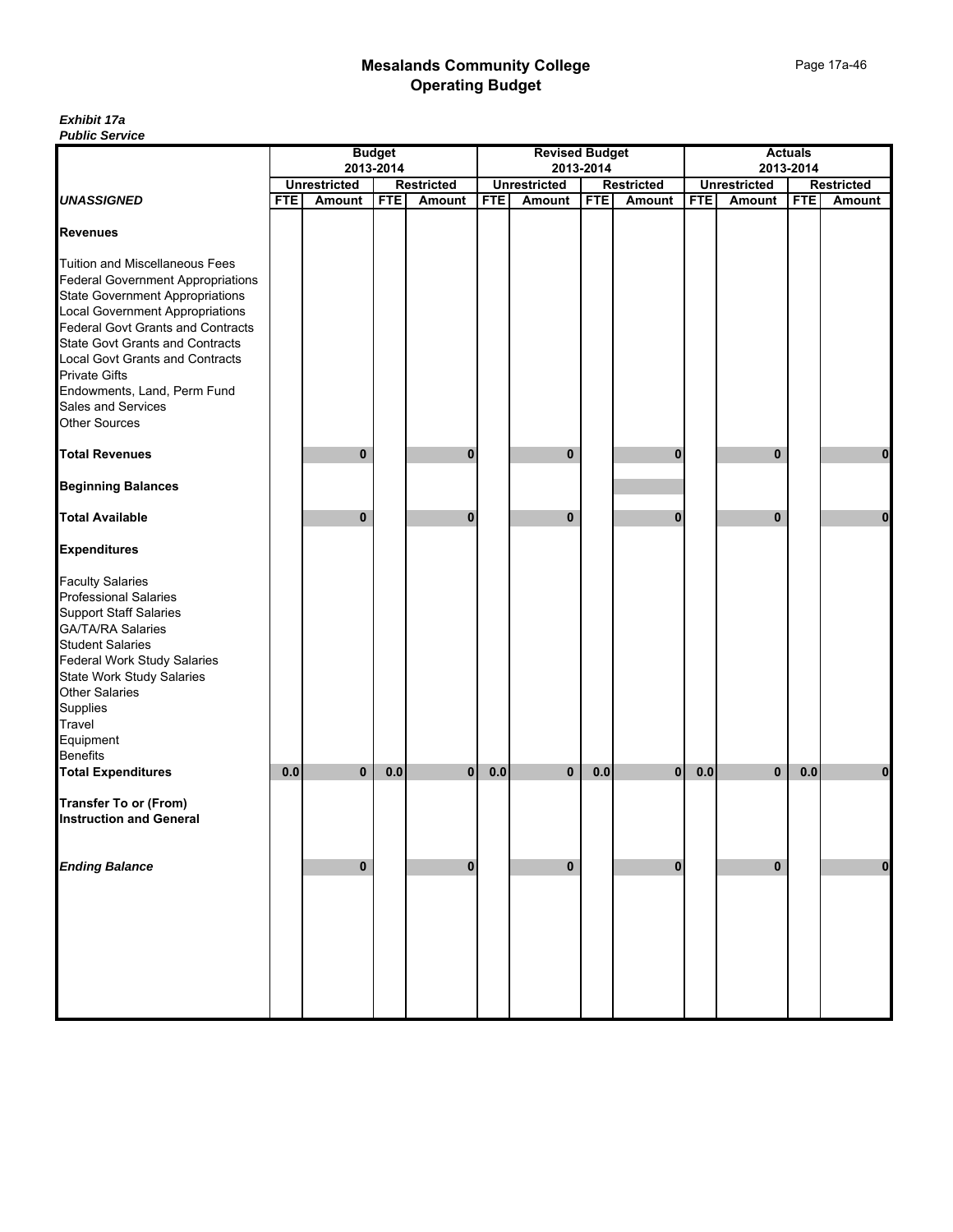| <b>Budget</b><br>2013-2014 |              |                               |                           |                                       | <b>Revised Budget</b><br>2013-2014 |                                           |                           |                                                         | <b>Actuals</b><br>2013-2014 |                               |                   |  |
|----------------------------|--------------|-------------------------------|---------------------------|---------------------------------------|------------------------------------|-------------------------------------------|---------------------------|---------------------------------------------------------|-----------------------------|-------------------------------|-------------------|--|
|                            |              |                               |                           |                                       |                                    |                                           |                           |                                                         |                             |                               | <b>Restricted</b> |  |
|                            |              |                               |                           |                                       |                                    |                                           |                           |                                                         |                             |                               | Amount            |  |
|                            |              |                               |                           |                                       |                                    |                                           |                           |                                                         |                             |                               |                   |  |
|                            |              |                               |                           |                                       |                                    |                                           |                           |                                                         |                             |                               |                   |  |
|                            |              |                               | 32,000<br>145,353         |                                       |                                    |                                           | 32,000<br>145,353         |                                                         |                             |                               | 21.689<br>115,311 |  |
|                            |              |                               |                           |                                       |                                    |                                           |                           |                                                         |                             |                               |                   |  |
|                            | $\mathbf{0}$ |                               | 177,353                   |                                       | 0                                  |                                           |                           |                                                         | 0                           |                               | 137,000           |  |
|                            |              |                               |                           |                                       |                                    |                                           |                           |                                                         |                             |                               |                   |  |
|                            | $\bf{0}$     |                               | 177,353                   |                                       | $\bf{0}$                           |                                           | 177,353                   |                                                         | 0                           |                               | 137,000           |  |
|                            |              |                               |                           |                                       |                                    |                                           |                           |                                                         |                             |                               |                   |  |
|                            |              | 1.0<br>$1.0$                  | 87,451<br>22,000          |                                       |                                    | 1.0<br>1.0                                | 87,451<br>22,000          |                                                         |                             | 1.0<br>1.0                    | 53,219<br>29,589  |  |
|                            |              |                               | 2,036<br>15,870<br>14,500 |                                       |                                    |                                           | 2,036<br>15,870<br>14,500 |                                                         |                             |                               | 22,256<br>1,485   |  |
|                            |              |                               |                           |                                       |                                    |                                           |                           |                                                         |                             |                               | 30,452            |  |
| 0.0                        | $\mathbf{0}$ | 2.0                           | 177,353                   |                                       | $\mathbf 0$                        | 2.0                                       |                           | 0.0                                                     | $\mathbf{0}$                | 2.0                           | 137,000           |  |
|                            |              |                               |                           |                                       |                                    |                                           |                           |                                                         |                             |                               |                   |  |
|                            | $\mathbf 0$  |                               | $\bf{0}$                  |                                       | $\bf{0}$                           |                                           | $\bf{0}$                  |                                                         | 0                           |                               | $\mathbf{0}$      |  |
|                            |              |                               |                           |                                       |                                    |                                           |                           |                                                         |                             |                               |                   |  |
|                            | <b>FTE</b>   | <b>Unrestricted</b><br>Amount | <b>FTE</b>                | <b>Restricted</b><br>Amount<br>35,496 | <b>FTE</b>                         | <b>Unrestricted</b><br>Amount<br>0.0<br>0 | <b>FTE</b>                | <b>Restricted</b><br><b>Amount</b><br>177,353<br>35,496 | <b>FTE</b><br>177,353       | <b>Unrestricted</b><br>Amount | <b>FTE</b>        |  |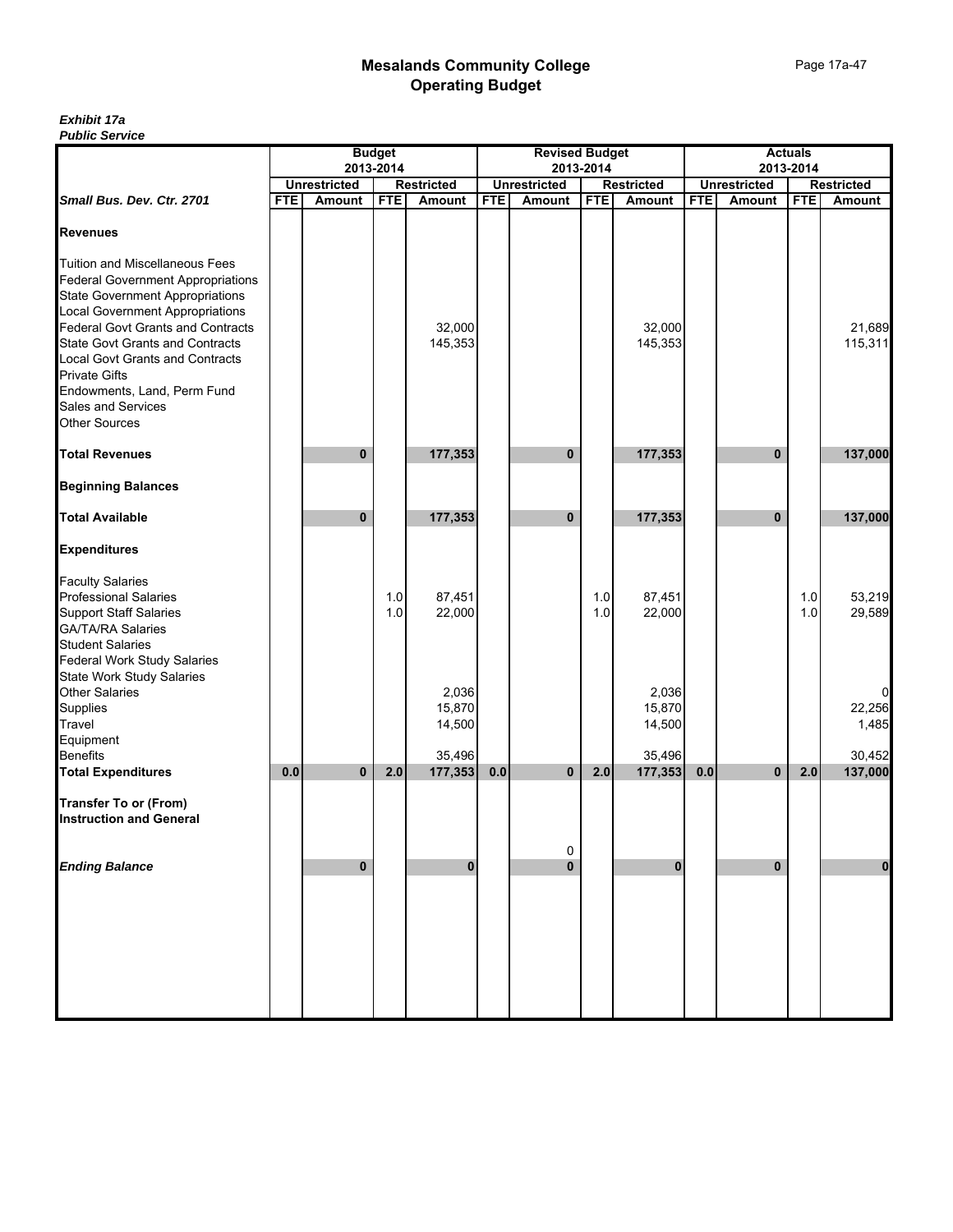|                                                                                                                                                                                                                                                                                                                                                                                       | <b>Budget</b> |                       |            |                   |            | <b>Revised Budget</b> |             |                   |            | <b>Actuals</b>        |            |                   |  |
|---------------------------------------------------------------------------------------------------------------------------------------------------------------------------------------------------------------------------------------------------------------------------------------------------------------------------------------------------------------------------------------|---------------|-----------------------|------------|-------------------|------------|-----------------------|-------------|-------------------|------------|-----------------------|------------|-------------------|--|
|                                                                                                                                                                                                                                                                                                                                                                                       |               |                       | 2013-2014  |                   |            |                       | 2013-2014   |                   |            | 2013-2014             |            |                   |  |
|                                                                                                                                                                                                                                                                                                                                                                                       |               | <b>Unrestricted</b>   |            | <b>Restricted</b> |            | <b>Unrestricted</b>   |             | <b>Restricted</b> |            | <b>Unrestricted</b>   |            | <b>Restricted</b> |  |
| <b>TURBINE 3750</b>                                                                                                                                                                                                                                                                                                                                                                   | <b>FTE</b>    | Amount                | <b>FTE</b> | Amount            | <b>FTE</b> | Amount                | <b>FTE</b>  | <b>Amount</b>     | <b>FTE</b> | Amount                | <b>FTE</b> | Amount            |  |
| <b>Revenues</b>                                                                                                                                                                                                                                                                                                                                                                       |               |                       |            |                   |            |                       |             |                   |            |                       |            |                   |  |
| <b>Tuition and Miscellaneous Fees</b><br><b>Federal Government Appropriations</b><br><b>State Government Appropriations</b><br>Local Government Appropriations<br>Federal Govt Grants and Contracts<br><b>State Govt Grants and Contracts</b><br>Local Govt Grants and Contracts<br><b>Private Gifts</b><br>Endowments, Land, Perm Fund<br>Sales and Services<br><b>Other Sources</b> |               | 175,000               |            |                   |            | 175,000               |             |                   |            | 87,117                |            |                   |  |
|                                                                                                                                                                                                                                                                                                                                                                                       |               |                       |            |                   |            |                       |             |                   |            |                       |            |                   |  |
| <b>Total Revenues</b>                                                                                                                                                                                                                                                                                                                                                                 |               | 175,000               |            | $\bf{0}$          |            | 175,000               |             | $\bf{0}$          |            | 87,117                |            | $\mathbf 0$       |  |
| <b>Beginning Balances</b>                                                                                                                                                                                                                                                                                                                                                             |               | 68,780                |            |                   |            | 196,695               |             |                   |            | 196,695               |            |                   |  |
| <b>Total Available</b>                                                                                                                                                                                                                                                                                                                                                                |               | 243,780               |            | 0                 |            | 371,695               |             | $\bf{0}$          |            | 283,812               |            | $\mathbf{0}$      |  |
| <b>Expenditures</b>                                                                                                                                                                                                                                                                                                                                                                   |               |                       |            |                   |            |                       |             |                   |            |                       |            |                   |  |
| <b>Faculty Salaries</b><br>Professional Salaries<br><b>Support Staff Salaries</b><br>GA/TA/RA Salaries<br>Student Salaries<br><b>Federal Work Study Salaries</b><br>State Work Study Salaries<br>Other Salaries                                                                                                                                                                       |               |                       |            |                   |            |                       |             |                   |            |                       |            | 0                 |  |
| Supplies                                                                                                                                                                                                                                                                                                                                                                              |               | 100,000               |            |                   |            | 100,000               |             |                   |            | 11,723                |            |                   |  |
| Travel                                                                                                                                                                                                                                                                                                                                                                                |               | 5,000                 |            |                   |            | 5,000                 |             |                   |            | 0                     |            |                   |  |
| Equipment                                                                                                                                                                                                                                                                                                                                                                             |               | 20,000                |            |                   |            | 20,000                |             |                   |            | 0                     |            |                   |  |
| <b>Benefits</b>                                                                                                                                                                                                                                                                                                                                                                       |               |                       |            |                   |            |                       |             |                   |            |                       |            |                   |  |
| <b>Total Expenditures</b>                                                                                                                                                                                                                                                                                                                                                             | 0.0           | 125,000               | 0.0        | $\mathbf{0}$      | 0.0        | 125,000               | 0.0         | $\mathbf{0}$      | 0.0        | 11,723                | 0.0        | $\bf{0}$          |  |
| <b>Transfer To or (From)</b><br><b>Student Aid</b><br><b>Athletics</b>                                                                                                                                                                                                                                                                                                                |               | (51, 700)<br>(30,000) |            |                   |            | (51, 700)<br>(30,000) |             |                   |            | (51, 700)<br>(30,000) |            |                   |  |
| <b>Ending Balance</b>                                                                                                                                                                                                                                                                                                                                                                 |               | 37,080                |            | $\mathbf{0}$      | 0          | 164,995               | $\mathbf 0$ | $\bf{0}$          | $\bf{0}$   | 190,389               | $\bf{0}$   | $\bf{0}$          |  |
|                                                                                                                                                                                                                                                                                                                                                                                       |               |                       |            |                   |            |                       |             |                   |            |                       |            |                   |  |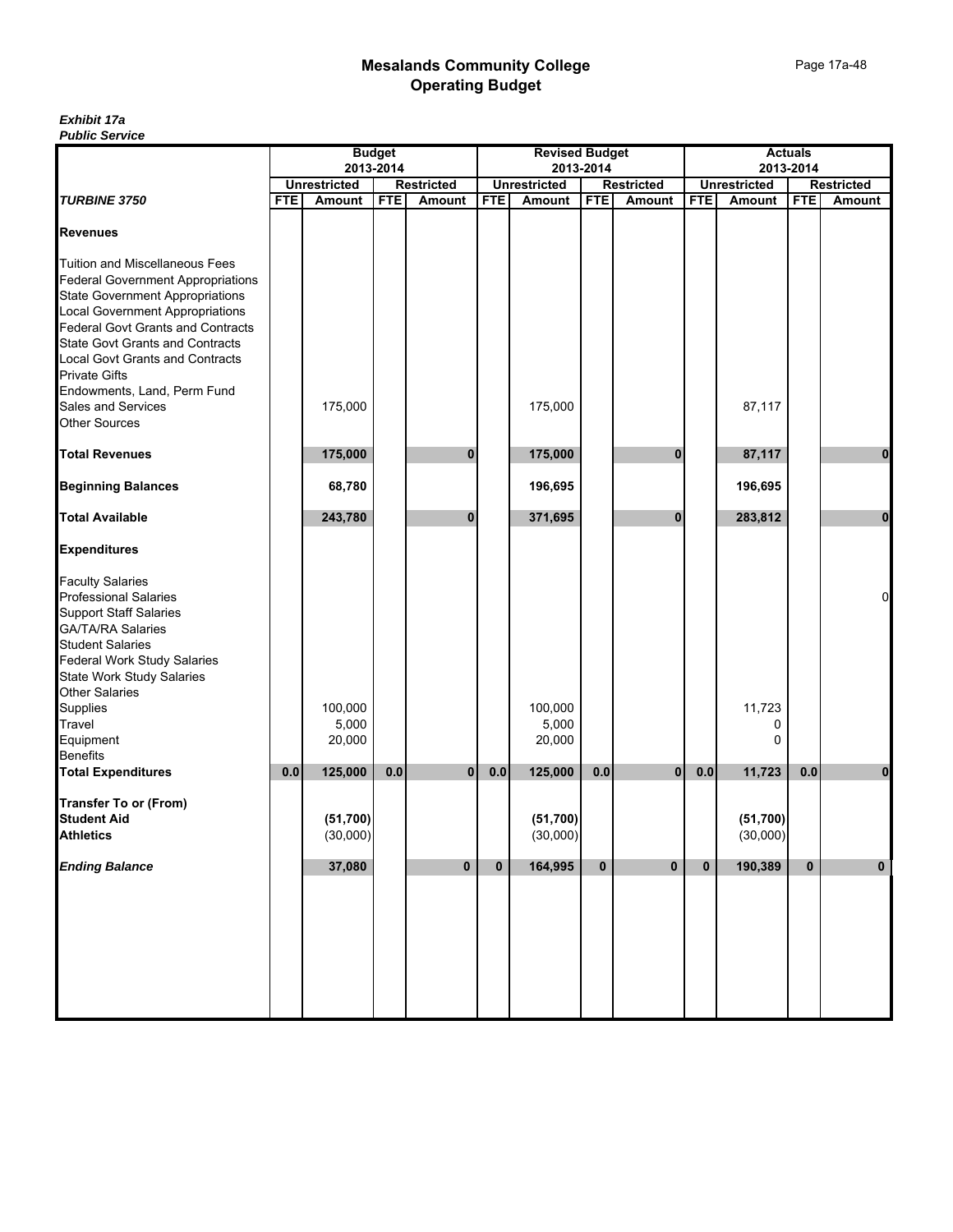| <b>Public Service</b>                    |            |                     |               |                   |            |                       |            |                   |            |                     |                |                   |
|------------------------------------------|------------|---------------------|---------------|-------------------|------------|-----------------------|------------|-------------------|------------|---------------------|----------------|-------------------|
|                                          |            |                     | <b>Budget</b> |                   |            | <b>Revised Budget</b> |            |                   |            |                     | <b>Actuals</b> |                   |
|                                          |            | <b>Unrestricted</b> | 2013-2014     | <b>Restricted</b> |            | <b>Unrestricted</b>   | 2013-2014  | <b>Restricted</b> |            | <b>Unrestricted</b> | 2013-2014      | <b>Restricted</b> |
| <b>College Advancement 3720</b>          | <b>FTE</b> | Amount              | <b>FTE</b>    | Amount            | <b>FTE</b> | Amount                | <b>FTE</b> | <b>Amount</b>     | <b>FTE</b> | Amount              | <b>FTE</b>     | Amount            |
|                                          |            |                     |               |                   |            |                       |            |                   |            |                     |                |                   |
| <b>Revenues</b>                          |            |                     |               |                   |            |                       |            |                   |            |                     |                |                   |
| <b>Tuition and Miscellaneous Fees</b>    |            |                     |               |                   |            |                       |            |                   |            |                     |                |                   |
| <b>Federal Government Appropriations</b> |            |                     |               |                   |            |                       |            |                   |            |                     |                |                   |
| <b>State Government Appropriations</b>   |            |                     |               |                   |            |                       |            |                   |            |                     |                |                   |
| <b>Local Government Appropriations</b>   |            |                     |               |                   |            |                       |            |                   |            |                     |                |                   |
| <b>Federal Govt Grants and Contracts</b> |            |                     |               |                   |            |                       |            |                   |            |                     |                |                   |
| <b>State Govt Grants and Contracts</b>   |            |                     |               |                   |            |                       |            |                   |            |                     |                |                   |
| Local Govt Grants and Contracts          |            |                     |               |                   |            |                       |            |                   |            |                     |                |                   |
| <b>Private Gifts</b>                     |            |                     |               |                   |            |                       |            |                   |            |                     |                |                   |
| Endowments, Land, Perm Fund              |            |                     |               |                   |            |                       |            |                   |            |                     |                |                   |
| Sales and Services                       |            |                     |               |                   |            |                       |            |                   |            |                     |                |                   |
| <b>Other Sources</b>                     |            | 7,000               |               |                   |            | 7,000                 |            |                   |            | 467                 |                |                   |
| <b>Total Revenues</b>                    |            | 7,000               |               | $\bf{0}$          |            | 7,000                 |            | $\bf{0}$          |            | 467                 |                | $\bf{0}$          |
| <b>Beginning Balances</b>                |            | 614                 |               |                   |            | 1,149                 |            |                   |            | 1,149               |                |                   |
| <b>Total Available</b>                   |            | 7,614               |               | 0                 |            | 8,149                 |            | $\bf{0}$          |            | 1,616               |                | $\bf{0}$          |
| <b>Expenditures</b>                      |            |                     |               |                   |            |                       |            |                   |            |                     |                |                   |
| <b>Faculty Salaries</b>                  |            |                     |               |                   |            |                       |            |                   |            |                     |                |                   |
| Professional Salaries                    |            |                     |               |                   |            |                       |            |                   |            |                     |                |                   |
| <b>Support Staff Salaries</b>            |            |                     |               |                   |            |                       |            |                   |            |                     |                |                   |
| <b>GA/TA/RA Salaries</b>                 |            |                     |               |                   |            |                       |            |                   |            |                     |                |                   |
| <b>Student Salaries</b>                  |            |                     |               |                   |            |                       |            |                   |            |                     |                |                   |
| Federal Work Study Salaries              |            |                     |               |                   |            |                       |            |                   |            |                     |                |                   |
| <b>State Work Study Salaries</b>         |            |                     |               |                   |            |                       |            |                   |            |                     |                |                   |
| Other Salaries                           |            |                     |               |                   |            |                       |            |                   |            |                     |                |                   |
| Supplies                                 |            | 7,000               |               |                   |            | 7,000                 |            |                   |            | 467                 |                |                   |
| Travel                                   |            |                     |               |                   |            |                       |            |                   |            |                     |                |                   |
| Equipment                                |            |                     |               |                   |            |                       |            |                   |            |                     |                |                   |
| <b>Benefits</b>                          |            |                     |               |                   |            |                       |            |                   |            |                     |                |                   |
| <b>Total Expenditures</b>                | 0.0        | 7,000               | $0.0$         | $\mathbf{0}$      | 0.0        | 7,000                 | 0.0        | $\bf{0}$          | $0.0\,$    | 467                 | 0.0            | $\bf{0}$          |
| <b>Transfer To or (From)</b>             |            |                     |               |                   |            |                       |            |                   |            |                     |                |                   |
| <b>Instruction and General</b>           |            |                     |               |                   |            |                       |            |                   |            |                     |                |                   |
|                                          |            |                     |               |                   |            |                       |            |                   |            |                     |                |                   |
| <b>Ending Balance</b>                    |            | 614                 |               | $\pmb{0}$         |            | 1,149                 |            | $\mathbf{0}$      |            | 1,148               |                | $\bf{0}$          |
|                                          |            |                     |               |                   |            |                       |            |                   |            |                     |                |                   |
|                                          |            |                     |               |                   |            |                       |            |                   |            |                     |                |                   |
|                                          |            |                     |               |                   |            |                       |            |                   |            |                     |                |                   |
|                                          |            |                     |               |                   |            |                       |            |                   |            |                     |                |                   |
|                                          |            |                     |               |                   |            |                       |            |                   |            |                     |                |                   |
|                                          |            |                     |               |                   |            |                       |            |                   |            |                     |                |                   |
|                                          |            |                     |               |                   |            |                       |            |                   |            |                     |                |                   |
|                                          |            |                     |               |                   |            |                       |            |                   |            |                     |                |                   |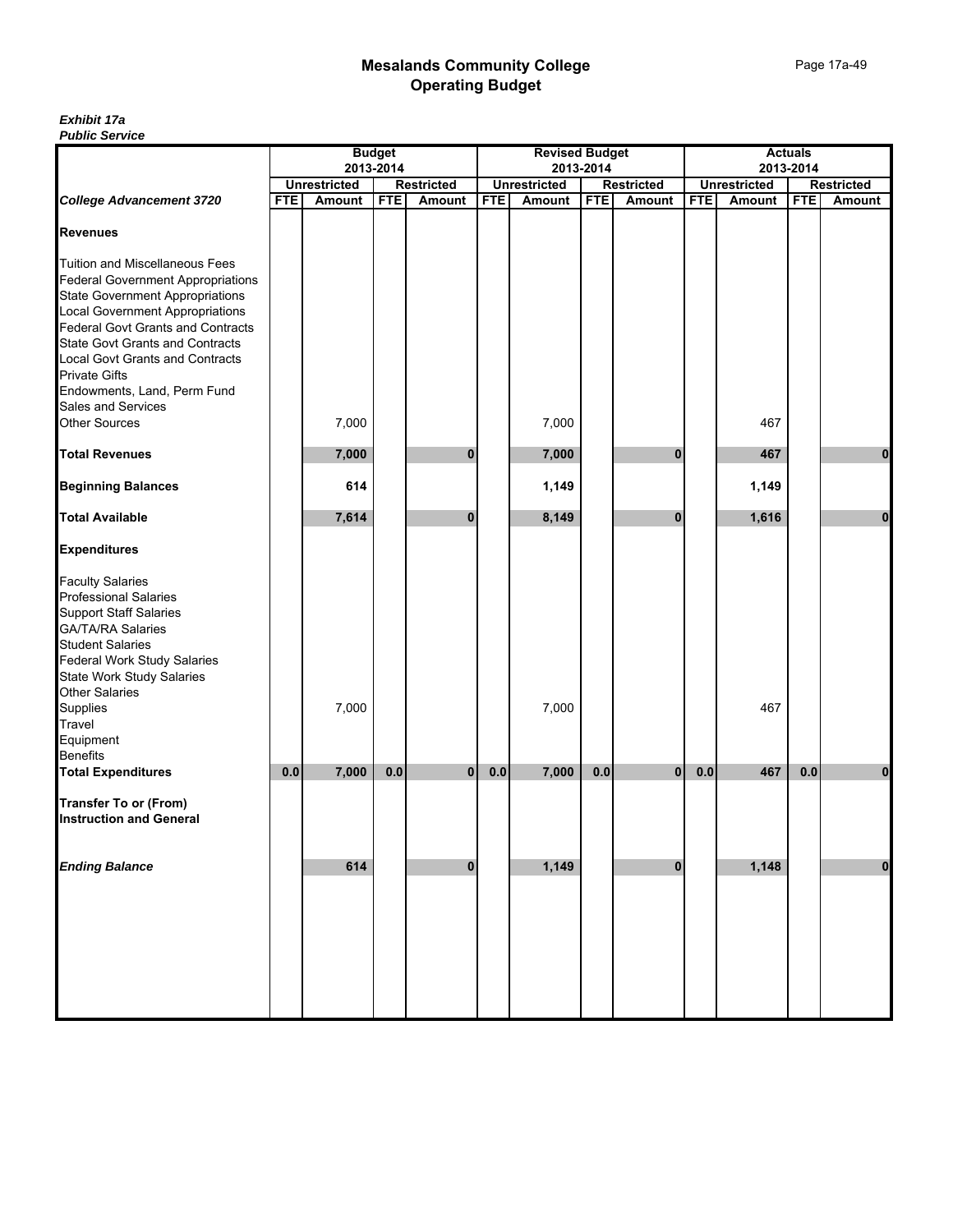|                                                                                                                                                                                                                                                                                                                           |            |                     | <b>Budget</b> |                   |            | <b>Revised Budget</b> |            |                   |            |                     | <b>Actuals</b> |                   |
|---------------------------------------------------------------------------------------------------------------------------------------------------------------------------------------------------------------------------------------------------------------------------------------------------------------------------|------------|---------------------|---------------|-------------------|------------|-----------------------|------------|-------------------|------------|---------------------|----------------|-------------------|
|                                                                                                                                                                                                                                                                                                                           |            |                     | 2013-2014     |                   |            |                       | 2013-2014  |                   |            |                     | 2013-2014      |                   |
|                                                                                                                                                                                                                                                                                                                           |            | <b>Unrestricted</b> |               | <b>Restricted</b> |            | <b>Unrestricted</b>   |            | <b>Restricted</b> |            | <b>Unrestricted</b> |                | <b>Restricted</b> |
| <b>FOUNDATION 3755</b>                                                                                                                                                                                                                                                                                                    | <b>FTE</b> | Amount              | <b>FTE</b>    | Amount            | <b>FTE</b> | Amount                | <b>FTE</b> | <b>Amount</b>     | <b>FTE</b> | Amount              | <b>FTE</b>     | <b>Amount</b>     |
| <b>Revenues</b>                                                                                                                                                                                                                                                                                                           |            |                     |               |                   |            |                       |            |                   |            |                     |                |                   |
| Tuition and Miscellaneous Fees<br><b>Federal Government Appropriations</b><br><b>State Government Appropriations</b><br>Local Government Appropriations<br>Federal Govt Grants and Contracts<br><b>State Govt Grants and Contracts</b><br>Local Govt Grants and Contracts<br>Private Gifts<br>Endowments, Land, Perm Fund |            |                     |               |                   |            |                       |            |                   |            |                     |                |                   |
| Sales and Services<br><b>Other Sources</b>                                                                                                                                                                                                                                                                                |            | 4,000               |               |                   |            | 4,000                 |            |                   |            | 0                   |                |                   |
| <b>Total Revenues</b>                                                                                                                                                                                                                                                                                                     |            | 4,000               |               | 0                 |            | 4,000                 |            | 0                 |            | $\mathbf{0}$        |                | $\bf{0}$          |
| <b>Beginning Balances</b>                                                                                                                                                                                                                                                                                                 |            |                     |               |                   |            | 0                     |            |                   |            | 0                   |                |                   |
| <b>Total Available</b>                                                                                                                                                                                                                                                                                                    |            | 4,000               |               | 0                 |            | 4,000                 |            | $\bf{0}$          |            | $\mathbf{0}$        |                | $\mathbf{0}$      |
| <b>Expenditures</b>                                                                                                                                                                                                                                                                                                       |            |                     |               |                   |            |                       |            |                   |            |                     |                |                   |
| <b>Faculty Salaries<br/>Professional Salaries</b><br><b>Support Staff Salaries</b><br>GA/TA/RA Salaries<br>Student Salaries<br>Federal Work Study Salaries                                                                                                                                                                |            |                     |               |                   |            |                       |            |                   |            |                     |                |                   |
| State Work Study Salaries<br>Other Salaries<br>Supplies<br>Travel<br>Equipment                                                                                                                                                                                                                                            |            | 3,000               |               |                   |            | 3,000                 |            |                   |            | 0                   |                |                   |
| Benefits                                                                                                                                                                                                                                                                                                                  |            | 1,000               |               |                   |            | 1,000                 |            |                   |            | 0                   |                |                   |
| <b>Total Expenditures</b>                                                                                                                                                                                                                                                                                                 | 0.0        | 4,000               | 0.0           | $\overline{0}$    | 0.0        | 4,000                 | 0.0        | $\overline{0}$    | 0.0        | $\mathbf{0}$        | 0.0            | $\mathbf 0$       |
| <b>Transfer To or (From)</b><br><b>Instruction and General</b>                                                                                                                                                                                                                                                            |            |                     |               |                   |            |                       |            |                   |            |                     |                |                   |
| <b>Ending Balance</b>                                                                                                                                                                                                                                                                                                     |            | $\mathbf 0$         |               | $\pmb{0}$         |            | 0                     |            | $\bf{0}$          |            | $\mathbf 0$         |                | $\pmb{0}$         |
|                                                                                                                                                                                                                                                                                                                           |            |                     |               |                   |            |                       |            |                   |            |                     |                |                   |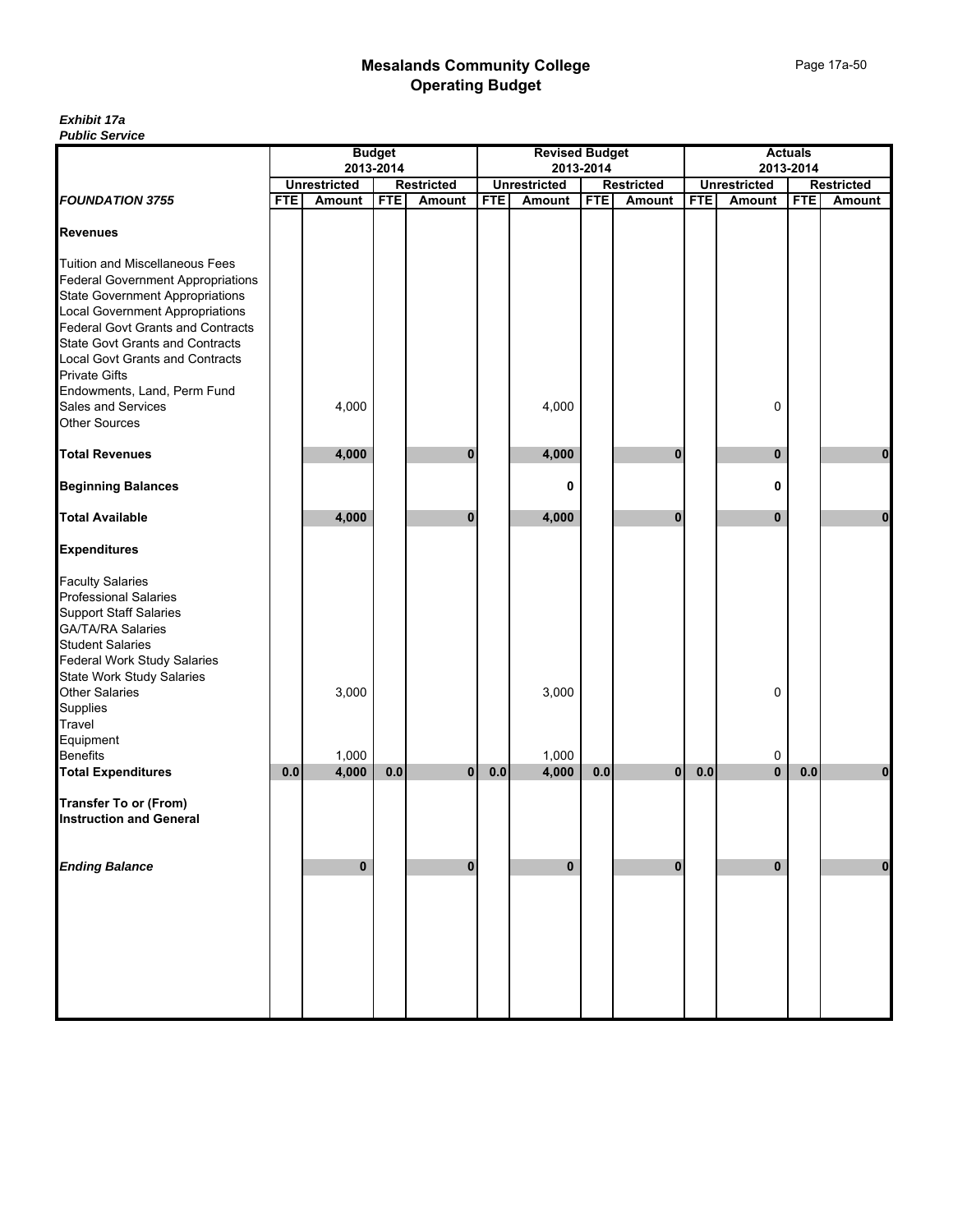|                                                                                                                                                                                                                                                                                                                                                                                |            |                     | <b>Budget</b> |                   |            | <b>Revised Budget</b> |            |                   |            |                     | <b>Actuals</b> |                   |
|--------------------------------------------------------------------------------------------------------------------------------------------------------------------------------------------------------------------------------------------------------------------------------------------------------------------------------------------------------------------------------|------------|---------------------|---------------|-------------------|------------|-----------------------|------------|-------------------|------------|---------------------|----------------|-------------------|
|                                                                                                                                                                                                                                                                                                                                                                                |            | 2013-2014           |               |                   |            | 2013-2014             |            |                   | 2013-2014  |                     |                |                   |
|                                                                                                                                                                                                                                                                                                                                                                                |            | <b>Unrestricted</b> |               | <b>Restricted</b> |            | <b>Unrestricted</b>   |            | <b>Restricted</b> |            | <b>Unrestricted</b> |                | <b>Restricted</b> |
| <b>Building Trades House</b>                                                                                                                                                                                                                                                                                                                                                   | <b>FTE</b> | Amount              | <b>FTE</b>    | Amount            | <b>FTE</b> | <b>Amount</b>         | <b>FTE</b> | Amount            | <b>FTE</b> | Amount              | <b>FTE</b>     | <b>Amount</b>     |
| <b>Revenues</b>                                                                                                                                                                                                                                                                                                                                                                |            |                     |               |                   |            |                       |            |                   |            |                     |                |                   |
| <b>Tuition and Miscellaneous Fees</b><br><b>Federal Government Appropriations</b><br><b>State Government Appropriations</b><br>Local Government Appropriations<br>Federal Govt Grants and Contracts<br><b>State Govt Grants and Contracts</b><br>Local Govt Grants and Contracts<br>Private Gifts<br>Endowments, Land, Perm Fund<br>Sales and Services<br><b>Other Sources</b> |            | 150,000             |               |                   |            | 150,000               |            |                   |            | 7,812               |                |                   |
|                                                                                                                                                                                                                                                                                                                                                                                |            |                     |               |                   |            |                       |            |                   |            |                     |                |                   |
| <b>Total Revenues</b>                                                                                                                                                                                                                                                                                                                                                          |            | 150,000             |               | 0                 |            | 150,000               |            | 0                 |            | 7,812               |                | 0                 |
| <b>Beginning Balances</b>                                                                                                                                                                                                                                                                                                                                                      |            | 50,000              |               |                   |            | 50,000                |            |                   |            | 50,000              |                |                   |
| <b>Total Available</b>                                                                                                                                                                                                                                                                                                                                                         |            | 200,000             |               | $\mathbf{0}$      |            | 200,000               |            | $\bf{0}$          |            | 57,812              |                | $\mathbf{0}$      |
| <b>Expenditures</b>                                                                                                                                                                                                                                                                                                                                                            |            |                     |               |                   |            |                       |            |                   |            |                     |                |                   |
| <b>Faculty Salaries</b><br>Professional Salaries<br><b>Support Staff Salaries</b><br>GA/TA/RA Salaries<br>Student Salaries<br><b>Federal Work Study Salaries</b><br>State Work Study Salaries<br>Other Salaries<br>Supplies<br>Travel<br>Equipment<br><b>Benefits</b>                                                                                                          |            | 120,000             |               |                   |            | 120,000               |            |                   |            | 0                   |                |                   |
| <b>Total Expenditures</b>                                                                                                                                                                                                                                                                                                                                                      | 0.0        | 120,000             | 0.0           | $\mathbf{0}$      | 0.0        | 120,000               | 0.0        | $\bf{0}$          | 0.0        | $\bf{0}$            | 0.0            | 0                 |
| <b>Transfer To or (From)</b><br><b>Instruction and General</b>                                                                                                                                                                                                                                                                                                                 |            |                     |               |                   |            |                       |            |                   |            |                     |                |                   |
| <b>Ending Balance</b>                                                                                                                                                                                                                                                                                                                                                          |            | 80,000              |               | $\mathbf 0$       |            | 80,000                |            | $\bf{0}$          |            | 57,812              |                | $\bf{0}$          |
|                                                                                                                                                                                                                                                                                                                                                                                |            |                     |               |                   |            |                       |            |                   |            |                     |                |                   |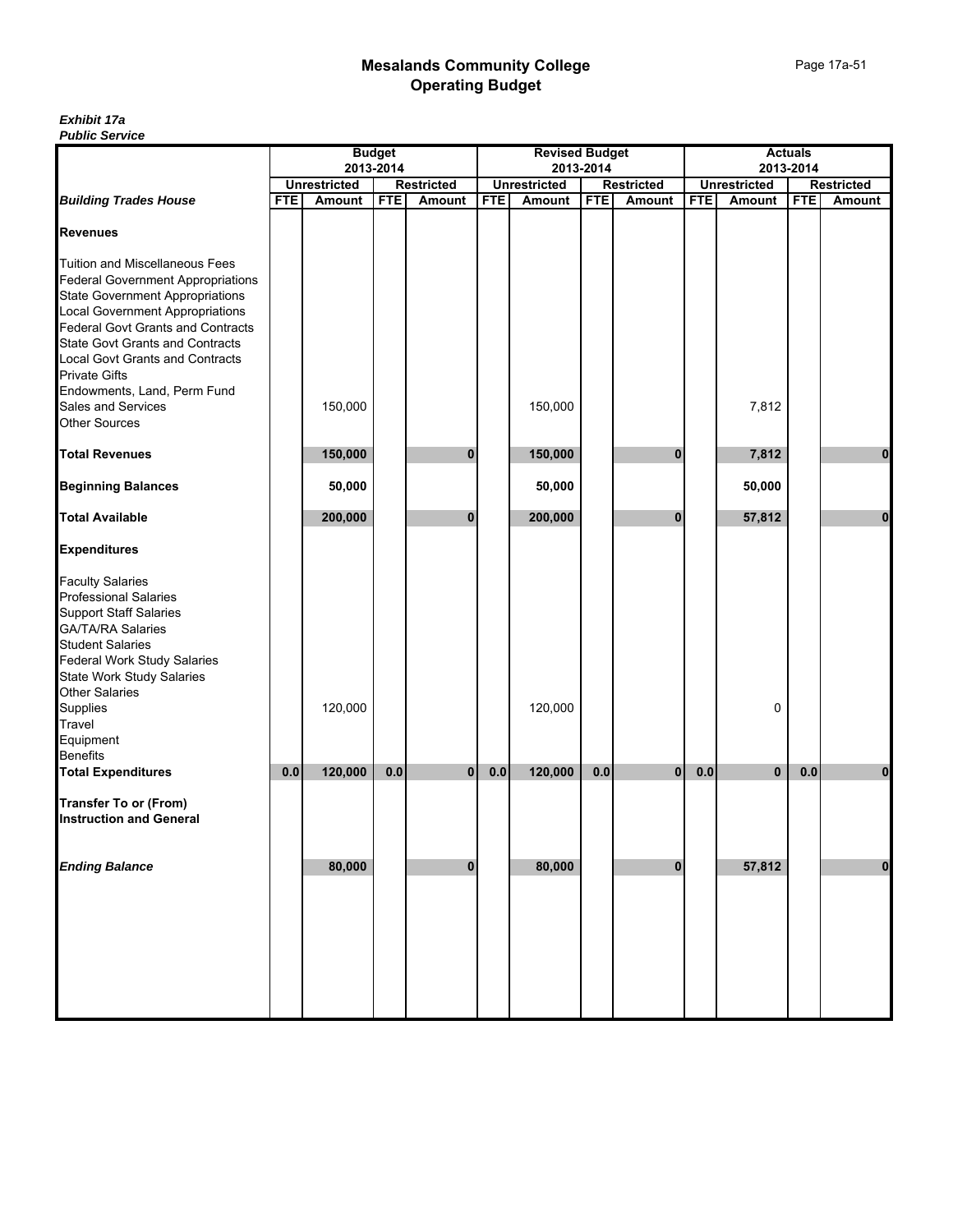|                                          |            | <b>Budget</b>       |            |                   | <b>Revised Budget</b> |                     |            |                   | <b>Actuals</b> |                     |            |                   |
|------------------------------------------|------------|---------------------|------------|-------------------|-----------------------|---------------------|------------|-------------------|----------------|---------------------|------------|-------------------|
|                                          |            | 2013-2014           |            |                   |                       |                     | 2013-2014  |                   |                | 2013-2014           |            |                   |
|                                          |            | <b>Unrestricted</b> |            | <b>Restricted</b> |                       | <b>Unrestricted</b> |            | <b>Restricted</b> |                | <b>Unrestricted</b> |            | <b>Restricted</b> |
|                                          | <b>FTE</b> | <b>Amount</b>       | <b>FTE</b> | <b>Amount</b>     | <b>FTE</b>            | <b>Amount</b>       | <b>FTE</b> | Amount            | <b>FTE</b>     | Amount              | <b>FTE</b> | Amount            |
| <b>Revenues</b>                          |            |                     |            |                   |                       |                     |            |                   |                |                     |            |                   |
| <b>Tuition and Miscellaneous Fees</b>    |            | 0                   |            | 0                 |                       | 0                   |            |                   |                | 0                   |            | 0                 |
| <b>Federal Government Appropriations</b> |            | 0                   |            | $\overline{0}$    |                       | $\Omega$            |            |                   |                | 0                   |            | $\pmb{0}$         |
| <b>State Government Appropriations</b>   |            | 0                   |            | $\Omega$          |                       | $\Omega$            |            |                   |                | n                   |            | $\mathbf 0$       |
| <b>Local Government Appropriations</b>   |            | 0                   |            | 0                 |                       | 0                   |            |                   |                | 0                   |            | $\pmb{0}$         |
| Federal Govt Grants and Contracts        |            | $\Omega$            |            | $\Omega$          |                       |                     |            |                   |                |                     |            | $\pmb{0}$         |
| <b>State Govt Grants and Contracts</b>   |            |                     |            | $\Omega$          |                       |                     |            |                   |                |                     |            | $\pmb{0}$         |
| Local Govt Grants and Contracts          |            | 0                   |            | 0                 |                       |                     |            |                   |                |                     |            | $\pmb{0}$         |
| <b>Private Gifts</b>                     |            |                     |            | O                 |                       |                     |            |                   |                |                     |            | $\pmb{0}$         |
| Endowments, Land, Perm Fund              |            |                     |            | $\Omega$          |                       |                     |            |                   |                |                     |            | $\pmb{0}$         |
| Sales and Services                       |            | 45,000              |            | 0                 |                       | 45,000              |            | 0                 |                | 31,026              |            | $\mathbf 0$       |
| <b>Other Sources</b>                     |            |                     |            | $\Omega$          |                       |                     |            | $\Omega$          |                |                     |            | $\mathbf 0$       |
| <b>Total Revenues</b>                    |            | 45.000              |            | 0                 | 0.0                   | 45,000              | 0.0        | 0                 | 0.0            | 31,026              |            | $\bf{0}$          |
|                                          |            |                     |            |                   |                       |                     |            |                   |                |                     |            |                   |
| <b>Beginning Balances</b>                |            | 250,015             |            | $\mathbf 0$       |                       | 416,963             |            | $\overline{0}$    |                | 416,963             |            | $\pmb{0}$         |
| <b>Total Available</b>                   |            | 295,015             |            | $\mathbf{0}$      | 0.0                   | 461,963             | 0.0        | $\mathbf{0}$      | 0.0            | 447,989             | 0.0        | $\mathbf 0$       |
| <b>Expenditures</b>                      |            |                     |            |                   |                       |                     |            |                   |                |                     |            |                   |
| <b>Faculty Salaries</b>                  | 0.0        | $\mathbf{0}$        | 0.0        | 0                 | 0.0                   | $\mathbf{0}$        | 0.0        | 0                 | 0.0            | $\mathbf 0$         | 0.0        | 0                 |
| <b>Professional Salaries</b>             | 1.0        | 48,000              | 0.0        | $\overline{0}$    | 1.0                   | 48,000              | 0.0        | $\mathbf 0$       | 1.0            | 49,400              | 0.0        | $\pmb{0}$         |
| <b>Support Staff Salaries</b>            | 0.5        | 12,000              | 0.0        | $\overline{0}$    | 0.5                   | 12,000              | 0.0        | $\mathbf 0$       | 0.5            | 7,705               | 0.0        | $\mathbf 0$       |
| GA/TA/RA Salaries                        | 0.0        | 0                   | 0.0        | $\mathbf 0$       | 0.0                   | 0                   | 0.0        | 0                 | 0.0            | $\mathbf{0}$        | 0.0        | $\pmb{0}$         |
| <b>Student Salaries</b>                  | 0.0        | $\Omega$            | 0.0        | $\overline{0}$    | 0.0                   | $\Omega$            | 0.0        | $\mathbf 0$       | 0.0            | $\mathbf 0$         | 0.0        | $\mathbf 0$       |
| <b>Federal Work Study Salaries</b>       | 0.0        | $\Omega$            | 0.0        | $\overline{0}$    | 0.0                   |                     | 0.0        | $\Omega$          | 0.0            | $\Omega$            | 0.0        | $\mathbf 0$       |
| <b>State Work Study Salaries</b>         | 0.0        | $\mathbf{0}$        | 0.0        | $\overline{0}$    | 0.0                   | 0                   | 0.0        | 0                 | 0.0            | $\Omega$            | 0.0        | $\mathbf 0$       |
| <b>Other Salaries</b>                    | 0.0        | $\Omega$            | 0.0        | $\mathbf{0}$      | 0.0                   | $\Omega$            | 0.0        | 0                 | 0.0            | $\Omega$            | 0.0        | $\mathbf 0$       |
| Supplies                                 | 0.0        | 275,000             | 0.0        | $\overline{0}$    | 0.0                   | 275,000             | 0.0        | $\mathbf 0$       | 0.0            | 184,559             | 0.0        | $\pmb{0}$         |
| <b>Travel</b>                            | 0.0        | 3,000               | 0.0        | $\mathbf 0$       | 0.0                   | 3,000               | 0.0        | $\mathbf 0$       | 0.0            | 1,083               | 0.0        | $\mathbf 0$       |
| Equipment                                | 0.0        | 50,000              | 0.0        | 0                 | 0.0                   | 50,000              | 0.0        | $\mathbf 0$       | 0.0            | $\Omega$            | 0.0        | $\mathbf 0$       |
| <b>Benefits</b>                          | 0.0        | 12,300              | 0.0        | $\overline{0}$    | 0.0                   | 12,300              | 0.0        | 0                 | 0.0            | 21,127              | 0.0        | $\mathbf 0$       |
| <b>Total Expenditures</b>                | 1.5        | 400,300             | 0.0        | $\mathbf{0}$      | 1.5                   | 400,300             | 0.0        | $\bf{0}$          | 1.5            | 263,874             | 0.0        | $\bf{0}$          |
| <b>Internal Department Charges</b>       |            |                     |            |                   |                       |                     |            |                   |                |                     |            |                   |
| Instruction                              |            | 175,000             |            | 0                 |                       | 175,000             |            | 0                 |                | 175,000             |            | 0                 |
| Academic Support                         |            | 60,000              |            | $\overline{0}$    |                       | 60,000              |            | $\mathbf{0}$      |                | 60,000              |            | $\mathbf 0$       |
| <b>Student Services</b>                  |            | 60,000              |            | 0                 |                       | 60,000              |            | 0                 |                | 60,000              |            | $\mathbf 0$       |
| <b>Institutional Support</b>             |            | 60,000              |            | 0                 |                       | 60,000              |            |                   |                | 60,000              |            | $\mathbf 0$       |
| Operation & Maintenance of Plant         |            | 20,000              |            | 0                 |                       | 20,000              |            |                   |                | 20,000              |            | $\mathbf 0$       |
| <b>Total Charges</b>                     |            | 375,000             |            | $\bf{0}$          |                       | 375,000             |            |                   |                | 375,000             |            | $\mathbf{0}$      |
| <b>Expenses Net of</b>                   |            |                     |            |                   |                       |                     |            |                   |                |                     |            |                   |
| <b>Internal Department Charges</b>       |            | 25,300              |            | 0                 |                       | 25,300              |            | $\bf{0}$          |                | $-111,126$          |            | $\mathbf{0}$      |
| <b>Ending Balance</b>                    |            | 269,715             |            | 0                 |                       | 436,663             |            | $\bf{0}$          |                | 559,115             |            | $\mathbf 0$       |
|                                          |            |                     |            |                   |                       |                     |            |                   |                |                     |            |                   |
|                                          |            |                     |            |                   |                       |                     |            |                   |                |                     |            |                   |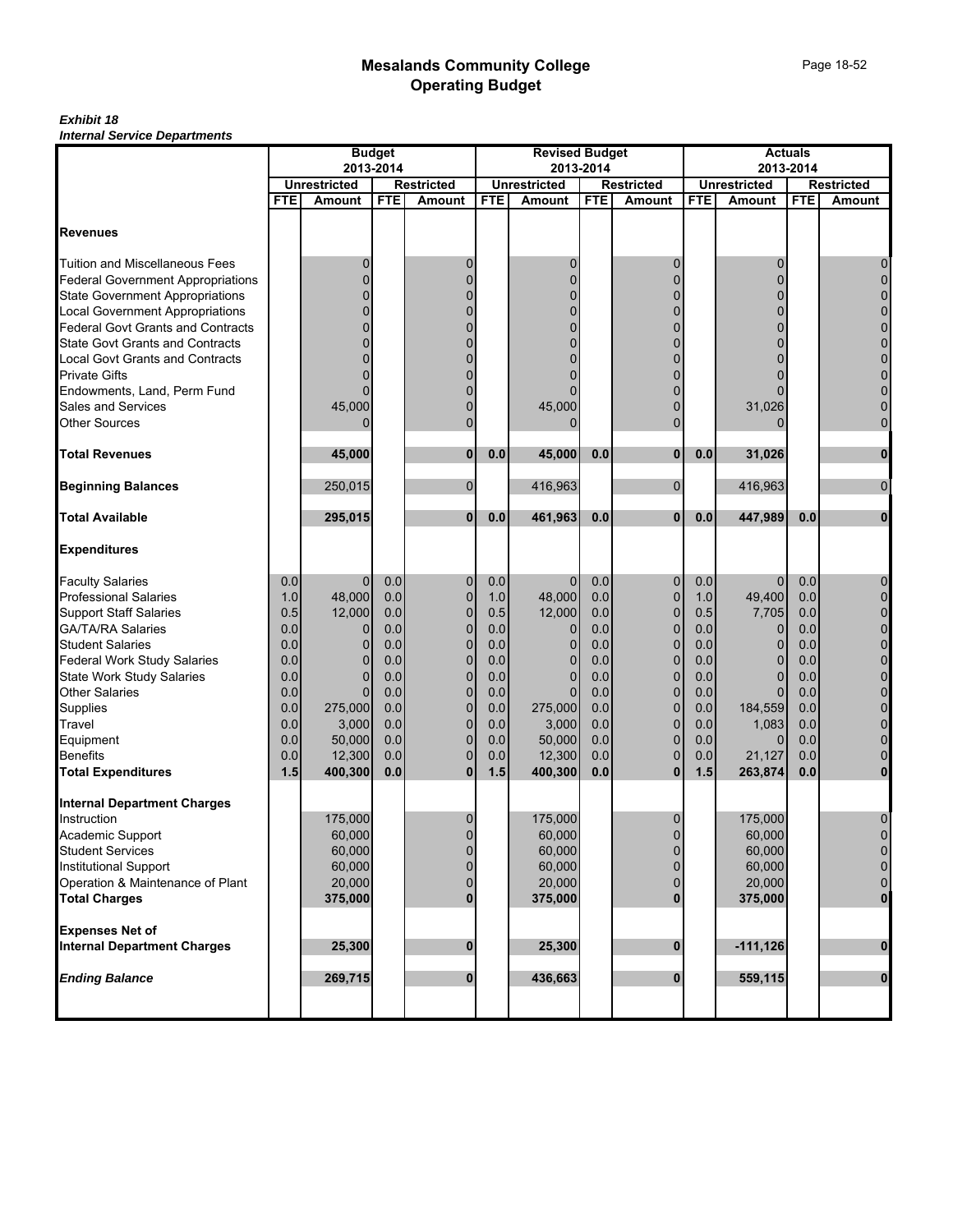|                                                                      |            |                                  | <b>Budget</b>     |          |                     | <b>Revised Budget</b> |                   |               |                     |           | <b>Actuals</b> |                                    |
|----------------------------------------------------------------------|------------|----------------------------------|-------------------|----------|---------------------|-----------------------|-------------------|---------------|---------------------|-----------|----------------|------------------------------------|
|                                                                      |            | 2013-2014<br><b>Unrestricted</b> | <b>Restricted</b> |          | <b>Unrestricted</b> | 2013-2014             | <b>Restricted</b> |               | <b>Unrestricted</b> | 2013-2014 |                |                                    |
| <b>Equipment Leases 3810</b>                                         | <b>FTE</b> | <b>Amount</b>                    | <b>FTE</b>        | Amount   | <b>FTE</b>          | Amount                | <b>FTE</b>        | <b>Amount</b> | <b>FTE</b>          | Amount    | <b>FTE</b>     | <b>Restricted</b><br><b>Amount</b> |
|                                                                      |            |                                  |                   |          |                     |                       |                   |               |                     |           |                |                                    |
| <b>Revenues</b>                                                      |            |                                  |                   |          |                     |                       |                   |               |                     |           |                |                                    |
|                                                                      |            |                                  |                   |          |                     |                       |                   |               |                     |           |                |                                    |
| <b>Tuition and Miscellaneous Fees</b>                                |            |                                  |                   |          |                     |                       |                   |               |                     |           |                |                                    |
| <b>Federal Government Appropriations</b>                             |            |                                  |                   |          |                     |                       |                   |               |                     |           |                |                                    |
| <b>State Government Appropriations</b>                               |            |                                  |                   |          |                     |                       |                   |               |                     |           |                |                                    |
| Local Government Appropriations<br>Federal Govt Grants and Contracts |            |                                  |                   |          |                     |                       |                   |               |                     |           |                |                                    |
|                                                                      |            |                                  |                   |          |                     |                       |                   |               |                     |           |                |                                    |
| <b>State Govt Grants and Contracts</b>                               |            |                                  |                   |          |                     |                       |                   |               |                     |           |                |                                    |
| <b>Local Govt Grants and Contracts</b><br><b>Private Gifts</b>       |            |                                  |                   |          |                     |                       |                   |               |                     |           |                |                                    |
|                                                                      |            |                                  |                   |          |                     |                       |                   |               |                     |           |                |                                    |
| Endowments, Land, Perm Fund                                          |            |                                  |                   |          |                     |                       |                   |               |                     |           |                |                                    |
| Sales and Services<br><b>Other Sources</b>                           |            | 20,000                           |                   |          |                     | 20,000                |                   |               |                     | 11,955    |                |                                    |
|                                                                      |            |                                  |                   |          |                     |                       |                   |               |                     |           |                |                                    |
| <b>Total Revenues</b>                                                |            | 20,000                           |                   | 0        |                     | 20,000                |                   | 0             |                     | 11,955    |                | 0                                  |
|                                                                      |            |                                  |                   |          |                     |                       |                   |               |                     |           |                |                                    |
| <b>Beginning Balances</b>                                            |            | 29,421                           |                   |          |                     | 40,021                |                   |               |                     | 40,021    |                |                                    |
| <b>Total Available</b>                                               |            | 49,421                           |                   | $\bf{0}$ |                     | 60,021                |                   | $\bf{0}$      |                     | 51,976    |                | $\mathbf{0}$                       |
| <b>Expenditures</b>                                                  |            |                                  |                   |          |                     |                       |                   |               |                     |           |                |                                    |
| <b>Faculty Salaries</b>                                              |            |                                  |                   |          |                     |                       |                   |               |                     |           |                |                                    |
| <b>Professional Salaries</b>                                         |            |                                  |                   |          |                     |                       |                   |               |                     |           |                |                                    |
| <b>Support Staff Salaries</b>                                        |            |                                  |                   |          |                     |                       |                   |               |                     |           |                |                                    |
|                                                                      |            |                                  |                   |          |                     |                       |                   |               |                     |           |                |                                    |
| GA/TA/RA Salaries<br>Student Salaries                                |            |                                  |                   |          |                     |                       |                   |               |                     |           |                |                                    |
| <b>Federal Work Study Salaries</b>                                   |            |                                  |                   |          |                     |                       |                   |               |                     |           |                |                                    |
|                                                                      |            |                                  |                   |          |                     |                       |                   |               |                     |           |                |                                    |
| State Work Study Salaries<br>Other Salaries                          |            |                                  |                   |          |                     |                       |                   |               |                     |           |                |                                    |
| Supplies                                                             |            | 35,000                           |                   |          |                     | 35,000                |                   |               |                     | 34,633    |                |                                    |
| Travel                                                               |            |                                  |                   |          |                     |                       |                   |               |                     |           |                |                                    |
| Equipment                                                            |            |                                  |                   |          |                     |                       |                   |               |                     |           |                |                                    |
| <b>Benefits</b>                                                      |            |                                  |                   |          |                     |                       |                   |               |                     |           |                |                                    |
| <b>Total Expenditures</b>                                            | 0.0        | 35,000                           | 0.0               | 0        | 0.0                 | 35,000                | 0.0               | $\bf{0}$      | 0.0                 | 34,633    | 0.0            | 0                                  |
| <b>Internal Department Charges</b>                                   |            |                                  |                   |          |                     |                       |                   |               |                     |           |                |                                    |
| Instruction                                                          |            | 5,000                            |                   |          |                     | 5,000                 |                   |               |                     | 5,000     |                |                                    |
| Academic Support                                                     |            | 5,000                            |                   |          |                     | 5,000                 |                   |               |                     | 5,000     |                |                                    |
| <b>Student Services</b>                                              |            | 5,000                            |                   |          |                     | 5,000                 |                   |               |                     | 5,000     |                |                                    |
| Institutional Support                                                |            | 5,000                            |                   |          |                     | 5,000                 |                   |               |                     | 5,000     |                |                                    |
|                                                                      |            | $\mathbf 0$                      |                   |          |                     | 0                     |                   |               |                     | $\Omega$  |                |                                    |
| Operation & Maintenance of Plant<br>Total Charges                    |            | 20,000                           |                   | $\bf{0}$ |                     | 20,000                |                   | $\bf{0}$      |                     | 20,000    |                | $\pmb{0}$                          |
|                                                                      |            |                                  |                   |          |                     |                       |                   |               |                     |           |                |                                    |
| <b>Expenses Net</b>                                                  |            |                                  |                   |          |                     |                       |                   |               |                     |           |                |                                    |
| of Internal Department Charges                                       |            | 15,000                           |                   | $\bf{0}$ |                     | 15,000                |                   | $\bf{0}$      |                     | 14,633    |                | $\pmb{0}$                          |
|                                                                      |            |                                  |                   |          |                     |                       |                   |               |                     |           |                |                                    |
| <b>Ending Balance</b>                                                |            | 34,421                           |                   | $\bf{0}$ |                     | 45,021                |                   | $\bf{0}$      |                     | 37,343    |                | $\mathbf 0$                        |
|                                                                      |            |                                  |                   |          |                     |                       |                   |               |                     |           |                |                                    |
|                                                                      |            |                                  |                   |          |                     |                       |                   |               |                     |           |                |                                    |
|                                                                      |            |                                  |                   |          |                     |                       |                   |               |                     |           |                |                                    |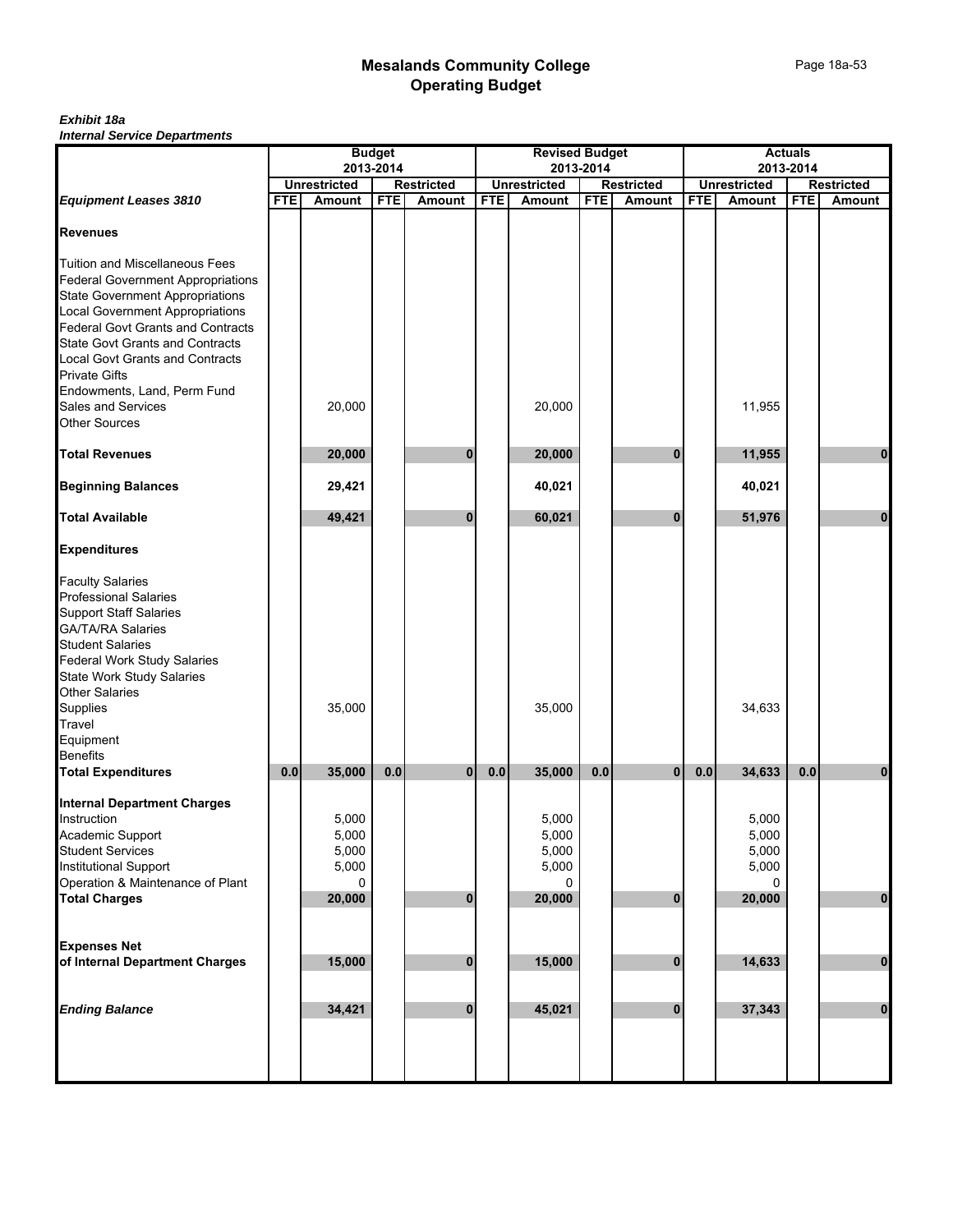|                                                                      |            |                     | <b>Budget</b> |                   |            | <b>Revised Budget</b> |            |                   |            |                     | <b>Actuals</b> |                   |
|----------------------------------------------------------------------|------------|---------------------|---------------|-------------------|------------|-----------------------|------------|-------------------|------------|---------------------|----------------|-------------------|
|                                                                      |            | <b>Unrestricted</b> | 2013-2014     | <b>Restricted</b> |            | <b>Unrestricted</b>   | 2013-2014  | <b>Restricted</b> |            | <b>Unrestricted</b> | 2013-2014      | <b>Restricted</b> |
| <b>Auto Services 3820</b>                                            | <b>FTE</b> | <b>Amount</b>       | <b>FTE</b>    | <b>Amount</b>     | <b>FTE</b> | Amount                | <b>FTE</b> | <b>Amount</b>     | <b>FTE</b> | Amount              | <b>FTE</b>     | Amount            |
|                                                                      |            |                     |               |                   |            |                       |            |                   |            |                     |                |                   |
| <b>Revenues</b>                                                      |            |                     |               |                   |            |                       |            |                   |            |                     |                |                   |
| Tuition and Miscellaneous Fees                                       |            |                     |               |                   |            |                       |            |                   |            |                     |                |                   |
| <b>Federal Government Appropriations</b>                             |            |                     |               |                   |            |                       |            |                   |            |                     |                |                   |
| <b>State Government Appropriations</b>                               |            |                     |               |                   |            |                       |            |                   |            |                     |                |                   |
|                                                                      |            |                     |               |                   |            |                       |            |                   |            |                     |                |                   |
| Local Government Appropriations<br>Federal Govt Grants and Contracts |            |                     |               |                   |            |                       |            |                   |            |                     |                |                   |
| <b>State Govt Grants and Contracts</b>                               |            |                     |               |                   |            |                       |            |                   |            |                     |                |                   |
|                                                                      |            |                     |               |                   |            |                       |            |                   |            |                     |                |                   |
| <b>Local Govt Grants and Contracts</b>                               |            |                     |               |                   |            |                       |            |                   |            |                     |                |                   |
| <b>Private Gifts</b>                                                 |            |                     |               |                   |            |                       |            |                   |            |                     |                |                   |
| Endowments, Land, Perm Fund                                          |            |                     |               |                   |            |                       |            |                   |            |                     |                |                   |
| Sales and Services                                                   |            | 10,000              |               |                   |            | 10,000                |            |                   |            | 12,546              |                |                   |
| Other Sources                                                        |            |                     |               |                   |            |                       |            |                   |            |                     |                |                   |
| <b>Total Revenues</b>                                                |            |                     |               | 0                 |            |                       |            | $\bf{0}$          |            |                     |                |                   |
|                                                                      |            | 10,000              |               |                   |            | 10,000                |            |                   |            | 12,546              |                | 0                 |
| <b>Beginning Balances</b>                                            |            | 41,191              |               |                   |            | 90,929                |            |                   |            | 90,929              |                |                   |
| <b>Total Available</b>                                               |            | 51,191              |               | $\bf{0}$          |            | 100,929               |            | $\mathbf{0}$      |            | 103,475             |                | $\bf{0}$          |
| <b>Expenditures</b>                                                  |            |                     |               |                   |            |                       |            |                   |            |                     |                |                   |
| <b>Faculty Salaries</b>                                              |            |                     |               |                   |            |                       |            |                   |            |                     |                |                   |
| <b>Professional Salaries</b>                                         |            |                     |               |                   |            |                       |            |                   |            |                     |                |                   |
| <b>Support Staff Salaries</b>                                        |            |                     |               |                   |            |                       |            |                   |            |                     |                |                   |
|                                                                      |            |                     |               |                   |            |                       |            |                   |            |                     |                |                   |
| GA/TA/RA Salaries<br>Student Salaries                                |            |                     |               |                   |            |                       |            |                   |            |                     |                |                   |
| <b>Federal Work Study Salaries</b>                                   |            |                     |               |                   |            |                       |            |                   |            |                     |                |                   |
| <b>State Work Study Salaries</b>                                     |            |                     |               |                   |            |                       |            |                   |            |                     |                |                   |
| Other Salaries                                                       |            |                     |               |                   |            |                       |            |                   |            |                     |                |                   |
| Supplies                                                             |            | 25,000              |               |                   |            | 25,000                |            |                   |            | 11,992              |                |                   |
|                                                                      |            |                     |               |                   |            |                       |            |                   |            |                     |                |                   |
| Travel<br>Equipment                                                  |            | 40,000              |               |                   |            | 40,000                |            |                   |            | 0                   |                |                   |
| <b>Benefits</b>                                                      |            |                     |               |                   |            |                       |            |                   |            |                     |                |                   |
| <b>Total Expenditures</b>                                            | 0.0        | 65,000              | 0.0           | 0                 | 0.0        | 65,000                | 0.0        | $\bf{0}$          | $0.0\,$    | 11,992              | $0.0\,$        | $\bf{0}$          |
|                                                                      |            |                     |               |                   |            |                       |            |                   |            |                     |                |                   |
| <b>Internal Department Charges</b>                                   |            |                     |               |                   |            |                       |            |                   |            |                     |                |                   |
| Instruction                                                          |            | 20,000              |               |                   |            | 20,000                |            |                   |            | 20,000              |                |                   |
| Academic Support                                                     |            | 10,000              |               |                   |            | 10,000                |            |                   |            | 10,000              |                |                   |
| Student Services                                                     |            | 10,000              |               |                   |            | 10,000                |            |                   |            | 10,000              |                |                   |
| Institutional Support                                                |            | 10,000              |               |                   |            | 10,000                |            |                   |            | 10,000              |                |                   |
| Operation & Maintenance of Plant                                     |            | 5,000               |               |                   |            | 5,000                 |            |                   |            | 5,000               |                |                   |
| Total Charges                                                        |            | 55,000              |               | $\bf{0}$          |            | 55,000                |            | $\bf{0}$          |            | 55,000              |                | $\mathbf 0$       |
|                                                                      |            |                     |               |                   |            |                       |            |                   |            |                     |                |                   |
| <b>Expenses Net of</b>                                               |            |                     |               |                   |            |                       |            |                   |            |                     |                |                   |
| <b>Internal Department Charges</b>                                   |            | 10,000              |               | $\bf{0}$          |            | 10,000                |            | $\bf{0}$          |            | (43,008)            |                | $\pmb{0}$         |
|                                                                      |            |                     |               |                   |            |                       |            |                   |            |                     |                |                   |
|                                                                      |            |                     |               |                   |            |                       |            |                   |            |                     |                |                   |
| <b>Ending Balance</b>                                                |            | 41,191              |               | $\bf{0}$          |            | 90,929                |            | $\bf{0}$          |            | 146,483             |                | $\pmb{0}$         |
|                                                                      |            |                     |               |                   |            |                       |            |                   |            |                     |                |                   |
|                                                                      |            |                     |               |                   |            |                       |            |                   |            |                     |                |                   |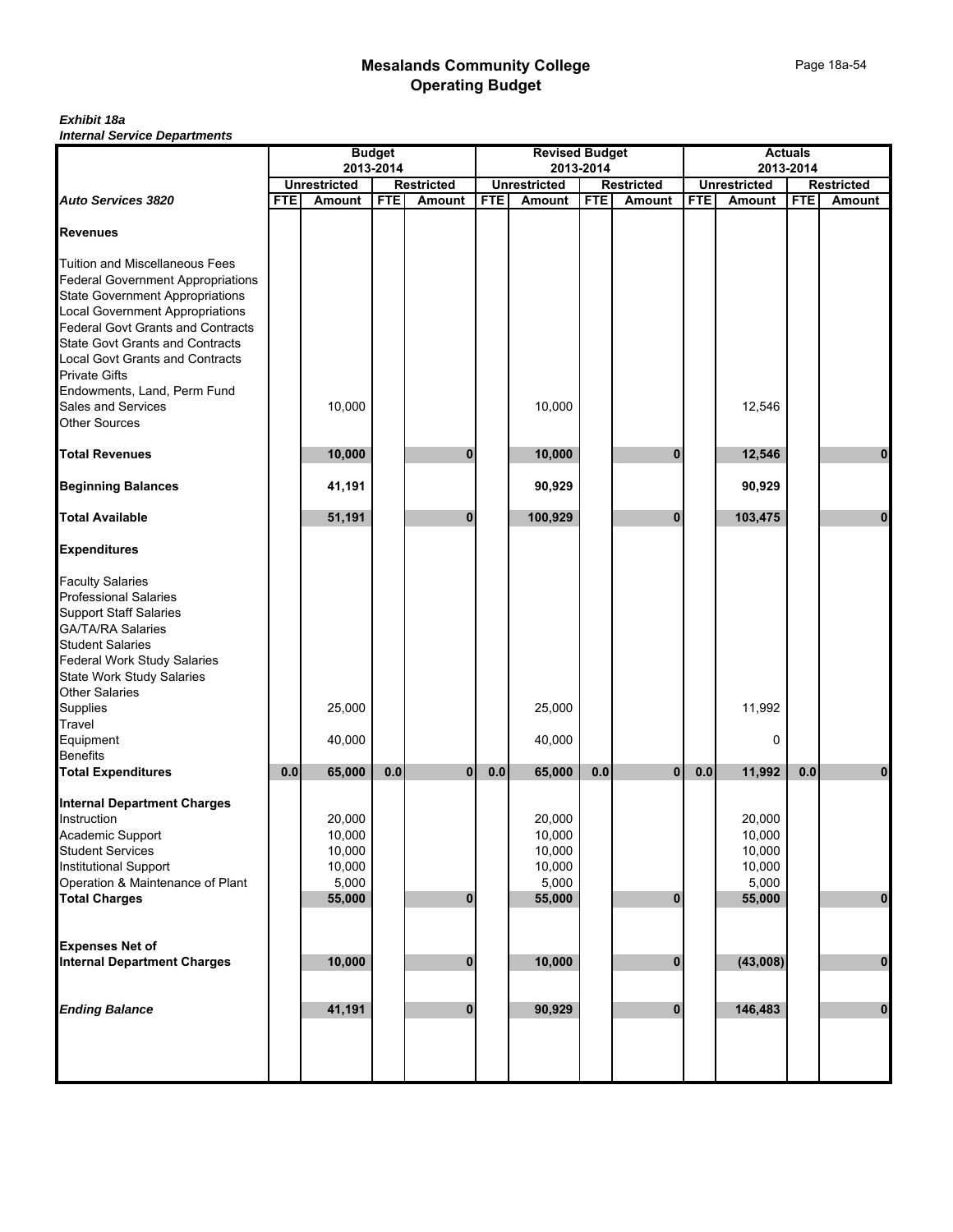|                                                                      |            |                     | <b>Budget</b> |                   |            | <b>Revised Budget</b> |            |                   |            |                     | <b>Actuals</b> |                   |
|----------------------------------------------------------------------|------------|---------------------|---------------|-------------------|------------|-----------------------|------------|-------------------|------------|---------------------|----------------|-------------------|
|                                                                      |            | 2013-2014           |               |                   |            | 2013-2014             |            |                   |            | 2013-2014           |                |                   |
|                                                                      |            | <b>Unrestricted</b> |               | <b>Restricted</b> |            | <b>Unrestricted</b>   |            | <b>Restricted</b> |            | <b>Unrestricted</b> |                | <b>Restricted</b> |
| <b>Mail Services3830</b>                                             | <b>FTE</b> | <b>Amount</b>       | <b>FTE</b>    | Amount            | <b>FTE</b> | Amount                | <b>FTE</b> | <b>Amount</b>     | <b>FTE</b> | Amount              | <b>FTE</b>     | <b>Amount</b>     |
| <b>Revenues</b>                                                      |            |                     |               |                   |            |                       |            |                   |            |                     |                |                   |
| Tuition and Miscellaneous Fees                                       |            |                     |               |                   |            |                       |            |                   |            |                     |                |                   |
| <b>Federal Government Appropriations</b>                             |            |                     |               |                   |            |                       |            |                   |            |                     |                |                   |
| <b>State Government Appropriations</b>                               |            |                     |               |                   |            |                       |            |                   |            |                     |                |                   |
| Local Government Appropriations<br>Federal Govt Grants and Contracts |            |                     |               |                   |            |                       |            |                   |            |                     |                |                   |
|                                                                      |            |                     |               |                   |            |                       |            |                   |            |                     |                |                   |
| <b>State Govt Grants and Contracts</b>                               |            |                     |               |                   |            |                       |            |                   |            |                     |                |                   |
| Local Govt Grants and Contracts                                      |            |                     |               |                   |            |                       |            |                   |            |                     |                |                   |
| <b>Private Gifts</b>                                                 |            |                     |               |                   |            |                       |            |                   |            |                     |                |                   |
| Endowments, Land, Perm Fund                                          |            |                     |               |                   |            |                       |            |                   |            |                     |                |                   |
| Sales and Services                                                   |            | 10,000              |               |                   |            | 10,000                |            |                   |            | 5,484               |                |                   |
| <b>Other Sources</b>                                                 |            |                     |               |                   |            |                       |            |                   |            |                     |                |                   |
|                                                                      |            |                     |               |                   |            |                       |            |                   |            |                     |                |                   |
| <b>Total Revenues</b>                                                |            | 10,000              |               | 0                 |            | 10,000                |            | $\bf{0}$          |            | 5,484               |                | 0                 |
| <b>Beginning Balances</b>                                            |            | 9,389               |               |                   |            | 52,506                |            |                   |            | 52,506              |                |                   |
| <b>Total Available</b>                                               |            | 19,389              |               | 0                 |            | 62,506                |            | $\bf{0}$          |            | 57,990              |                | $\bf{0}$          |
| <b>Expenditures</b>                                                  |            |                     |               |                   |            |                       |            |                   |            |                     |                |                   |
|                                                                      |            |                     |               |                   |            |                       |            |                   |            |                     |                |                   |
| <b>Faculty Salaries<br/>Professional Salaries</b>                    |            |                     |               |                   |            |                       |            |                   |            |                     |                |                   |
| <b>Support Staff Salaries</b>                                        |            |                     |               |                   |            |                       |            |                   |            |                     |                |                   |
|                                                                      |            |                     |               |                   |            |                       |            |                   |            |                     |                |                   |
| GA/TA/RA Salaries<br>Student Salaries                                |            |                     |               |                   |            |                       |            |                   |            |                     |                |                   |
| <b>Federal Work Study Salaries</b>                                   |            |                     |               |                   |            |                       |            |                   |            |                     |                |                   |
| <b>State Work Study Salaries</b>                                     |            |                     |               |                   |            |                       |            |                   |            |                     |                |                   |
| Other Salaries<br>Supplies                                           |            |                     |               |                   |            |                       |            |                   |            |                     |                |                   |
|                                                                      |            | 35,000              |               |                   |            | 35,000                |            |                   |            | 22,779              |                |                   |
| Travel                                                               |            |                     |               |                   |            |                       |            |                   |            |                     |                |                   |
| Equipment                                                            |            |                     |               |                   |            |                       |            |                   |            |                     |                |                   |
| <b>Benefits</b>                                                      |            |                     |               |                   |            |                       |            |                   |            |                     |                |                   |
| <b>Total Expenditures</b>                                            | 0.0        | 35,000              | 0.0           | $\overline{0}$    | 0.0        | 35,000                | 0.0        | $\mathbf{0}$      | $0.0\,$    | 22,779              | 0.0            | 0                 |
|                                                                      |            |                     |               |                   |            |                       |            |                   |            |                     |                |                   |
| <b>Internal Department Charges</b><br>Instruction                    |            |                     |               |                   |            |                       |            |                   |            |                     |                |                   |
| Academic Support                                                     |            | 10,000<br>5,000     |               |                   |            | 10,000<br>5,000       |            |                   |            | 10,000<br>5,000     |                |                   |
| Student Services                                                     |            | 5,000               |               |                   |            | 5,000                 |            |                   |            | 5,000               |                |                   |
| Institutional Support                                                |            | 5,000               |               |                   |            | 5,000                 |            |                   |            | 5,000               |                |                   |
| Operation & Maintenance of Plant                                     |            |                     |               |                   |            |                       |            |                   |            |                     |                |                   |
| <b>Total Charges</b>                                                 |            | 25,000              |               | 0                 |            | 25,000                |            | $\mathbf{0}$      |            | 25,000              |                | $\bf{0}$          |
|                                                                      |            |                     |               |                   |            |                       |            |                   |            |                     |                |                   |
| <b>Expenses Net of</b>                                               |            |                     |               |                   |            |                       |            |                   |            |                     |                |                   |
| <b>Internal Department Charges</b>                                   |            | 10,000              |               | $\bf{0}$          |            | 10,000                |            | $\bf{0}$          |            | (2, 221)            |                | $\bf{0}$          |
|                                                                      |            |                     |               |                   |            |                       |            |                   |            |                     |                |                   |
| <b>Ending Balance</b>                                                |            | 9,389               |               | $\bf{0}$          |            | 52,506                |            | $\bf{0}$          |            | 60,211              |                | $\bf{0}$          |
|                                                                      |            |                     |               |                   |            |                       |            |                   |            |                     |                |                   |
|                                                                      |            |                     |               |                   |            |                       |            |                   |            |                     |                |                   |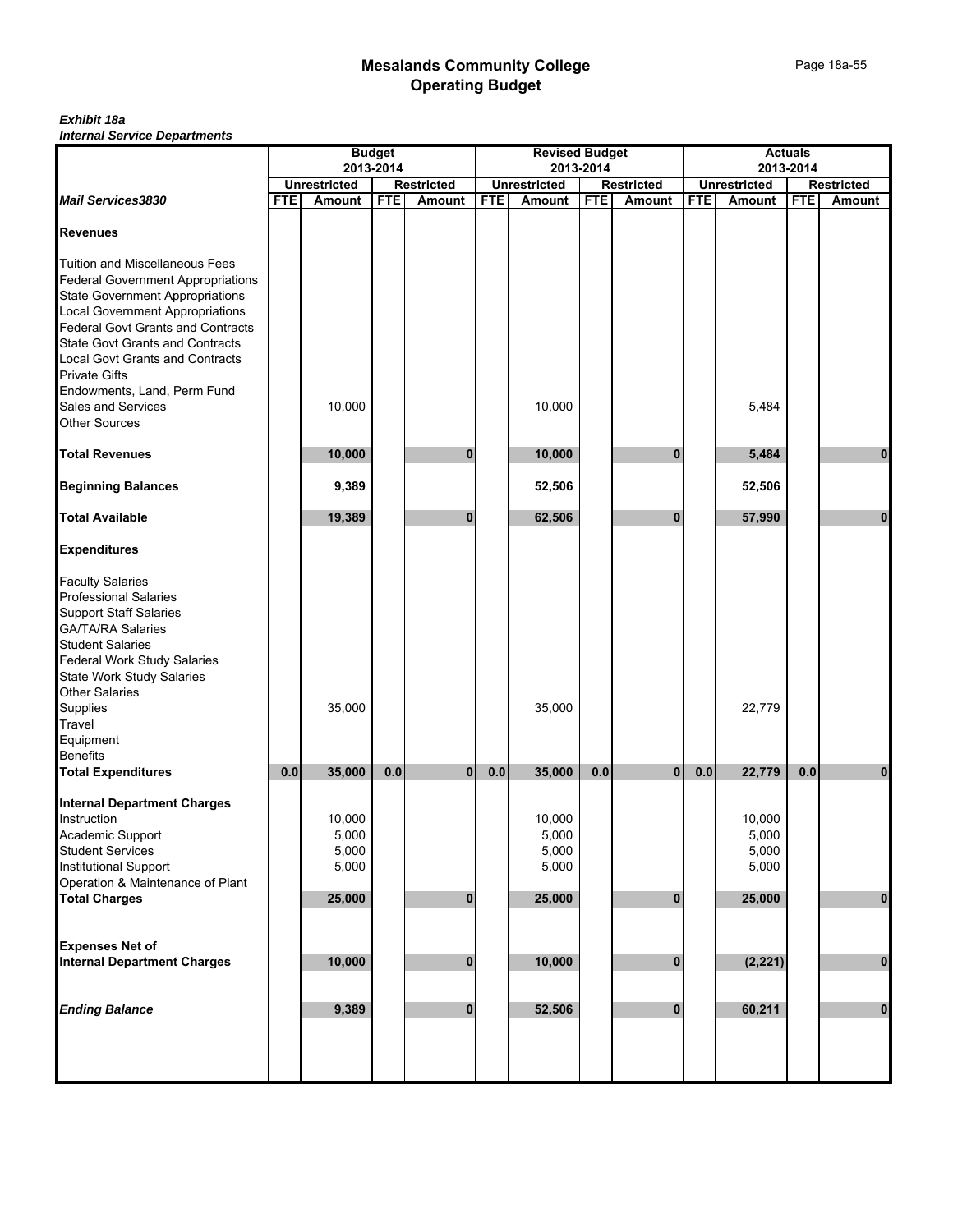|                                          |            |                                                       | <b>Budget</b> |                |            | <b>Revised Budget</b> |            |                   |            | <b>Actuals</b>                   |            |                                    |
|------------------------------------------|------------|-------------------------------------------------------|---------------|----------------|------------|-----------------------|------------|-------------------|------------|----------------------------------|------------|------------------------------------|
|                                          |            | 2013-2014<br><b>Unrestricted</b><br><b>Restricted</b> |               |                |            | <b>Unrestricted</b>   | 2013-2014  | <b>Restricted</b> |            | 2013-2014<br><b>Unrestricted</b> |            |                                    |
| <b>Computer Services 3840</b>            | <b>FTE</b> | Amount                                                | <b>FTE</b>    | Amount         | <b>FTE</b> | Amount                | <b>FTE</b> | Amount            | <b>FTE</b> | Amount                           | <b>FTE</b> | <b>Restricted</b><br><b>Amount</b> |
|                                          |            |                                                       |               |                |            |                       |            |                   |            |                                  |            |                                    |
| <b>Revenues</b>                          |            |                                                       |               |                |            |                       |            |                   |            |                                  |            |                                    |
|                                          |            |                                                       |               |                |            |                       |            |                   |            |                                  |            |                                    |
| <b>Tuition and Miscellaneous Fees</b>    |            |                                                       |               |                |            |                       |            |                   |            |                                  |            |                                    |
| <b>Federal Government Appropriations</b> |            |                                                       |               |                |            |                       |            |                   |            |                                  |            |                                    |
| <b>State Government Appropriations</b>   |            |                                                       |               |                |            |                       |            |                   |            |                                  |            |                                    |
| <b>Local Government Appropriations</b>   |            |                                                       |               |                |            |                       |            |                   |            |                                  |            |                                    |
| <b>Federal Govt Grants and Contracts</b> |            |                                                       |               |                |            |                       |            |                   |            |                                  |            |                                    |
| <b>State Govt Grants and Contracts</b>   |            |                                                       |               |                |            |                       |            |                   |            |                                  |            |                                    |
| Local Govt Grants and Contracts          |            |                                                       |               |                |            |                       |            |                   |            |                                  |            |                                    |
| <b>Private Gifts</b>                     |            |                                                       |               |                |            |                       |            |                   |            |                                  |            |                                    |
| Endowments, Land, Perm Fund              |            |                                                       |               |                |            |                       |            |                   |            |                                  |            |                                    |
| Sales and Services                       |            |                                                       |               |                |            |                       |            |                   |            |                                  |            |                                    |
| <b>Other Sources</b>                     |            |                                                       |               |                |            |                       |            |                   |            |                                  |            |                                    |
| <b>Total Revenues</b>                    |            | $\bf{0}$                                              |               | 0              |            | $\bf{0}$              |            | $\bf{0}$          |            | $\bf{0}$                         |            | 0                                  |
| <b>Beginning Balances</b>                |            | 124,677                                               |               |                |            | 167,422               |            |                   |            | 167,422                          |            |                                    |
|                                          |            |                                                       |               |                |            |                       |            |                   |            |                                  |            |                                    |
| <b>Total Available</b>                   |            | 124,677                                               |               | $\bf{0}$       |            | 167,422               |            | $\bf{0}$          |            | 167,422                          |            | $\mathbf{0}$                       |
| <b>Expenditures</b>                      |            |                                                       |               |                |            |                       |            |                   |            |                                  |            |                                    |
| <b>Faculty Salaries</b>                  |            |                                                       |               |                |            |                       |            |                   |            |                                  |            |                                    |
| <b>Professional Salaries</b>             | 1.0        | 48,000                                                |               |                | 1.0        | 48,000                |            |                   | 1.0        | 49,400                           |            |                                    |
| <b>Support Staff Salaries</b>            | 0.5        | 12,000                                                |               |                | 0.5        | 12,000                |            |                   | 0.5        | 7,705                            |            |                                    |
| <b>GA/TA/RA Salaries</b>                 |            |                                                       |               |                |            |                       |            |                   |            |                                  |            |                                    |
| <b>Student Salaries</b>                  |            |                                                       |               |                |            |                       |            |                   |            |                                  |            |                                    |
| <b>Federal Work Study Salaries</b>       |            |                                                       |               |                |            |                       |            |                   |            |                                  |            |                                    |
| State Work Study Salaries                |            |                                                       |               |                |            |                       |            |                   |            |                                  |            |                                    |
| Other Salaries                           |            |                                                       |               |                |            |                       |            |                   |            |                                  |            |                                    |
| Supplies                                 |            | 140,000                                               |               |                |            | 140,000               |            |                   |            | 85,672                           |            |                                    |
| Travel                                   |            | 3,000                                                 |               |                |            | 3,000                 |            |                   |            | 1,083                            |            |                                    |
| Equipment                                |            | 10,000                                                |               |                |            | 10,000                |            |                   |            | $\overline{0}$                   |            |                                    |
| <b>Benefits</b>                          |            | 12,300                                                |               |                |            | 12,300                |            |                   |            | 21,127                           |            |                                    |
| <b>Total Expenditures</b>                | 1.5        | 225,300                                               | 0.0           | 0              | 1.5        | 225,300               | 0.0        | $\mathbf{0}$      | 1.5        | 164,986                          | 0.0        | 0                                  |
| <b>Internal Department Charges</b>       |            |                                                       |               |                |            |                       |            |                   |            |                                  |            |                                    |
| Instruction                              |            | 120,000                                               |               |                |            | 120,000               |            |                   |            | 120,000                          |            |                                    |
| Academic Support                         |            | 30,000                                                |               |                |            | 30,000                |            |                   |            | 30,000                           |            |                                    |
| <b>Student Services</b>                  |            | 30,000                                                |               |                |            | 30,000                |            |                   |            | 30,000                           |            |                                    |
| <b>Institutional Support</b>             |            | 30,000                                                |               |                |            | 30,000                |            |                   |            | 30,000                           |            |                                    |
| Operation & Maintenance of Plant         |            | 15,000                                                |               |                |            | 15,000                |            |                   |            | 15,000                           |            |                                    |
| <b>Total Charges</b>                     |            | 225,000                                               |               | $\overline{0}$ |            | 225,000               |            | $\Omega$          |            | 225,000                          |            | $\pmb{0}$                          |
|                                          |            |                                                       |               |                |            |                       |            |                   |            |                                  |            |                                    |
| <b>Expenses Net of</b>                   |            |                                                       |               |                |            |                       |            |                   |            |                                  |            |                                    |
| <b>Internal Department Charges</b>       |            | 300                                                   |               | $\pmb{0}$      |            | 300                   |            | $\mathbf{0}$      |            | (60, 014)                        |            | $\pmb{0}$                          |
|                                          |            |                                                       |               |                |            |                       |            |                   |            |                                  |            |                                    |
|                                          |            |                                                       |               |                |            |                       |            |                   |            |                                  |            |                                    |
| <b>Ending Balance</b>                    |            | 124,377                                               |               | $\bf{0}$       |            | 167,122               |            | $\mathbf{0}$      |            | 227,436                          |            | $\mathbf 0$                        |
|                                          |            |                                                       |               |                |            |                       |            |                   |            |                                  |            |                                    |
|                                          |            |                                                       |               |                |            |                       |            |                   |            |                                  |            |                                    |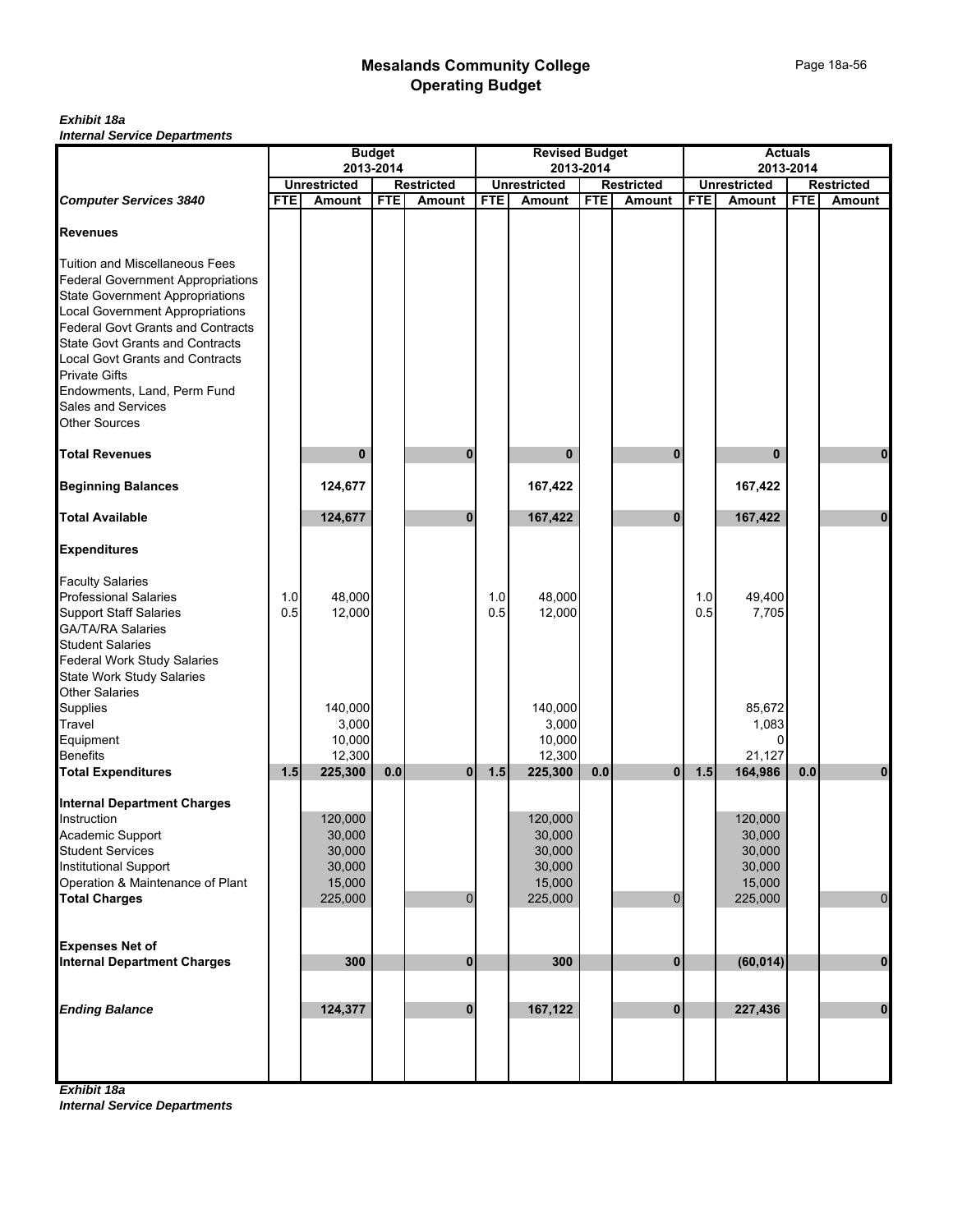|                                                                                                                                                                                                                                                                                                                                                                                                            |            |                                                | <b>Budget</b><br>2013-2014 |                   |            | <b>Revised Budget</b>                          | 2013-2014  |                   |            | 2013-2014                                      | <b>Actuals</b> |                   |
|------------------------------------------------------------------------------------------------------------------------------------------------------------------------------------------------------------------------------------------------------------------------------------------------------------------------------------------------------------------------------------------------------------|------------|------------------------------------------------|----------------------------|-------------------|------------|------------------------------------------------|------------|-------------------|------------|------------------------------------------------|----------------|-------------------|
|                                                                                                                                                                                                                                                                                                                                                                                                            |            | <b>Unrestricted</b>                            |                            | <b>Restricted</b> |            | <b>Unrestricted</b>                            |            | <b>Restricted</b> |            | <b>Unrestricted</b>                            |                | <b>Restricted</b> |
| Telephone Service 3850                                                                                                                                                                                                                                                                                                                                                                                     | <b>FTE</b> | <b>Amount</b>                                  | <b>FTE</b>                 | Amount            | <b>FTE</b> | Amount                                         | <b>FTE</b> | Amount            | <b>FTE</b> | Amount                                         | <b>FTE</b>     | Amount            |
| <b>Revenues</b>                                                                                                                                                                                                                                                                                                                                                                                            |            |                                                |                            |                   |            |                                                |            |                   |            |                                                |                |                   |
| <b>Tuition and Miscellaneous Fees</b><br><b>Federal Government Appropriations</b><br><b>State Government Appropriations</b><br><b>Local Government Appropriations</b><br><b>Federal Govt Grants and Contracts</b><br><b>State Govt Grants and Contracts</b><br><b>Local Govt Grants and Contracts</b><br><b>Private Gifts</b><br>Endowments, Land, Perm Fund<br>Sales and Services<br><b>Other Sources</b> |            | 5,000                                          |                            |                   |            | 5,000                                          |            |                   |            | 1,041                                          |                |                   |
| <b>Total Revenues</b>                                                                                                                                                                                                                                                                                                                                                                                      |            | 5,000                                          |                            | $\bf{0}$          |            | 5,000                                          |            | $\bf{0}$          |            | 1,041                                          |                | $\mathbf 0$       |
| <b>Beginning Balances</b>                                                                                                                                                                                                                                                                                                                                                                                  |            | 45,337                                         |                            |                   |            | 66,085                                         |            |                   |            | 66,085                                         |                |                   |
| <b>Total Available</b>                                                                                                                                                                                                                                                                                                                                                                                     |            | 50,337                                         |                            | 0                 |            | 71,085                                         |            | 0                 |            | 67,126                                         |                | $\mathbf 0$       |
| <b>Expenditures</b>                                                                                                                                                                                                                                                                                                                                                                                        |            |                                                |                            |                   |            |                                                |            |                   |            |                                                |                |                   |
| <b>Faculty Salaries</b><br><b>Professional Salaries</b><br><b>Support Staff Salaries</b><br><b>GA/TA/RA Salaries</b><br><b>Student Salaries</b><br><b>Federal Work Study Salaries</b><br><b>State Work Study Salaries</b><br><b>Other Salaries</b><br>Supplies<br>Travel<br>Equipment<br><b>Benefits</b>                                                                                                   |            | 40,000                                         |                            |                   |            | 40,000                                         |            |                   |            | 29,484                                         |                |                   |
| <b>Total Expenditures</b>                                                                                                                                                                                                                                                                                                                                                                                  | 0.0        | 40,000                                         | $0.0\,$                    | $\mathbf{0}$      | 0.0        | 40.000                                         | 0.0        | $\mathbf{0}$      | 0.0        | 29,484                                         | 0.0            | $\bf{0}$          |
| <b>Internal Department Charges</b><br>Instruction<br>Academic Support<br><b>Student Services</b><br><b>Institutional Support</b><br>Operation & Maintenance of Plant<br><b>Total Charges</b>                                                                                                                                                                                                               |            | 20,000<br>10,000<br>10,000<br>10,000<br>50,000 |                            | $\mathbf 0$       |            | 20,000<br>10,000<br>10,000<br>10,000<br>50,000 |            | $\overline{0}$    |            | 20,000<br>10,000<br>10,000<br>10,000<br>50,000 |                | $\pmb{0}$         |
| <b>Expenses Net of</b><br><b>Internal Department Charges</b>                                                                                                                                                                                                                                                                                                                                               |            |                                                |                            |                   |            | (10,000)                                       |            | $\mathbf{0}$      |            | (20, 516)                                      |                | $\mathbf 0$       |
|                                                                                                                                                                                                                                                                                                                                                                                                            |            | (10,000)                                       |                            | $\pmb{0}$         |            |                                                |            |                   |            |                                                |                |                   |
| <b>Ending Balance</b>                                                                                                                                                                                                                                                                                                                                                                                      |            | 60,337                                         |                            | $\bf{0}$          |            | 81,085                                         |            | $\mathbf{0}$      |            | 87,642                                         |                | $\mathbf 0$       |
|                                                                                                                                                                                                                                                                                                                                                                                                            |            |                                                |                            |                   |            |                                                |            |                   |            |                                                |                |                   |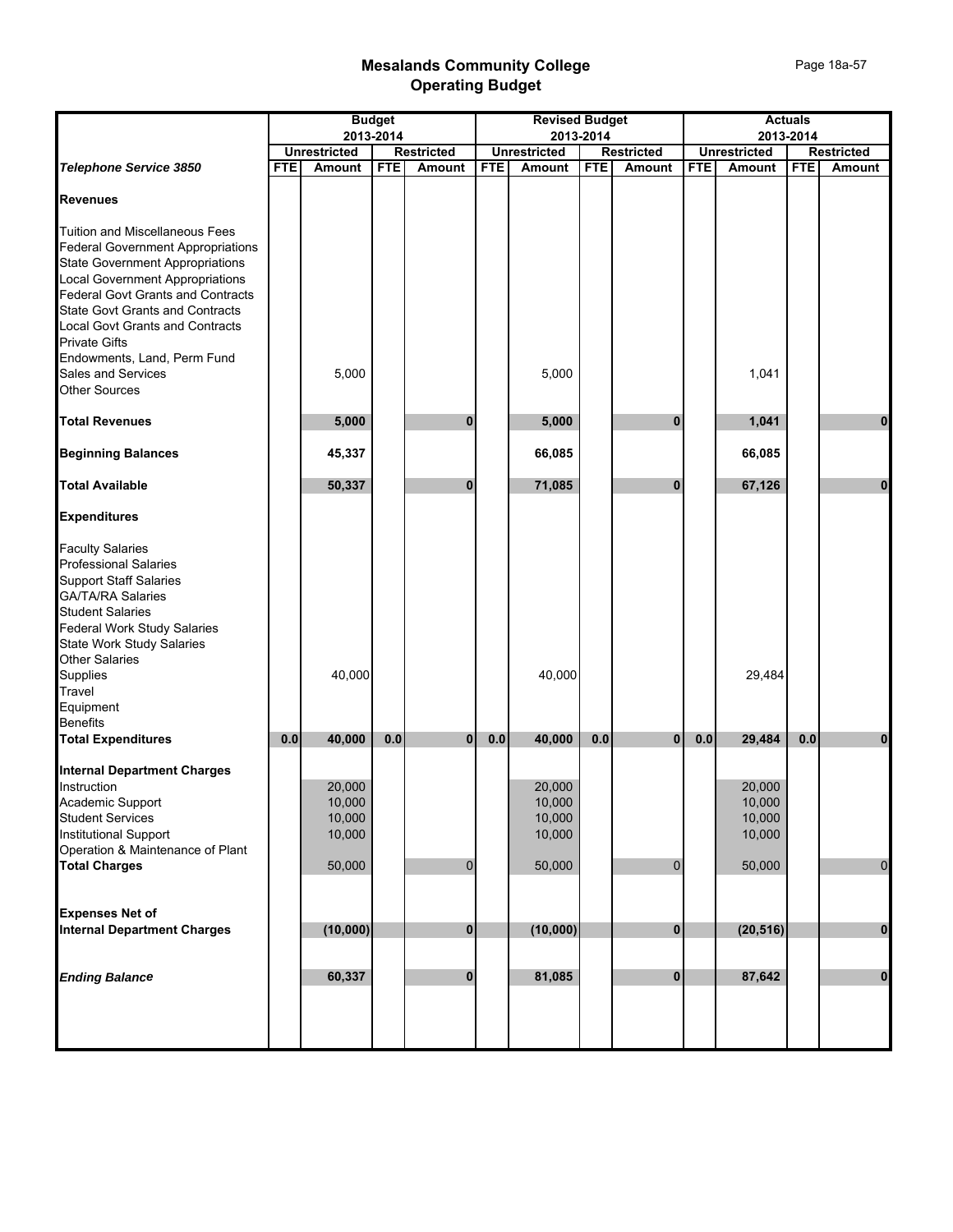#### *Exhibit 19*

*Student Aid, Grants, and Stipends*

|            | <b>Budget</b>                                                                                                       |                                                                                                                                                                                                                                                   | <b>Revised Budget</b>                                                                                      |                                                                                                                                                                                                                                                                   | <b>Actuals</b>                                                                                                                  |
|------------|---------------------------------------------------------------------------------------------------------------------|---------------------------------------------------------------------------------------------------------------------------------------------------------------------------------------------------------------------------------------------------|------------------------------------------------------------------------------------------------------------|-------------------------------------------------------------------------------------------------------------------------------------------------------------------------------------------------------------------------------------------------------------------|---------------------------------------------------------------------------------------------------------------------------------|
|            |                                                                                                                     |                                                                                                                                                                                                                                                   |                                                                                                            |                                                                                                                                                                                                                                                                   | <b>Restricted</b>                                                                                                               |
|            |                                                                                                                     |                                                                                                                                                                                                                                                   |                                                                                                            |                                                                                                                                                                                                                                                                   |                                                                                                                                 |
|            |                                                                                                                     |                                                                                                                                                                                                                                                   |                                                                                                            |                                                                                                                                                                                                                                                                   |                                                                                                                                 |
|            |                                                                                                                     |                                                                                                                                                                                                                                                   |                                                                                                            |                                                                                                                                                                                                                                                                   |                                                                                                                                 |
|            |                                                                                                                     |                                                                                                                                                                                                                                                   |                                                                                                            |                                                                                                                                                                                                                                                                   |                                                                                                                                 |
|            | 1,500,000                                                                                                           |                                                                                                                                                                                                                                                   | 1,500,000                                                                                                  |                                                                                                                                                                                                                                                                   | 549,783                                                                                                                         |
|            | 24,891                                                                                                              |                                                                                                                                                                                                                                                   | 24,891                                                                                                     |                                                                                                                                                                                                                                                                   | 25,520                                                                                                                          |
|            |                                                                                                                     |                                                                                                                                                                                                                                                   |                                                                                                            |                                                                                                                                                                                                                                                                   | 9.063                                                                                                                           |
|            |                                                                                                                     |                                                                                                                                                                                                                                                   |                                                                                                            |                                                                                                                                                                                                                                                                   | 19,747                                                                                                                          |
| 0          | 1,564,138                                                                                                           |                                                                                                                                                                                                                                                   | 1,564,138                                                                                                  | 0                                                                                                                                                                                                                                                                 | 604,113                                                                                                                         |
|            |                                                                                                                     |                                                                                                                                                                                                                                                   |                                                                                                            |                                                                                                                                                                                                                                                                   |                                                                                                                                 |
|            |                                                                                                                     |                                                                                                                                                                                                                                                   |                                                                                                            |                                                                                                                                                                                                                                                                   |                                                                                                                                 |
|            |                                                                                                                     |                                                                                                                                                                                                                                                   |                                                                                                            |                                                                                                                                                                                                                                                                   | 29,424                                                                                                                          |
|            |                                                                                                                     |                                                                                                                                                                                                                                                   |                                                                                                            |                                                                                                                                                                                                                                                                   | 37,613                                                                                                                          |
|            |                                                                                                                     |                                                                                                                                                                                                                                                   |                                                                                                            |                                                                                                                                                                                                                                                                   | 39,124                                                                                                                          |
|            | 0                                                                                                                   |                                                                                                                                                                                                                                                   | 0                                                                                                          |                                                                                                                                                                                                                                                                   |                                                                                                                                 |
|            | 2,000                                                                                                               |                                                                                                                                                                                                                                                   | 2,000                                                                                                      |                                                                                                                                                                                                                                                                   | 1,080                                                                                                                           |
|            |                                                                                                                     |                                                                                                                                                                                                                                                   | 2,000                                                                                                      |                                                                                                                                                                                                                                                                   | 4,243                                                                                                                           |
|            |                                                                                                                     |                                                                                                                                                                                                                                                   |                                                                                                            |                                                                                                                                                                                                                                                                   | 12,343                                                                                                                          |
|            |                                                                                                                     |                                                                                                                                                                                                                                                   |                                                                                                            |                                                                                                                                                                                                                                                                   | 123,827                                                                                                                         |
|            |                                                                                                                     |                                                                                                                                                                                                                                                   |                                                                                                            |                                                                                                                                                                                                                                                                   |                                                                                                                                 |
|            | $\Omega$                                                                                                            |                                                                                                                                                                                                                                                   | 0                                                                                                          |                                                                                                                                                                                                                                                                   | 0                                                                                                                               |
|            |                                                                                                                     |                                                                                                                                                                                                                                                   |                                                                                                            |                                                                                                                                                                                                                                                                   |                                                                                                                                 |
|            |                                                                                                                     |                                                                                                                                                                                                                                                   |                                                                                                            |                                                                                                                                                                                                                                                                   |                                                                                                                                 |
|            |                                                                                                                     |                                                                                                                                                                                                                                                   |                                                                                                            |                                                                                                                                                                                                                                                                   | 64,346                                                                                                                          |
|            |                                                                                                                     |                                                                                                                                                                                                                                                   |                                                                                                            |                                                                                                                                                                                                                                                                   |                                                                                                                                 |
|            |                                                                                                                     |                                                                                                                                                                                                                                                   |                                                                                                            |                                                                                                                                                                                                                                                                   |                                                                                                                                 |
| 0          | 1,838,138                                                                                                           | 0                                                                                                                                                                                                                                                 | 1,838,138                                                                                                  | $\bf{0}$                                                                                                                                                                                                                                                          | 792,286                                                                                                                         |
| 29,913     |                                                                                                                     | (122, 095)                                                                                                                                                                                                                                        |                                                                                                            | (122, 095)                                                                                                                                                                                                                                                        | 0                                                                                                                               |
|            |                                                                                                                     |                                                                                                                                                                                                                                                   |                                                                                                            |                                                                                                                                                                                                                                                                   | 792,286                                                                                                                         |
|            |                                                                                                                     |                                                                                                                                                                                                                                                   |                                                                                                            |                                                                                                                                                                                                                                                                   |                                                                                                                                 |
| 50,000     |                                                                                                                     | 50,000                                                                                                                                                                                                                                            |                                                                                                            | 16,857                                                                                                                                                                                                                                                            |                                                                                                                                 |
|            | 1,500,000                                                                                                           |                                                                                                                                                                                                                                                   | 1,500,000                                                                                                  |                                                                                                                                                                                                                                                                   | 549,783                                                                                                                         |
|            |                                                                                                                     |                                                                                                                                                                                                                                                   |                                                                                                            |                                                                                                                                                                                                                                                                   | 25,520                                                                                                                          |
|            |                                                                                                                     |                                                                                                                                                                                                                                                   |                                                                                                            |                                                                                                                                                                                                                                                                   | 19,747                                                                                                                          |
|            |                                                                                                                     |                                                                                                                                                                                                                                                   |                                                                                                            |                                                                                                                                                                                                                                                                   | 29,424                                                                                                                          |
|            |                                                                                                                     |                                                                                                                                                                                                                                                   |                                                                                                            |                                                                                                                                                                                                                                                                   | 34,783                                                                                                                          |
|            |                                                                                                                     |                                                                                                                                                                                                                                                   |                                                                                                            |                                                                                                                                                                                                                                                                   | 39,124                                                                                                                          |
|            | 0                                                                                                                   |                                                                                                                                                                                                                                                   | 0                                                                                                          |                                                                                                                                                                                                                                                                   | 0                                                                                                                               |
|            | 2,000                                                                                                               |                                                                                                                                                                                                                                                   | 2,000                                                                                                      |                                                                                                                                                                                                                                                                   |                                                                                                                                 |
|            |                                                                                                                     |                                                                                                                                                                                                                                                   |                                                                                                            |                                                                                                                                                                                                                                                                   | 9,063                                                                                                                           |
|            |                                                                                                                     |                                                                                                                                                                                                                                                   |                                                                                                            |                                                                                                                                                                                                                                                                   | 4,240                                                                                                                           |
|            |                                                                                                                     |                                                                                                                                                                                                                                                   |                                                                                                            |                                                                                                                                                                                                                                                                   | 12,343                                                                                                                          |
|            |                                                                                                                     |                                                                                                                                                                                                                                                   |                                                                                                            |                                                                                                                                                                                                                                                                   |                                                                                                                                 |
|            |                                                                                                                     |                                                                                                                                                                                                                                                   |                                                                                                            |                                                                                                                                                                                                                                                                   |                                                                                                                                 |
| 50,000     |                                                                                                                     |                                                                                                                                                                                                                                                   |                                                                                                            |                                                                                                                                                                                                                                                                   |                                                                                                                                 |
| 12,000     |                                                                                                                     | 12,000                                                                                                                                                                                                                                            |                                                                                                            | 11,875                                                                                                                                                                                                                                                            |                                                                                                                                 |
|            | 100,000                                                                                                             |                                                                                                                                                                                                                                                   | 100.000                                                                                                    |                                                                                                                                                                                                                                                                   | 59,456                                                                                                                          |
|            | $\Omega$                                                                                                            |                                                                                                                                                                                                                                                   |                                                                                                            |                                                                                                                                                                                                                                                                   |                                                                                                                                 |
|            |                                                                                                                     |                                                                                                                                                                                                                                                   |                                                                                                            |                                                                                                                                                                                                                                                                   | 783,484                                                                                                                         |
|            |                                                                                                                     |                                                                                                                                                                                                                                                   |                                                                                                            |                                                                                                                                                                                                                                                                   |                                                                                                                                 |
| (114, 300) | 0                                                                                                                   | (114, 300)                                                                                                                                                                                                                                        | 0                                                                                                          | (114, 300)                                                                                                                                                                                                                                                        | 0                                                                                                                               |
|            |                                                                                                                     |                                                                                                                                                                                                                                                   |                                                                                                            |                                                                                                                                                                                                                                                                   |                                                                                                                                 |
|            |                                                                                                                     |                                                                                                                                                                                                                                                   |                                                                                                            |                                                                                                                                                                                                                                                                   | 8,802                                                                                                                           |
|            | <b>Unrestricted</b><br>0<br>29,913<br>44,000<br>2,000<br>5,000<br>3,000<br>166,000<br>(51,700)<br>166,000<br>29,913 | 2013-2014<br><b>Restricted</b><br>19,500<br>19,747<br>60,000<br>35,000<br>60,000<br>2,000<br>15,000<br>174,000<br>100,000<br>1,838,138<br>24,891<br>19,747<br>60,000<br>35,000<br>60,000<br>19,500<br>2,000<br>15,000<br>1,838,138<br>$\mathbf 0$ | <b>Unrestricted</b><br>0<br>$-122,095$<br>44,000<br>3,000<br>166,000<br>(51, 700)<br>166,000<br>(122, 095) | 2013-2014<br><b>Restricted</b><br>19,500<br>19,747<br>60,000<br>35,000<br>60,000<br>15,000<br>174,000<br>100,000<br>1,838,138<br>24,891<br>19,747<br>60,000<br>35,000<br>60,000<br>19,500<br>2,000<br>15,000<br>2,000<br>5,000<br>50,000<br>1,838,138<br>$\bf{0}$ | 2013-2014<br><b>Unrestricted</b><br>0<br>$-122,095$<br>15,840<br>3,653<br>21,000<br>69,225<br>(51, 700)<br>166,000<br>(25, 320) |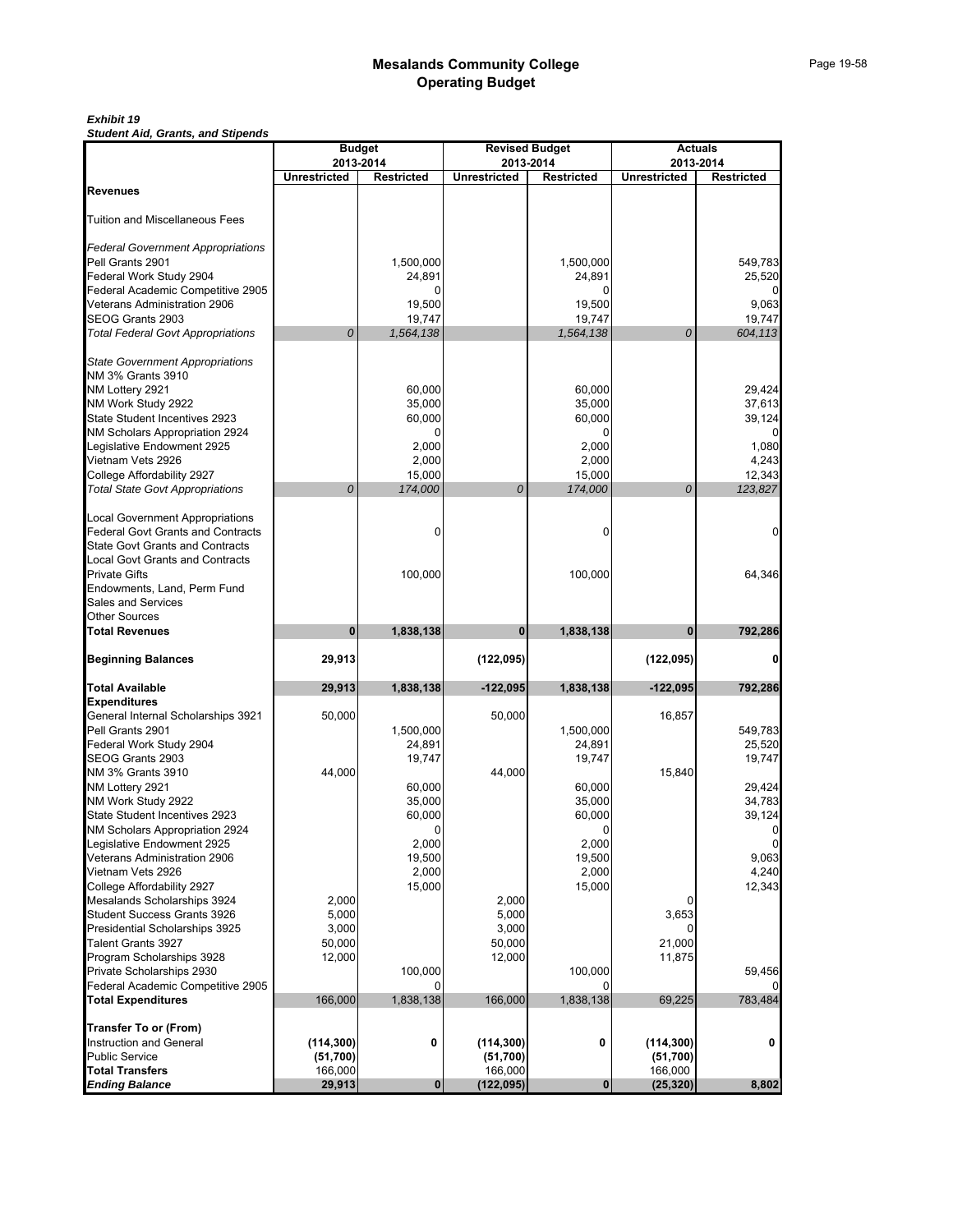#### *Exhibit 20 Auxiliary Enterprises*

|                                            | <b>Budget</b> |                         |            |                                    |            | <b>Revised Budget</b> |            |                            |            |                                      | <b>Actuals</b> |                               |
|--------------------------------------------|---------------|-------------------------|------------|------------------------------------|------------|-----------------------|------------|----------------------------|------------|--------------------------------------|----------------|-------------------------------|
|                                            |               | 2013-2014               |            |                                    |            |                       | 2013-2014  |                            |            |                                      | 2013-2014      |                               |
|                                            | <b>FTE</b>    | <b>Unrestricted</b>     | <b>FTE</b> | <b>Restricted</b><br><b>Amount</b> | <b>FTE</b> | <b>Unrestricted</b>   | <b>FTE</b> | <b>Restricted</b>          | <b>FTE</b> | <b>Unrestricted</b><br><b>Amount</b> | <b>FTE</b>     | <b>Restricted</b>             |
|                                            |               | <b>Amount</b>           |            |                                    |            | Amount                |            | <b>Amount</b>              |            |                                      |                | <b>Amount</b>                 |
| <b>Revenues</b>                            |               |                         |            |                                    |            |                       |            |                            |            |                                      |                |                               |
| <b>Tuition and Miscellaneous Fees</b>      |               | 0                       |            | 0                                  |            | 0                     |            | 0                          |            | 0                                    |                | 0                             |
| <b>Federal Government Appropriations</b>   |               | $\Omega$                |            | $\overline{0}$                     |            | 0                     |            | $\Omega$                   |            | 0                                    |                | $\mathbf 0$                   |
| <b>State Government Appropriations</b>     |               |                         |            | $\Omega$                           |            | 0                     |            |                            |            | $\overline{0}$                       |                | $\mathbf 0$                   |
| <b>Local Government Appropriations</b>     |               | $\Omega$                |            | $\Omega$                           |            | 0                     |            | $\Omega$                   |            | 0                                    |                | $\mathbf 0$                   |
| <b>Federal Govt Grants and Contracts</b>   |               |                         |            | $\Omega$                           |            | 0                     |            | $\Omega$                   |            | 0                                    |                | $\mathbf 0$                   |
| <b>State Govt Grants and Contracts</b>     |               | 0                       |            | 0                                  |            | 0                     |            | $\Omega$                   |            | 0                                    |                | $\mathbf 0$                   |
| <b>Local Govt Grants and Contracts</b>     |               |                         |            | $\Omega$                           |            | 0                     |            | $\Omega$                   |            | 0                                    |                | $\mathbf 0$                   |
| <b>Private Gifts</b>                       |               | 0                       |            | O                                  |            |                       |            | $\Omega$                   |            | ი                                    |                | 0                             |
| Endowments, Land, Perm Fund                |               | ŋ                       |            | $\Omega$<br>$\overline{0}$         |            |                       |            | $\Omega$<br>$\Omega$       |            |                                      |                | $\mathbf 0$<br>$\overline{0}$ |
| Sales and Services<br><b>Other Sources</b> |               | 530,000<br>$\Omega$     |            | $\overline{0}$                     |            | 530,000<br>$\Omega$   |            | $\mathbf{0}$               |            | 228,430                              |                | $\mathbf 0$                   |
|                                            |               |                         |            |                                    |            |                       |            |                            |            | 0                                    |                |                               |
| <b>Total Revenues</b>                      |               | 530.000                 |            | 0                                  |            | 530,000               |            | $\bf{0}$                   |            | 530,000                              |                | 0                             |
| <b>Beginning Balances</b>                  |               | 92,158                  |            | $\bf{0}$                           |            | 250,996               |            | $\bf{0}$                   |            | 250,996                              |                | $\bf{0}$                      |
| <b>Total Available</b>                     |               | 622,158                 |            | $\bf{0}$                           |            | 780,996               |            | $\bf{0}$                   |            | 479,426                              |                | $\bf{0}$                      |
| <b>Expenditures</b>                        |               |                         |            |                                    |            |                       |            |                            |            |                                      |                |                               |
| <b>Faculty Salaries</b>                    | 0.0           | $\overline{0}$          | 0.0        | 0                                  | 0.0        | $\mathbf 0$           | 0.0        | $\mathbf 0$                | 0.0        | $\overline{0}$                       | 0.0            | 0                             |
| <b>Professional Salaries</b>               | 1.5           | 44,898                  | 0.0        | $\mathbf 0$                        | 1.5        | 44,898                | 0.0        | $\mathbf 0$                | 1.5        | 36,712                               | 0.0            | $\pmb{0}$                     |
| <b>Support Staff Salaries</b>              | 0.5           | 6,130                   | 0.0        | $\mathbf 0$                        | 0.5        | 6,130                 | 0.0        | $\mathbf 0$                | 0.5        | 14,300                               | 0.0            | $\mathbf 0$                   |
| <b>GA/TA/RA Salaries</b>                   | 0.0           | $\overline{0}$          | 0.0        | 0                                  | 0.0        | $\mathbf 0$           | 0.0        | $\mathbf 0$                | 0.0        | $\overline{0}$                       | 0.0            | $\pmb{0}$                     |
| <b>Student Salaries</b>                    | 0.0           | $\mathbf{0}$            | 0.0        | $\mathbf 0$                        | 0.0        | $\mathbf 0$           | 0.0        | $\mathbf 0$                | 0.0        | $\overline{0}$                       | 0.0            | $\overline{0}$                |
| <b>Federal Work Study Salaries</b>         | 0.0           | $\mathbf{0}$            | 0.0        | $\mathbf 0$                        | 0.0        | $\mathbf 0$           | 0.0        | $\mathbf 0$                | 0.0        | $\overline{0}$                       | 0.0            | $\mathbf 0$                   |
| State Work Study Salaries                  | 0.0           | $\Omega$                | 0.0        | $\mathbf 0$                        | 0.0        | $\Omega$              | 0.0        | $\mathbf{0}$               | 0.0        | $\overline{0}$                       | 0.0            | $\mathbf 0$                   |
| <b>Other Salaries</b>                      | 0.0           | $\Omega$                | 0.0        | $\mathbf 0$                        | 0.0        | $\mathbf 0$           | 0.0        | $\mathbf 0$                | $0.0\,$    | $\overline{0}$                       | 0.0            | 0                             |
| Supplies                                   | 0.0           | 442,500                 | 0.0        | $\mathbf 0$                        | 0.0        | 442,500               | 0.0        | $\mathbf{0}$               | 0.0        | 140,970                              | 0.0            | 0                             |
| Travel                                     | 0.0<br>0.0    | 3,000<br>$\overline{0}$ | 0.0<br>0.0 | $\overline{0}$<br>0                | 0.0<br>0.0 | 3,000<br>$\mathbf{0}$ | 0.0<br>0.0 | $\mathbf 0$<br>$\mathbf 0$ | 0.0<br>0.0 | 957<br>$\overline{0}$                | 0.0<br>0.0     | $\mathbf 0$<br>$\mathbf 0$    |
| Equipment<br><b>Benefits</b>               | 0.0           | 20,863                  | 0.0        | $\overline{0}$                     | 0.0        | 20,863                | 0.0        | $\mathbf{0}$               | 0.0        | 17,702                               | 0.0            | $\mathbf 0$                   |
| <b>Total Expenditures</b>                  | 2.0           | 517,391                 | 0.0        | $\bf{0}$                           | 2.0        | 517,391               | 0.0        | $\bf{0}$                   | 2.0        | 210,642                              | 0.0            | $\bf{0}$                      |
|                                            |               |                         |            |                                    |            |                       |            |                            |            |                                      |                |                               |
| Transfer to or (From)                      |               |                         |            |                                    |            |                       |            |                            |            |                                      |                |                               |
| <b>Athletics</b>                           |               | 0                       |            | 0                                  |            | 0                     |            | $\bf{0}$                   |            | 0                                    |                | 0                             |
|                                            |               |                         |            |                                    |            |                       |            |                            |            |                                      |                |                               |
|                                            |               |                         |            |                                    |            |                       |            |                            |            |                                      |                |                               |
| <b>Ending Balance</b>                      |               | 104,767                 |            | 0                                  |            | 263,605               |            | $\bf{0}$                   |            | 268,784                              |                | $\bf{0}$                      |
|                                            |               |                         |            |                                    |            |                       |            |                            |            |                                      |                |                               |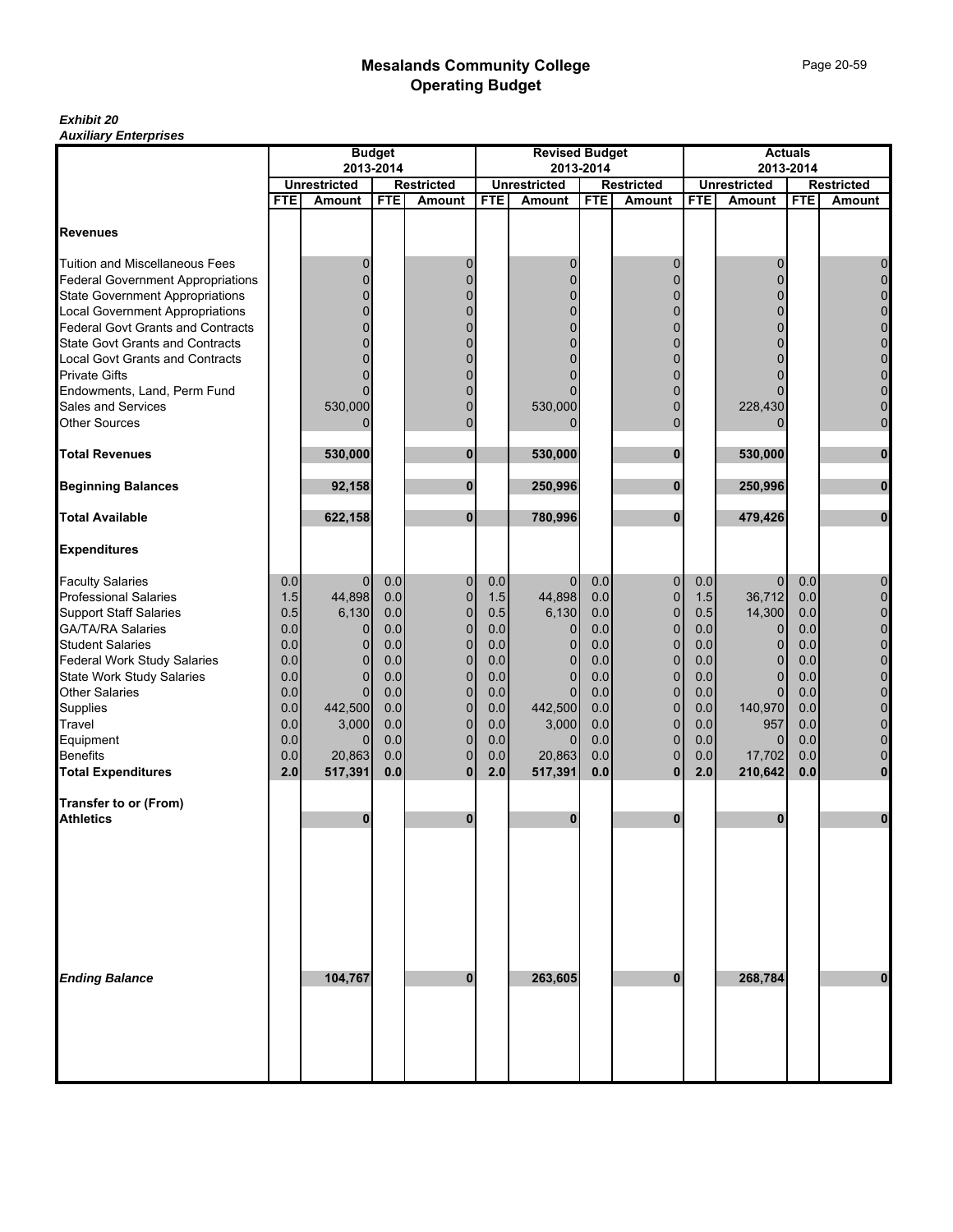#### *Exhibit 20a Auxiliary Enterprises*

|                                                                                                                             |            |                     | <b>Budget</b> |                   |            | <b>Revised Budget</b> |            |                   |            |                     | <b>Actuals</b> |                   |
|-----------------------------------------------------------------------------------------------------------------------------|------------|---------------------|---------------|-------------------|------------|-----------------------|------------|-------------------|------------|---------------------|----------------|-------------------|
|                                                                                                                             |            | 2013-2014           |               |                   |            | 2013-2014             |            |                   | 2013-2014  |                     |                |                   |
|                                                                                                                             |            | <b>Unrestricted</b> |               | <b>Restricted</b> |            | <b>Unrestricted</b>   |            | <b>Restricted</b> |            | <b>Unrestricted</b> |                | <b>Restricted</b> |
| Bookstore3010                                                                                                               | <b>FTE</b> | <b>Amount</b>       | <b>FTE</b>    | Amount            | <b>FTE</b> | Amount                | <b>FTE</b> | Amount            | <b>FTE</b> | <b>Amount</b>       | <b>FTE</b>     | Amount            |
| <b>Revenues</b>                                                                                                             |            |                     |               |                   |            |                       |            |                   |            |                     |                |                   |
| <b>Tuition and Miscellaneous Fees</b><br><b>Federal Government Appropriations</b><br><b>State Government Appropriations</b> |            |                     |               |                   |            |                       |            |                   |            |                     |                |                   |
| <b>Local Government Appropriations</b><br>Federal Govt Grants and Contracts                                                 |            |                     |               |                   |            |                       |            |                   |            |                     |                |                   |
| <b>State Govt Grants and Contracts</b><br>Local Govt Grants and Contracts<br><b>Private Gifts</b>                           |            |                     |               |                   |            |                       |            |                   |            |                     |                |                   |
| Endowments, Land, Perm Fund<br>Sales and Services<br><b>Other Sources</b>                                                   |            | 425,000             |               |                   |            | 425,000               |            |                   |            | 160,486             |                |                   |
| <b>Total Revenues</b>                                                                                                       |            | 425,000             |               | 0                 |            | 425,000               |            | $\mathbf{0}$      |            | 160,486             |                | $\bf{0}$          |
| <b>Beginning Balances</b>                                                                                                   |            | 66,268              |               |                   |            | 207,146               |            |                   |            | 207,146             |                |                   |
| <b>Total Available</b>                                                                                                      |            | 491,268             |               | $\bf{0}$          |            | 632,146               |            | $\bf{0}$          |            | 367,632             |                | $\bf{0}$          |
| <b>Expenditures</b>                                                                                                         |            |                     |               |                   |            |                       |            |                   |            |                     |                |                   |
| <b>Faculty Salaries</b>                                                                                                     |            |                     |               |                   |            |                       |            |                   |            |                     |                |                   |
| <b>Professional Salaries</b>                                                                                                | 1.0        | 30,759              |               |                   | 1.0        | 30,759                |            |                   | 1.0        | 36,712              |                |                   |
| <b>Support Staff Salaries</b><br><b>GA/TA/RA Salaries</b>                                                                   |            |                     |               |                   |            |                       |            |                   |            |                     |                |                   |
| <b>Student Salaries</b>                                                                                                     |            |                     |               |                   |            |                       |            |                   |            |                     |                |                   |
| <b>Federal Work Study Salaries</b>                                                                                          |            |                     |               |                   |            |                       |            |                   |            |                     |                |                   |
| State Work Study Salaries                                                                                                   |            |                     |               |                   |            |                       |            |                   |            |                     |                |                   |
| Other Salaries                                                                                                              |            |                     |               |                   |            |                       |            |                   |            |                     |                |                   |
| Supplies                                                                                                                    |            | 375,000             |               |                   |            | 375,000               |            |                   |            | 100,886             |                |                   |
| Travel<br>Equipment                                                                                                         |            | 3,000               |               |                   |            | 3,000                 |            |                   |            | 957                 |                |                   |
| <b>Benefits</b>                                                                                                             |            | 13,325              |               |                   |            | 13,325                |            |                   |            | 12,175              |                |                   |
| <b>Total Expenditures</b>                                                                                                   | 1.0        | 422,084             | $0.0\,$       | $\mathbf{0}$      | 1.0        | 422,084               | 0.0        | 0                 | $1.0$      | 150,731             | 0.0            | $\mathbf 0$       |
|                                                                                                                             |            |                     |               |                   |            |                       |            |                   |            |                     |                |                   |
| <b>Transfers To or (From)</b><br><b>Athletics</b>                                                                           |            |                     |               | 0                 |            | 0                     |            | 0                 |            | 0                   |                | $\mathbf{0}$      |
|                                                                                                                             |            |                     |               |                   |            |                       |            |                   |            |                     |                |                   |
|                                                                                                                             |            |                     |               |                   |            |                       |            |                   |            |                     |                |                   |
|                                                                                                                             |            |                     |               |                   |            |                       |            |                   |            |                     |                |                   |
|                                                                                                                             |            |                     |               |                   |            |                       |            |                   |            |                     |                |                   |
| <b>Ending Balance</b>                                                                                                       |            | 69,184              |               | $\bf{0}$          |            | 210,062               |            | $\bf{0}$          |            | 216,901             |                | $\mathbf 0$       |
|                                                                                                                             |            |                     |               |                   |            |                       |            |                   |            |                     |                |                   |
|                                                                                                                             |            |                     |               |                   |            |                       |            |                   |            |                     |                |                   |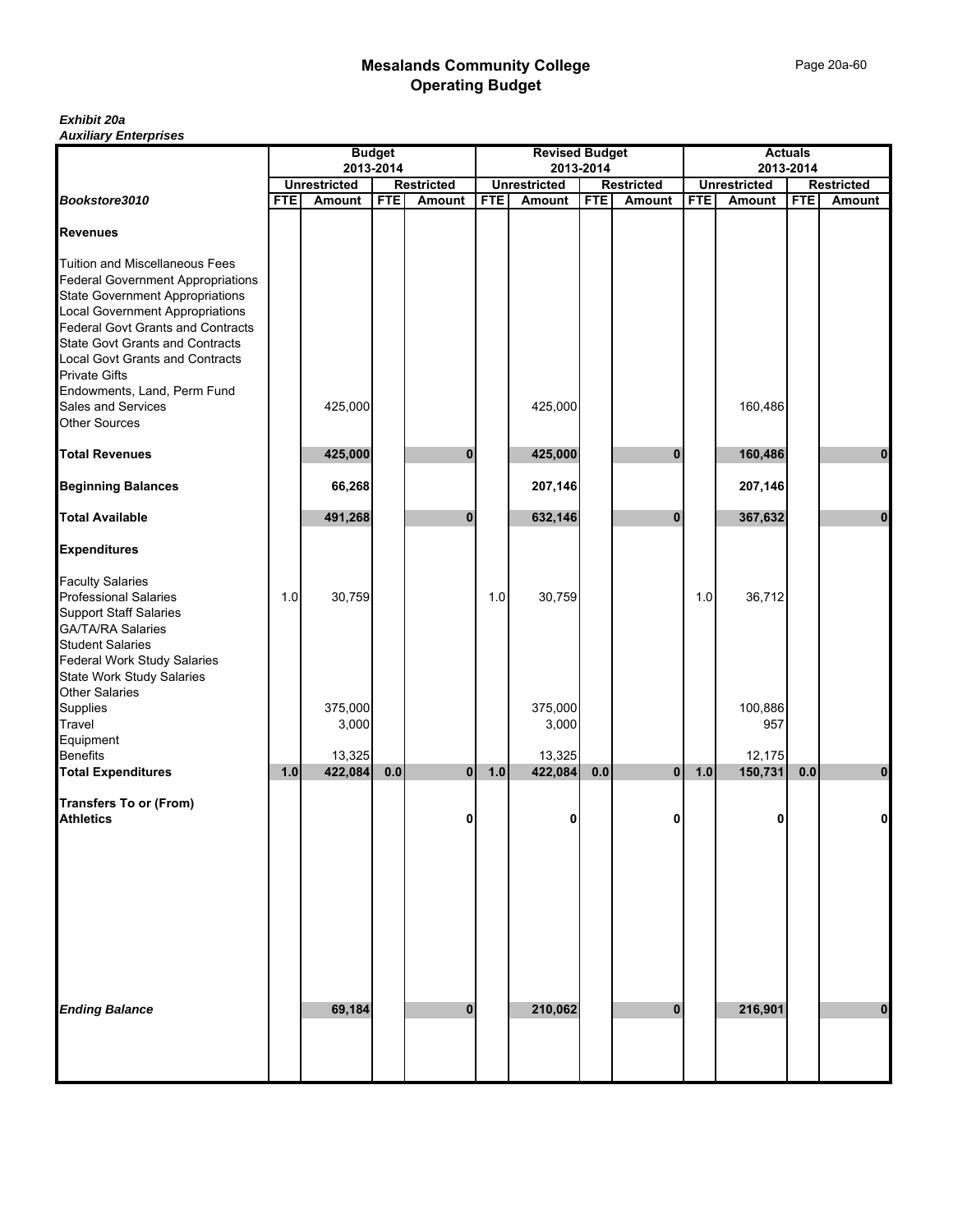#### *Exhibit 20a Auxiliary Enterprises*

|                                                                                                                                                                                                                                                             |            |                                  | <b>Budget</b> |                   |            | <b>Revised Budget</b> |            |                   |            |                     | <b>Actuals</b> |                   |
|-------------------------------------------------------------------------------------------------------------------------------------------------------------------------------------------------------------------------------------------------------------|------------|----------------------------------|---------------|-------------------|------------|-----------------------|------------|-------------------|------------|---------------------|----------------|-------------------|
|                                                                                                                                                                                                                                                             |            | 2013-2014<br><b>Unrestricted</b> |               | <b>Restricted</b> |            | <b>Unrestricted</b>   | 2013-2014  | <b>Restricted</b> |            | <b>Unrestricted</b> | 2013-2014      | <b>Restricted</b> |
| <b>Central Services 3020</b>                                                                                                                                                                                                                                | <b>FTE</b> | <b>Amount</b>                    | <b>FTE</b>    | <b>Amount</b>     | <b>FTE</b> | Amount                | <b>FTE</b> | <b>Amount</b>     | <b>FTE</b> | Amount              | <b>FTE</b>     | Amount            |
| <b>Revenues</b>                                                                                                                                                                                                                                             |            |                                  |               |                   |            |                       |            |                   |            |                     |                |                   |
| <b>Tuition and Miscellaneous Fees</b><br><b>Federal Government Appropriations</b><br><b>State Government Appropriations</b><br><b>Local Government Appropriations</b><br><b>Federal Govt Grants and Contracts</b><br><b>State Govt Grants and Contracts</b> |            |                                  |               |                   |            |                       |            |                   |            |                     |                |                   |
| <b>Local Govt Grants and Contracts</b><br><b>Private Gifts</b><br>Endowments, Land, Perm Fund                                                                                                                                                               |            |                                  |               |                   |            |                       |            |                   |            |                     |                |                   |
| Sales and Services<br><b>Other Sources</b>                                                                                                                                                                                                                  |            | 25,000                           |               |                   |            | 25,000                |            |                   |            | 0                   |                |                   |
| <b>Total Revenues</b>                                                                                                                                                                                                                                       |            | 25,000                           |               | 0                 |            | 25,000                |            | $\bf{0}$          |            | 0                   |                | 0                 |
| <b>Beginning Balances</b>                                                                                                                                                                                                                                   |            | 24,999                           |               |                   |            | 24,999                |            |                   |            | 24,999              |                |                   |
| <b>Total Available</b>                                                                                                                                                                                                                                      |            | 49,999                           |               | $\bf{0}$          |            | 49,999                |            | $\bf{0}$          |            | 24,999              |                | $\mathbf 0$       |
| <b>Expenditures</b>                                                                                                                                                                                                                                         |            |                                  |               |                   |            |                       |            |                   |            |                     |                |                   |
| <b>Faculty Salaries</b><br>Professional Salaries<br><b>Support Staff Salaries</b><br><b>GA/TA/RA Salaries</b><br><b>Student Salaries</b><br>Federal Work Study Salaries<br>State Work Study Salaries<br><b>Other Salaries</b><br>Supplies<br>Travel         |            | 25,000                           |               |                   |            | 25,000                |            |                   |            | 0                   |                |                   |
| Equipment                                                                                                                                                                                                                                                   |            |                                  |               |                   |            |                       |            |                   |            |                     |                |                   |
| <b>Benefits</b><br><b>Total Expenditures</b>                                                                                                                                                                                                                | 0.0        | 25,000                           | 0.0           | 0                 | 0.0        | 25,000                | 0.0        | $\mathbf{0}$      | 0.0        | $\mathbf{0}$        | 0.0            | 0                 |
| <b>Transfers To or (From)</b><br><b>Plant Capital Outlay</b>                                                                                                                                                                                                |            | 0                                |               | 0                 |            | 0<br>0                |            | 0                 |            | 0                   |                | 0                 |
|                                                                                                                                                                                                                                                             |            |                                  |               |                   |            |                       |            |                   |            |                     |                |                   |
| <b>Ending Balance</b>                                                                                                                                                                                                                                       |            | 24,999                           |               | $\mathbf 0$       |            | 24,999                |            | $\mathbf{0}$      |            | 24,999              |                | $\bf{0}$          |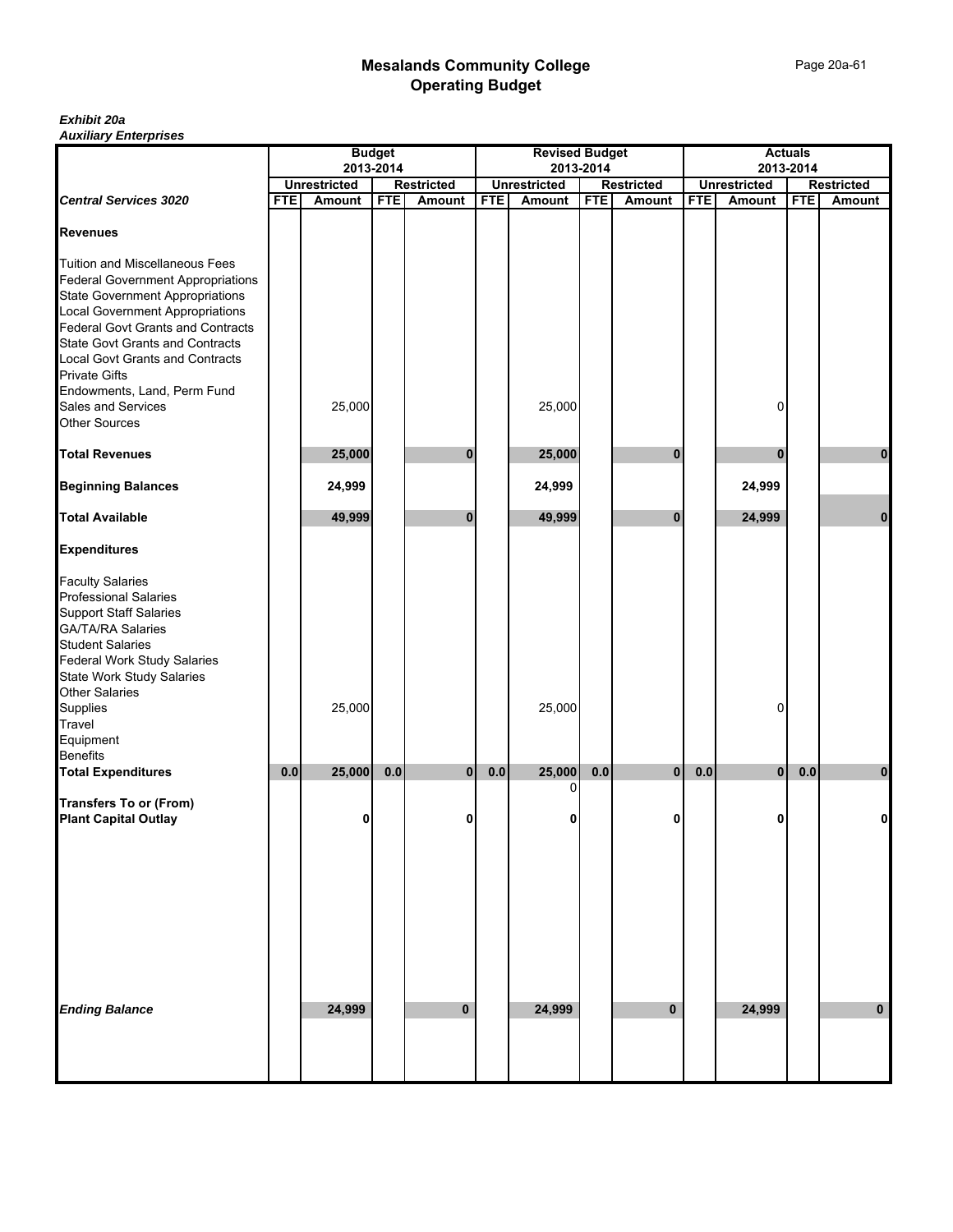Page 20a-62

#### *Exhibit 20a Auxiliary Enterprises*

|                                                                                                                                                                                                                                                                                                                           |            |                     | <b>Budget</b> |                   |            | <b>Revised Budget</b> |            |                   |            |                     | <b>Actuals</b> |                   |
|---------------------------------------------------------------------------------------------------------------------------------------------------------------------------------------------------------------------------------------------------------------------------------------------------------------------------|------------|---------------------|---------------|-------------------|------------|-----------------------|------------|-------------------|------------|---------------------|----------------|-------------------|
|                                                                                                                                                                                                                                                                                                                           |            | <b>Unrestricted</b> | 2013-2014     | <b>Restricted</b> |            | <b>Unrestricted</b>   | 2013-2014  | <b>Restricted</b> |            | <b>Unrestricted</b> | 2013-2014      | <b>Restricted</b> |
| Museum Shop 3030                                                                                                                                                                                                                                                                                                          | <b>FTE</b> | Amount              | <b>FTE</b>    | <b>Amount</b>     | <b>FTE</b> | <b>Amount</b>         | <b>FTE</b> | <b>Amount</b>     | <b>FTE</b> | Amount              | <b>FTE</b>     | Amount            |
| <b>Revenues</b>                                                                                                                                                                                                                                                                                                           |            |                     |               |                   |            |                       |            |                   |            |                     |                |                   |
| Tuition and Miscellaneous Fees<br><b>Federal Government Appropriations</b><br><b>State Government Appropriations</b><br>Local Government Appropriations<br>Federal Govt Grants and Contracts<br><b>State Govt Grants and Contracts</b><br>Local Govt Grants and Contracts<br>Private Gifts<br>Endowments, Land, Perm Fund |            |                     |               |                   |            |                       |            |                   |            |                     |                |                   |
| Sales and Services<br><b>Other Sources</b>                                                                                                                                                                                                                                                                                |            | 80,000              |               |                   |            | 80,000                |            |                   |            | 67,944              |                |                   |
| <b>Total Revenues</b>                                                                                                                                                                                                                                                                                                     |            | 80,000              |               | 0                 |            | 80,000                |            | $\bf{0}$          |            | 67,944              |                | 0                 |
| <b>Beginning Balances</b>                                                                                                                                                                                                                                                                                                 |            | 891                 |               |                   |            | 18,851                |            |                   |            | 18,851              |                |                   |
| <b>Total Available</b>                                                                                                                                                                                                                                                                                                    |            | 80,891              |               | $\bf{0}$          |            | 98,851                |            | $\bf{0}$          |            | 86,795              |                | $\bf{0}$          |
| <b>Expenditures</b>                                                                                                                                                                                                                                                                                                       |            |                     |               |                   |            |                       |            |                   |            |                     |                |                   |
| <b>Faculty Salaries<br/>Professional Salaries</b><br><b>Support Staff Salaries</b><br>GA/TA/RA Salaries<br>Student Salaries<br>Federal Work Study Salaries                                                                                                                                                                | 0.5<br>0.5 | 14,139<br>6,130     |               |                   | 0.5<br>0.5 | 14,139<br>6,130       |            |                   | 0.5<br>0.5 | 0<br>14,300         |                |                   |
| State Work Study Salaries<br>Other Salaries<br>Supplies<br>Travel<br>Equipment                                                                                                                                                                                                                                            |            | 42,500              |               |                   |            | 42,500                |            |                   |            | 40,084              |                |                   |
| Benefits                                                                                                                                                                                                                                                                                                                  |            | 7,538               |               |                   |            | 7,538                 |            |                   |            | 5,527               |                |                   |
| <b>Total Expenditures</b>                                                                                                                                                                                                                                                                                                 | 1.0        | 70,307              | 0.0           | $\mathbf{0}$      | 1.0        | 70,307                | 0.0        | $\mathbf{0}$      | 1.0        | 59,911              | 0.0            | $\pmb{0}$         |
| <b>Transfers To or (From)</b><br><b>Plant Capital Outlay</b>                                                                                                                                                                                                                                                              |            | 0                   |               | 0                 |            | 0                     |            | 0                 |            | 0                   |                | 0                 |
| <b>Ending Balance</b>                                                                                                                                                                                                                                                                                                     |            | 10,584              |               | $\mathbf{0}$      |            | 28,544                |            | $\mathbf{0}$      |            | 26,884              |                | $\bf{0}$          |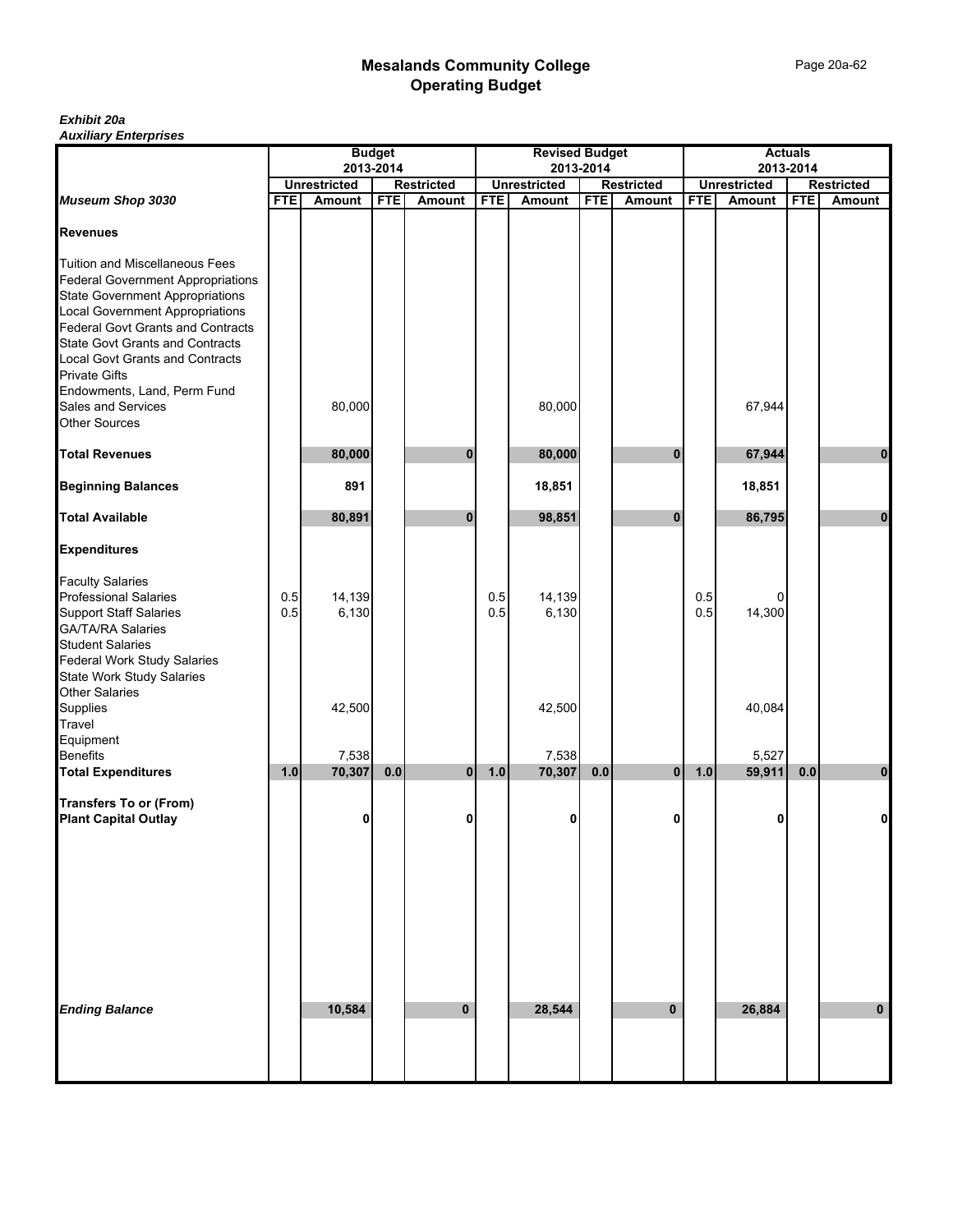#### *Exhibit 21 Intercollegiate Athletics*

|                                          | <b>Budget</b> |                                      |                                                       | <b>Revised Budget</b>       |            |                                                       | <b>Actuals</b> |                |            |                |             |                |
|------------------------------------------|---------------|--------------------------------------|-------------------------------------------------------|-----------------------------|------------|-------------------------------------------------------|----------------|----------------|------------|----------------|-------------|----------------|
|                                          | 2013-2014     |                                      | 2013-2014<br><b>Unrestricted</b><br><b>Restricted</b> |                             |            | 2013-2014<br><b>Unrestricted</b><br><b>Restricted</b> |                |                |            |                |             |                |
|                                          | <b>FTE</b>    | <b>Unrestricted</b><br><b>Amount</b> | <b>FTE</b>                                            | <b>Restricted</b><br>Amount | <b>FTE</b> | Amount                                                | <b>FTE</b>     | Amount         | <b>FTE</b> | Amount         | <b>FTE</b>  | <b>Amount</b>  |
|                                          |               |                                      |                                                       |                             |            |                                                       |                |                |            |                |             |                |
| <b>Revenues</b>                          |               |                                      |                                                       |                             |            |                                                       |                |                |            |                |             |                |
| <b>Tuition and Miscellaneous Fees</b>    |               | 0                                    |                                                       | 0                           |            | 0                                                     |                | 0              |            | 0              |             | 0              |
| <b>Federal Government Appropriations</b> |               | 0                                    |                                                       | $\overline{0}$              |            |                                                       |                | $\Omega$       |            | ი              |             | 0              |
| <b>State Government Appropriations</b>   |               | 59,900                               |                                                       | $\overline{0}$              |            | 59,900                                                |                | 0              |            | 59,900         |             |                |
| <b>Local Government Appropriations</b>   |               | 0                                    |                                                       | $\overline{0}$              |            | 0                                                     |                | 0              |            | 0              |             |                |
| <b>Federal Govt Grants and Contracts</b> |               |                                      |                                                       | $\Omega$                    |            |                                                       |                | $\Omega$       |            |                |             | $\mathbf 0$    |
| <b>State Govt Grants and Contracts</b>   |               |                                      |                                                       | $\Omega$                    |            |                                                       |                |                |            |                |             |                |
| <b>Local Govt Grants and Contracts</b>   |               | $\Omega$                             |                                                       | $\Omega$                    |            | 0                                                     |                | 0              |            | ი              |             | $\mathbf 0$    |
| <b>Private Gifts</b>                     |               | 5,000                                |                                                       | $\Omega$                    |            | 5,000                                                 |                |                |            | 4,693          |             | 0              |
| Endowments, Land, Perm Fund              |               |                                      |                                                       | $\Omega$                    |            |                                                       |                | $\Omega$       |            | ი              |             | 0              |
| Sales and Services                       |               | 0                                    |                                                       | $\overline{0}$              |            |                                                       |                | $\Omega$       |            | 0              |             | 0              |
| <b>Other Sources</b>                     |               | 12,700                               |                                                       | $\overline{0}$              |            | 12,700                                                |                | $\Omega$       |            |                |             | $\mathbf 0$    |
| <b>Total Revenues</b>                    |               | 77,600                               |                                                       | $\bf{0}$                    |            | 77,600                                                |                | $\bf{0}$       |            | 64,593         |             | $\mathbf 0$    |
| <b>Beginning Balances</b>                |               | 19,067                               |                                                       | $\bf{0}$                    |            | (339, 689)                                            |                | 0              |            | (339, 689)     |             | $\bf{0}$       |
| <b>Total Available</b>                   |               | 96,667                               |                                                       | $\mathbf{0}$                |            | (262, 089)                                            |                | $\mathbf{0}$   |            | (275,096)      |             | $\mathbf 0$    |
| <b>Expenditures</b>                      |               |                                      |                                                       |                             |            |                                                       |                |                |            |                |             |                |
| <b>Faculty Salaries</b>                  | 0.0           | $\mathbf 0$                          | 0.0                                                   | 0                           | 0.0        | 0                                                     | 0.0            | 0              | 0.0        | 0              | 0.0         | 0              |
| <b>Professional Salaries</b>             | 0.0           | $\mathbf{0}$                         | 0.0                                                   | 0                           | 0.0        | $\overline{0}$                                        | 0.0            | $\mathbf 0$    | 0.0        | $\overline{0}$ | 0.0         | $\overline{0}$ |
| <b>Support Staff Salaries</b>            | 0.0           | $\mathbf 0$                          | 0.0                                                   | $\overline{0}$              | 0.0        | $\mathbf{0}$                                          | 0.0            | $\mathbf 0$    | 0.0        | $\overline{0}$ | 0.0         | 0              |
| <b>GA/TA/RA Salaries</b>                 | 0.0           | $\mathbf{0}$                         | 0.0                                                   | $\mathbf 0$                 | 0.0        | 0                                                     | 0.0            | $\overline{0}$ | 0.0        | $\mathbf 0$    | 0.0         | 0              |
| <b>Student Salaries</b>                  | 0.0           | $\Omega$                             | 0.0                                                   | $\overline{0}$              | 0.0        | $\Omega$                                              | 0.0            | $\mathbf 0$    | 0.0        | $\overline{0}$ | 0.0         | 0              |
| <b>Federal Work Study Salaries</b>       | 0.0           | $\Omega$                             | 0.0                                                   | $\overline{0}$              | 0.0        | $\mathbf{0}$                                          | 0.0            | $\Omega$       | 0.0        | $\overline{0}$ | 0.0         | 0              |
| <b>State Work Study Salaries</b>         | 0.0           | $\mathbf{0}$                         | 0.0                                                   | $\mathbf 0$                 | 0.0        | $\mathbf 0$                                           | 0.0            | $\overline{0}$ | 0.0        | $\overline{0}$ | 0.0         | 0              |
| <b>Other Salaries</b>                    | 0.0           | $\Omega$                             | 0.0                                                   | $\overline{0}$              | 0.0        | $\mathbf{0}$                                          | 0.0            | 0              | 0.0        | $\Omega$       | 0.0         | $\mathbf 0$    |
| Supplies                                 | 0.0           | 95,000                               | 0.0                                                   | $\mathbf 0$                 | 0.0        | 95,000                                                | 0.0            | $\mathbf 0$    | 0.0        | 77,072         | 0.0         | 0              |
| Travel                                   | 0.0           | 25,000                               | 0.0                                                   | $\overline{0}$              | 0.0        | 25,000                                                | 0.0            | $\overline{0}$ | 0.0        | 25,920         | 0.0         | $\mathbf 0$    |
| Equipment                                | 0.0           | 0                                    | 0.0                                                   | 0                           | 0.0        | 0                                                     | 0.0            | 0              | 0.0        | 0              | 0.0         | 0              |
| <b>Benefits</b>                          | 0.0           | $\mathbf{0}$                         | 0.0                                                   | $\mathbf 0$                 | 0.0        | $\mathbf{0}$                                          | 0.0            | $\overline{0}$ | 0.0        | $\overline{0}$ | 0.0         | $\mathbf 0$    |
| <b>Total Expenditures</b>                | 0.0           | 120,000                              | $0.0$                                                 | $\mathbf{0}$                | 0.0        | 120,000                                               | 0.0            | $\mathbf{0}$   | 0.0        | 102,992        | 0.0         | $\bf{0}$       |
| <b>Transfer from Public Service</b>      |               | 30,000                               |                                                       | 0                           |            | 30,000                                                |                | 0              |            | 30,000         |             | 0              |
| Transfer from I&G                        |               | 15,000                               |                                                       | 0                           |            | 15,000                                                |                | 0              |            | 15,000         |             | 0              |
| <b>Transfer from Auxiliaries</b>         |               | 0                                    |                                                       | 0                           |            | 0                                                     |                | 0              |            | 0              |             | 0              |
| <b>Total Transfers</b>                   |               | 45,000                               | 0                                                     | 0                           | 0          | 45,000                                                | 0              | 0              | 0          | 45,000         | $\mathbf 0$ | 0              |
| <b>Ending Balance</b>                    |               | 21,667                               |                                                       | $\bf{0}$                    |            | (337,089)                                             |                | $\mathbf{0}$   |            | (333,088)      |             | $\mathbf 0$    |
|                                          |               |                                      |                                                       |                             |            |                                                       |                |                |            |                |             |                |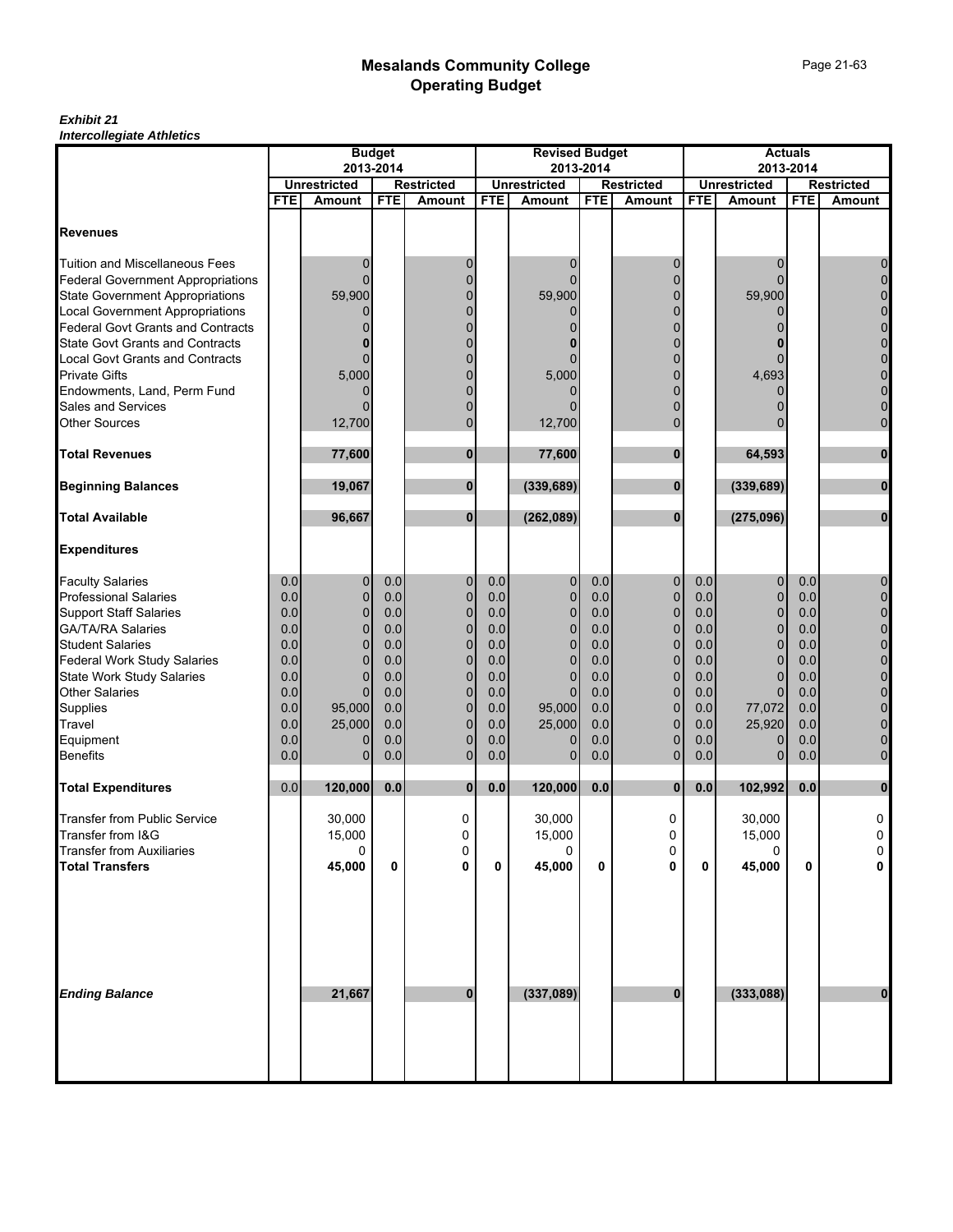#### *Exhibit 21a Intercollegiate Athletics*

|                                                                      |            |                               | <b>Budget</b> |                             |            | <b>Revised Budget</b>                |            |                                    |            |                               | <b>Actuals</b> |                                    |
|----------------------------------------------------------------------|------------|-------------------------------|---------------|-----------------------------|------------|--------------------------------------|------------|------------------------------------|------------|-------------------------------|----------------|------------------------------------|
|                                                                      |            | 2013-2014                     |               |                             |            |                                      | 2013-2014  |                                    |            | 2013-2014                     |                |                                    |
| Rodeo 3110                                                           | <b>FTE</b> | <b>Unrestricted</b><br>Amount | <b>FTE</b>    | <b>Restricted</b><br>Amount | <b>FTE</b> | <b>Unrestricted</b><br><b>Amount</b> | <b>FTE</b> | <b>Restricted</b><br><b>Amount</b> | <b>FTE</b> | <b>Unrestricted</b><br>Amount | <b>FTE</b>     | <b>Restricted</b><br><b>Amount</b> |
|                                                                      |            |                               |               |                             |            |                                      |            |                                    |            |                               |                |                                    |
| <b>Revenues</b>                                                      |            |                               |               |                             |            |                                      |            |                                    |            |                               |                |                                    |
| <b>Tuition and Miscellaneous Fees</b>                                |            |                               |               |                             |            |                                      |            |                                    |            |                               |                |                                    |
| <b>Federal Government Appropriations</b>                             |            |                               |               |                             |            |                                      |            |                                    |            |                               |                |                                    |
| <b>State Government Appropriations</b>                               |            | 59,900                        |               |                             |            | 59,900                               |            |                                    |            | 59,900                        |                |                                    |
| Local Government Appropriations<br>Federal Govt Grants and Contracts |            |                               |               |                             |            |                                      |            |                                    |            |                               |                |                                    |
|                                                                      |            |                               |               |                             |            |                                      |            |                                    |            |                               |                |                                    |
| <b>State Govt Grants and Contracts</b>                               |            |                               |               |                             |            |                                      |            |                                    |            |                               |                |                                    |
| Local Govt Grants and Contracts<br><b>Private Gifts</b>              |            | 5,000                         |               |                             |            | 5,000                                |            |                                    |            | 4,693                         |                |                                    |
| Endowments, Land, Perm Fund                                          |            |                               |               |                             |            |                                      |            |                                    |            |                               |                |                                    |
| Sales and Services                                                   |            |                               |               |                             |            |                                      |            |                                    |            |                               |                |                                    |
| <b>Other Sources</b>                                                 |            | 12,700                        |               |                             |            | 12,700                               |            |                                    |            | 0                             |                |                                    |
|                                                                      |            |                               |               |                             |            |                                      |            |                                    |            |                               |                |                                    |
| <b>Total Revenues</b>                                                |            | 77,600                        |               | 0                           |            | 77,600                               |            | $\bf{0}$                           |            | 64,593                        |                | 0                                  |
| <b>Beginning Balances</b>                                            |            | 19,067                        |               |                             |            | (339, 689)                           |            |                                    |            | (339, 689)                    |                |                                    |
| <b>Total Available</b>                                               |            | 96,667                        |               | $\bf{0}$                    |            | (262, 089)                           |            | $\bf{0}$                           |            | (275,096)                     |                | $\mathbf{0}$                       |
| <b>Expenditures</b>                                                  |            |                               |               |                             |            |                                      |            |                                    |            |                               |                |                                    |
| <b>Faculty Salaries</b>                                              |            |                               |               |                             |            |                                      |            |                                    |            |                               |                |                                    |
| Professional Salaries                                                |            |                               |               |                             |            |                                      |            |                                    |            |                               |                |                                    |
| <b>Support Staff Salaries</b>                                        |            |                               |               |                             |            |                                      |            |                                    |            |                               |                |                                    |
| GA/TA/RA Salaries<br>Student Salaries                                |            |                               |               |                             |            |                                      |            |                                    |            |                               |                |                                    |
|                                                                      |            |                               |               |                             |            |                                      |            |                                    |            |                               |                |                                    |
| <b>Federal Work Study Salaries</b>                                   |            |                               |               |                             |            |                                      |            |                                    |            |                               |                |                                    |
| State Work Study Salaries<br>Other Salaries                          |            |                               |               |                             |            |                                      |            |                                    |            |                               |                |                                    |
|                                                                      |            |                               |               |                             |            |                                      |            |                                    |            |                               |                |                                    |
| Supplies                                                             |            | 95,000<br>25,000              |               |                             |            | 95,000<br>25,000                     |            |                                    |            | 77,072                        |                |                                    |
| Travel<br>Equipment                                                  |            |                               |               |                             |            |                                      |            |                                    |            | 25,920                        |                |                                    |
| <b>Benefits</b>                                                      |            |                               |               |                             |            |                                      |            |                                    |            |                               |                |                                    |
|                                                                      |            |                               |               |                             |            |                                      |            |                                    |            |                               |                |                                    |
| <b>Total Expenditures</b>                                            | 0.0        | 120,000                       | 0.0           | $\mathbf{0}$                | 0.0        | 120,000                              | 0.0        | $\mathbf{0}$                       | $0.0\,$    | 102,992                       | 0.0            | $\bf{0}$                           |
| Transfer from Public Service                                         |            | 10,500                        |               |                             |            | 30,000                               |            |                                    |            | 30,000                        |                |                                    |
| Transfer from I&G                                                    |            | 15,000                        |               |                             |            | 15,000                               |            |                                    |            | 15,000                        |                |                                    |
| <b>Transfer from Auxiliaries</b>                                     |            |                               |               |                             |            |                                      |            |                                    |            |                               |                |                                    |
|                                                                      |            |                               |               |                             |            |                                      |            |                                    |            |                               |                |                                    |
| <b>Total Transfers</b>                                               |            | 25,500                        |               |                             |            | 45,000                               |            |                                    |            | 45,000                        |                |                                    |
|                                                                      |            |                               |               |                             |            |                                      |            |                                    |            |                               |                |                                    |
|                                                                      |            |                               |               |                             |            |                                      |            |                                    |            |                               |                |                                    |
|                                                                      |            |                               |               |                             |            |                                      |            |                                    |            |                               |                |                                    |
|                                                                      |            |                               |               |                             |            |                                      |            |                                    |            |                               |                |                                    |
|                                                                      |            |                               |               |                             |            |                                      |            |                                    |            |                               |                |                                    |
|                                                                      |            |                               |               |                             |            |                                      |            |                                    |            |                               |                |                                    |
| <b>Ending Balance</b>                                                |            | 2,167                         |               | 0                           |            | (337, 089)                           |            | $\bf{0}$                           |            | (333,088)                     |                | 0                                  |
|                                                                      |            |                               |               |                             |            |                                      |            |                                    |            |                               |                |                                    |
|                                                                      |            |                               |               |                             |            |                                      |            |                                    |            |                               |                |                                    |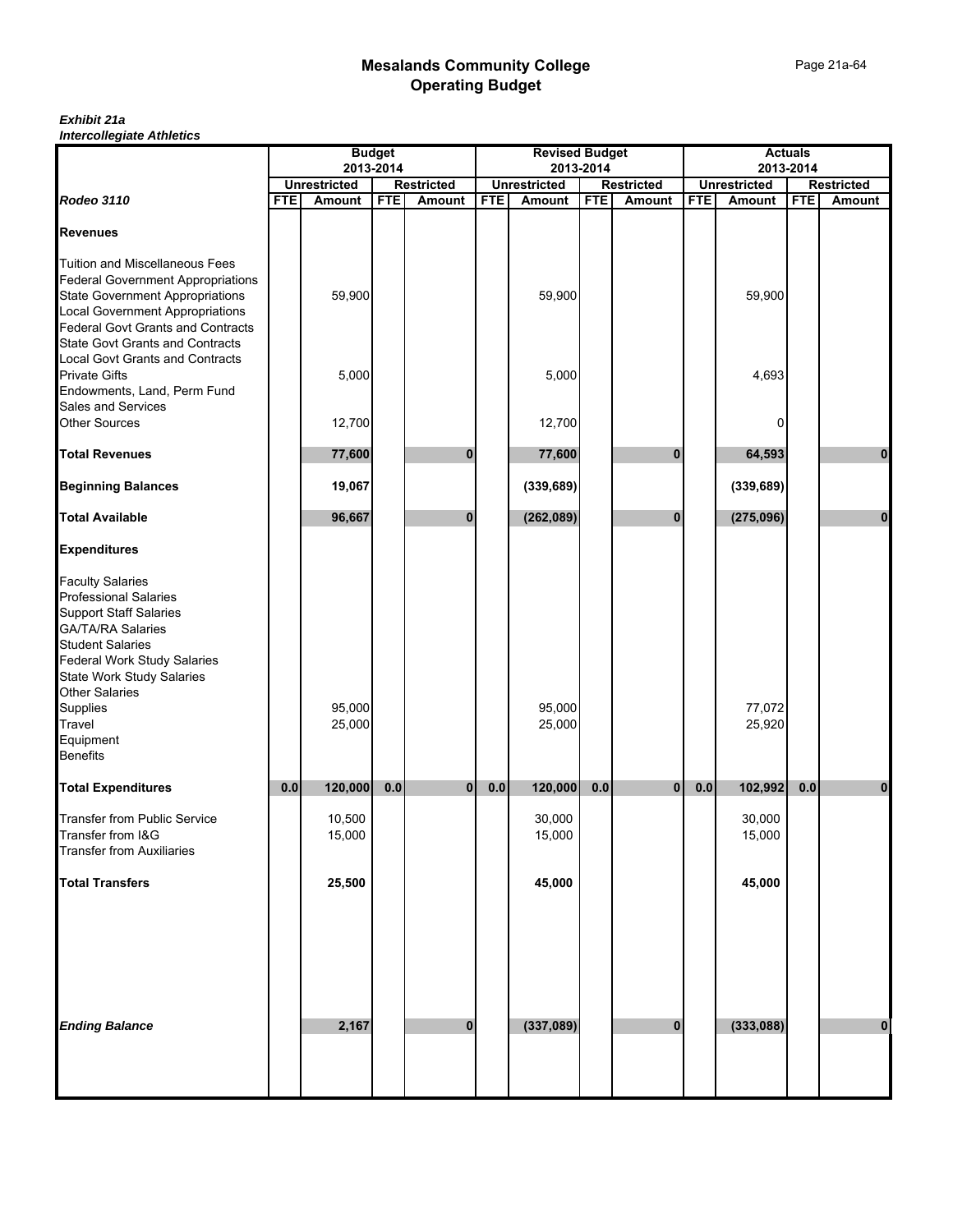#### *Exhibit I Capital Outlay*

|                                       | <b>Budget</b> | <b>Revised Budget</b> | <b>Actuals</b> |
|---------------------------------------|---------------|-----------------------|----------------|
|                                       | 2013-2014     | 2013-2014             | 2013-2014      |
| <b>Revenues</b>                       |               |                       |                |
|                                       |               |                       |                |
| State Appropriation                   | 0             | $\mathbf{0}$          | 0              |
| <b>State General Obligation Bonds</b> | 1,022,000     | 1,022,000             | 673,765        |
| State Severance Tax Bonds             | 0             | 0                     | $\Omega$       |
| <b>Student Fees</b>                   | 73,000        | 73,000                | 73,000         |
| Interest on Investments               | 0             | $\mathbf{0}$          | $\mathbf 0$    |
|                                       |               |                       |                |
| <b>Total Revenues</b>                 | 1,095,000     | 1,095,000             | 746,765        |
| <b>Beginning Balance</b>              | 53,207        | (154, 351)            | (154, 351)     |
|                                       |               |                       |                |
| <b>Total Available</b>                | 1,148,207     | 940,649               | 563,233        |
|                                       |               |                       |                |
| <b>Expenditures</b>                   |               |                       |                |
| Master Plan Phase I                   | 1,000,000     | 1,000,000             | 660,096        |
| <b>NAWRTC</b>                         | 0             | $\mathbf{0}$          | 0              |
| Minor Projects                        | 0             | $\Omega$              | $\Omega$       |
| Computer/Technology Equipment         | 60,000        | 60,000                | 31,897         |
| Residence Halls                       | 0             | 0                     | 0              |
| GOB for Library Collection            | 22,000        | 22,000                | 13,669         |
| <b>Total Expenditures</b>             | 1,082,000     | 1,082,000             | 705,662        |
| <b>Transfers</b>                      |               |                       |                |
|                                       |               |                       |                |
| <b>Instruction and General</b>        | 0             | 0                     | 0              |
| <b>Student Social and Cultural</b>    | 0             | $\mathbf 0$           | 0              |
| Research                              | 0             | 0                     | 0              |
| <b>Public Service</b>                 | 0             | 0                     | 0              |
| Internal Service Departments          | 0             | 0                     | 0              |
| Student Aid, Grants, Stipends         | 0             | 0                     | 0              |
| <b>Auxiliary Enterprises</b>          | 0             | 0                     | 0              |
| Intercollegiate Athletics             | 0             | $\mathbf 0$           | 0              |
| <b>Independent Operations</b>         | 0             | $\mathbf 0$           | 0              |
| Renewals and Replacements             | 0             | 0                     | 0              |
| Retirement of Indebtedness            | 0             | 0                     | 0              |
| <b>Total Net Transfers</b>            | 0             | $\bf{0}$              | 0              |
|                                       |               |                       |                |
| <b>Ending Balance</b>                 | 66,207        | (141, 351)            | (142, 429)     |
|                                       |               |                       |                |
|                                       |               |                       |                |
|                                       |               |                       |                |
|                                       |               |                       |                |
|                                       |               |                       |                |
|                                       |               |                       |                |
|                                       |               |                       |                |
|                                       |               |                       |                |
|                                       |               |                       |                |
|                                       |               |                       |                |
|                                       |               |                       |                |
|                                       |               |                       |                |
|                                       |               |                       |                |
|                                       |               |                       |                |
|                                       |               |                       |                |
|                                       |               |                       |                |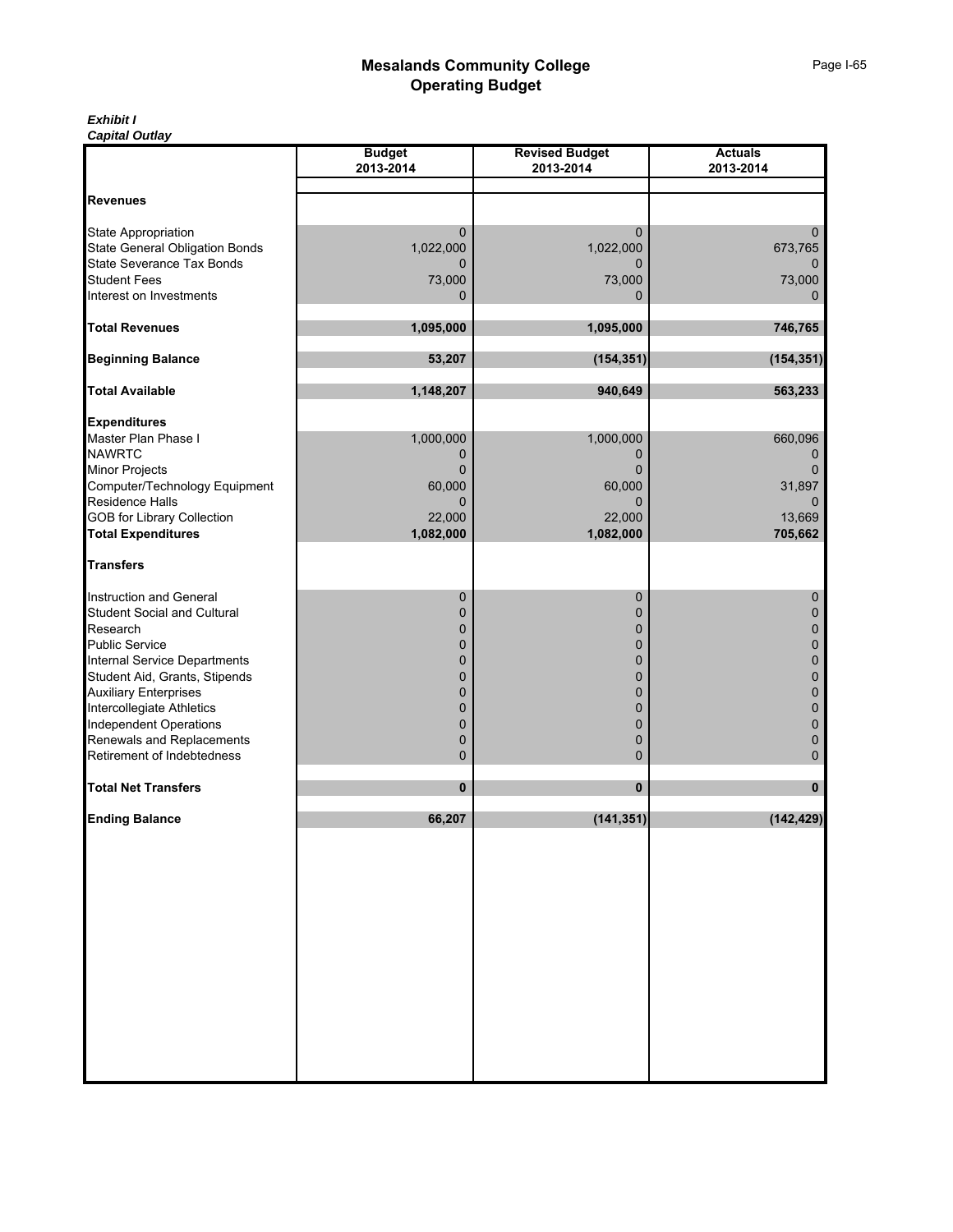| Exhibit la |  |
|------------|--|
|------------|--|

*Capital Outlay*

| <b>Allocated</b><br>Master Plan, Phase I & II & III                                                                                                                                                                                                                                                                   | <b>Budget</b><br>2013-2014 | <b>Revised Budget</b><br>2013-2014 | <b>Actuals</b><br>2013-2014 |
|-----------------------------------------------------------------------------------------------------------------------------------------------------------------------------------------------------------------------------------------------------------------------------------------------------------------------|----------------------------|------------------------------------|-----------------------------|
|                                                                                                                                                                                                                                                                                                                       |                            |                                    |                             |
| <b>Revenues</b><br>State Appropriation<br><b>General Obligation Bonds</b><br><b>State Severance Tax Bonds</b><br><b>Student Fees</b>                                                                                                                                                                                  | 1,000,000                  | 1,000,000                          | 660,096                     |
| Interest on Investments                                                                                                                                                                                                                                                                                               |                            |                                    |                             |
| <b>Total Revenues</b>                                                                                                                                                                                                                                                                                                 | 1,000,000                  | 1,000,000                          | 660,096                     |
| <b>Beginning Balance</b>                                                                                                                                                                                                                                                                                              | 0                          | 0                                  | 0                           |
| <b>Total Available</b>                                                                                                                                                                                                                                                                                                | 1,000,000                  | 1,000,000                          | 660,096                     |
| <b>Expenditures</b><br>Master Plan<br>Moveable Equipment<br>Architectural/Engineering Fees                                                                                                                                                                                                                            | 1,000,000                  | 1,000,000                          | 660,096                     |
| <b>Total Expenditures</b>                                                                                                                                                                                                                                                                                             | 1,000,000                  | 1,000,000                          | 660,096                     |
| <b>Transfers</b>                                                                                                                                                                                                                                                                                                      |                            |                                    |                             |
| Instruction and General<br><b>Student Social and Cultural</b><br>Research<br><b>Public Service</b><br>Internal Service Departments<br>Student Aid, Grants, Stipends<br><b>Auxiliary Enterprises</b><br>Intercollegiate Athletics<br>Independent Operations<br>Renewals and Replacements<br>Retirement of Indebtedness |                            |                                    |                             |
| <b>Total Net Transfers</b>                                                                                                                                                                                                                                                                                            | 0                          | 0                                  | 0                           |
| <b>Ending Balance, Allocated</b>                                                                                                                                                                                                                                                                                      | $\pmb{0}$                  | $\pmb{0}$                          | 0                           |
| GOB 2002 & 2004                                                                                                                                                                                                                                                                                                       |                            |                                    |                             |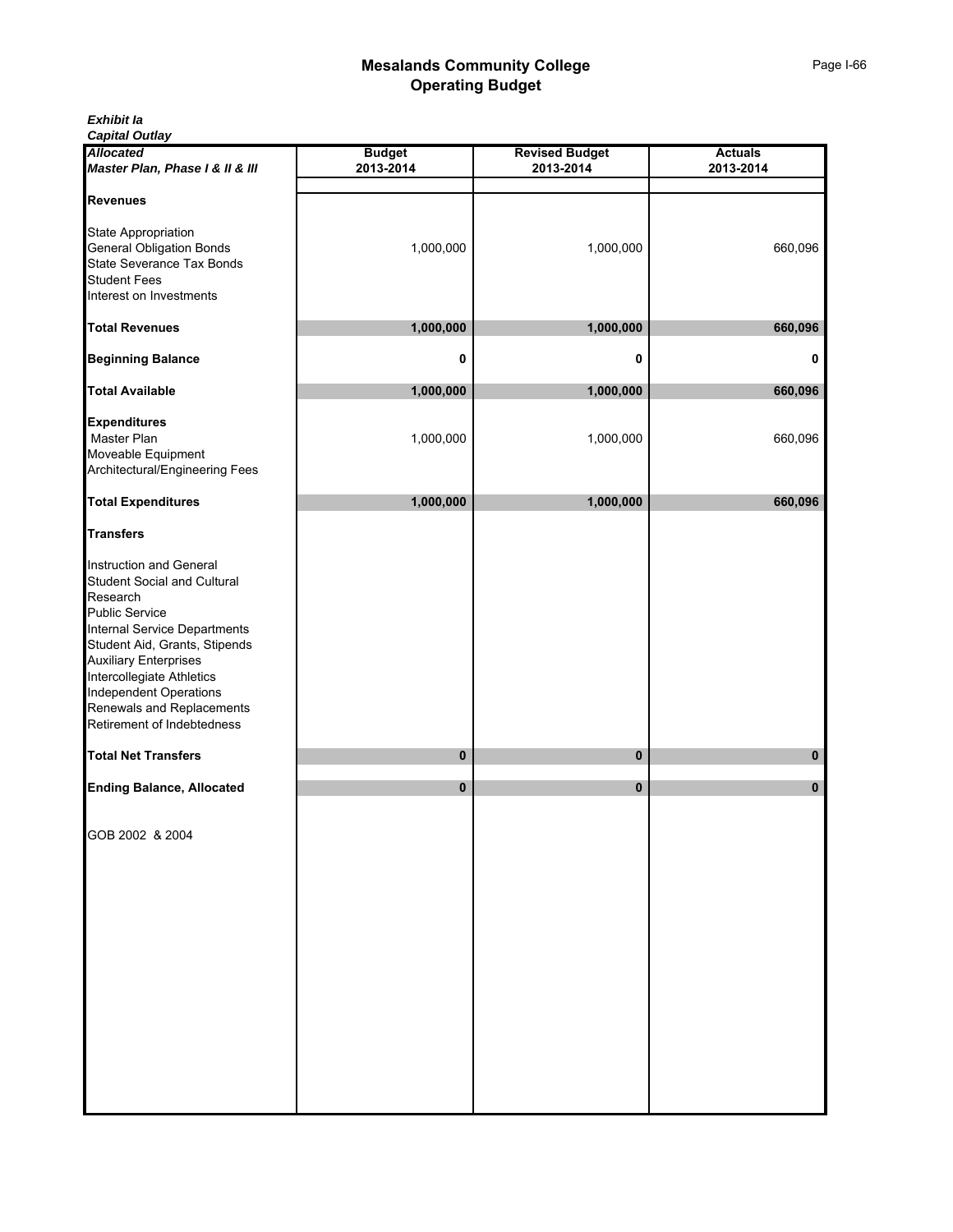*Exhibit Ia Capital Outlay*

| <b>Allocated</b>                    | <b>Budget</b> | <b>Revised Budget</b> | <b>Actuals</b> |
|-------------------------------------|---------------|-----------------------|----------------|
| <b>North Anerican Wind Research</b> | 2013-2014     | 2013-2014             | 2013-2014      |
| and Training Center                 |               |                       |                |
| <b>Revenues</b>                     |               |                       |                |
|                                     |               |                       |                |
| State Appropriation                 |               |                       |                |
| <b>General Obligation Bonds</b>     | 0             | 0                     | $\mathsf 0$    |
| <b>State Severance Tax Bonds</b>    |               |                       |                |
| <b>Student Fees</b>                 |               |                       |                |
|                                     |               |                       |                |
| Interest on Investments             |               |                       |                |
|                                     |               |                       |                |
| <b>Total Revenues</b>               | 0             | 0                     | $\mathbf{0}$   |
|                                     |               |                       |                |
| <b>Beginning Balance</b>            | 0             | 0                     | 0              |
|                                     |               |                       |                |
| <b>Total Available</b>              | 0             | 0                     | 0              |
|                                     |               |                       |                |
| <b>Expenditures</b>                 |               |                       |                |
| <b>Construction Contract</b>        |               | 0                     |                |
| Moveable Equipment                  |               |                       |                |
| Architectural/Engineering Fees      | 0             | 0                     | 0              |
|                                     |               |                       |                |
| <b>Total Expenditures</b>           | 0             | $\pmb{0}$             | $\pmb{0}$      |
|                                     |               |                       |                |
| <b>Transfers</b>                    |               |                       |                |
|                                     |               |                       |                |
| Instruction and General             |               |                       |                |
| <b>Student Social and Cultural</b>  |               |                       |                |
| Research                            |               |                       |                |
| <b>Public Service</b>               |               |                       |                |
| <b>Internal Service Departments</b> |               |                       |                |
| Student Aid, Grants, Stipends       |               |                       |                |
| <b>Auxiliary Enterprises</b>        |               |                       |                |
| Intercollegiate Athletics           |               |                       |                |
| <b>Independent Operations</b>       |               |                       |                |
| Renewals and Replacements           |               |                       |                |
|                                     |               |                       |                |
| Retirement of Indebtedness          |               |                       |                |
| <b>Total Net Transfers</b>          | 0             | $\bf{0}$              | 0              |
|                                     |               |                       |                |
| <b>Ending Balance, Allocated</b>    | 0             | 0                     | 0              |
|                                     |               |                       |                |
|                                     |               |                       |                |
| GOB 2002                            |               |                       |                |
|                                     |               |                       |                |
|                                     |               |                       |                |
|                                     |               |                       |                |
|                                     |               |                       |                |
|                                     |               |                       |                |
|                                     |               |                       |                |
|                                     |               |                       |                |
|                                     |               |                       |                |
|                                     |               |                       |                |
|                                     |               |                       |                |
|                                     |               |                       |                |
|                                     |               |                       |                |
|                                     |               |                       |                |
|                                     |               |                       |                |
|                                     |               |                       |                |
|                                     |               |                       |                |
|                                     |               |                       |                |
|                                     |               |                       |                |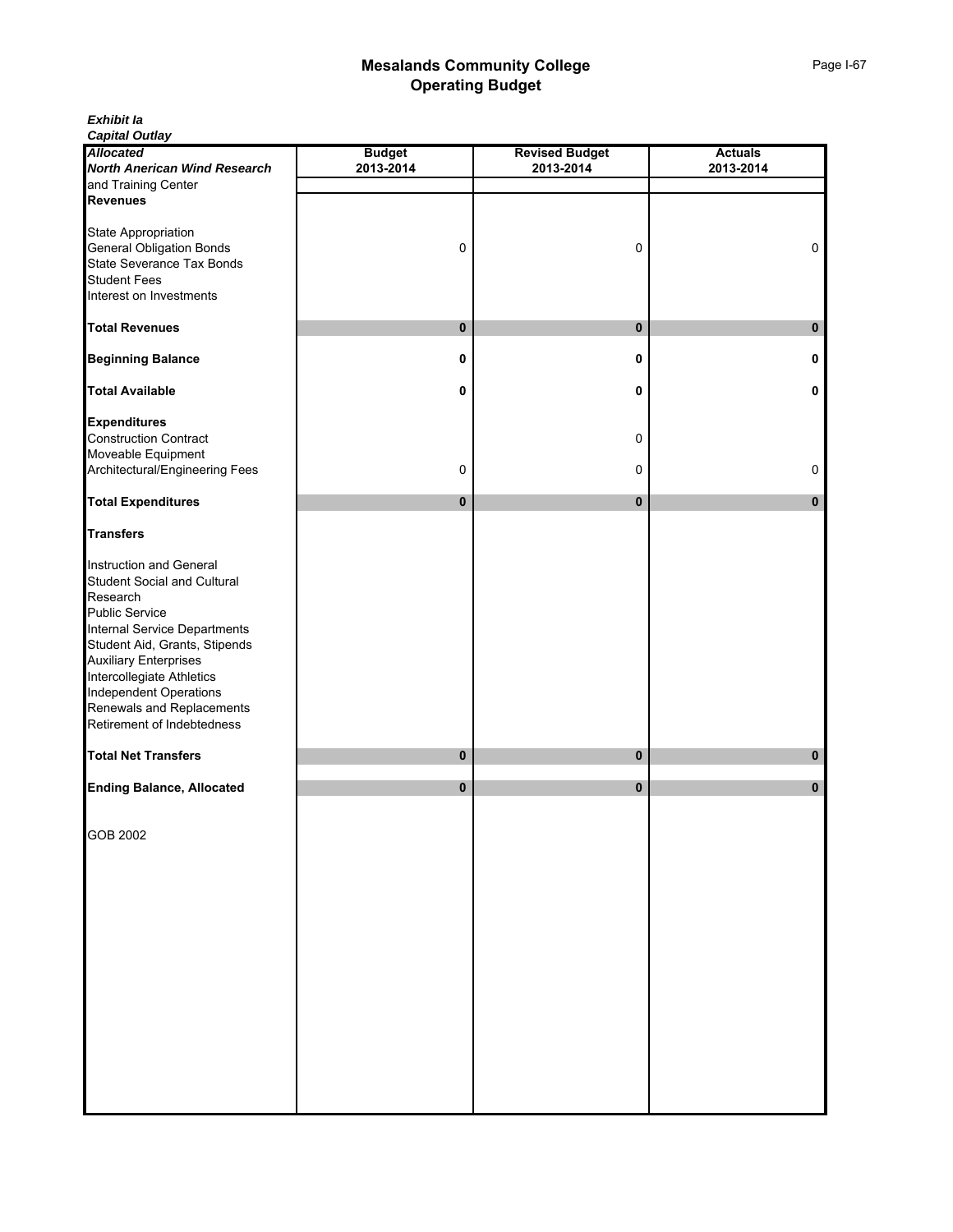*Exhibit Ia*

| <b>Allocated</b>                                    | <b>Budget</b> | <b>Revised Budget</b> | <b>Actuals</b> |
|-----------------------------------------------------|---------------|-----------------------|----------------|
| <b>Wind Turbine &amp; Center</b>                    | 2013-2014     | 2013-2014             | 2013-2014      |
| <b>Revenues</b>                                     |               |                       |                |
|                                                     |               |                       |                |
| State Appropriation                                 |               |                       |                |
| <b>General Obligation Bonds</b>                     |               |                       |                |
| State Severance Tax Bonds<br><b>Student Fees</b>    | 0<br>0        | $\mathsf 0$<br>0      |                |
| Interest on Investments                             |               |                       |                |
|                                                     |               |                       |                |
| <b>Total Revenues</b>                               | $\pmb{0}$     | $\mathbf 0$           | 0              |
| <b>Beginning Balance</b>                            | 0             | 0                     | 0              |
|                                                     |               |                       |                |
| <b>Total Available</b>                              | $\pmb{0}$     | $\pmb{0}$             | $\bf{0}$       |
| <b>Expenditures</b>                                 |               |                       |                |
| <b>Construction Contract</b>                        | 0             | 0                     |                |
| Moveable Equipment                                  |               |                       |                |
| Architectural/Engineering Fees                      |               |                       |                |
| <b>Total Expenditures</b>                           | $\mathbf 0$   | $\pmb{0}$             | 0              |
| <b>Transfers</b>                                    |               |                       |                |
| Instruction and General                             |               |                       |                |
| <b>Student Social and Cultural</b>                  |               |                       |                |
| Research                                            |               |                       |                |
| <b>Public Service</b>                               |               |                       |                |
| Internal Service Departments                        |               |                       |                |
| Student Aid, Grants, Stipends                       |               |                       |                |
| <b>Auxiliary Enterprises</b>                        |               |                       |                |
| Intercollegiate Athletics                           |               |                       |                |
| Independent Operations<br>Renewals and Replacements |               |                       |                |
| Retirement of Indebtedness                          |               |                       |                |
|                                                     |               |                       |                |
| <b>Total Net Transfers</b>                          | $\pmb{0}$     | $\pmb{0}$             | 0              |
| <b>Ending Balance, Unallocated</b>                  | $\pmb{0}$     | $\pmb{0}$             | $\bf{0}$       |
|                                                     |               |                       |                |
|                                                     |               |                       |                |
|                                                     |               |                       |                |
|                                                     |               |                       |                |
|                                                     |               |                       |                |
|                                                     |               |                       |                |
|                                                     |               |                       |                |
|                                                     |               |                       |                |
|                                                     |               |                       |                |
|                                                     |               |                       |                |
|                                                     |               |                       |                |
|                                                     |               |                       |                |
|                                                     |               |                       |                |
|                                                     |               |                       |                |
|                                                     |               |                       |                |
|                                                     |               |                       |                |
|                                                     |               |                       |                |
|                                                     |               |                       |                |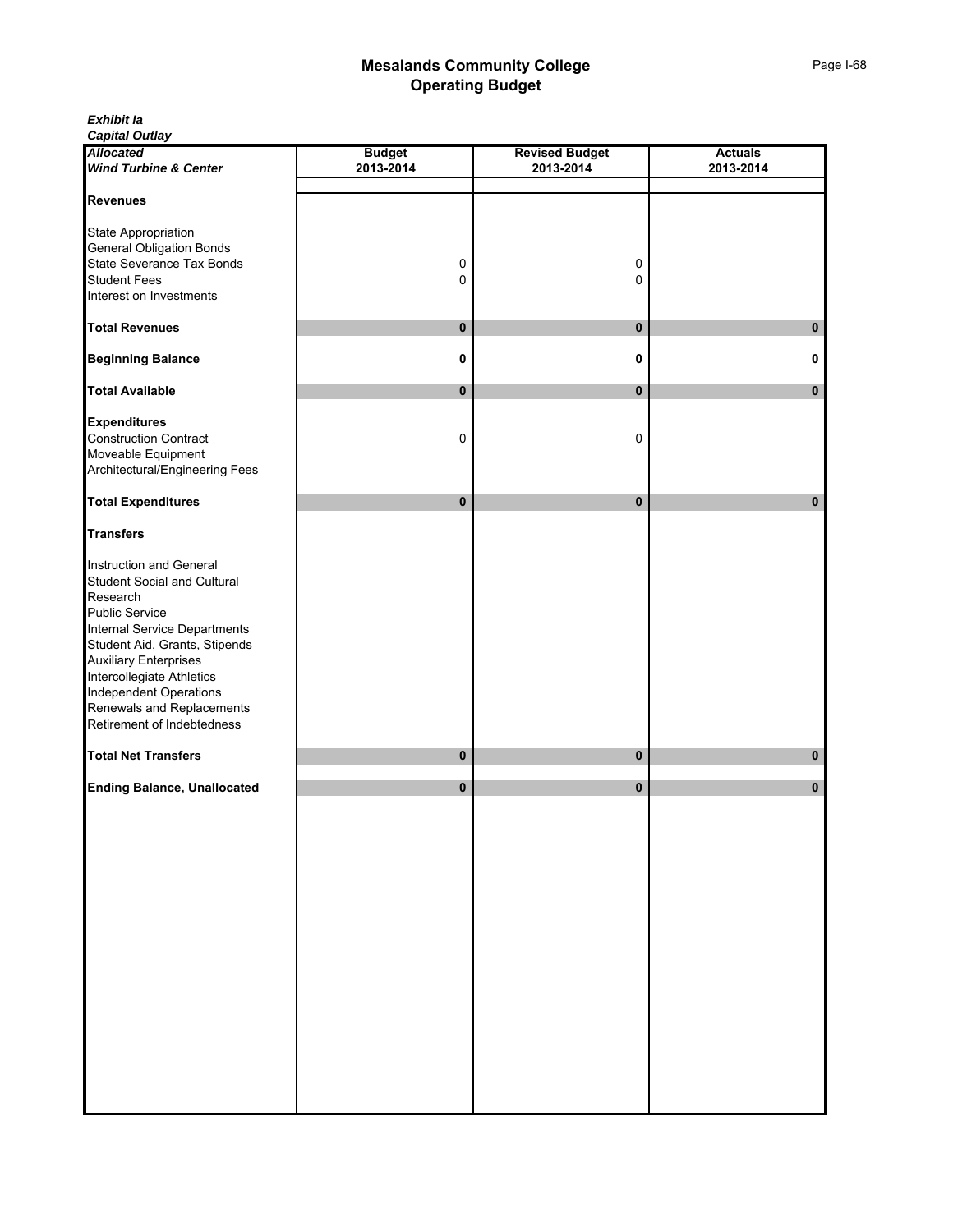| Exhibit la |
|------------|
|------------|

*Capital Outlay*

| <b>Unallocated</b><br>Computer/Technology Equip.                                                                                                                                                                                                                                                                             | <b>Budget</b><br>2013-2014 | <b>Revised Budget</b><br>2013-2014 | <b>Actuals</b><br>2013-2014 |
|------------------------------------------------------------------------------------------------------------------------------------------------------------------------------------------------------------------------------------------------------------------------------------------------------------------------------|----------------------------|------------------------------------|-----------------------------|
| <b>Revenues</b>                                                                                                                                                                                                                                                                                                              |                            |                                    |                             |
| <b>State Appropriation</b><br><b>General Obligation Bonds</b><br>State Severance Tax Bonds                                                                                                                                                                                                                                   |                            |                                    |                             |
| <b>Student Fees</b><br>Interest on Investments                                                                                                                                                                                                                                                                               | 73,000                     | 73,000                             | 43,819                      |
| <b>Total Revenues</b>                                                                                                                                                                                                                                                                                                        | 73,000                     | 73,000                             | 43,819                      |
| <b>Beginning Balance</b>                                                                                                                                                                                                                                                                                                     | 53,207                     | (154, 351)                         | (154, 351)                  |
| <b>Total Available</b>                                                                                                                                                                                                                                                                                                       | 126,207                    | (81, 351)                          | (110, 532)                  |
| <b>Expenditures</b><br><b>Construction Contract</b><br>Moveable Equipment<br>Architectural/Engineering Fees                                                                                                                                                                                                                  | 60,000                     | 60,000                             | 31,897                      |
| <b>Total Expenditures</b>                                                                                                                                                                                                                                                                                                    | 60,000                     | 60,000                             | 31,897                      |
| <b>Transfers</b>                                                                                                                                                                                                                                                                                                             |                            |                                    |                             |
| Instruction and General<br>Student Social and Cultural<br>Research<br><b>Public Service</b><br><b>Internal Service Departments</b><br>Student Aid, Grants, Stipends<br><b>Auxiliary Enterprises</b><br>Intercollegiate Athletics<br><b>Independent Operations</b><br>Renewals and Replacements<br>Retirement of Indebtedness |                            |                                    |                             |
| <b>Total Net Transfers</b>                                                                                                                                                                                                                                                                                                   | 0                          | 0                                  | 0                           |
| <b>Ending Balance, Unallocated</b>                                                                                                                                                                                                                                                                                           | 66,207                     | (141, 351)                         | (142, 429)                  |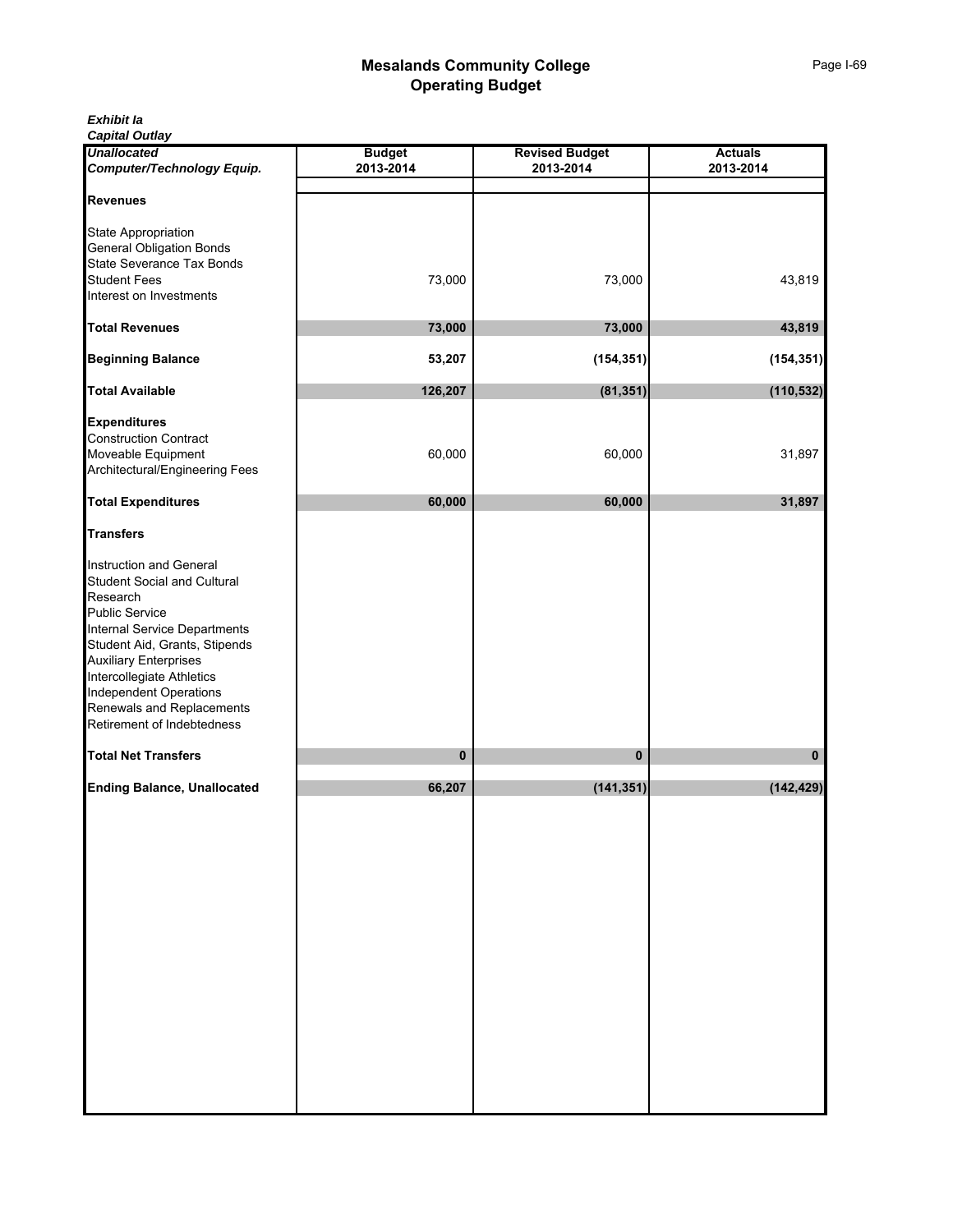*Exhibit Ia Capital Outlay*

| <b>Unallocated</b>                 | <b>Budget</b> | <b>Revised Budget</b> | <b>Actuals</b> |
|------------------------------------|---------------|-----------------------|----------------|
| <b>Residence halls</b>             | 2013-2014     | 2013-2014             | 2013-2014      |
|                                    |               |                       |                |
| <b>Revenues</b>                    |               |                       |                |
| State Appropriation                |               |                       |                |
| <b>General Obligation Bonds</b>    |               |                       |                |
| State Severance Tax Bonds          |               |                       |                |
| <b>Student Fees</b>                |               |                       |                |
| Interest on Investments            |               |                       |                |
|                                    |               |                       |                |
| <b>Total Revenues</b>              | 0             | $\mathbf 0$           | 0              |
| <b>Beginning Balance</b>           | 0             | 0                     | 0              |
| <b>Total Available</b>             | 0             | $\pmb{0}$             | 0              |
| <b>Expenditures</b>                |               |                       |                |
| <b>Construction Contract</b>       |               |                       |                |
| Moveable Equipment                 |               |                       |                |
| Architectural/Engineering Fees     |               |                       |                |
|                                    |               |                       |                |
| <b>Total Expenditures</b>          | 0             | $\mathbf 0$           | $\bf{0}$       |
| <b>Transfers</b>                   |               |                       |                |
|                                    |               |                       |                |
| Instruction and General            |               |                       |                |
| <b>Student Social and Cultural</b> |               |                       |                |
| Research                           |               |                       |                |
| <b>Public Service</b>              |               |                       |                |
| Internal Service Departments       |               |                       |                |
| Student Aid, Grants, Stipends      |               |                       |                |
| <b>Auxiliary Enterprises</b>       |               |                       |                |
| Intercollegiate Athletics          |               |                       |                |
| <b>Independent Operations</b>      |               |                       |                |
| Renewals and Replacements          |               |                       |                |
| Retirement of Indebtedness         |               |                       |                |
| <b>Total Net Transfers</b>         | 0             | $\mathbf 0$           | 0              |
|                                    | 0             | 0                     | 0              |
| <b>Ending Balance, Unallocated</b> |               |                       |                |
|                                    |               |                       |                |
|                                    |               |                       |                |
|                                    |               |                       |                |
|                                    |               |                       |                |
|                                    |               |                       |                |
|                                    |               |                       |                |
|                                    |               |                       |                |
|                                    |               |                       |                |
|                                    |               |                       |                |
|                                    |               |                       |                |
|                                    |               |                       |                |
|                                    |               |                       |                |
|                                    |               |                       |                |
|                                    |               |                       |                |
|                                    |               |                       |                |
|                                    |               |                       |                |
|                                    |               |                       |                |
|                                    |               |                       |                |
|                                    |               |                       |                |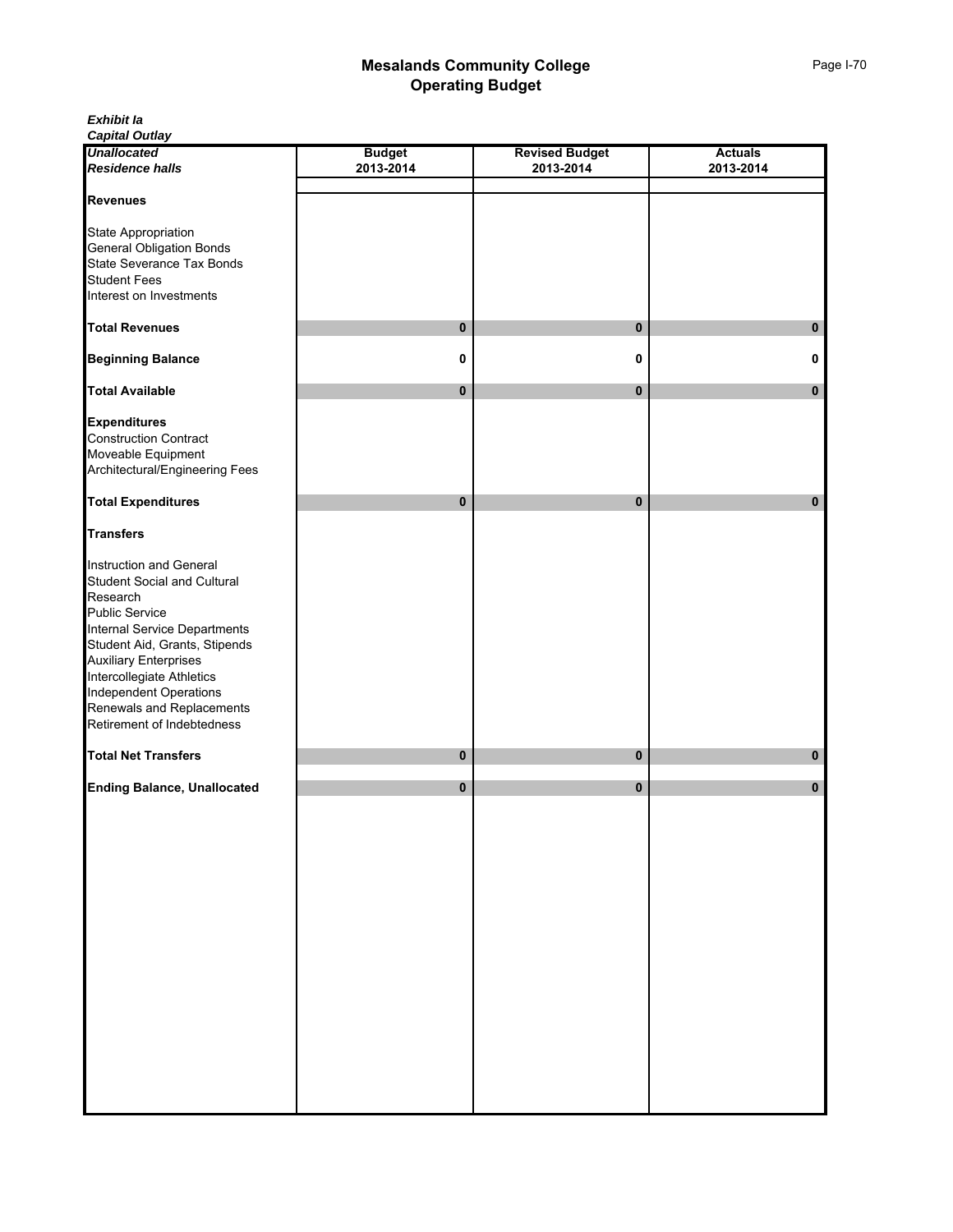*Capital Outlay*

| <b>Unallocated</b>                                                                                                                                                                                                                                                                                                           | <b>Budget</b> | <b>Revised Budget</b> | <b>Actuals</b> |
|------------------------------------------------------------------------------------------------------------------------------------------------------------------------------------------------------------------------------------------------------------------------------------------------------------------------------|---------------|-----------------------|----------------|
| <b>GOB for Library Collection</b>                                                                                                                                                                                                                                                                                            | 2013-2014     | 2013-2014             | 2013-2014      |
| <b>Revenues</b>                                                                                                                                                                                                                                                                                                              |               |                       |                |
| State Appropriation<br><b>General Obligation Bonds</b><br>State Severance Tax Bonds<br><b>Student Fees</b><br>Interest on Investments                                                                                                                                                                                        | 22,000        | 22,000                | 13,669         |
|                                                                                                                                                                                                                                                                                                                              |               |                       |                |
| <b>Total Revenues</b>                                                                                                                                                                                                                                                                                                        | 22,000        | 22,000                | 13,669         |
| <b>Beginning Balance</b>                                                                                                                                                                                                                                                                                                     | 0             | 0                     | 0              |
| <b>Total Available</b>                                                                                                                                                                                                                                                                                                       | 22,000        | 22,000                | 13,669         |
| <b>Expenditures</b><br><b>Construction Contract</b><br>Moveable Equipment<br>Architectural/Engineering Fees<br>Library Collection                                                                                                                                                                                            | 22,000        | 22,000                | 13,669         |
| <b>Total Expenditures</b>                                                                                                                                                                                                                                                                                                    | 22,000        | 22,000                | 13,669         |
| <b>Transfers</b>                                                                                                                                                                                                                                                                                                             |               |                       |                |
| Instruction and General<br><b>Student Social and Cultural</b><br>Research<br><b>Public Service</b><br>Internal Service Departments<br>Student Aid, Grants, Stipends<br><b>Auxiliary Enterprises</b><br>Intercollegiate Athletics<br><b>Independent Operations</b><br>Renewals and Replacements<br>Retirement of Indebtedness |               |                       |                |
| <b>Total Net Transfers</b>                                                                                                                                                                                                                                                                                                   | 0             | 0                     | 0              |
| <b>Ending Balance, Unallocated</b>                                                                                                                                                                                                                                                                                           | 0             | 0                     | 0              |
|                                                                                                                                                                                                                                                                                                                              |               |                       |                |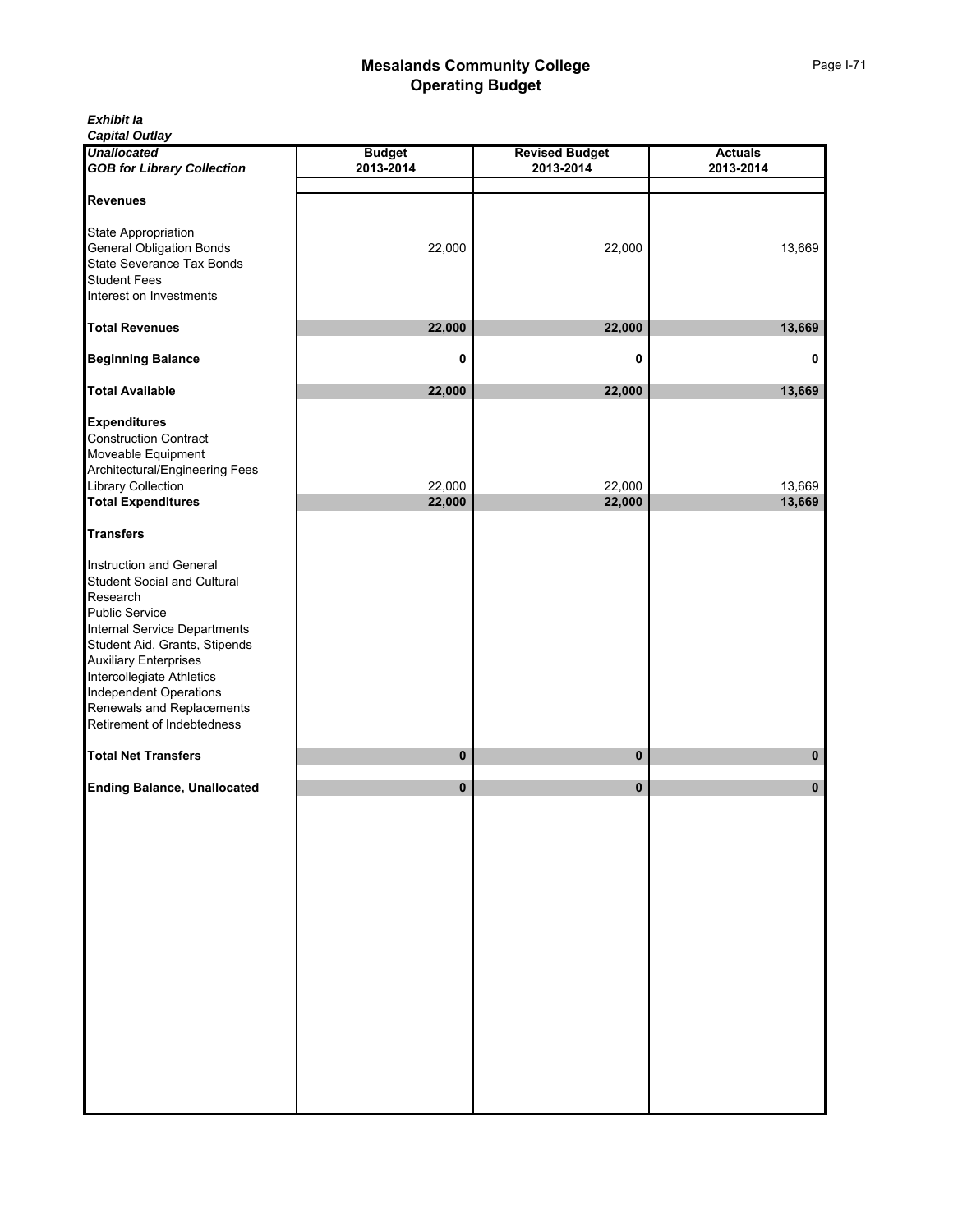#### *Exhibit II Renewals and Replacements*

|                                                                                                                                                                                                                                                                                                                   | <b>Budget</b><br>2013-2014                                            | <b>Revised Budget</b><br>2013-2014                                       | <b>Actuals</b><br>2013-2014                                                     |
|-------------------------------------------------------------------------------------------------------------------------------------------------------------------------------------------------------------------------------------------------------------------------------------------------------------------|-----------------------------------------------------------------------|--------------------------------------------------------------------------|---------------------------------------------------------------------------------|
|                                                                                                                                                                                                                                                                                                                   |                                                                       |                                                                          |                                                                                 |
| <b>Revenues</b>                                                                                                                                                                                                                                                                                                   |                                                                       |                                                                          |                                                                                 |
| State Appropriation<br>State General Obligation Bonds<br>State Severance Tax Bonds<br><b>Institutional Bonds</b>                                                                                                                                                                                                  | $\pmb{0}$<br>0<br>0                                                   | $\pmb{0}$<br>$\pmb{0}$<br>0<br>0                                         | $\pmb{0}$<br>$\pmb{0}$<br>$\pmb{0}$<br>0                                        |
| Interest on Investments                                                                                                                                                                                                                                                                                           | 0<br>0                                                                | $\mathbf{0}$                                                             | 0                                                                               |
| <b>Total Revenues</b>                                                                                                                                                                                                                                                                                             | $\pmb{0}$                                                             | $\mathbf{0}$                                                             | $\pmb{0}$                                                                       |
| <b>Beginning Balance</b>                                                                                                                                                                                                                                                                                          | 889                                                                   | 229,332                                                                  | 229,332                                                                         |
| <b>Total Available</b>                                                                                                                                                                                                                                                                                            | 889                                                                   | 229,332                                                                  | 229,332                                                                         |
| <b>Expenditures</b>                                                                                                                                                                                                                                                                                               |                                                                       |                                                                          |                                                                                 |
| <b>Building Renewal</b><br><b>Equipment Replacement</b>                                                                                                                                                                                                                                                           | 25,247<br>19,468                                                      | 25,247<br>19,468                                                         | 6,089<br>19,468                                                                 |
| <b>Total Expenditures</b>                                                                                                                                                                                                                                                                                         | 44,715                                                                | 44,715                                                                   | 25,557                                                                          |
| <b>Transfers</b>                                                                                                                                                                                                                                                                                                  |                                                                       |                                                                          |                                                                                 |
| Instruction and General<br><b>Student Social and Cultural</b><br>Research<br><b>Public Service</b><br>Internal Service Departments<br>Student Aid, Grants, Stipends<br><b>Auxiliary Enterprises</b><br>Intercollegiate Athletics<br><b>Independent Operations</b><br>Capital Outlay<br>Retirement of Indebtedness | (44, 715)<br>0<br>0<br>0<br>0<br>0<br>$\mathbf 0$<br>0<br>0<br>0<br>0 | (44, 715)<br>0<br>0<br>0<br>0<br>0<br>0<br>0<br>0<br>0<br>$\overline{0}$ | (25, 247)<br>0<br>0<br>$\mathbf 0$<br>0<br>0<br>$\mathbf 0$<br>0<br>0<br>0<br>0 |
| <b>Total Net Transfers</b>                                                                                                                                                                                                                                                                                        | (44, 715)                                                             | (44, 715)                                                                | (25, 247)                                                                       |
| <b>Ending Balance</b>                                                                                                                                                                                                                                                                                             | 889                                                                   | 229,332                                                                  | 229,022                                                                         |
|                                                                                                                                                                                                                                                                                                                   |                                                                       |                                                                          |                                                                                 |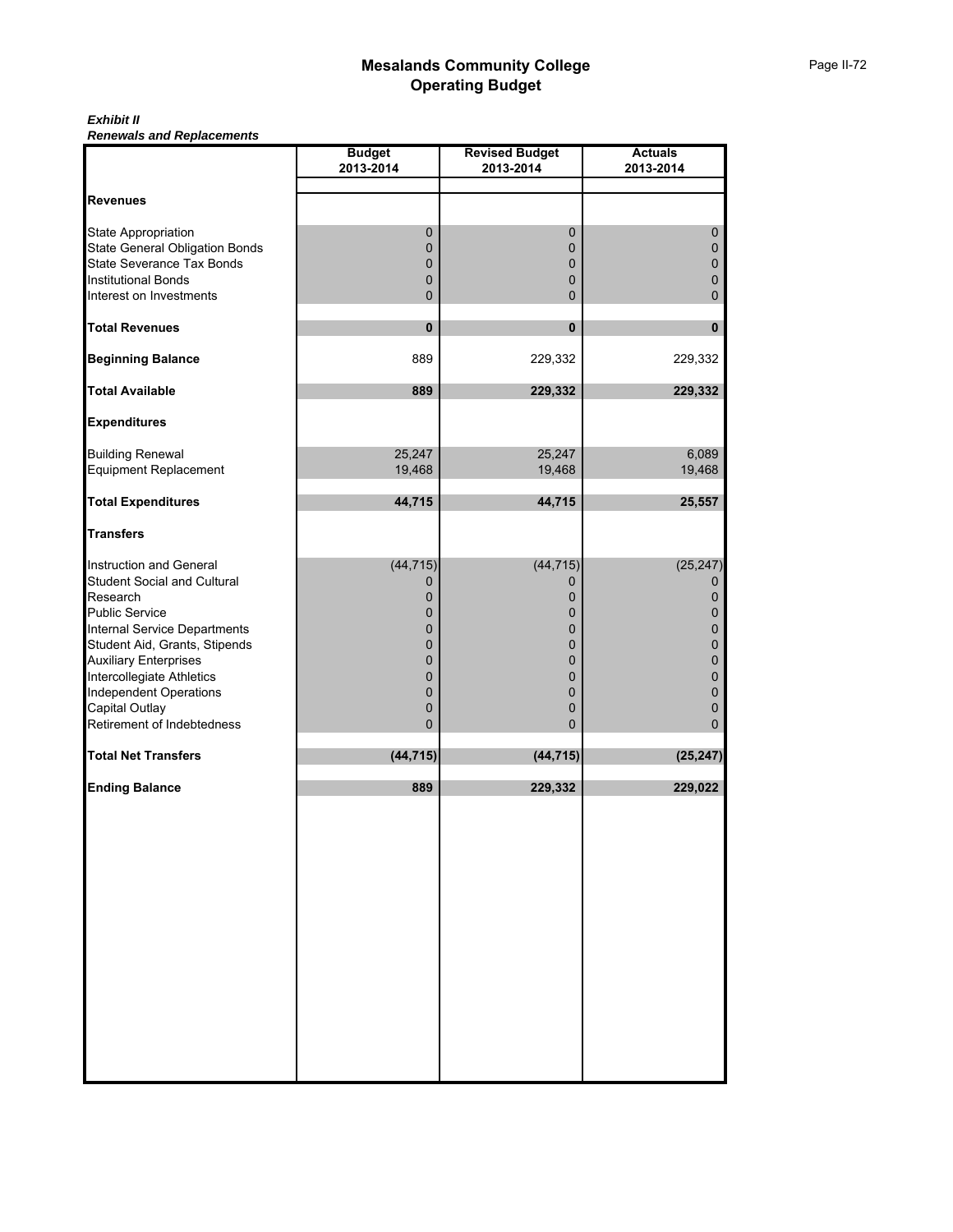#### *Exhibit IIa Renewals and Replacements*

| <b>CHE Building R &amp; R</b>                                                                                                                                                                                                                                                                                                   | <b>Budget</b><br>2013-2014 | <b>Revised Budget</b><br>2013-2014 | <b>Actuals</b><br>2013-2014 |
|---------------------------------------------------------------------------------------------------------------------------------------------------------------------------------------------------------------------------------------------------------------------------------------------------------------------------------|----------------------------|------------------------------------|-----------------------------|
|                                                                                                                                                                                                                                                                                                                                 |                            |                                    |                             |
| <b>Revenues</b>                                                                                                                                                                                                                                                                                                                 |                            |                                    |                             |
| <b>State Appropriation</b><br><b>State General Obligation Bonds</b><br>State Severance Tax Bonds<br><b>Institutional Bonds</b><br>Interest on Investments                                                                                                                                                                       |                            |                                    |                             |
| <b>Total Revenues</b>                                                                                                                                                                                                                                                                                                           | $\pmb{0}$                  | $\mathbf{0}$                       | 0                           |
| <b>Beginning Balance</b>                                                                                                                                                                                                                                                                                                        | 84,670                     | 114,385                            | 114,385                     |
| <b>Total Available</b>                                                                                                                                                                                                                                                                                                          | 84,670                     | 114,385                            | 114,385                     |
| <b>Expenditures</b><br>Miscellaneous<br><b>ADA</b><br><b>Boiler</b>                                                                                                                                                                                                                                                             | 25,247                     | 25,247                             | 6,089                       |
| <b>Total Expenditures</b>                                                                                                                                                                                                                                                                                                       | 25,247                     | 25,247                             | 6,089                       |
| <b>Transfers</b>                                                                                                                                                                                                                                                                                                                |                            |                                    |                             |
| Instruction and General<br><b>Student Social and Cultural</b><br>Research<br><b>Public Service</b><br><b>Internal Service Departments</b><br>Student Aid, Grants, Stipends<br><b>Auxiliary Enterprises</b><br>Intercollegiate Athletics<br><b>Independent Operations</b><br><b>Capital Outlay</b><br>Retirement of Indebtedness | (25, 247)                  | (25, 247)                          | (25, 247)                   |
| <b>Total Net Transfers</b>                                                                                                                                                                                                                                                                                                      | (25, 247)                  | (25, 247)                          | (25, 247)                   |
| <b>Ending Balance</b>                                                                                                                                                                                                                                                                                                           | 84,670                     | 114,385                            | 133,543                     |
|                                                                                                                                                                                                                                                                                                                                 |                            |                                    |                             |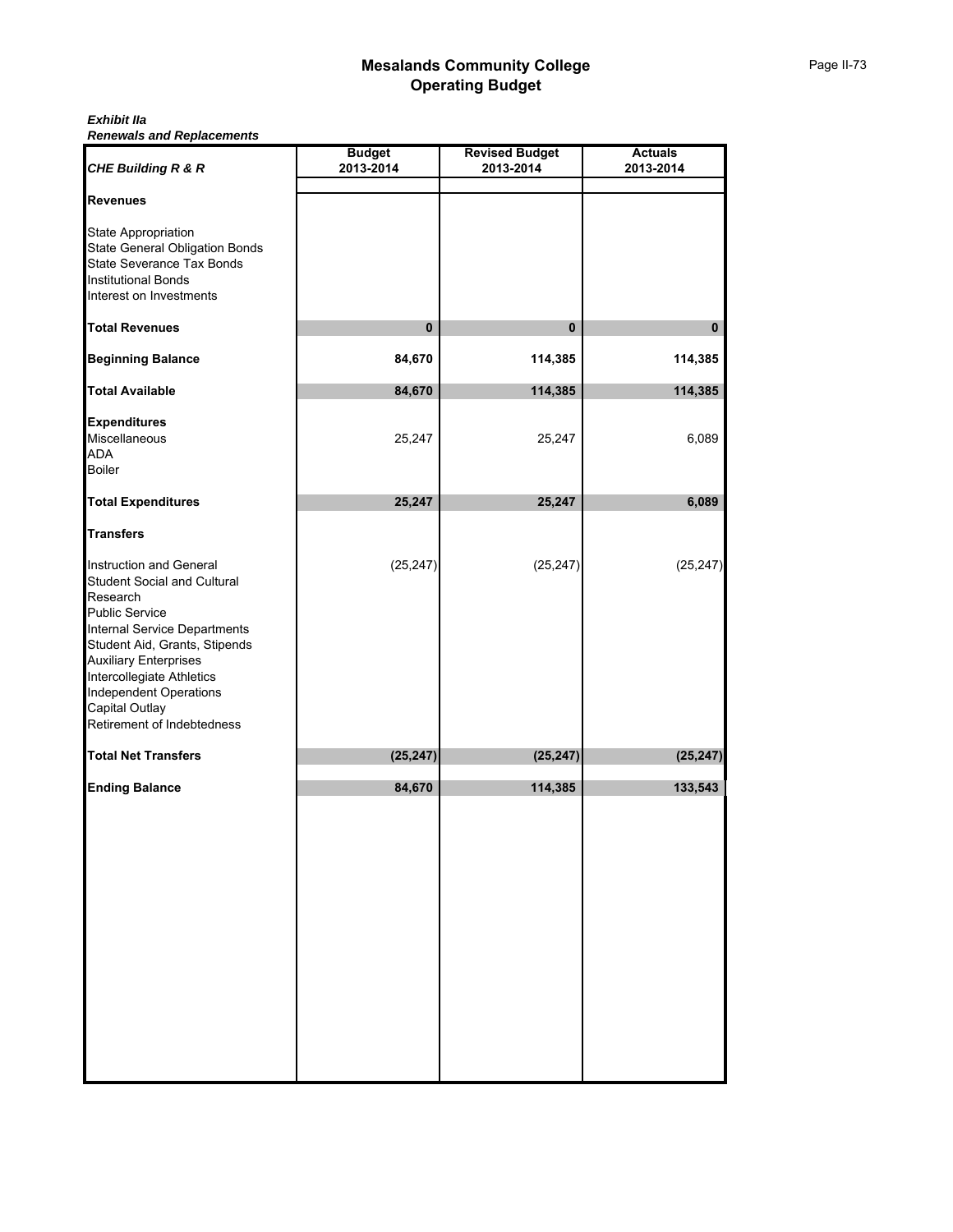#### *Exhibit IIa Renewals and Replacements*

| <b>CHE Equipment R &amp; R</b>                                                                                                                                                                                                                                                                                               | <b>Budget</b><br>2013-2014 | <b>Revised Budget</b><br>2013-2014 | <b>Actuals</b><br>2013-2014 |
|------------------------------------------------------------------------------------------------------------------------------------------------------------------------------------------------------------------------------------------------------------------------------------------------------------------------------|----------------------------|------------------------------------|-----------------------------|
| <b>Revenues</b>                                                                                                                                                                                                                                                                                                              |                            |                                    |                             |
| State Appropriation<br><b>State General Obligation Bonds</b><br>State Severance Tax Bonds<br><b>Institutional Bonds</b><br>Interest on Investments                                                                                                                                                                           |                            |                                    |                             |
| <b>Total Revenues</b>                                                                                                                                                                                                                                                                                                        | $\pmb{0}$                  | $\mathbf{0}$                       | 0                           |
| <b>Beginning Balance</b>                                                                                                                                                                                                                                                                                                     | (83, 781)                  | 114,947                            | 114,947                     |
| <b>Total Available</b>                                                                                                                                                                                                                                                                                                       | (83, 781)                  | 114,947                            | 114,947                     |
| <b>Expenditures</b>                                                                                                                                                                                                                                                                                                          |                            |                                    |                             |
| <b>Equipment Replacement</b>                                                                                                                                                                                                                                                                                                 | 19,468                     | 19,468                             | 19,468                      |
| <b>Total Expenditures</b>                                                                                                                                                                                                                                                                                                    | 19,468                     | 19,468                             | 19,468                      |
| <b>Transfers</b>                                                                                                                                                                                                                                                                                                             |                            |                                    |                             |
| Instruction and General<br><b>Student Social and Cultural</b><br>Research<br><b>Public Service</b><br>Internal Service Departments<br>Student Aid, Grants, Stipends<br><b>Auxiliary Enterprises</b><br>Intercollegiate Athletics<br><b>Independent Operations</b><br>Renewals and Replacements<br>Retirement of Indebtedness | (19, 468)                  | (19, 468)                          | 0                           |
| <b>Total Net Transfers</b>                                                                                                                                                                                                                                                                                                   | (19, 468)                  | (19, 468)                          | $\mathbf{0}$                |
| <b>Ending Balance, Allocated</b>                                                                                                                                                                                                                                                                                             | (83, 781)                  | 114,947                            | 95,479                      |
|                                                                                                                                                                                                                                                                                                                              |                            |                                    |                             |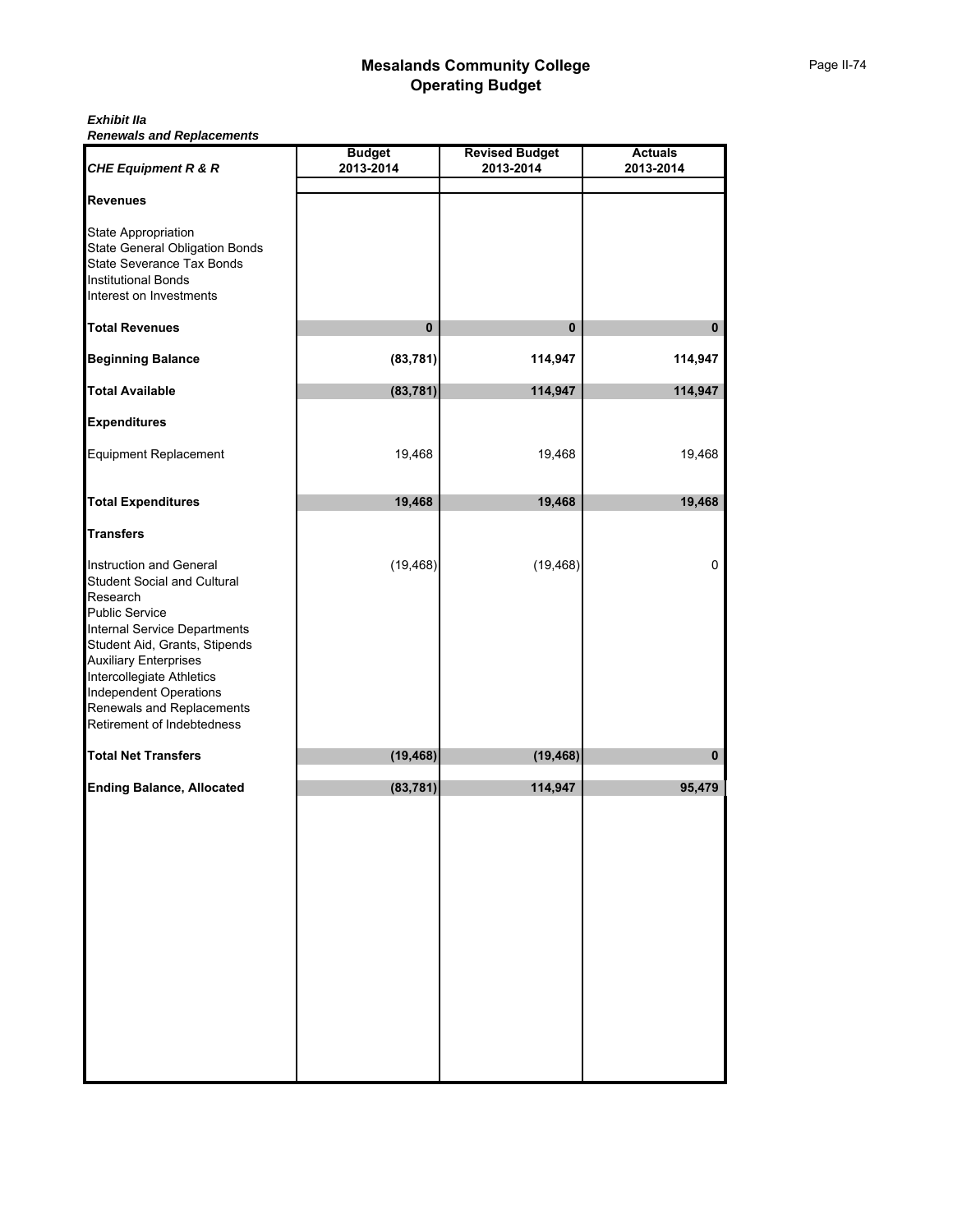*Exhibit III Retirement of Indebtedness*

|                                                                                                      | <b>Budget</b> | <b>Revised Budget</b> | <b>Actuals</b> |
|------------------------------------------------------------------------------------------------------|---------------|-----------------------|----------------|
|                                                                                                      | 2013-2014     | 2013-2014             | 2013-2014      |
| <b>Revenues</b>                                                                                      |               |                       |                |
|                                                                                                      |               |                       |                |
| <b>Required Student Fees</b>                                                                         |               |                       |                |
| Interest Income                                                                                      |               |                       |                |
| Other                                                                                                | 0             | 0                     | $\mathbf 0$    |
|                                                                                                      |               |                       |                |
|                                                                                                      |               |                       |                |
| <b>Total Revenues</b>                                                                                | 0             | $\bf{0}$              | $\pmb{0}$      |
| <b>Beginning Balance</b>                                                                             | 0             |                       | 0              |
| <b>Total Available</b>                                                                               | 0             | 0                     | 0              |
| <b>Expenditures</b>                                                                                  |               |                       |                |
| Retirement of Principle                                                                              | 0             | 0                     | $\mathbf 0$    |
| Payment of Interest                                                                                  |               |                       |                |
| Service Charges/Issuing Costs                                                                        |               |                       |                |
| Lease/Purchase Agreements                                                                            |               |                       |                |
| <b>Total Expenditures</b>                                                                            | 0             | 0                     | 0              |
| <b>Transfers</b>                                                                                     |               |                       |                |
| Instruction and General                                                                              |               |                       |                |
| <b>Student Social and Cultural</b>                                                                   |               |                       |                |
| Research                                                                                             |               |                       |                |
| <b>Public Service</b>                                                                                |               |                       |                |
| Internal Service Departments                                                                         |               |                       |                |
| Student Aid, Grants, Stipends                                                                        |               |                       |                |
| <b>Auxiliary Enterprises</b>                                                                         |               |                       |                |
| Intercollegiate Athletics                                                                            |               |                       |                |
| <b>Independent Operations</b>                                                                        |               |                       |                |
| Capital Outlay                                                                                       |               |                       |                |
| Renewals and Replacements                                                                            |               | 0                     | 0              |
| <b>Total Net Transfers</b>                                                                           | 0             | $\pmb{0}$             | 0              |
| <b>Ending Balance</b>                                                                                | $\pmb{0}$     | $\mathbf{0}$          | 0              |
|                                                                                                      |               |                       |                |
| *Debbie Garcia from UNM Health Science Center and Debbie Martinez from CNM, helped me determine that |               |                       |                |
| the DFA loan should not be included as debt on the budget for Mesalands Community College.           |               |                       |                |
| Amanda Hammer, Director of Business and Auxiliary Services                                           |               |                       |                |
|                                                                                                      |               |                       |                |
|                                                                                                      |               |                       |                |
|                                                                                                      |               |                       |                |
|                                                                                                      |               |                       |                |
|                                                                                                      |               |                       |                |
|                                                                                                      |               |                       |                |
|                                                                                                      |               |                       |                |
|                                                                                                      |               |                       |                |
|                                                                                                      |               |                       |                |
|                                                                                                      |               |                       |                |
|                                                                                                      |               |                       |                |
|                                                                                                      |               |                       |                |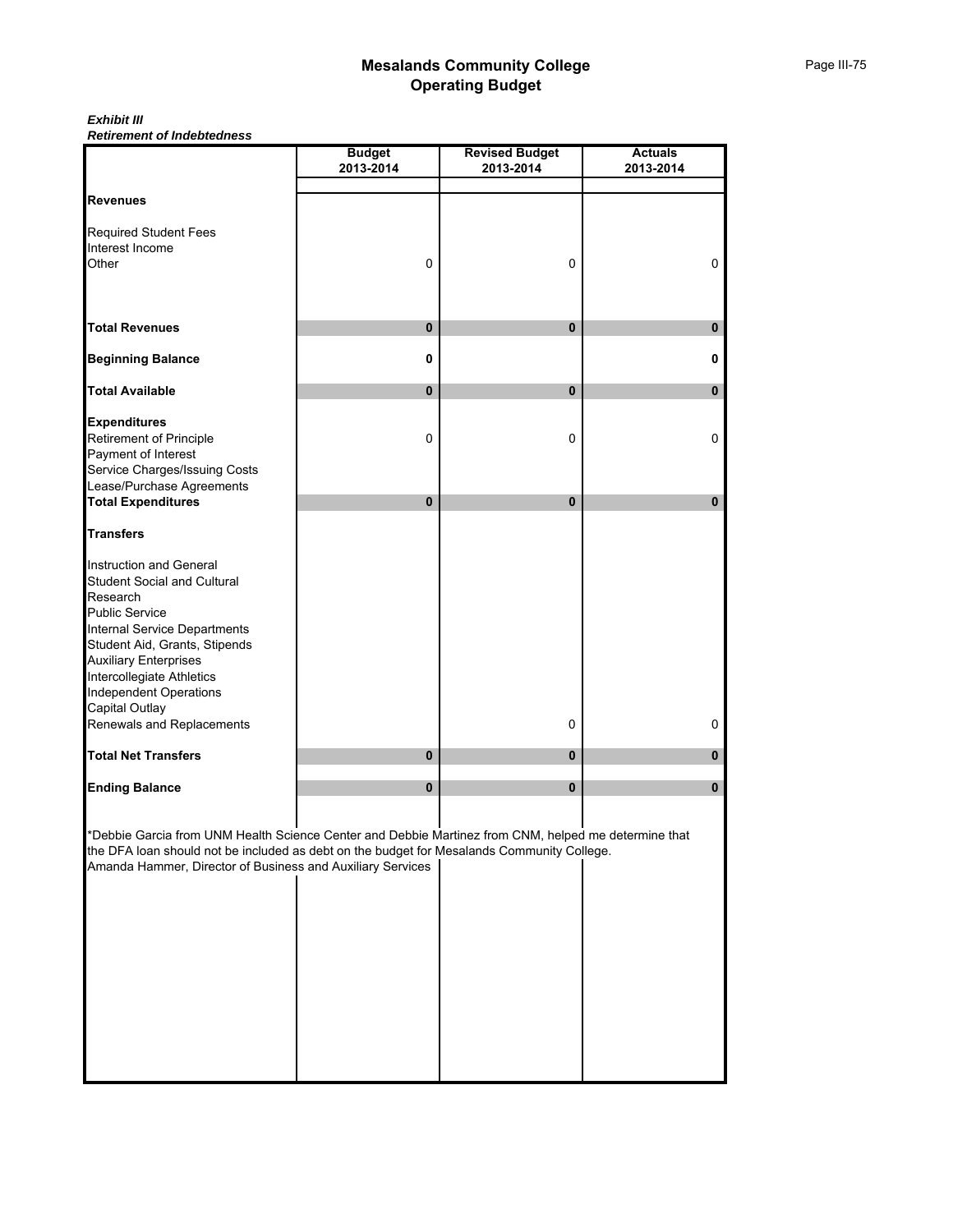### *Exhibit a*

*Summary of Current Funds Revenue by Source*

| Summary or Current runds Revenue by Source<br><b>Budget</b>   |                     |                   |                     | <b>Revised Budget</b> | <b>Actuals</b>      |                   |  |  |
|---------------------------------------------------------------|---------------------|-------------------|---------------------|-----------------------|---------------------|-------------------|--|--|
|                                                               | 2013-2014           |                   | 2013-2014           |                       |                     | 2013-2014         |  |  |
|                                                               | <b>Unrestricted</b> | <b>Restricted</b> | <b>Unrestricted</b> | <b>Restricted</b>     | <b>Unrestricted</b> | <b>Restricted</b> |  |  |
| <b>Tuition and Fees</b>                                       |                     |                   |                     |                       |                     |                   |  |  |
|                                                               |                     |                   |                     |                       |                     |                   |  |  |
| Instruction and General                                       | 1,040,500           | 0                 | 1,040,500           | 0                     | 672,504             |                   |  |  |
| <b>Student Social and Cultural</b>                            | $\Omega$            | 0                 | 0                   |                       | 0                   |                   |  |  |
| Research                                                      | O                   | 0                 | 0                   | ŋ                     | n                   |                   |  |  |
| Public Service                                                |                     |                   | 0                   |                       |                     |                   |  |  |
| Internal Service Departments                                  |                     |                   |                     |                       |                     |                   |  |  |
| Student Aid, Grants, Stipends                                 |                     |                   |                     |                       |                     |                   |  |  |
|                                                               |                     |                   |                     |                       |                     |                   |  |  |
| <b>Auxiliary Enterprises</b>                                  | 0                   | 0                 | 0                   | 0                     | n                   |                   |  |  |
| Intercollegiate Athletics                                     |                     |                   |                     |                       |                     |                   |  |  |
| <b>Independent Operations</b>                                 |                     |                   |                     |                       |                     |                   |  |  |
| <b>Total Tuition and Fees</b>                                 | 1,040,500           | 0                 | 1,040,500           | $\bf{0}$              | 672,504             |                   |  |  |
| <b>Federal Govt Appropriation</b>                             |                     |                   |                     |                       |                     |                   |  |  |
| Instruction and General                                       | 0                   | 0                 | 0                   | 0                     | 0                   |                   |  |  |
| <b>Student Social and Cultural</b>                            | $\Omega$            | $\Omega$          | $\overline{0}$      |                       | U                   |                   |  |  |
| Research                                                      | 0                   | 0                 | 0                   | 0                     | 0                   |                   |  |  |
| <b>Public Service</b>                                         |                     | 0                 | 0                   |                       | 0                   |                   |  |  |
| Internal Service Departments                                  |                     |                   |                     |                       |                     |                   |  |  |
|                                                               |                     |                   |                     |                       |                     | 604,113           |  |  |
| Student Aid, Grants, Stipends<br><b>Auxiliary Enterprises</b> |                     | 1,564,138         | 0<br>0              | 1,564,138             |                     |                   |  |  |
|                                                               |                     |                   | ŋ                   |                       | 0<br>U              |                   |  |  |
| Intercollegiate Athletics                                     |                     |                   | n                   |                       |                     |                   |  |  |
| <b>Independent Operations</b>                                 |                     |                   |                     |                       |                     |                   |  |  |
| <b>Total Federal Govt Appropriation</b>                       | 0                   | 1,564,138         | $\bf{0}$            | 1,564,138             | 0                   | 604,113           |  |  |
| <b>State Govt Appropriation</b>                               |                     |                   |                     |                       |                     |                   |  |  |
| <b>Instruction and General</b>                                | 4,260,300           | 0                 | 4,260,300           | 0                     | 4,320,200           |                   |  |  |
| <b>Student Social and Cultural</b>                            | 0                   | U                 | 0                   |                       | 0                   |                   |  |  |
| Research                                                      | 0                   | 0                 | 0                   | 0                     | 0                   |                   |  |  |
| <b>Public Service</b>                                         |                     |                   |                     |                       |                     |                   |  |  |
| <b>Internal Service Departments</b>                           |                     |                   |                     |                       |                     |                   |  |  |
| Student Aid, Grants, Stipends                                 |                     | 174,000           | 0                   | 174,000               |                     | 123,827           |  |  |
| <b>Auxiliary Enterprises</b>                                  |                     | U                 | 0                   |                       |                     |                   |  |  |
| Intercollegiate Athletics                                     |                     |                   |                     |                       |                     |                   |  |  |
| Independent Operations                                        |                     |                   |                     |                       |                     |                   |  |  |
| <b>Total State Govt Appropriation</b>                         | 4,260,300           | 174,000           | 4,260,300           | 174,000               | 4,320,200           | 123,827           |  |  |
| <b>Local Govt Appropriation</b>                               |                     |                   |                     |                       |                     |                   |  |  |
| <b>Instruction and General</b>                                | 190,000             | 0                 | 190,000             | 0                     | 250,834             |                   |  |  |
| <b>Student Social and Cultural</b>                            | $\Omega$            | 0                 | $\Omega$            | $\Omega$              |                     |                   |  |  |
| Research                                                      | 0                   | 0                 | 0                   | 0                     | 0                   | 0                 |  |  |
| <b>Public Service</b>                                         |                     |                   |                     |                       |                     |                   |  |  |
| <b>Internal Service Departments</b>                           |                     |                   | ŋ                   |                       |                     |                   |  |  |
| Student Aid, Grants, Stipends                                 | 0                   |                   | 0                   |                       | 0                   | 0                 |  |  |
| <b>Auxiliary Enterprises</b>                                  | $\Omega$            |                   | 0                   |                       |                     |                   |  |  |
| Intercollegiate Athletics                                     | 0                   | 0                 | 0                   |                       | n                   | 0                 |  |  |
| <b>Independent Operations</b>                                 | 0                   | ი                 | 0                   |                       | U                   | 0                 |  |  |
| <b>Local Govt Appropriation</b>                               | 190,000             | $\mathbf{0}$      | 190,000             | 0                     | 250,834             | $\bf{0}$          |  |  |
|                                                               |                     |                   |                     |                       |                     |                   |  |  |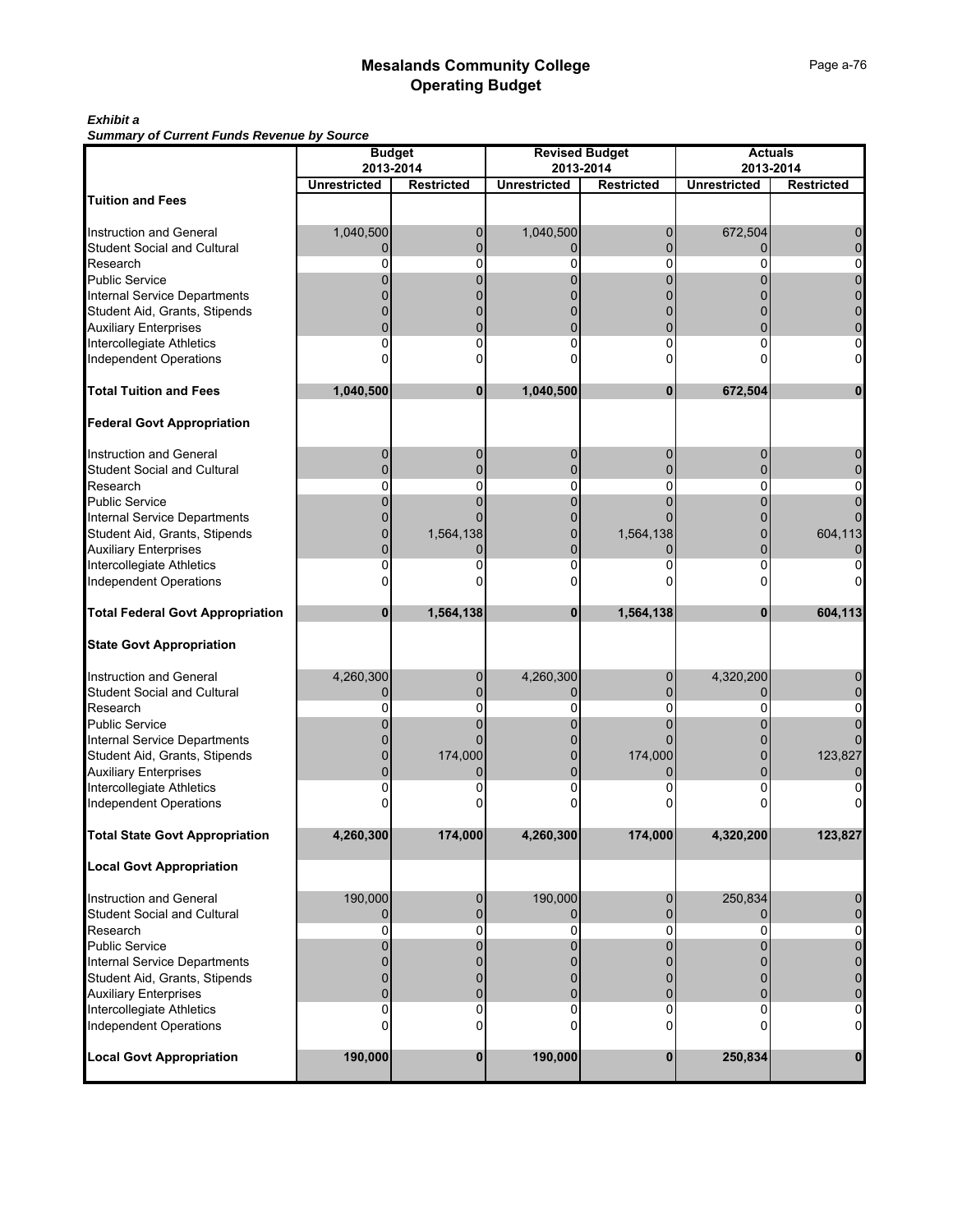### *Exhibit a*

*Summary of Current Funds Revenue by Source*

| Summary or Current runds Revenue by Source                           |                     | <b>Budget</b>     |                     | <b>Revised Budget</b> | <b>Actuals</b>      |                   |  |  |
|----------------------------------------------------------------------|---------------------|-------------------|---------------------|-----------------------|---------------------|-------------------|--|--|
|                                                                      | 2013-2014           |                   | 2013-2014           |                       |                     | 2013-2014         |  |  |
|                                                                      | <b>Unrestricted</b> | <b>Restricted</b> | <b>Unrestricted</b> | <b>Restricted</b>     | <b>Unrestricted</b> | <b>Restricted</b> |  |  |
| <b>Federal Govt Grants &amp; Contracts</b>                           |                     |                   |                     |                       |                     |                   |  |  |
|                                                                      |                     |                   |                     |                       |                     |                   |  |  |
| <b>Instruction and General</b><br><b>Student Social and Cultural</b> | $\mathbf 0$<br>0    | 954,165<br>0      | 0<br>$\mathbf{0}$   | 1,225,673             | 0<br>0              | 959,343           |  |  |
| Research                                                             | O                   | U                 | 0                   |                       | n                   |                   |  |  |
| Public Service                                                       |                     | 32,000            | 0                   | 32,000                | 0                   | 21,689            |  |  |
| <b>Internal Service Departments</b>                                  |                     |                   |                     |                       |                     |                   |  |  |
| Student Aid, Grants, Stipends                                        |                     |                   |                     |                       |                     |                   |  |  |
| <b>Auxiliary Enterprises</b>                                         |                     |                   |                     |                       |                     |                   |  |  |
| Intercollegiate Athletics                                            | 0                   | O                 | 0                   |                       | U                   |                   |  |  |
| <b>Independent Operations</b>                                        |                     |                   | n                   |                       |                     |                   |  |  |
| <b>Total Fed Govt Grants &amp; Contract</b>                          | $\bf{0}$            | 986,165           | $\bf{0}$            | 1,257,673             | 0                   | 981,032           |  |  |
| <b>State Govt Grants &amp; Contracts</b>                             |                     |                   |                     |                       |                     |                   |  |  |
| Instruction and General                                              | 0                   | 40,000            | 0                   | 40,000                | 0                   | 10,128            |  |  |
| <b>Student Social and Cultural</b>                                   | $\Omega$            | 0                 | $\Omega$            | 0                     | O                   |                   |  |  |
| Research                                                             | 0                   | ŋ                 | 0                   | ŋ                     | 0                   |                   |  |  |
| <b>Public Service</b>                                                |                     | 145,353           | 0                   | 145,353               | 0                   | 115,311           |  |  |
| Internal Service Departments                                         |                     |                   |                     |                       |                     |                   |  |  |
| Student Aid, Grants, Stipends                                        |                     |                   |                     |                       |                     |                   |  |  |
| <b>Auxiliary Enterprises</b>                                         |                     |                   | 0                   |                       |                     |                   |  |  |
| Intercollegiate Athletics                                            | 0                   |                   | 0                   |                       | U                   |                   |  |  |
| <b>Independent Operations</b>                                        |                     |                   | n                   |                       |                     |                   |  |  |
| <b>Total State Govt Grants &amp; Contr</b>                           | 0                   | 185,353           | 0                   | 185,353               | 0                   | 125,439           |  |  |
| <b>Local Govt Grants &amp; Contracts</b>                             |                     |                   |                     |                       |                     |                   |  |  |
| <b>Instruction and General</b>                                       | 0                   | 0                 | 0                   | 0                     | 0                   |                   |  |  |
| <b>Student Social and Cultural</b>                                   | 0                   |                   | 0                   |                       | U                   |                   |  |  |
| Research                                                             | 0                   | 0                 | 0                   | 0                     | 0                   | 0                 |  |  |
| <b>Public Service</b>                                                |                     |                   |                     |                       |                     |                   |  |  |
| <b>Internal Service Departments</b>                                  |                     |                   |                     |                       |                     |                   |  |  |
| Student Aid, Grants, Stipends                                        |                     |                   | 0                   |                       |                     |                   |  |  |
| <b>Auxiliary Enterprises</b>                                         |                     |                   | 0<br>0              |                       | 0                   |                   |  |  |
| Intercollegiate Athletics<br>Independent Operations                  |                     |                   | n                   |                       |                     |                   |  |  |
|                                                                      |                     |                   |                     |                       |                     |                   |  |  |
| <b>Total Local Govt Grants &amp; Contr</b>                           |                     |                   |                     |                       |                     |                   |  |  |
| <b>Private Gifts</b>                                                 |                     |                   |                     |                       |                     |                   |  |  |
| Instruction and General                                              | 0                   | 0                 | 0                   | $\Omega$              | 0                   |                   |  |  |
| <b>Student Social and Cultural</b>                                   | $\Omega$            | 0                 | $\mathbf 0$         |                       | 0                   |                   |  |  |
| Research                                                             | 0                   | 0                 | 0                   | 0                     | 0                   |                   |  |  |
| <b>Public Service</b>                                                | $\Omega$            |                   | 0                   |                       | 0                   |                   |  |  |
| <b>Internal Service Departments</b>                                  | 0                   |                   | 0                   |                       | U                   |                   |  |  |
| Student Aid, Grants, Stipends<br><b>Auxiliary Enterprises</b>        | 0<br>$\Omega$       | 100,000           | 0<br>$\mathbf 0$    | 100,000               | 0<br>0              | 64,346            |  |  |
| Intercollegiate Athletics                                            | 0                   | ი                 | 0                   |                       | 0                   |                   |  |  |
| <b>Independent Operations</b>                                        | 0                   | ი                 | 0                   |                       | 0                   |                   |  |  |
| <b>Total Private Gifts</b>                                           | $\bf{0}$            | 100,000           | $\bf{0}$            | 100,000               | $\bf{0}$            | 64,346            |  |  |
|                                                                      |                     |                   |                     |                       |                     |                   |  |  |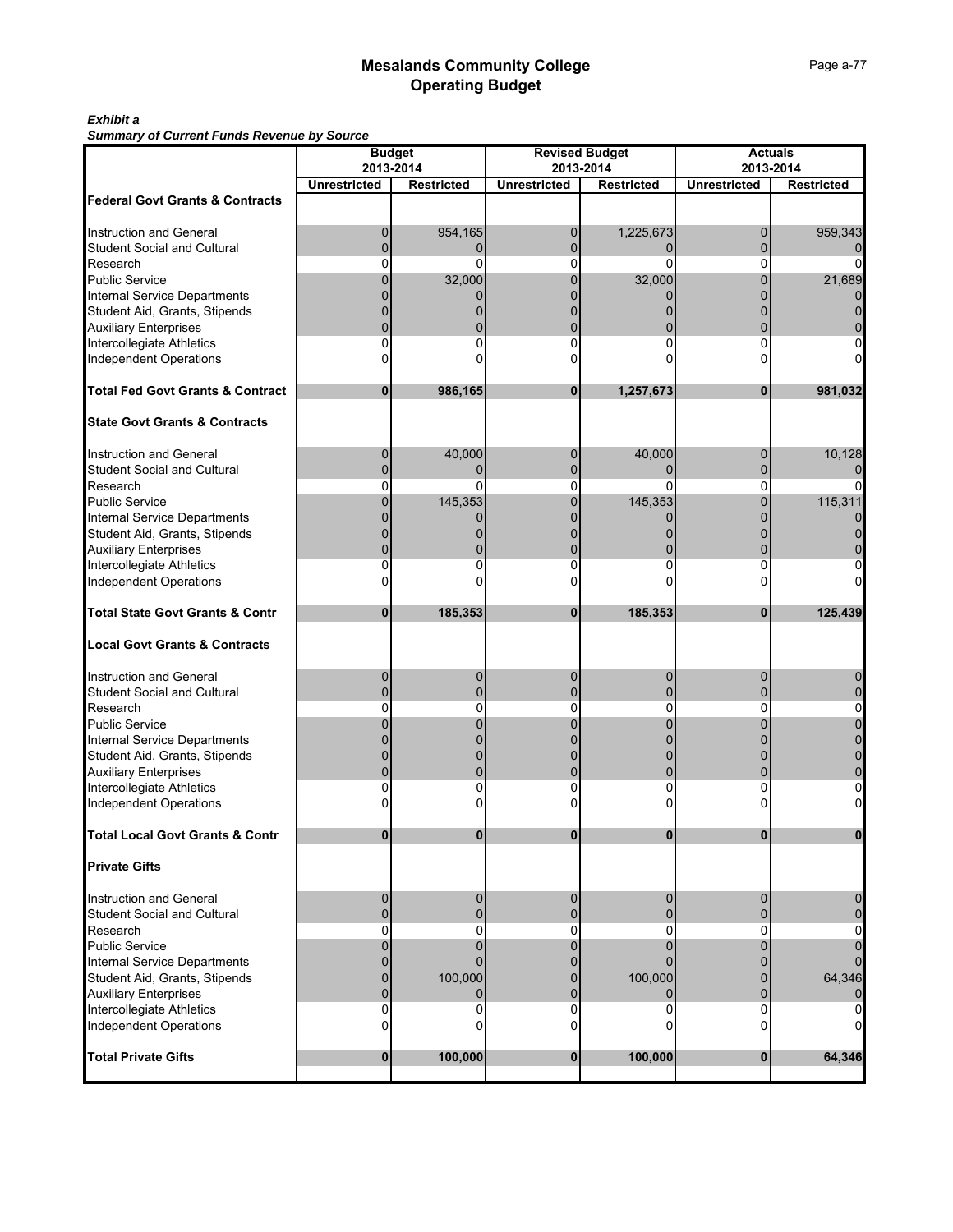### *Exhibit a*

*Summary of Current Funds Revenue by Source*

|                                     |                                  | <b>Budget</b>     |                     | <b>Revised Budget</b> | <b>Actuals</b><br>2013-2014 |                   |  |  |
|-------------------------------------|----------------------------------|-------------------|---------------------|-----------------------|-----------------------------|-------------------|--|--|
|                                     | 2013-2014<br><b>Unrestricted</b> |                   | <b>Unrestricted</b> | 2013-2014             |                             |                   |  |  |
| Endowments, Land, Perm Fund         |                                  | <b>Restricted</b> |                     | <b>Restricted</b>     | <b>Unrestricted</b>         | <b>Restricted</b> |  |  |
|                                     |                                  |                   |                     |                       |                             |                   |  |  |
| Instruction and General             | $\mathbf 0$                      | 0                 | 0                   | 0                     |                             |                   |  |  |
| <b>Student Social and Cultural</b>  | 0                                | $\mathbf 0$       | $\mathbf 0$         | $\Omega$              | $\Omega$                    |                   |  |  |
| Research                            | $\Omega$                         | 0                 | 0                   | 0                     | $\Omega$                    | 0                 |  |  |
| Public Service                      | $\Omega$                         | $\Omega$          | $\Omega$            | 0                     | 0                           | $\Omega$          |  |  |
| <b>Internal Service Departments</b> | 0                                | 0                 | 0                   | 0                     | 0                           | 0                 |  |  |
| Student Aid, Grants, Stipends       | U                                | $\Omega$          | $\Omega$            |                       |                             |                   |  |  |
| <b>Auxiliary Enterprises</b>        |                                  |                   |                     |                       |                             |                   |  |  |
| Intercollegiate Athletics           | $\Omega$                         | $\Omega$          | $\Omega$            | 0                     | 0                           |                   |  |  |
| <b>Independent Operations</b>       | $\Omega$                         | 0                 | 0                   | 0                     | $\Omega$                    | 0                 |  |  |
| <b>Total Endow, Land, Perm Fund</b> | $\bf{0}$                         | $\bf{0}$          | $\bf{0}$            | $\bf{0}$              | $\bf{0}$                    | 0                 |  |  |
| <b>Sales and Service</b>            |                                  |                   |                     |                       |                             |                   |  |  |
| <b>Instruction and General</b>      | $\mathbf 0$                      | $\mathbf 0$       | 0                   | $\mathbf 0$           | 0                           | 0                 |  |  |
| <b>Student Social and Cultural</b>  | 0                                | $\mathbf 0$       | 0                   | 0                     |                             |                   |  |  |
| Research                            | $\Omega$                         | 0                 | $\Omega$            | 0                     | $\Omega$                    | 0                 |  |  |
| <b>Public Service</b>               | 329,000                          | $\mathbf{0}$      | 329,000             | 0                     | 94,929                      | $\Omega$          |  |  |
| <b>Internal Service Departments</b> | 45,000                           | $\Omega$          | 45,000              | 0                     | 31,026                      |                   |  |  |
| Student Aid, Grants, Stipends       | 0                                | $\Omega$          | $\Omega$            |                       |                             |                   |  |  |
| <b>Auxiliary Enterprises</b>        | 530,000                          | $\Omega$          | 530,000             |                       | 228,430                     |                   |  |  |
| Intercollegiate Athletics           | 0<br>U                           | 0<br>ŋ            | 0                   | 0                     |                             |                   |  |  |
| <b>Independent Operations</b>       |                                  |                   |                     |                       |                             | 0                 |  |  |
| <b>Total Sales and Service</b>      | 904,000                          | $\mathbf{0}$      | 904,000             | $\mathbf{0}$          | 354,385                     | $\mathbf 0$       |  |  |
|                                     |                                  |                   |                     |                       |                             |                   |  |  |
| <b>Other Sources</b>                |                                  |                   |                     |                       |                             |                   |  |  |
| Instruction and General             | 157,000                          | 0                 | 157,000             | 0                     | 83,315                      |                   |  |  |
| <b>Student Social and Cultural</b>  | $\Omega$                         | $\mathbf 0$       | $\Omega$            | $\Omega$              | $\Omega$                    | $\Omega$          |  |  |
| Research                            | 0                                | 0                 | 0                   | 0                     | $\Omega$                    | 0                 |  |  |
| <b>Public Service</b>               | 7,000                            | 0                 | 7,000               | 0                     | 467                         |                   |  |  |
| <b>Internal Service Departments</b> | 0                                |                   | $\Omega$            |                       |                             |                   |  |  |
| Student Aid, Grants, Stipends       |                                  |                   |                     |                       |                             |                   |  |  |
| <b>Auxiliary Enterprises</b>        | 0                                | $\Omega$          | 0                   | 0                     | 0                           |                   |  |  |
| Intercollegiate Athletics           | 0                                | 0                 | 0                   | 0                     |                             | 0                 |  |  |
| <b>Independent Operations</b>       |                                  |                   |                     |                       |                             |                   |  |  |
| <b>Total Other Sources</b>          | 164,000                          | 0                 | 164,000             | 0                     | 83,782                      |                   |  |  |
| <b>Total Current Funds Revenue</b>  |                                  |                   |                     |                       |                             |                   |  |  |
| Instruction and General             | 5,647,800                        | 994,165           | 5,647,800           | 1,265,673             | 5,326,853                   | 969,471           |  |  |
| <b>Student Social and Cultural</b>  |                                  |                   |                     |                       |                             |                   |  |  |
| Research                            | $\Omega$                         |                   | $\Omega$            |                       | $\Omega$                    |                   |  |  |
| <b>Public Service</b>               | 336,000                          | 177,353           | 336,000             | 177,353               | 95,396                      | 137,000           |  |  |
| <b>Internal Service Departments</b> | 45,000                           |                   | 45,000              |                       | 31,026                      |                   |  |  |
| Student Aid, Grants, Stipends       | $\Omega$                         | 1,838,138         | $\Omega$            | 1,838,138             |                             | 792,286           |  |  |
| <b>Auxiliary Enterprises</b>        | 530,000                          |                   | 530,000             |                       | 228,430                     |                   |  |  |
| Intercollegiate Athletics           |                                  |                   |                     |                       |                             |                   |  |  |
| <b>Independent Operations</b>       | $\Omega$                         | $\Omega$          | $\Omega$            |                       |                             |                   |  |  |
| <b>Grand Total</b>                  | 6,558,800                        | 3,009,656         | 6,558,800           | 3,281,164             | 5,681,704                   | 1,898,758         |  |  |
|                                     |                                  |                   |                     |                       |                             |                   |  |  |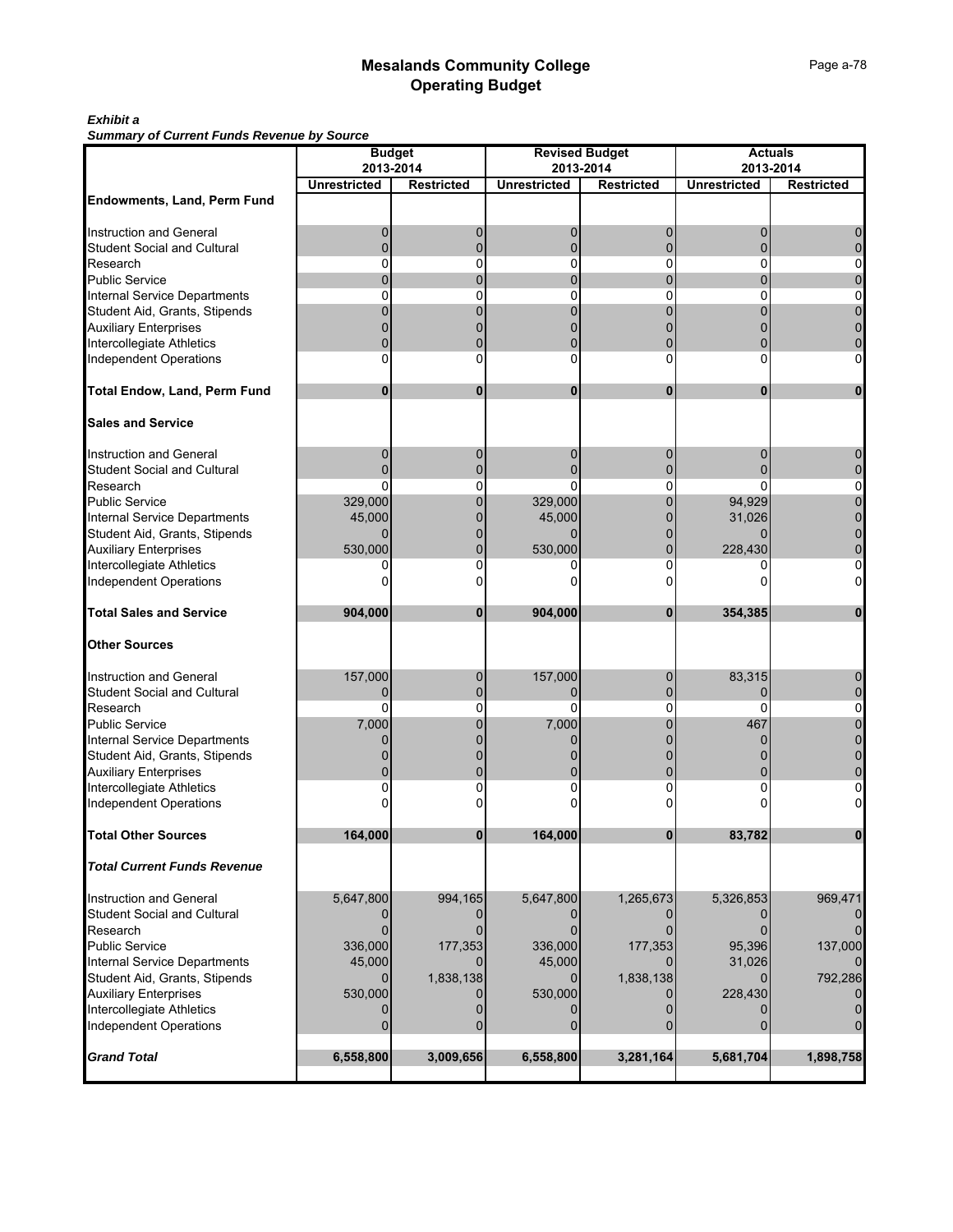#### *Exhibit b Summary of Salaries in All Current Funds*

|                                     | <b>Budget</b><br>2013-2014 |                     |            | <b>Revised Budget</b><br>2013-2014 |            |                     |            | <b>Actuals</b><br>2013-2014 |            |                     |            |                    |
|-------------------------------------|----------------------------|---------------------|------------|------------------------------------|------------|---------------------|------------|-----------------------------|------------|---------------------|------------|--------------------|
|                                     |                            | <b>Unrestricted</b> |            | <b>Restricted</b>                  |            | <b>Unrestricted</b> |            | <b>Restricted</b>           |            | <b>Unrestricted</b> |            | Restricted         |
| <b>Faculty Salaries</b>             | <b>FTE</b>                 | Amount              | <b>FTE</b> | <b>Amount</b>                      | <b>FTE</b> | Amount              | <b>FTE</b> | Amount                      | <b>FTE</b> | <b>Amount</b>       | <b>FTE</b> | <b>Amount</b>      |
|                                     |                            |                     |            |                                    |            |                     |            |                             |            |                     |            |                    |
| Instruction                         | 27.5                       | 1,387,144           | 4.0        | 180,000                            | 27.5       | 1,387,144           | 5.5        | 180,000                     | 28.5       | 1,095,995           | 4.5        | 10,556             |
| Academic Support                    | 0.0                        | 0                   | 0.0        | 0                                  | 0.0        | 0                   | 0.0        | 0                           | 0.0        | 0                   | 0.0        | 0                  |
| <b>Student Services</b>             | 0.0                        | 0                   | 1.0        | 0                                  | 0.0        | 0                   | 0.0        | 0                           | 0.0        | 0                   | 0.0        | $\mathbf 0$        |
| <b>Institutional Support</b>        | 0.0                        | $\Omega$            | 1.0        | 0                                  | 0.0        | 0                   | 1.0        | 0                           | 0.0        | $\overline{0}$      | 0.0        | $\pmb{0}$          |
| Operation and Maintenance of Plant  | 0.0                        | $\Omega$            | 0.0        | 0                                  | 0.0        | $\mathbf{0}$        | 0.0        | 0                           | 0.0        | $\overline{0}$      | 0.0        | $\pmb{0}$          |
| <b>Student Social and Cultural</b>  | 0.0                        | 0                   | 0.0        | 0                                  | 0.0        | 0                   | 0.0        | 0                           | 0.0        | 0                   | 0.0        | $\mathsf 0$        |
| <b>Public Service</b>               | 0.0                        | $\Omega$            | 0.0        | $\Omega$                           | 0.0        | 0                   | 0.0        | $\overline{0}$              | 0.0        | $\overline{0}$      | 0.0        | $\pmb{0}$          |
| <b>Internal Service</b>             | 0.0                        | $\Omega$            | 0.0        | $\Omega$                           | 0.0        | $\mathbf{0}$        | 0.0        | $\overline{0}$              | 0.0        | $\overline{0}$      | 0.0        | 0                  |
| <b>Auxiliary Enterprises</b>        | 0.0                        | $\Omega$            | 0.0        | $\Omega$                           | 0.0        | $\Omega$            | 0.0        | $\Omega$                    | 0.0        | $\overline{0}$      | 0.0        | $\mathbf 0$        |
| <b>Total Faculty Salaries</b>       | 27.5                       | 1,387,144           | 6.0        | 180,000                            | 27.5       | 1,387,144           | 6.5        | 180,000                     | 28.5       | 1,095,995           | 4.5        | 10,556             |
| <b>Professional Salaries</b>        |                            |                     |            |                                    |            |                     |            |                             |            |                     |            |                    |
| Instruction                         | 1.0                        | 40,731              | 3.3        | 160,000                            | 1.0        | 40,731              | 3.3        | 258,239                     | 1.0        | 94,122              | 2.3        | 188,319            |
| Academic Support                    | 4.3                        | 344,868             | 1.0        | 0                                  | 4.3        | 344,868             | 1.0        | 0                           | 5.8        | 344,868             | 0.0        | 0                  |
| <b>Student Services</b>             | 5.0                        | 305,521             | 0.0        | 0                                  | 5.0        | 305,521             | 0.0        | 0                           | 5.0        | 305,521             | 0.0        | $\mathbf 0$        |
| <b>Institutional Support</b>        | 7.5                        | 537,978             | 1.5        | 0                                  | 7.5        | 537,978             | 1.5        | 0                           | 7.5        | 327,804             | 0.0        | 0                  |
| Operation and Maintenance of Plant  | 1.0                        | 58,019              | 0.0        | $\mathbf{0}$                       | 1.0        | 58,019              | 0.0        | $\overline{0}$              | 1.0        | 58,019              | 0.0        | $\mathbf 0$        |
| Student Social and Cultural         | 0.0                        | 0                   | 0.0        | 0                                  | 0.0        | 0                   | 0.0        | 0                           | 0.0        | 0                   | 0.0        | $\overline{0}$     |
| <b>Public Service</b>               | 0.0                        | $\Omega$            | 1.0        | 87,451                             | 0.0        | 0                   | 1.0        | 87,451                      | 0.0        | $\mathbf{0}$        | 1.0        | 53,219             |
| <b>Internal Service</b>             | 1.0                        | 48,000              | 0.0        | 0                                  | 1.0        | 48,000              | 0.0        | 0                           | 1.0        | 49,400              | 0.0        | 0                  |
| <b>Auxiliary Enterprises</b>        | 1.5                        | 44,898              | 0.0        | $\Omega$                           | 1.5        | 44,898              | 0.0        | $\overline{0}$              | 1.5        | 36.712              | 0.0        | $\overline{0}$     |
| <b>Total Professional Salaries</b>  | 21.3                       | 1,380,015           | 6.8        | 247,451                            | 21.3       | 1,380,015           | 6.8        | 345,690                     | 22.8       | 1,216,446           | 3.3        | 241,538            |
|                                     |                            |                     |            |                                    |            |                     |            |                             |            |                     |            |                    |
| <b>Support Staff Salaries</b>       |                            |                     |            |                                    |            |                     |            |                             |            |                     |            |                    |
| Instruction                         | 2.5                        | 30,718              | 5.5        | 116,000                            | 2.0        | 30,718              | 5.5        | 143,043                     | 1.5        | 27,754              | 4.5        | 99,178             |
| Academic Support                    | 1.5                        | 55,812              | 3.0        | 0                                  | 1.5        | 55,812              | 3.0        | 0                           | 1.5        | 101,826             | 0.0        | 0                  |
| <b>Student Services</b>             | 2.5                        | 66,036              | 0.0        | 0                                  | 2.5        | 66,036              | 0.0        | 0                           | 2.5        | 80,952              | 0.0        | 0                  |
| Institutional Support               | 4.5                        | 135,508             | 0.0        | $\mathbf{0}$                       | 4.5        | 135,508             | 0.0        | 0                           | 4.5        | 192,243             | 0.0        | 0                  |
| Operation and Maintenance of Plant  | 4.0                        | 110,032             | 0.0        | $\mathbf{0}$                       | 3.5        | 110,032             | 0.0        | 0                           | 5.0        | 110,032             | 0.0        | $\overline{0}$     |
| Student Social and Cultural         | 0.0                        | 0                   | 0.0        | 0                                  | 0.0        | 0                   | 0.0        | 0                           | 0.0        | 0                   | 0.0        | $\overline{0}$     |
| <b>Public Service</b>               | 0.0                        | $\Omega$            | 1.0        | 22,000                             | 0.0        | 0                   | 1.0        | 22,000                      | 0.0        | $\Omega$            | 1.0        | 29,589             |
| <b>Internal Service</b>             | 0.5                        | 12,000              | 0.0        | 0                                  | 0.5        | 12,000              | 0.0        | 0                           | 0.5        | 7,705               | 0.0        | 0                  |
| <b>Auxiliary Enterprises</b>        | 0.5                        | 6,130               | 0.0        | $\Omega$                           | 0.5        | 6,130               | 0.0        | 0                           | 0.5        | 14,300              | 0.0        | $\Omega$           |
| <b>Total Support Staff Salaries</b> | 16.0                       | 416.236             | 9.5        | 138,000                            | 15.0       | 416,236             | 9.5        | 165,043                     | 16.0       | 534,811             | 5.5        | 128,767            |
| <b>GA/TA/RA Salaries</b>            |                            |                     |            |                                    |            |                     |            |                             |            |                     |            |                    |
| Instruction                         | 0.0                        | $\mathbf 0$         | 0.0        | 0                                  | 0.0        | 0                   | 0.0        | 0                           | 0.0        | 0                   | 0.0        | 0                  |
| Academic Support                    | 0.0                        | $\mathbf 0$         | 0.0        | $\mathbf{0}$                       | 0.0        | 0                   | 0.0        | $\overline{0}$              | 0.0        | $\mathbf 0$         | 0.0        | $\pmb{0}$          |
| <b>Student Services</b>             | 0.0                        | $\mathbf 0$         | 0.0        | $\mathbf{0}$                       | 0.0        | $\mathbf{0}$        | 0.0        | $\mathbf 0$                 | 0.0        | $\overline{0}$      | 0.0        | $\pmb{0}$          |
| <b>Institutional Support</b>        | 0.0                        | $\overline{0}$      | 0.0        | 0                                  | 0.0        | 0                   | 0.0        | 0                           | 0.0        | $\overline{0}$      | 0.0        | $\pmb{\mathsf{O}}$ |
| Operation and Maintenance of Plant  | 0.0                        | $\overline{0}$      | 0.0        | $\mathbf{0}$                       | 0.0        | 0                   | 0.0        | $\overline{0}$              | 0.0        | $\overline{0}$      | 0.0        | $\mathbf 0$        |
| <b>Student Social and Cultural</b>  | 0.0                        | $\mathbf 0$         | 0.0        | $\Omega$                           | 0.0        | 0                   | 0.0        | 0                           | 0.0        | 0                   | 0.0        | 0                  |
| <b>Public Service</b>               | 0.0                        | $\mathbf 0$         | 0.0        | $\mathbf{0}$                       | 0.0        | $\mathbf{0}$        | 0.0        | $\overline{0}$              | 0.0        | $\overline{0}$      | 0.0        | $\mathbf 0$        |
| <b>Internal Service</b>             | 0.0                        | $\mathbf 0$         | 0.0        | 0                                  | 0.0        | 0                   | 0.0        | 0                           | 0.0        | 0                   | 0.0        | $\pmb{0}$          |
| <b>Auxiliary Enterprises</b>        | 0.0                        | $\mathbf 0$         | 0.0        | $\mathbf{0}$                       | 0.0        | $\overline{0}$      | 0.0        | $\overline{0}$              | 0.0        | $\overline{0}$      | 0.0        | $\overline{0}$     |
| <b>Total GA/TA/RA Salaries</b>      | 0.0                        | $\mathbf{0}$        | 0.0        | $\mathbf{0}$                       | 0.0        | $\mathbf{0}$        | 0.0        | $\bf{0}$                    | 0.0        | $\mathbf{0}$        | 0.0        | $\mathbf{0}$       |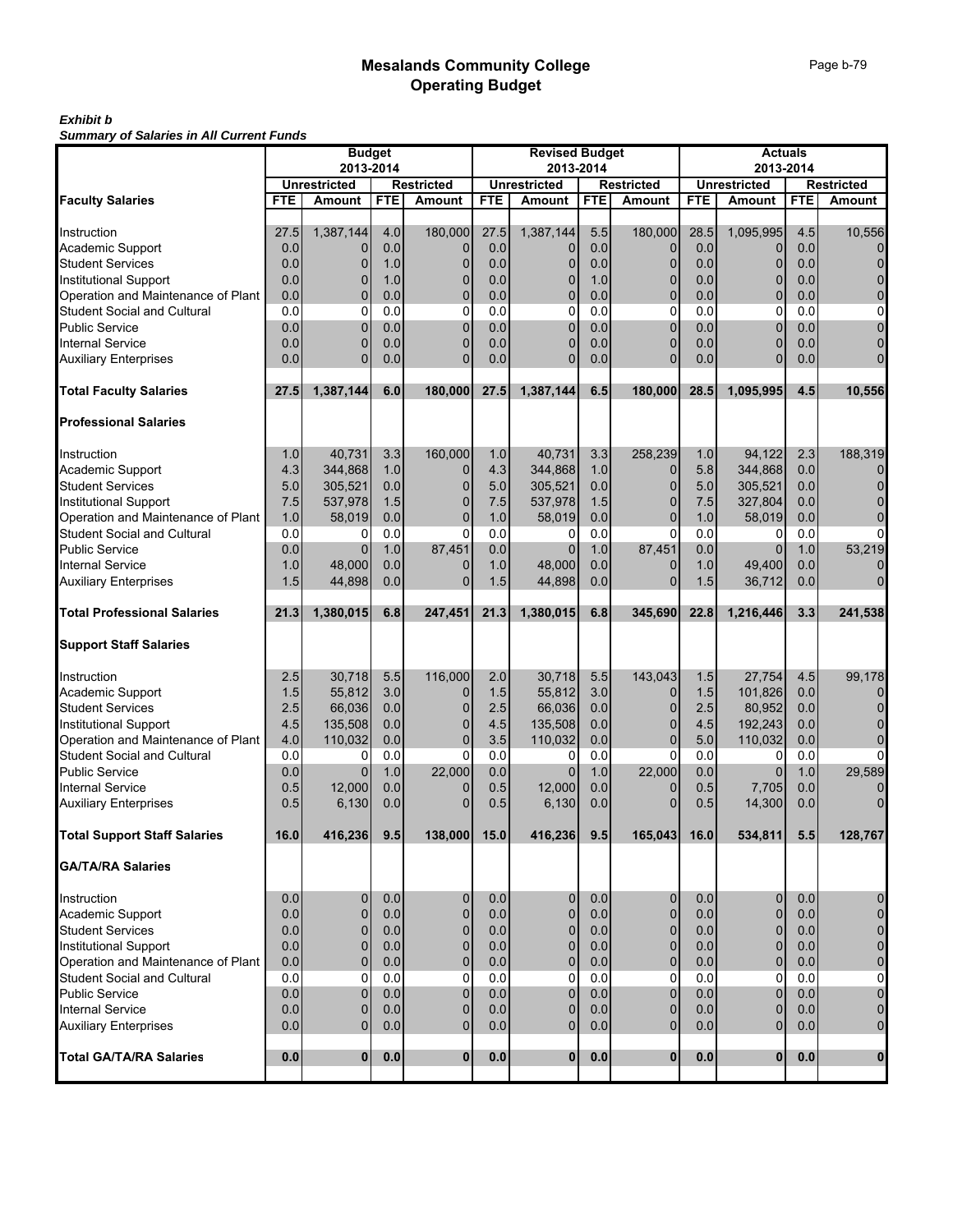#### *Exhibit b Summary of Salaries in All Current Funds*

|                                                                   |            | <b>Budget</b>              |            |                   |            | <b>Revised Budget</b> |            |                            |            | <b>Actuals</b>                |            |                     |
|-------------------------------------------------------------------|------------|----------------------------|------------|-------------------|------------|-----------------------|------------|----------------------------|------------|-------------------------------|------------|---------------------|
|                                                                   |            | 2013-2014                  |            |                   |            | 2013-2014             |            |                            |            | 2013-2014                     |            |                     |
|                                                                   |            | <b>Unrestricted</b>        |            | <b>Restricted</b> |            | <b>Unrestricted</b>   |            | <b>Restricted</b>          |            | <b>Unrestricted</b>           |            | <b>Restricted</b>   |
| <b>Student Salaries</b>                                           | FTE        | Amount                     | <b>FTE</b> | <b>Amount</b>     | <b>FTE</b> | <b>Amount</b>         | <b>FTE</b> | Amount                     | <b>FTE</b> | <b>Amount</b>                 | <b>FTE</b> | Amount              |
|                                                                   |            |                            |            |                   |            |                       |            |                            | 0.0        |                               | 0.5        |                     |
| Instruction                                                       | 0.0<br>0.0 | $\mathbf 0$<br>$\mathbf 0$ | 0.5<br>0.0 | $\mathbf 0$<br>0  | 0.0<br>0.0 | 0<br>0                | 0.5<br>0.0 | $\mathbf 0$<br>$\mathbf 0$ |            | $\mathbf 0$<br>$\overline{0}$ | 0.0        | $\mathbf 0$<br>0    |
| Academic Support                                                  | 0.0        | $\mathbf 0$                | 0.0        |                   | 0.0        |                       | 0.0        | 0                          | 0.0        | $\mathbf 0$                   | 0.0        |                     |
| <b>Student Services</b><br><b>Institutional Support</b>           |            |                            | 0.0        | 0                 |            | 0                     |            | 0                          | 0.0        | $\overline{0}$                |            | 0                   |
|                                                                   | 0.0        | $\mathbf 0$                |            | 0                 | 0.0        | 0                     | 0.0        |                            | 0.0        |                               | 0.0        | 0                   |
| Operation and Maintenance of Plant                                | 0.0        | $\mathbf 0$                | 0.0        | $\overline{0}$    | 0.0        | 0                     | 0.0        | 0                          | 0.0        | $\overline{0}$                | 0.0        | $\overline{0}$      |
| <b>Student Social and Cultural</b>                                | 0.0        | $\mathbf 0$                | 0.0        | 0                 | 0.0        | 0                     | 0.0        | $\mathbf 0$                | 0.0        | $\mathbf 0$                   | 0.0        | $\mathsf{O}\xspace$ |
| <b>Public Service</b>                                             | 0.0        | $\mathbf 0$                | 0.0        | 0                 | 0.0        | 0                     | 0.0        | $\overline{0}$             | 0.0        | $\mathbf 0$                   | 0.0        | $\pmb{0}$           |
| <b>Internal Service</b>                                           | 0.0        | $\mathbf 0$                | 0.0        | 0                 | 0.0        | 0                     | 0.0        | $\overline{0}$             | 0.0        | $\overline{0}$                | 0.0        | 0                   |
| <b>Auxiliary Enterprises</b>                                      | 0.0        | $\Omega$                   | 0.0        | $\Omega$          | 0.0        | $\overline{0}$        | 0.0        | $\overline{0}$             | 0.0        | $\overline{0}$                | 0.0        | $\overline{0}$      |
| <b>Total Student Salaries</b>                                     | 0.0        | $\bf{0}$                   | 0.5        | $\bf{0}$          | 0.0        | $\mathbf{0}$          | 0.5        | $\bf{0}$                   | 0.0        | $\mathbf{0}$                  | 0.5        | $\mathbf{0}$        |
| <b>Federal Work Study Salaries</b>                                |            |                            |            |                   |            |                       |            |                            |            |                               |            |                     |
| Instruction                                                       | 0.0        | $\mathbf 0$                | 0.0        | 0                 | 0.0        | 0                     | 0.0        | 0                          | 0.0        | 0                             | 0.0        | 0                   |
| Academic Support                                                  | 0.0        | $\Omega$                   | 0.0        | $\mathbf{0}$      | 0.0        | $\Omega$              | 0.0        | $\mathbf 0$                | 0.0        | $\overline{0}$                | 0.0        | $\mathbf 0$         |
| <b>Student Services</b>                                           | 0.0        | 10,000                     | 0.0        | 0                 | 0.0        | 10,000                | 0.0        | 0                          | 0.0        | 8,837                         | 0.0        | $\pmb{0}$           |
| Institutional Support                                             | 0.0        | 0                          | 0.0        | 0                 | 0.0        | 0                     | 0.0        | $\overline{0}$             | 0.0        | 0                             | 0.0        | 0                   |
| Operation and Maintenance of Plant                                | 0.0        | $\mathbf{0}$               | 0.0        | $\overline{0}$    | 0.0        | 0                     | 0.0        | $\overline{0}$             | 0.0        | $\overline{0}$                | 0.0        | $\pmb{0}$           |
| <b>Student Social and Cultural</b>                                | 0.0        | 0                          | 0.0        | 0                 | 0.0        | 0                     | 0.0        | 0                          | 0.0        | 0                             | 0.0        | $\mathsf{O}\xspace$ |
| <b>Public Service</b>                                             | 0.0        | $\Omega$                   | 0.0        | $\mathbf 0$       | 0.0        | $\mathbf{0}$          | 0.0        | $\overline{0}$             | 0.0        | $\mathbf{0}$                  | 0.0        | $\pmb{0}$           |
| <b>Internal Service</b>                                           | 0.0        | $\mathbf 0$                | 0.0        | 0                 | 0.0        | 0                     | 0.0        | $\overline{0}$             | 0.0        | $\overline{0}$                | 0.0        | 0                   |
| <b>Auxiliary Enterprises</b>                                      | 0.0        | $\Omega$                   | 0.0        | $\overline{0}$    | 0.0        | 0                     | 0.0        | 0                          | 0.0        | $\overline{0}$                | 0.0        | $\overline{0}$      |
|                                                                   |            |                            |            |                   |            |                       |            |                            |            |                               |            |                     |
| <b>Total Federal Work Study</b>                                   | 0.0        | 10,000                     | 0.0        | $\bf{0}$          | 0.0        | 10,000                | 0.0        | $\bf{0}$                   | 0.0        | 8,837                         | 0.0        | $\mathbf{0}$        |
|                                                                   |            |                            |            |                   |            |                       |            |                            |            |                               |            |                     |
| <b>State Work Study Salaries</b>                                  |            |                            |            |                   |            |                       |            |                            |            |                               |            |                     |
| Instruction                                                       | 0.0        | $\mathbf 0$                | 0.0        | $\mathbf{0}$      | 0.0        | 0                     | 0.0        | 0                          | 0.0        | 0                             | 0.0        | 0                   |
| Academic Support                                                  | 0.0        | $\mathbf 0$                | 0.0        | 0                 | 0.0        | 0                     | 0.0        | 0                          | 0.0        | 0                             | 0.0        | 0                   |
| <b>Student Services</b>                                           | 0.0        | 7,600                      | 0.0        | $\mathbf 0$       | 0.0        | 7,600                 | 0.0        | 0                          | 0.0        | 8,365                         | 0.0        | $\mathbf 0$         |
| <b>Institutional Support</b>                                      | 0.0        | $\Omega$                   | 0.0        | $\mathbf 0$       | 0.0        | 0                     | 0.0        | 0                          | 0.0        | 0                             | 0.0        | $\mathbf 0$         |
|                                                                   | 0.0        | $\mathbf 0$                | 0.0        | 0                 | 0.0        | 0                     | 0.0        | $\mathbf 0$                | 0.0        | $\mathbf 0$                   | 0.0        | $\pmb{0}$           |
| Operation and Maintenance of Plant<br>Student Social and Cultural | 0.0        | 0                          | 0.0        | 0                 | 0.0        | 0                     | 0.0        | 0                          | 0.0        | 0                             | 0.0        | 0                   |
| <b>Public Service</b>                                             | 0.0        | $\mathbf 0$                | 0.0        | 0                 | 0.0        | 0                     | 0.0        | $\mathbf 0$                | 0.0        | $\overline{0}$                | 0.0        | 0                   |
| <b>Internal Service</b>                                           | 0.0        | $\mathbf 0$                | 0.0        | $\mathbf{0}$      | 0.0        | 0                     | 0.0        | 0                          | 0.0        | $\overline{0}$                | 0.0        | 0                   |
| <b>Auxiliary Enterprises</b>                                      | 0.0        | $\Omega$                   | 0.0        | 0                 | 0.0        | 0                     | 0.0        | 0                          | 0.0        | $\overline{0}$                | 0.0        | $\overline{0}$      |
| <b>Total State Work Study Salaries</b>                            | 0.0        | 7.600 l                    | 0.0        | $\mathbf{0}$      | 0.0        | 7,600                 | 0.0        | $\mathbf{0}$               | 0.0        | 8,365                         | 0.0        | $\mathbf 0$         |
| <b>Other Salaries</b>                                             |            |                            |            |                   |            |                       |            |                            |            |                               |            |                     |
|                                                                   |            |                            |            |                   |            |                       |            |                            |            |                               |            |                     |
| Instruction                                                       | 0.5        | 18,850                     | 0.5        | 34,224            | 0.5        | 18,850                | 0.5        | 34,224                     | 1.0        | 11,094                        | 1.0        | 36,059              |
| Academic Support                                                  | 0.0        | 0                          | 0.0        | 0                 | 0.0        | 0                     | 0.0        | $\overline{0}$             | 0.0        | $\mathbf{0}$                  | 0.0        | $\mathbf{0}$        |
| <b>Student Services</b>                                           | 0.0        | $\mathbf 0$                | 0.0        | 0                 | 0.0        | $\mathbf{0}$          | 0.0        | $\overline{0}$             | 0.0        | $\overline{0}$                | 0.0        | $\mathbf 0$         |
| <b>Institutional Support</b>                                      | 0.0        | 6,000                      | 0.0        | $\mathbf{0}$      | 0.0        | 6,000                 | 0.0        | $\overline{0}$             | 0.0        | 8,111                         | 0.0        | $\pmb{0}$           |
| Operation and Maintenance of Plant                                | 1.0        | 5,000                      | 0.0        | 0                 | 1.5        | 5,000                 | 0.0        | 0                          | 0.0        | $\overline{0}$                | 0.0        | $\mathbf 0$         |
| Student Social and Cultural                                       | 0.0        | 0                          | 0.0        | 0                 | 0.0        | 0                     | 0.0        | 0                          | 0.0        | 0                             | 0.0        | $\overline{0}$      |
| <b>Public Service</b>                                             | 0.0        | 3,000                      | 0.0        | 2,036             | 0.0        | 3,000                 | 0.0        | 2,036                      | 0.0        | $\overline{0}$                | 0.0        | $\mathbf 0$         |
| <b>Internal Service</b>                                           | 0.0        | $\overline{0}$             | 0.0        | 0                 | 0.0        | 0                     | 0.0        | 0                          | 0.0        | $\overline{0}$                | 0.0        | $\mathbf 0$         |
| <b>Auxiliary Enterprises</b>                                      | 0.0        | $\Omega$                   | 0.0        | $\Omega$          | 0.0        | $\overline{0}$        | 0.0        | $\Omega$                   | 0.0        | $\Omega$                      | 0.0        | $\overline{0}$      |
| <b>Total Other Salaries</b>                                       | 1.5        | 32,850                     | 0.5        | 36,260            | 2.0        | 32,850                | 0.5        | 36,260                     | 1.0        | 19,205                        | 1.0        | 36,059              |
|                                                                   |            |                            |            |                   |            |                       |            |                            |            |                               |            |                     |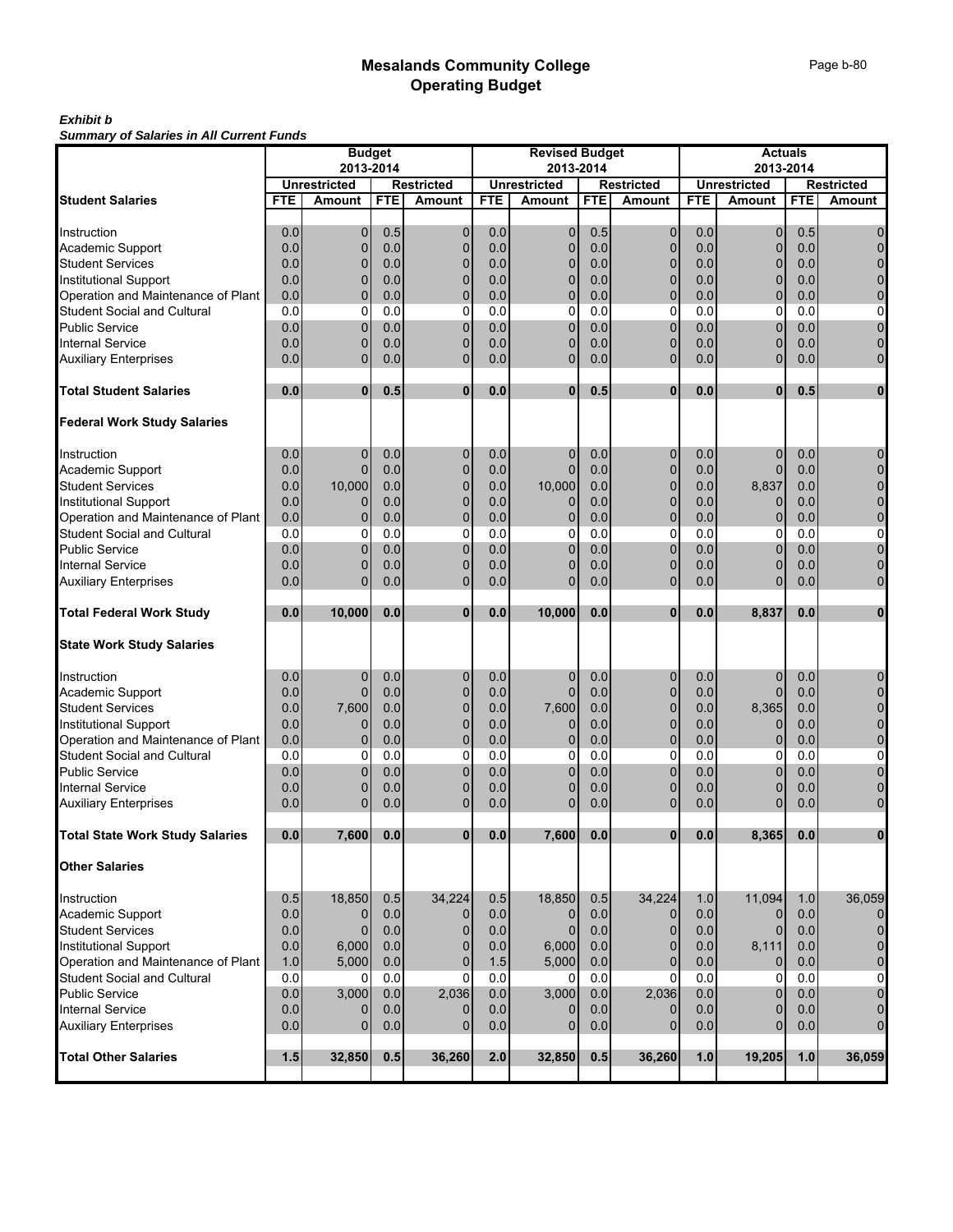# *Exhibit b*

*Summary of Salary in All Current Funds*

|                                     | <b>Budget</b>    |                |            |                   |                  | <b>Revised Budget</b> |                   |         | <b>Actuals</b>      |                |                   |                |  |
|-------------------------------------|------------------|----------------|------------|-------------------|------------------|-----------------------|-------------------|---------|---------------------|----------------|-------------------|----------------|--|
|                                     | 2013-2014        |                |            |                   |                  | 2013-2014             |                   |         |                     | 2013-2014      |                   |                |  |
|                                     |                  | Unrestricted   |            | <b>Restricted</b> |                  | <b>Unrestricted</b>   | <b>Restricted</b> |         | <b>Unrestricted</b> |                | <b>Restricted</b> |                |  |
|                                     | <b>FTE</b>       | Amount         | <b>FTE</b> | <b>Amount</b>     | <b>FTE</b>       | Amount                | <b>FTE</b>        | Amount  | <b>FTE</b>          | Amount         | <b>FTE</b>        | Amount         |  |
| <b>Total Current Funds Salaries</b> |                  |                |            |                   |                  |                       |                   |         |                     |                |                   |                |  |
| Instruction                         | 31.5             | 1,477,443      | 13.8       | 490,224           | 31.0             | 1,477,443             | 15.3              | 615,506 | 32.0                | 1,228,965      | 12.8              | 334,112        |  |
| Academic Support                    | 5.8              | 400.680        | 4.0        |                   | 5.8 <sub>1</sub> | 400.680               | 4.0               |         | 7.31                | 446,694        | 0.01              | 0              |  |
| <b>Student Services</b>             | 7.5              | 389,157        | 1.0        |                   | 7.51             | 389,157               | 0.0 <sub>l</sub>  |         | 7.5                 | 403,675        | 0.01              | 0              |  |
| <b>Institutional Support</b>        | 12.0             | 679,486        | 2.5        |                   | 12.0             | 679,486               | 2.5               | 0       | 12.0                | 528,158        | 0.0 <sub>l</sub>  | $\overline{0}$ |  |
| Operation and Maintenance of Plant  | 6.0              | 173,051        | 0.0        |                   | 6.0              | 173,051               | 0.0               |         | 6.0                 | 168,051        | 0.0 <sub>l</sub>  | $\Omega$       |  |
| <b>Student Social and Cultural</b>  | 0.0 <sub>l</sub> |                | 0.0        |                   | 0.0              |                       | 0.0 <sub>l</sub>  |         | 0.0                 |                | 0.0               | $\Omega$       |  |
| <b>Public Service</b>               | 0.0              | 3,000          | 2.0        | 111.487           | 0.0              | 3,000                 | 2.0               | 111.487 | 0.0                 |                | 2.0               | 82,808         |  |
| <b>Internal Service</b>             | 1.5              | 60,000         | 0.0        |                   | 1.5              | 60,000                | 0.01              |         | 1.5I                | 57,104         | 0.0 <sub>l</sub>  | 0              |  |
| <b>Auxiliary Enterprises</b>        | 2.0              | 51,028         | 0.0        | 01                | 2.0              | 51,028                | 0.01              |         | 2.0                 | 51,012         | 0.0               | $\overline{0}$ |  |
|                                     |                  |                |            |                   |                  |                       |                   |         |                     |                |                   |                |  |
| <b>Grand Total</b>                  | 66.3             | 3,233,845 23.3 |            | 601,711           | 65.8             | 3,233,845 23.8        |                   | 726,993 | 68.3                | 2,883,660 14.8 |                   | 416,920        |  |
|                                     |                  |                |            |                   |                  |                       |                   |         |                     |                |                   |                |  |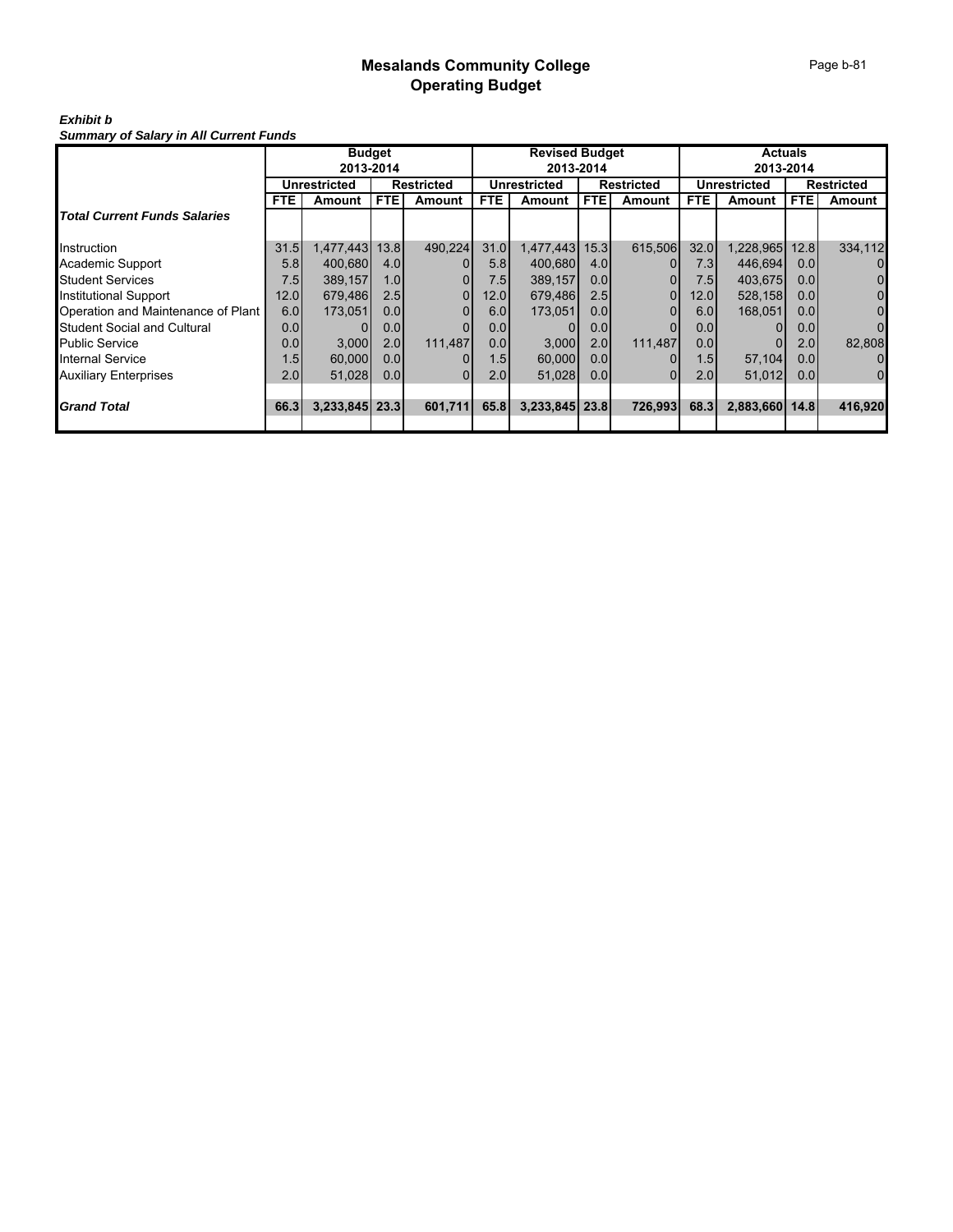*Exhibit c Proposed Salary Increases*

|                                | Proposed Percentage Salary Increase |
|--------------------------------|-------------------------------------|
| <b>Returning Faculty</b>       | $0.0\%$                             |
| <b>Adjunct Faculty</b>         | 0.0%                                |
| Returning Professional Staff   | $0.0\%$                             |
| <b>Returning Support Staff</b> | 0.0%                                |
| <b>GA/TA</b>                   |                                     |
| <b>Students</b>                |                                     |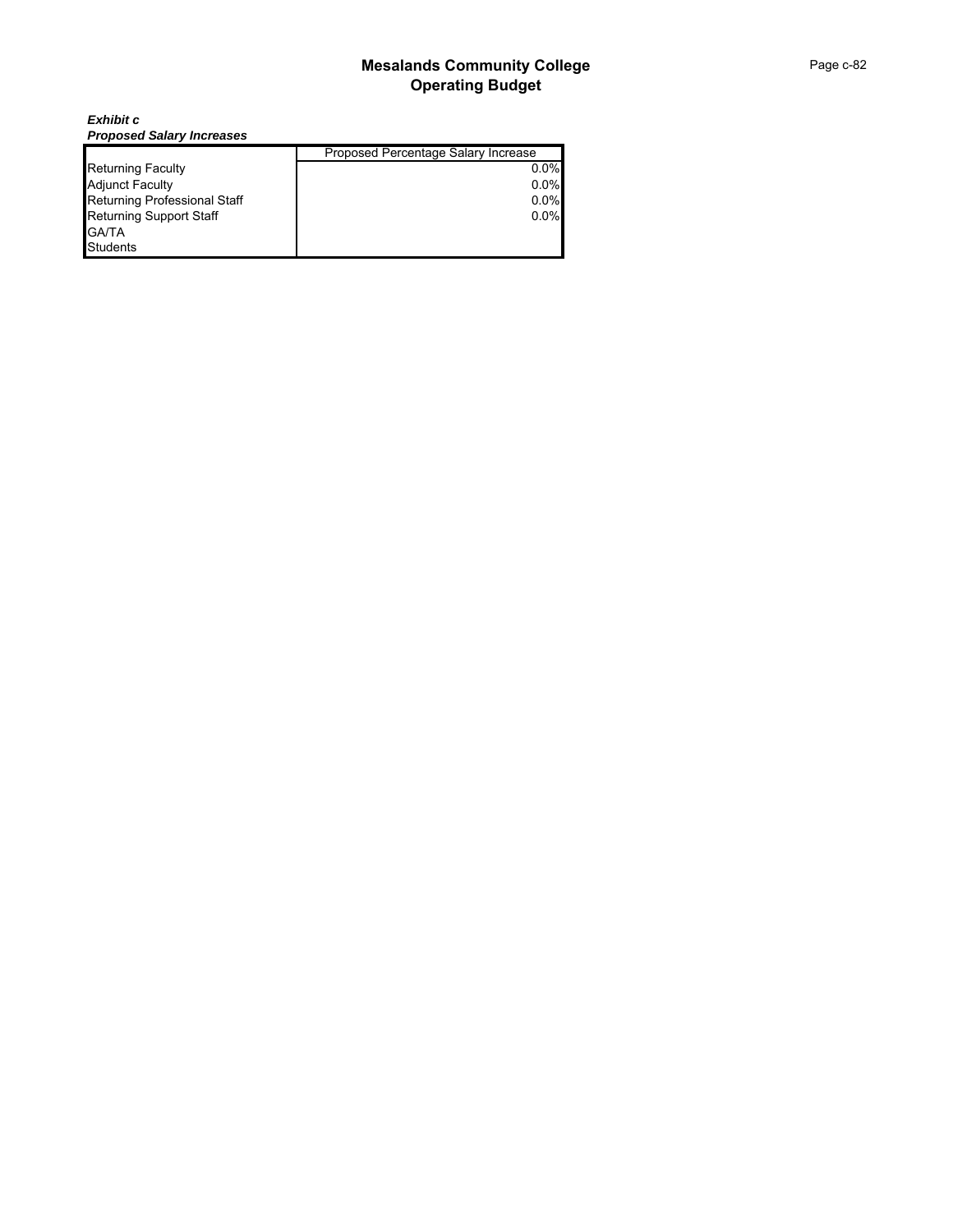### *Exhibit d*

*Tuition, Summer Session, Required Fees, Revenue from Fees and Board Rates*

|                                                         | <b>Budget</b>        | <b>Revised Budget</b> | <b>Actuals</b>       |
|---------------------------------------------------------|----------------------|-----------------------|----------------------|
|                                                         | 2013-2014            | 2013-2014             | 2013-2014            |
|                                                         |                      |                       |                      |
|                                                         |                      |                       |                      |
| <b>Undergraduate Tuition</b>                            |                      |                       |                      |
| Part-time Students (Hourly Rate)                        |                      |                       |                      |
| Resident In-District                                    | \$48.00              | \$48.00               | \$48.00              |
| <b>Resident Out-of-District</b>                         | \$48.00              | \$48.00               | \$48.00              |
| Non-Resident                                            | \$89.00              | \$89.00               | \$89.00              |
|                                                         |                      |                       |                      |
| Full-time Students (Per Semester)                       |                      |                       |                      |
| Resident In-District<br><b>Resident Out-of-District</b> | \$576.00<br>\$576.00 | \$576.00<br>\$576.00  | \$576.00<br>\$576.00 |
| Non-Resident                                            | \$1,068.00           | \$1,068.00            | \$1,068.00           |
|                                                         |                      |                       |                      |
| Summer Session (Hourly Rate)                            |                      |                       |                      |
| <b>Resident In-District</b>                             | \$48.00              | \$48.00               | \$48.00              |
| <b>Resident Out-of-District</b>                         | \$48.00              | \$48.00               | \$48.00              |
|                                                         |                      |                       |                      |
|                                                         |                      |                       |                      |
| <b>Required Student Fees</b>                            |                      |                       |                      |
| <b>Full-time Students</b><br>Part-time Students         | \$154.00             | \$154.00<br>\$58.50   | \$154.00             |
| Non-Resident                                            | \$58.50<br>\$154.00  | \$154.00              | \$58.50<br>\$154.00  |
|                                                         |                      |                       |                      |
|                                                         |                      |                       |                      |
| <b>Total Tuition and Required Fees</b>                  |                      |                       |                      |
| Full-time Undergraduate                                 |                      |                       |                      |
| <b>Resident In-District</b>                             | \$730.00             | \$730.00              | \$730.00             |
| <b>Resident Out-of-District</b>                         | \$730.00             | \$730.00              | \$730.00             |
| Non-Resident                                            | \$1,222.00           | \$1,222.00            | \$1,222.00           |
|                                                         |                      |                       |                      |
|                                                         |                      |                       |                      |
|                                                         |                      |                       |                      |
|                                                         |                      |                       |                      |
|                                                         |                      |                       |                      |
|                                                         |                      |                       |                      |
|                                                         |                      |                       |                      |
|                                                         |                      |                       |                      |
|                                                         |                      |                       |                      |
|                                                         |                      |                       |                      |
|                                                         |                      |                       |                      |
|                                                         |                      |                       |                      |
|                                                         |                      |                       |                      |
|                                                         |                      |                       |                      |
|                                                         |                      |                       |                      |
|                                                         |                      |                       |                      |
|                                                         |                      |                       |                      |
|                                                         |                      |                       |                      |
|                                                         |                      |                       |                      |
|                                                         |                      |                       |                      |
|                                                         |                      |                       |                      |
|                                                         |                      |                       |                      |
|                                                         |                      |                       |                      |
|                                                         |                      |                       |                      |